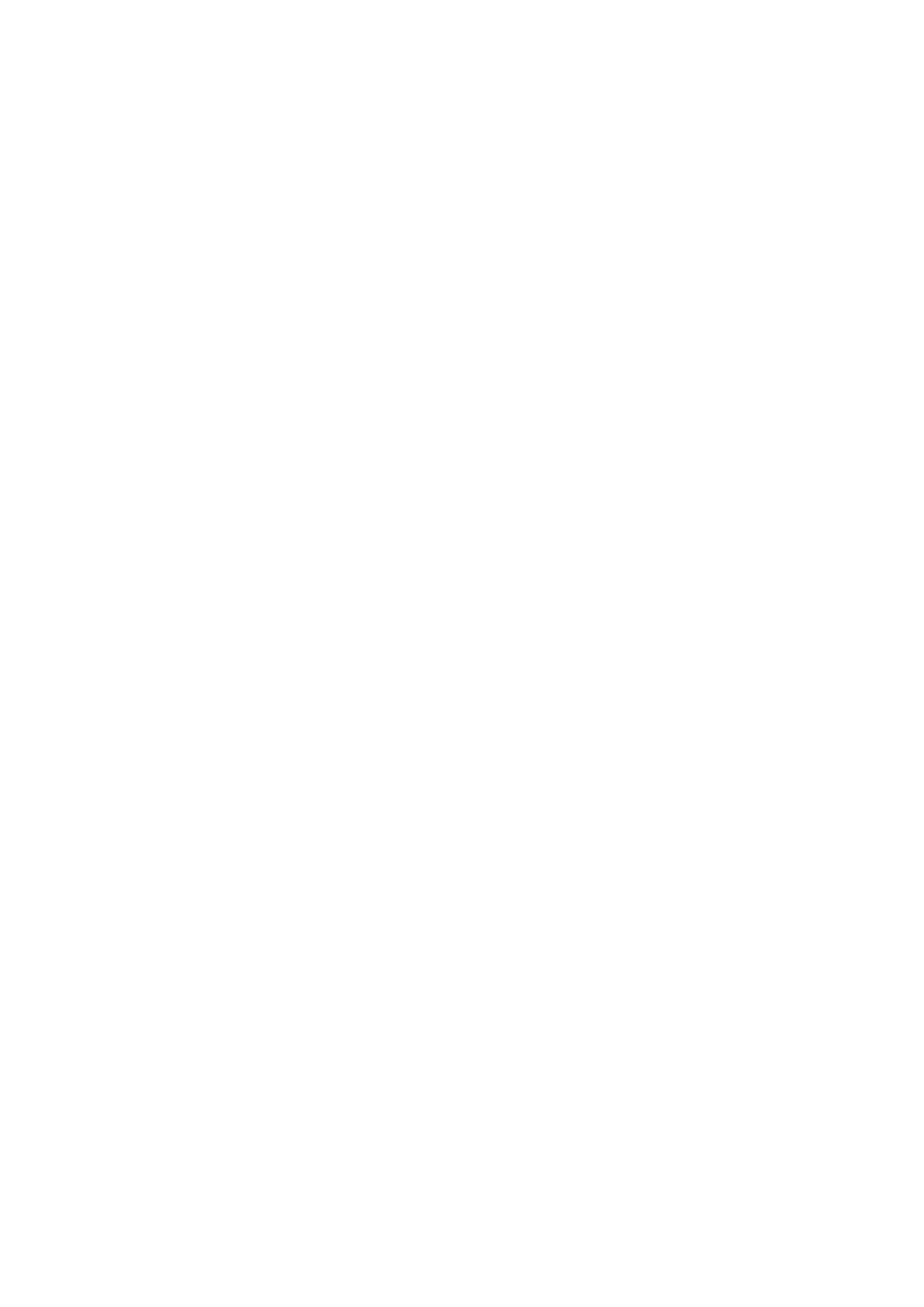# **Contents**

| ۰                | Foreword                                                                                                                                                                                                                                                              |                                        |
|------------------|-----------------------------------------------------------------------------------------------------------------------------------------------------------------------------------------------------------------------------------------------------------------------|----------------------------------------|
|                  | <b>FOREWORD</b>                                                                                                                                                                                                                                                       | 3                                      |
| $\vert 1 \vert$  | <b>Executive Summary</b>                                                                                                                                                                                                                                              | 5                                      |
| 2                | Introduction and Methodology<br>2.1 The Monitoring Report<br>2.2 Why Monitor?<br>2.3 Purpose of the Monitoring Report                                                                                                                                                 | 9<br>9<br>9<br>10                      |
| 3                | A Spatial Portrait of Enfield<br>3.1 Location and Historical Development<br>3.2 Enfield Today<br>3.3 Enfield's Population<br>3.4 Housing and Community Services                                                                                                       | 11<br>11<br>11<br>14<br>15             |
| $\vert 4 \vert$  | <b>Strategic Objectives</b>                                                                                                                                                                                                                                           | 17                                     |
| $\vert 5 \vert$  | Analysis of Indicators<br>5.1 Introduction<br><b>5.2 Housing and Services</b><br>5.3 Economic Development and Enterprise<br>5.4 Delivering Physical Infrastructure<br>5.5 Environmental Protection and Green Infrastructure<br>5.6 Places for Regeneration and Growth | 19<br>19<br>19<br>22<br>23<br>25<br>26 |
| 6                | <b>Local Development Scheme Implementation</b><br><b>6.1 Local Development Scheme</b><br>6.2 LDS Progress April 2009 to March 2011<br><b>6.3 Local Plan Timetable</b>                                                                                                 | 27<br>27<br>28<br>29                   |
| 7                | Monitoring of the Statement of Community Involvement<br>7.1 Monitoring the Statement of Community Involvement<br>7.2 Statement of Community Involvement Indicators                                                                                                    | 31<br>31<br>32                         |
| $\boldsymbol{8}$ | Monitoring S106<br>8.1 Introduction<br>8.2 S106 Contributions<br>8.3 S106 Management Fee                                                                                                                                                                              | 33<br>33<br>34<br>34                   |
| 9                | Monitoring Community Infrastructure Levy                                                                                                                                                                                                                              | 37                                     |
|                  | Appendices                                                                                                                                                                                                                                                            |                                        |
|                  | <b>Appendix 1 Indicator Tables</b>                                                                                                                                                                                                                                    | 39                                     |
|                  | Appendix 2 Housing Trajectory                                                                                                                                                                                                                                         | 65                                     |
|                  | <b>Background Documents</b>                                                                                                                                                                                                                                           | 73                                     |
|                  | Glossary                                                                                                                                                                                                                                                              | 75                                     |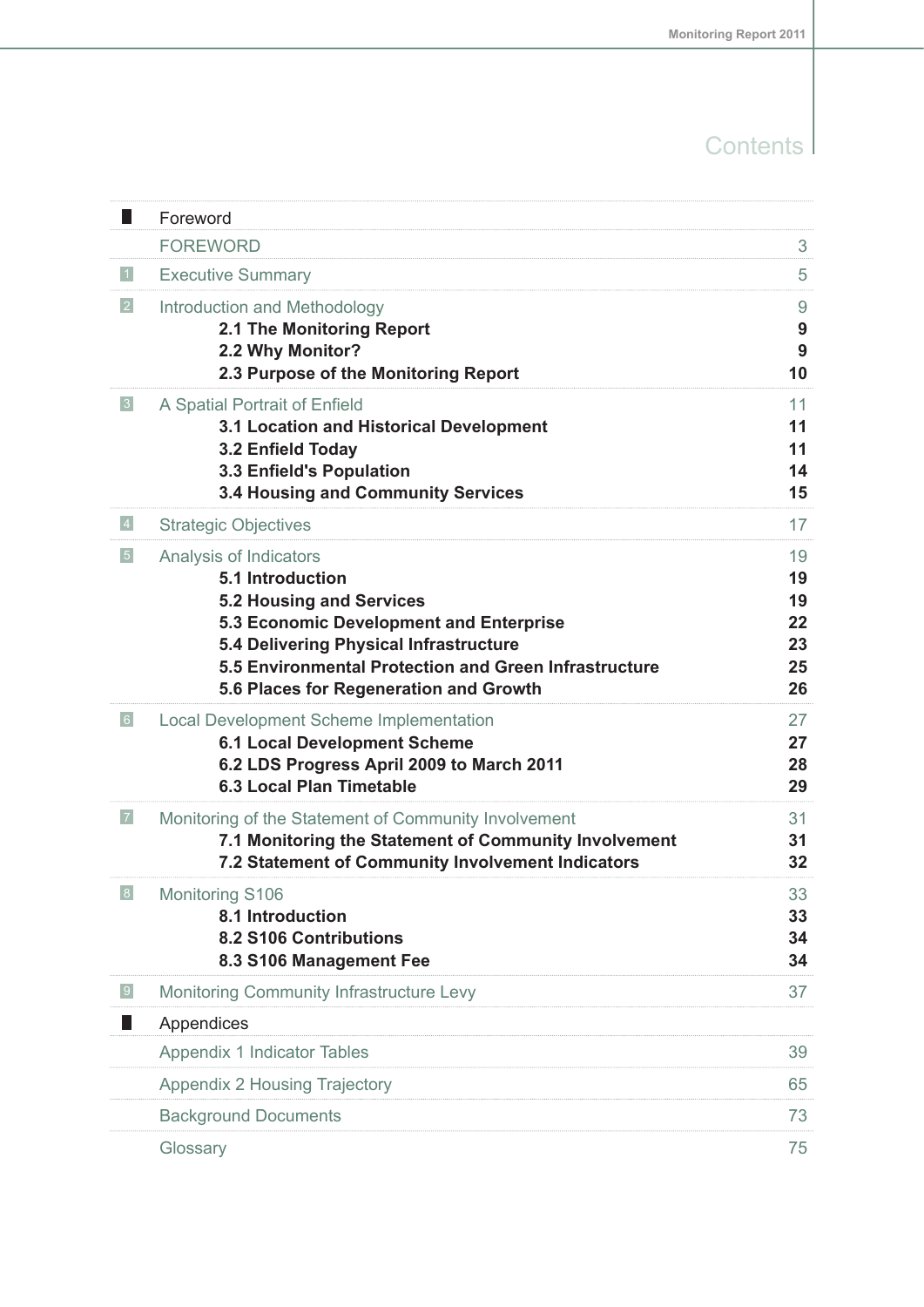# **Contents**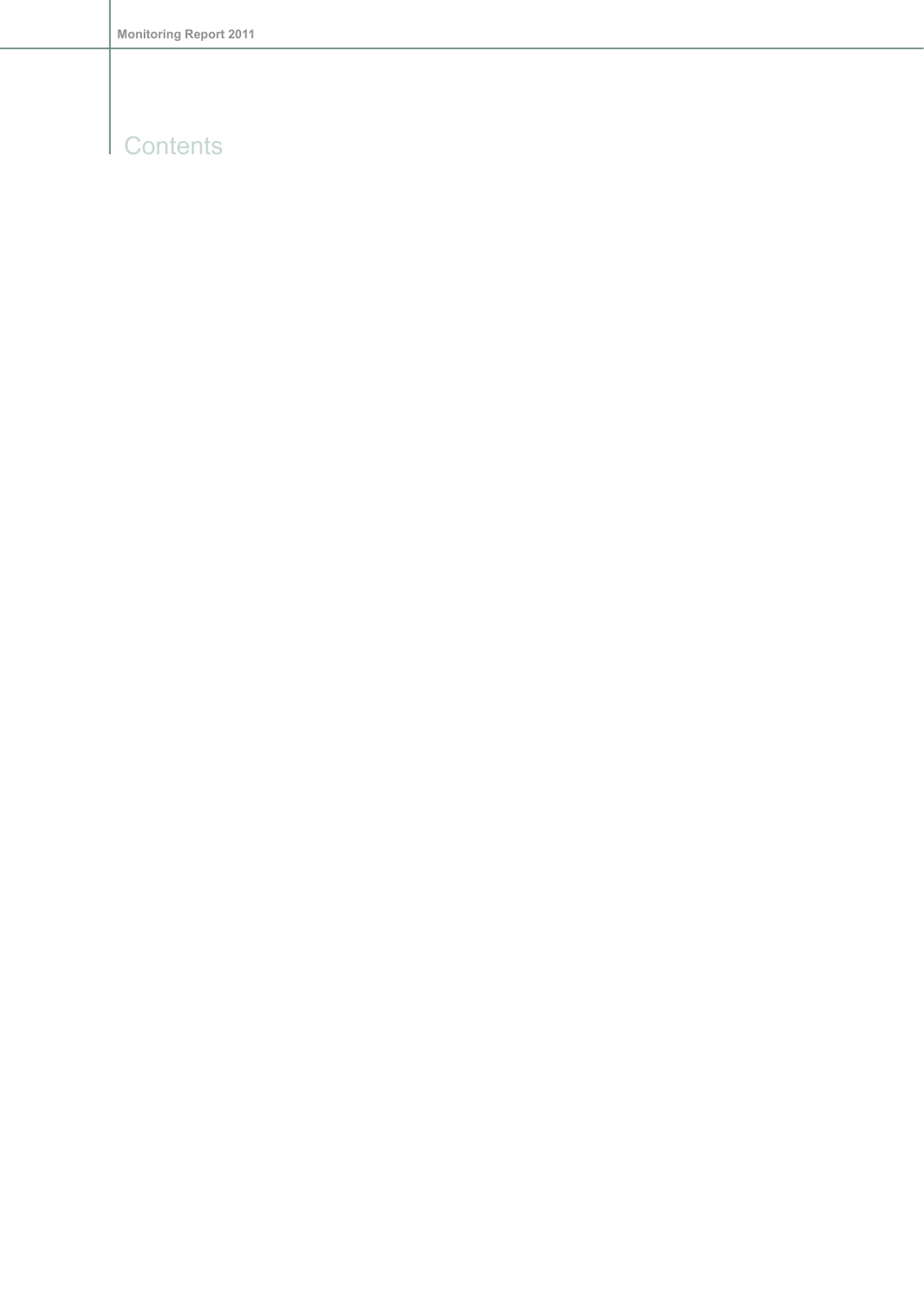### FOREWORD

### <span id="page-4-0"></span>**FOREWORD**

This Local Plan Monitoring Report addresses the period ending 31st March 2011 and is the sixth Monitoring Report to be published by the Council. It was approved by the Council on **17th July 2012**.

Further information about this, and previous Monitoring Reports, can be found on the Council's website at: www.enfield.gov.uk/monitoringreports.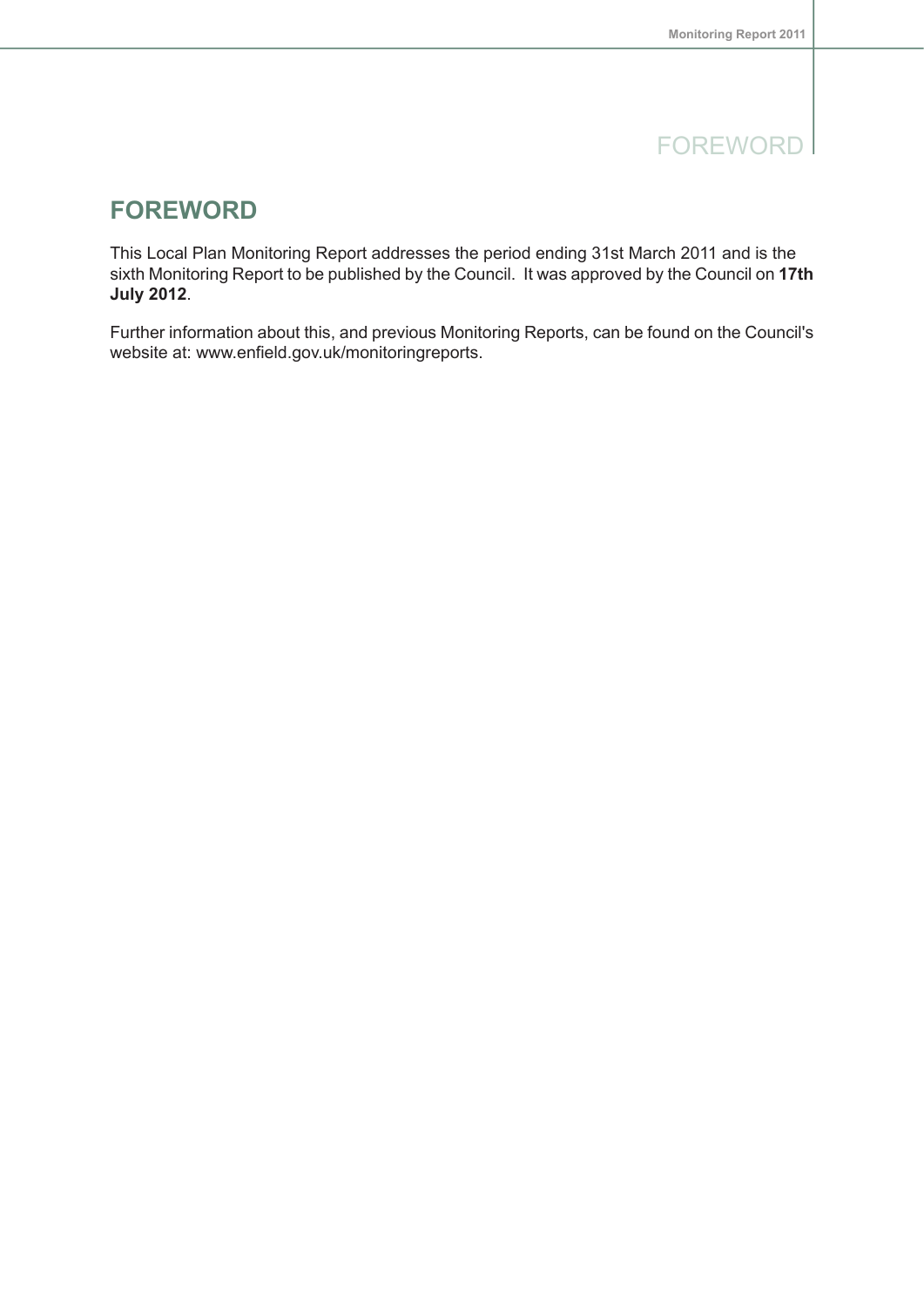# FOREWORD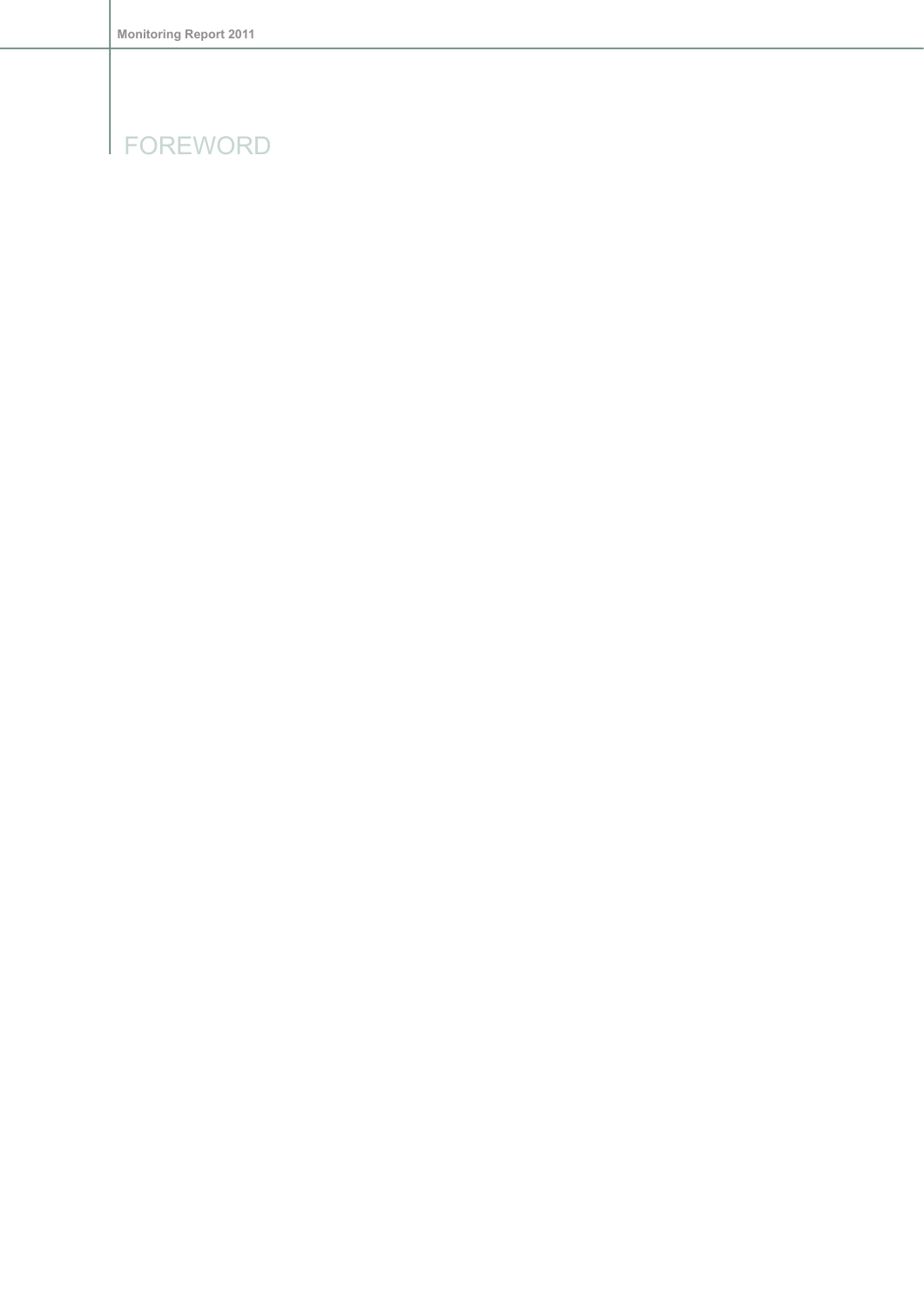### <span id="page-6-0"></span>**1 Executive Summary**

- **1.0.1** The Council has a statutory requirement to prepare a Monitoring Report on the progress of local planning policy documents, the extent to which policies within these documents are being implemented and their effectiveness. This Monitoring Report covers the period from April 2009 to March 2011.
- **1.0.2** This Monitoring Report is the first to be produced since the adoption of the Core Strategy in November 2010. The period covered from the adopted of the Core Strategy is only five months, however, and therefore this Report should be seen as establishing a position from which to monitor the effects of the Core Strategy and other emerging Local Plan objectives and policies.
- **1.0.3** Preparation of several important new planning policy documents is underway. The Development Management Document (DMD), scheduled to be adopted in 2012, will guide development management decision-making across the borough. Meanwhile work has recommenced on the area action plans for the North Circular, North East Enfield and Central Leeside. Work is also underway for the new Edmonton Green Area Action Plan. During this monitoring period masterplans for Ponders End and New Southgate have also been completed.
- **1.0.4** Housing is an important element in the Monitoring Report, showing figures on past completions and the numbers of new homes, along with forward-looking information in the housing trajectory. In 2010/11 455 (net) new homes were completed in the borough, an increase of 64% over the number of completions in 2009/10. 61% of these new units were affordable new homes, the proportion exceeding the Core Strategy target of 40% in schemes of over 10 units. This higher rate was driven by the developments at Kingswell House and Cherry Blossom Close. The proportion of units built with 3+ bedrooms was 24%, below the Core Strategy targets.
- **1.0.5** The housing trajectory predicts the completion of a further 2,299 homes between 2012/13 and 2016/17. Between 2017/18 and 2026/27 some 6,565 new homes are expected to be completed, largely in the regeneration priority areas of Meridian Water, Ponders End, New Southgate and Enfield Town.
- **1.0.6** A summary of key messages over this monitoring period is as follows:

#### **Housing**

- 455 net (628 gross) new homes were completed in the borough in 2010/11,  $\bullet$ compared to 277 completed in 2009/10
- In housing developments of over 10 units 61% of new homes were affordable  $\bullet$
- Of the 239 affordable new homes completed 44% were social rent and 56%  $\mathbf{r}$ intermediate homes
- Major developments at Kingswell House and Cherry Blossom Close accounted for  $\blacksquare$ 58% of the net new homes and 69% of the affordable homes
- Of the affordable new homes 24% were 3+ bedroom and 75% were 1/2 bedroom flats
- Of the private/ market new homes 10% were 3+ bedroom and 86% were 1/2 bedroom flats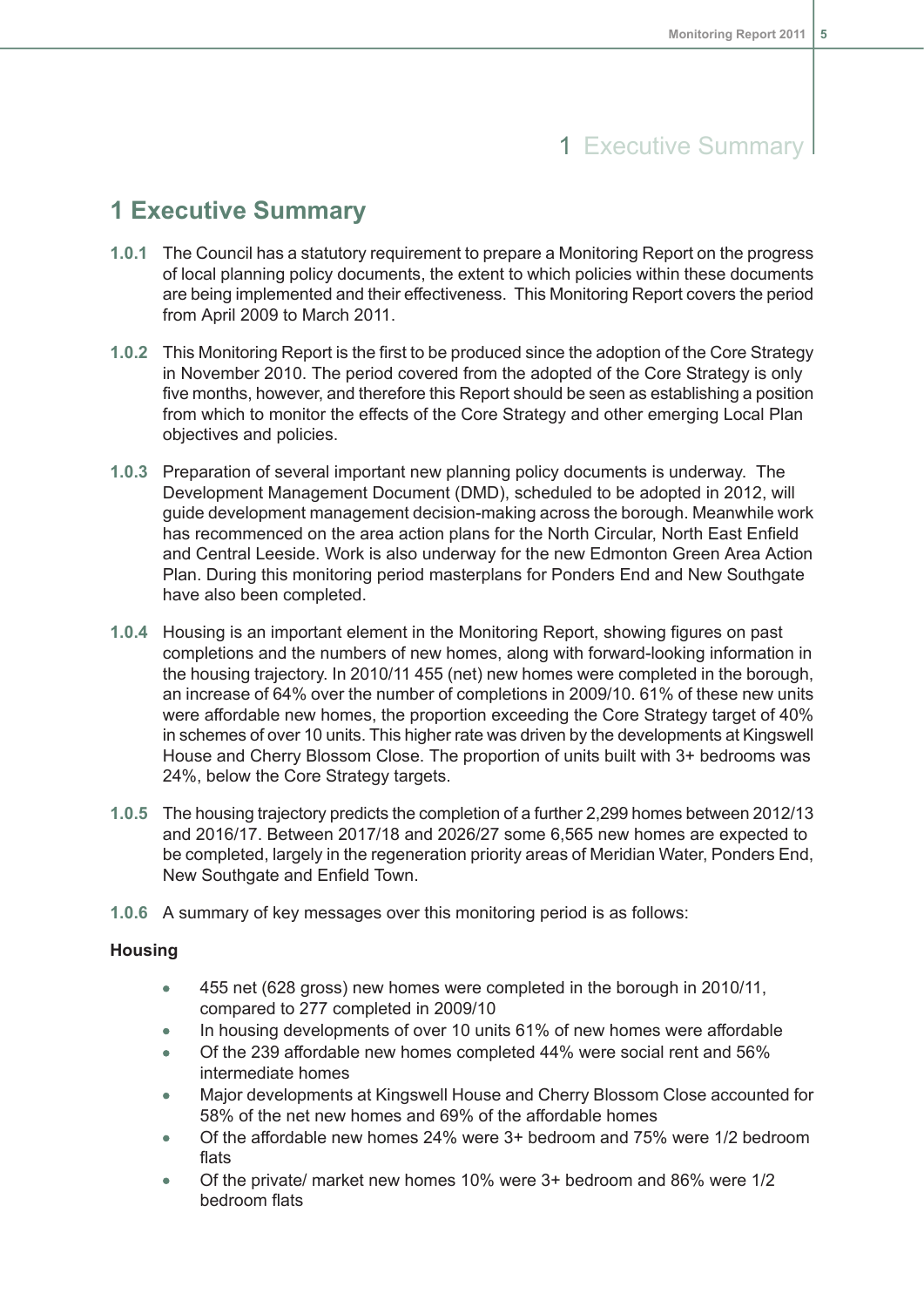#### **Economy and Jobs**

- $\bullet$ There was a 18,056 sqm increase in total employment floorspace in 2010/11, with 16,802 sqm of this due to the completion of a warehouse/ industrial unit on Innova **Way**
- 10.5% of the working population had no qualifications in 2010/11, a decrease from  $\bullet$ 13.8% in 2009/10
- $\bullet$ As a percentage of the working age population in 2010/11 there was an unemployment rate of 10.1%, compared to 10.3% in 2009/10
- The percentage of the working age population with NVQ level 1 increased in 2010  $\bullet$ to 77.1%, from 74.6% in 2009
- There was a 426 sqm net loss of A1 retail floorspace of in the borough's town  $\bullet$ centres during 2010/11. At the borough-wide level there was a loss of 198 sqm. Gains in 2009/10 of 2,200 sqm of A1 retail floorspace were driven by the conversion of an Edmonton Green bingo hall to A1 retail use

#### **Education**

- At primary school level in 2010/11 there were 1,050 permanent places added (150  $\bullet$ of these in the Reception year) and 245 one-off places (180 of these in the Reception year)
- In 2011 59.5% of pupils in the borough gained 5+ GCSE grades A\* to C , including  $\bullet$ maths and English, compared to 55.3% in 2010

#### **Crime**

 $\bullet$ In 2010/11 the number of crimes in the borough fell to a rate of 80.2 per 1,000 of population from a rate of 85.3 in 2008/09

#### **Sustainability and the Environment**

- $\ddot{\phantom{0}}$ CO2 emissions for Enfield in 2009 was 4.4 tonnes per capita, a reduction from 5.6 tonnes in 2006
- 32.4% of household waste was recycled in 2010/11, an increase from 31.1%  $\bullet$ recycled in 2009/10
- $\bullet$ The Salmons Brook Planning Flood Alleviation Scheme planning application was submitted in 2012 with the start of works expected October 2012 and continuing for 18 months

#### **Green Spaces and Biodiversity**

- $\bullet$ Green Belt covers 3,062ha of the borough while there is 544ha of Metropolitan Open Land. The Core Strategy states that there should be no net loss of Green Belt land and Metropolitan Open Land
- There was an 84% level of satisfaction with Enfield's parks in 2011  $\bullet$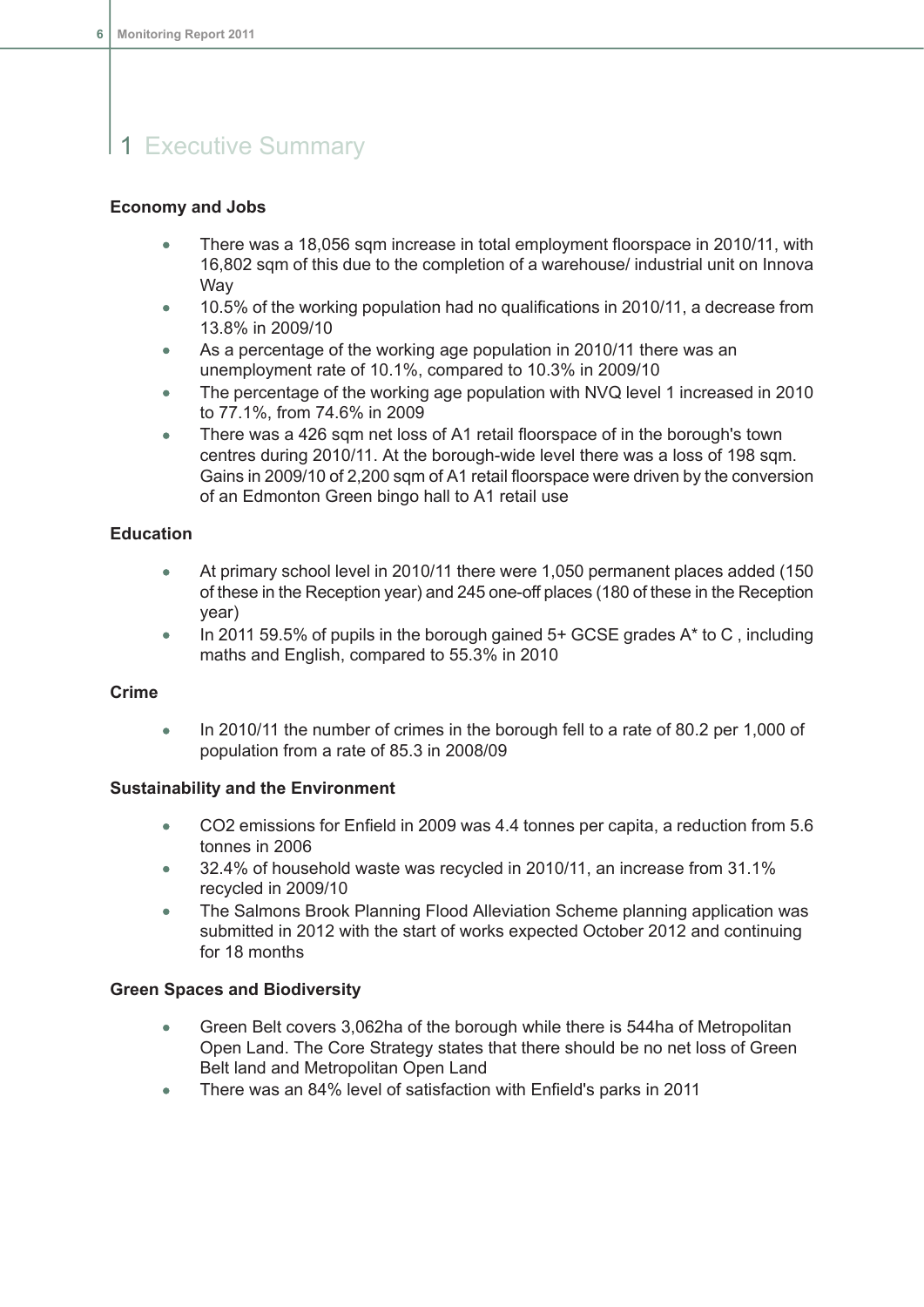#### **PROGRESS ON PLAN PREPARATION AND CONSULTATION**

- **1.0.7** The Council has developed and continues to develop planning documents that are vital to guide and deliver future developments in the borough. Consultation with organisations is an essential element of plan preparation and the Council consults extensively in the preparation of these documents. The following is a summary of the current position of plan preparation and consultation:
	- The Core Strategy was adopted by the Council in 2010. The Core Strategy is the  $\bullet$ key Local Plan document and was the first to be adopted. Consultation on the final stage, the Proposed Submission Core Strategy, included notification of approximately 1,500 individuals and organisations from which 57 individual respondents were received, providing a total of 389 representations. The Core Strategy had also previously undergone two rounds of public consultation during the Preferred Options and Issues and Options stages.
	- Work is progressing on the Development Management Document (DMD) which  $\blacksquare$ will guide development management decision-making across the borough. Extensive public consultation takes place in Summer 2012.
	- Area Action Plan (AAP) work has recommenced for the area of the North Circular,  $\bullet$ Central Leeside and North East Enfield. The NCAAP Towards the Pre-Submission Stage document is aimed at re-engaging the community and bridging the gap from earlier NCAAP work. Public consultation on the document between November 2011 and February 2012 led to 71 responses. Work on documents for the CLAAP and NEEAAP is underway and public consultation is expected towards the end of 2012. Preparation of a new AAP has also commenced for Edmonton Green.
	- The S106 Supplementary Planning Document was adopted by the Council in 2011  $\bullet$ following two stages of consultation with the community and stakeholders. Over 1,400 individuals and organisations from the planning policy database were notified of the publication of the consultation documents. For the first round of consultation 22 responses were received, while 23 responses received for the second round.
	- The Council has over 1,500 individuals and organisations on its consulting database  $\bullet$ who are contacted by either email or post.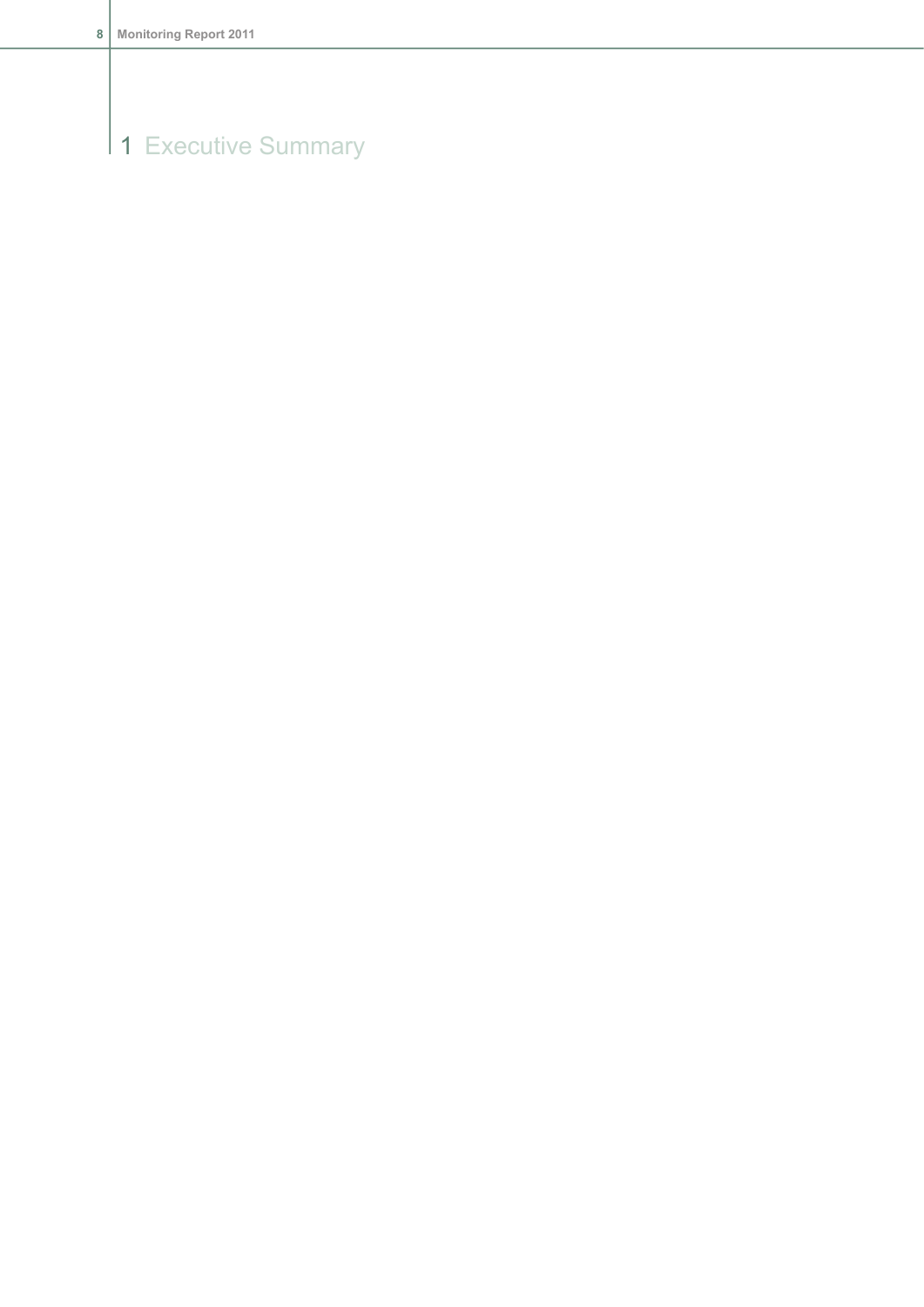# 2 Introduction and Methodology

# <span id="page-10-1"></span><span id="page-10-0"></span>**2 Introduction and Methodology**

### **2.1 The Monitoring Report**

- **2.1.1** This Monitoring Report has been prepared in order to meet the requirements of the Planning Act 2004**(1)** ("The Act"), as amended by the Localism Act 2011 **(2)** . Enfield's Core Strategy was adopted by the Council in November 2010, and this Monitoring Report is the first to begin monitoring the implementation of the Core Strategy. As such this report has been redesigned compared to previous Monitoring Reports to reflect the Strategic Objectives and Core Policies. The period covered by this Report from the adoption of the Core Strategy is only five months, and therefore this Report should be seen as establishing a position from which to monitor the effects of the Core Strategy and other emerging Local Plan objectives and policies.
- **2.1.2** Following the passing of the Localism Act, The Monitoring Report is the name of the report previously referred to as the Annual Monitoring Report (AMR).
- <span id="page-10-2"></span>**2.1.3** Those indicators reported in previous monitoring reports, but not required for monitoring the Core Strategy, will continue to be reported, both to provide continuity with previous reports and to provide context data.

### **2.2 Why Monitor?**

- **2.2.1** The Act requires the Council to prepare a Local Plan. The programme for the preparation of the Local Plan is set out in the Council's revised Local Development Scheme (LDS) which came into effect in 2011.
- **2.2.2** Section 35 of the Act, as amended by Section 113 of the Localism Act, requires the Council to make an annual report on the implementation of the LDS and the extent to which policies set out in the Local Plan are being achieved. This Monitoring Report covers the period from 1st April 2009 to 31st March 2011.
- **2.2.3** Monitoring is needed to establish what is happening now and what may happen in the future. By monitoring and studying trends it is possible to identify key challenges and opportunities for the future and enable policy to be adjusted or revised where necessary. Monitoring is also important to ensure that the aim of sustainable development is being achieved.
- **2.2.4** Monitoring is an important aspect of evidence based policy making. Ensuring clear mechanisms are in place for the implementation and monitoring of policies is essential for Local Plan documents.

1 The Planning and Compulsory Purchase Act 2004

2 The Localism Act 2011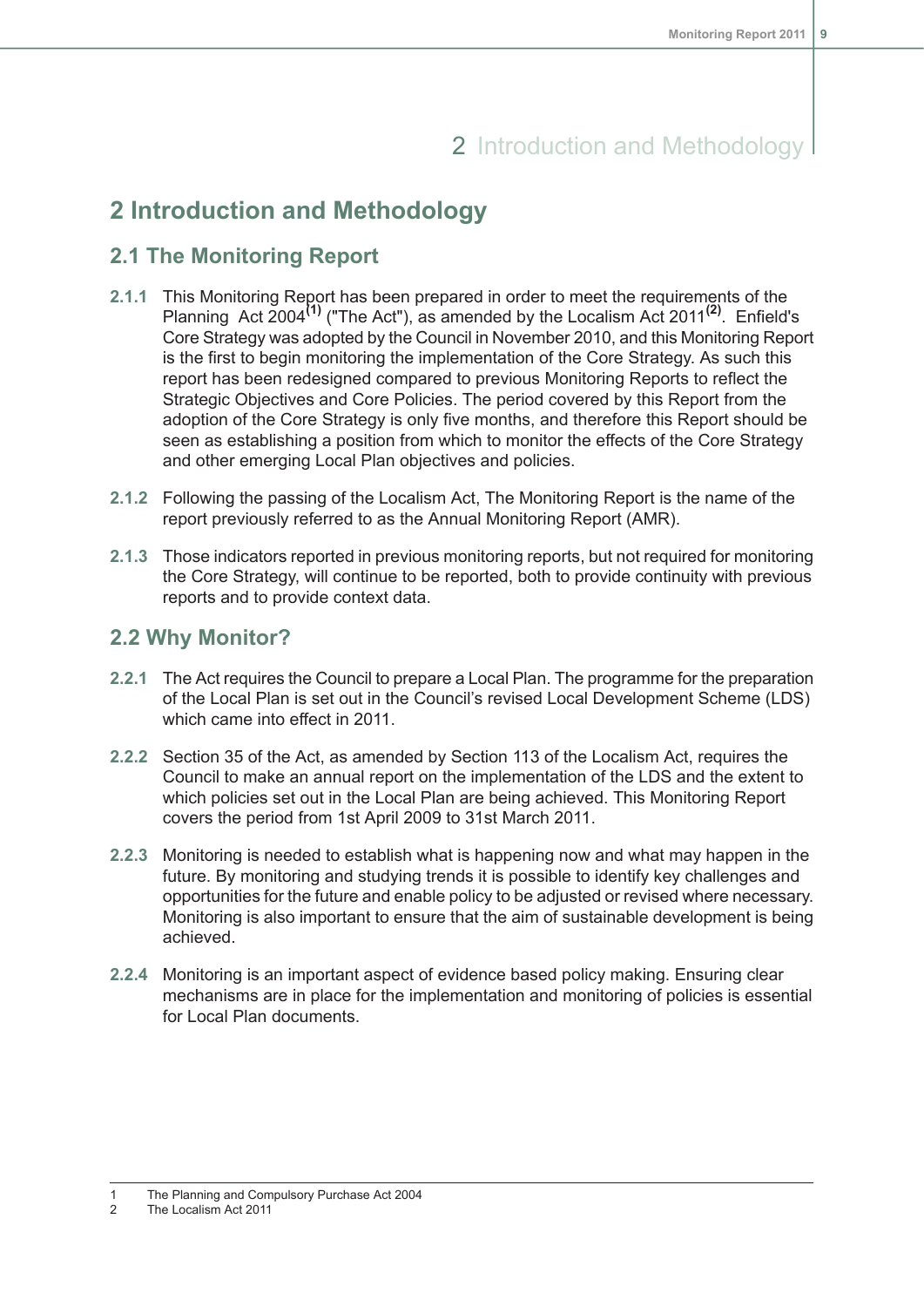# 2 Introduction and Methodology

### <span id="page-11-0"></span>**2.3 Purpose of the Monitoring Report**

- **2.3.1** The Monitoring Report is intended to be the main mechanism for assessing the performance and effect of the Local Plan. As required by Section 35 of the Act (as amended by the Localism Act), Regulation 34**(3)** and Section 17**(4)** , the Monitoring Report should include the following monitoring tasks:
	- To review actual progress in terms of Local Plan preparation against the timetable  $\bullet$ in the LDS;
	- To assess the extent to which policies in Local Plan documents are being  $\bullet$ implemented;
	- Where a policy is not being implemented, to set out the reasons why and what  $\bullet$ steps will be taken to ensure it is implemented;
	- To make available up-to-date information collected for monitoring purposes;  $\bullet$
	- To identify the significant effects of implementing policies in Local Plan documents  $\bullet$ and whether they are intended; and
	- Set out whether policies are to be amended or replaced.  $\blacksquare$

<sup>3</sup> The Town and Country Planning (Local Planning) (England) Regulations 2012

<sup>4</sup> The Environmental Assessment of Plans and Programmes Regulations 2004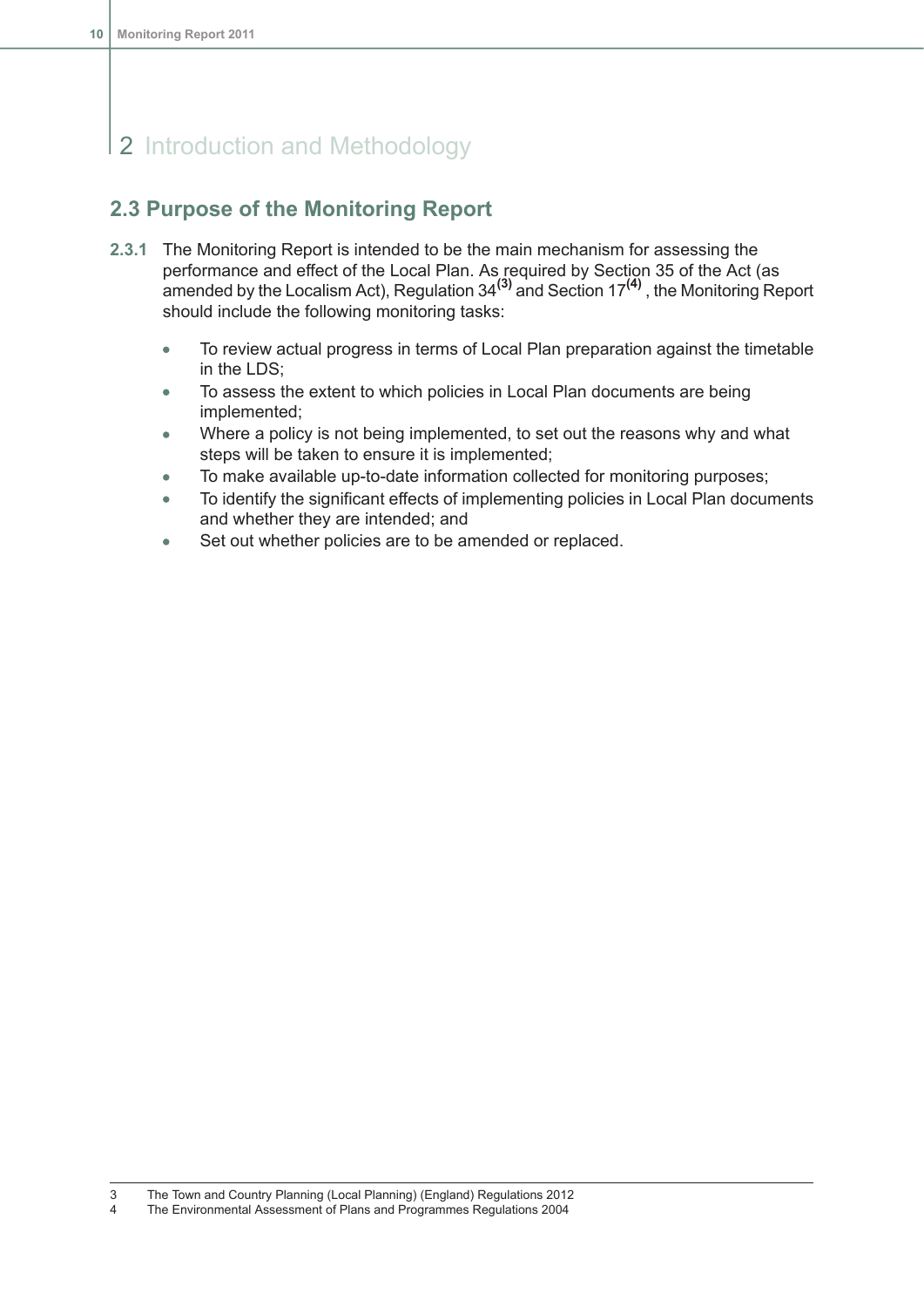### <span id="page-12-1"></span><span id="page-12-0"></span>**3 A Spatial Portrait of Enfield**

### **3.1 Location and Historical Development**

- **3.1.1** The London Borough of Enfield covers 32 square miles of London's northern suburbs; housing occupies one-third, another third is Green Belt, mainly farming, country parks and horticulture. The rest includes commerce, industry, shops and transport - although much is open land used as parks, sports fields, golf courses, allotments and back gardens; and there are more waterways in Enfield than in any other London borough. Traditionally, Enfield has combined leafy suburbs within easy reach of central London with traditional working class areas in the east close to regionally important manufacturing along the Lee Valley, in many ways Enfield continues to fulfil these roles.
- **3.1.2** Until the late 19th century the borough largely consisted of open country with distinct settlements including a market town at Enfield, large villages at Edmonton Green and Southgate Green and many smaller villages and hamlets linked by a network of country lanes. Since then it has been progressively involved in the growth of London, with the expansion of public transport leading to extensive housing development, particularly during the interwar period.
- **3.1.3** This suburban development took place in a piecemeal manner and was considerably influenced by the original settlement pattern, with former country lanes being upgraded into residential streets and former villages being developed into local shopping centres. The retention of open space for use as public parks, sports fields and allotments often came about through bequests made by the owners of former country estates. Therefore it does not readily conform to the common view of the suburb as an area of uniform development and market towns.
- <span id="page-12-2"></span>**3.1.4** Further outward growth was halted by the creation of the Green Belt and housing development has continued on both open land and previously developed sites within the built-up area. The growth of suburban housing estates has brought about, in turn, the development of shopping centres, community facilities, industrial areas and utility services.

### **3.2 Enfield Today**

- **3.2.1** Today Enfield encompasses a section of London's northern suburbs and is the fifth largest borough in terms of population size. It has a particularly varied character, partly reflecting the piecemeal historical development of the borough.
- **3.2.2** There is a major division between the open and built environment a third of the borough is classified as Green Belt, devoted mainly to agriculture and country parks. This is concentrated in the area of countryside in the north west of the borough and the Lea Valley Regional Park along the eastern corridor. The Park contains the Chingford Reservoirs Site of Special Scientific Interest and the Lea Valley Site of Metropolitan Importance for Nature Conservation. Across the borough there are 25 Sites of Importance for Nature Conservation (SINCs).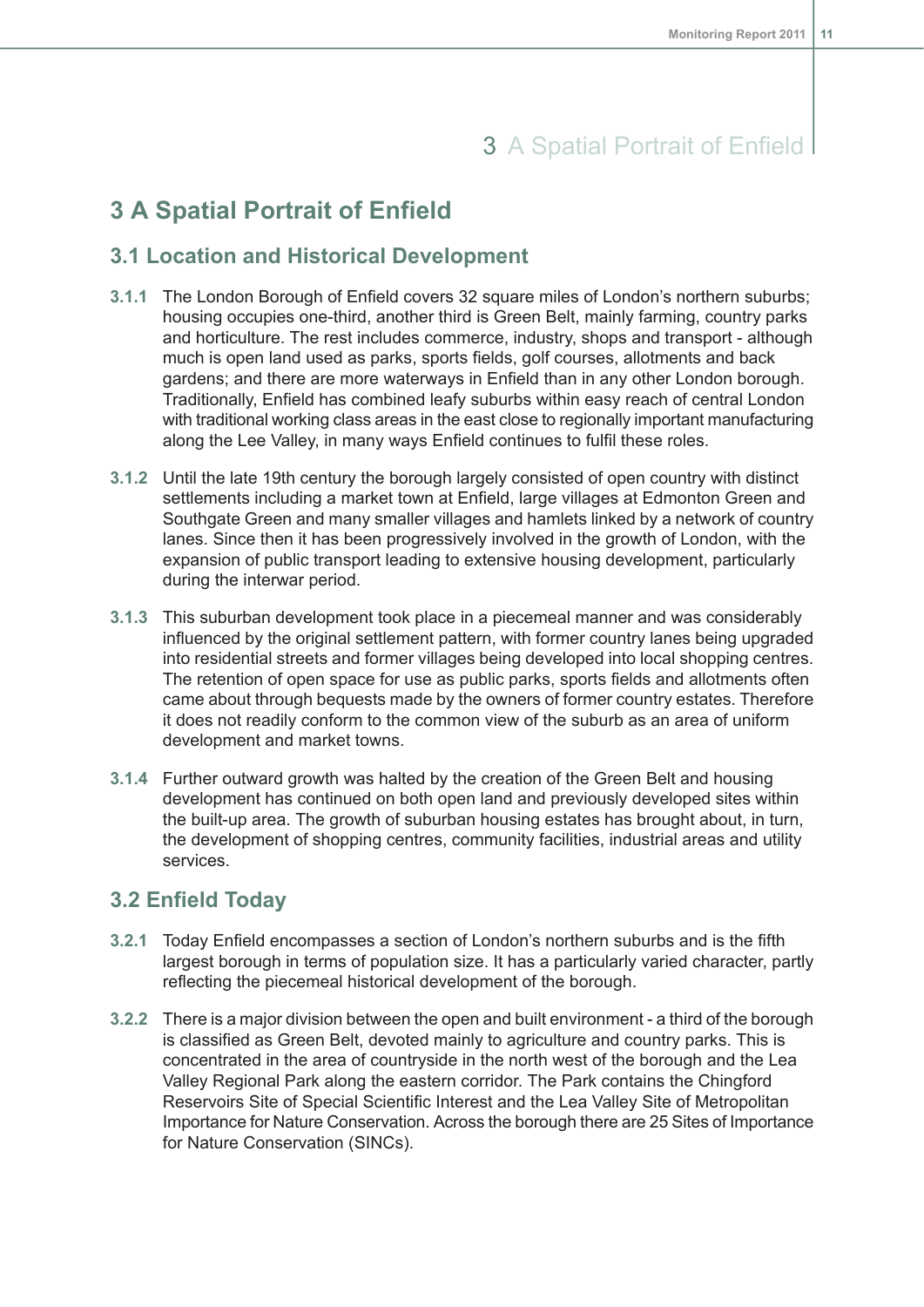- **3.2.3** Residential uses occupy another third of the borough, and the remainder is land devoted to shops, commerce, industry, transport, etc. Within the urban fabric much of the land is actually open land, in use as private back gardens, public parks, sports fields, golf courses, allotments and school playing fields, giving the built environment a green character. In contrast to the north west of the borough, the east and south has a more closely knit character.
- **3.2.4** The borough has 22 conservation areas and numerous listed buildings. Some of the conservation areas are centred on the country estates established in the early history of the borough, for example: Forty Hill, Clay Hill and Trent Park. Others are based around old town and village centres such as Enfield Town, Winchmore Hill, Southgate and Edmonton Green. Development brought about by the coming of the railway in the nineteenth century is reflected in the conservation areas at Bush Hill Park and Hadley Wood.
- **3.2.5** The industrial past is represented by conservation areas at Ponders End Flour Mills, along with parts of the former Royal Small Arms Factory and its canal environs at Enfield Lock. Smaller conservation areas at Vicars Moor Lane, Turkey Street and Fore Street are based on distinctive individual streets or clusters of houses.
- **3.2.6** There are also some areas of the borough where former land uses or patterns of development and the passage of time have resulted in environments of mediocre or poor quality. Factors such as traffic and parking congestion, the decline in local and independent retail facilities and the effects of air and noise pollution currently contribute to loss in quality of life for some residents. The Enfield Characterisation Study identifies the physical characteristics of the borough, and where these are damaged or under threat.
- **3.2.7** Enfield had some 10,150 VAT registered businesses in 2009, and a workforce of 107,000. Half of Enfield residents work in the borough. Industrial and commercial activity in Enfield is concentrated in the Lee Valley corridor; Brimsdown in the north eastern part of Enfield is London's second largest industrial estate. The borough is one of London's major manufacturing and distribution areas, with a growing service industries sector. While Enfield has the 5th largest population in London, it only has the 17th largest number of jobs, indicating that, given the available commercial space and locational benefits, the borough has the potential to grow the number of local jobs.
- **3.2.8** The borough has a major town centre at Enfield Town and four district centres at Edmonton Green, Angel Edmonton, Southgate and Palmers Green. There are also over 70 local shopping centres and parades offering a range of shops and local services to their immediate communities, together with four retail parks. These all contribute substantially to the local economy through retail, leisure and services. Enfield Town and Edmonton Green have undergone and will be the subject of further major town centre redevelopment and regeneration schemes.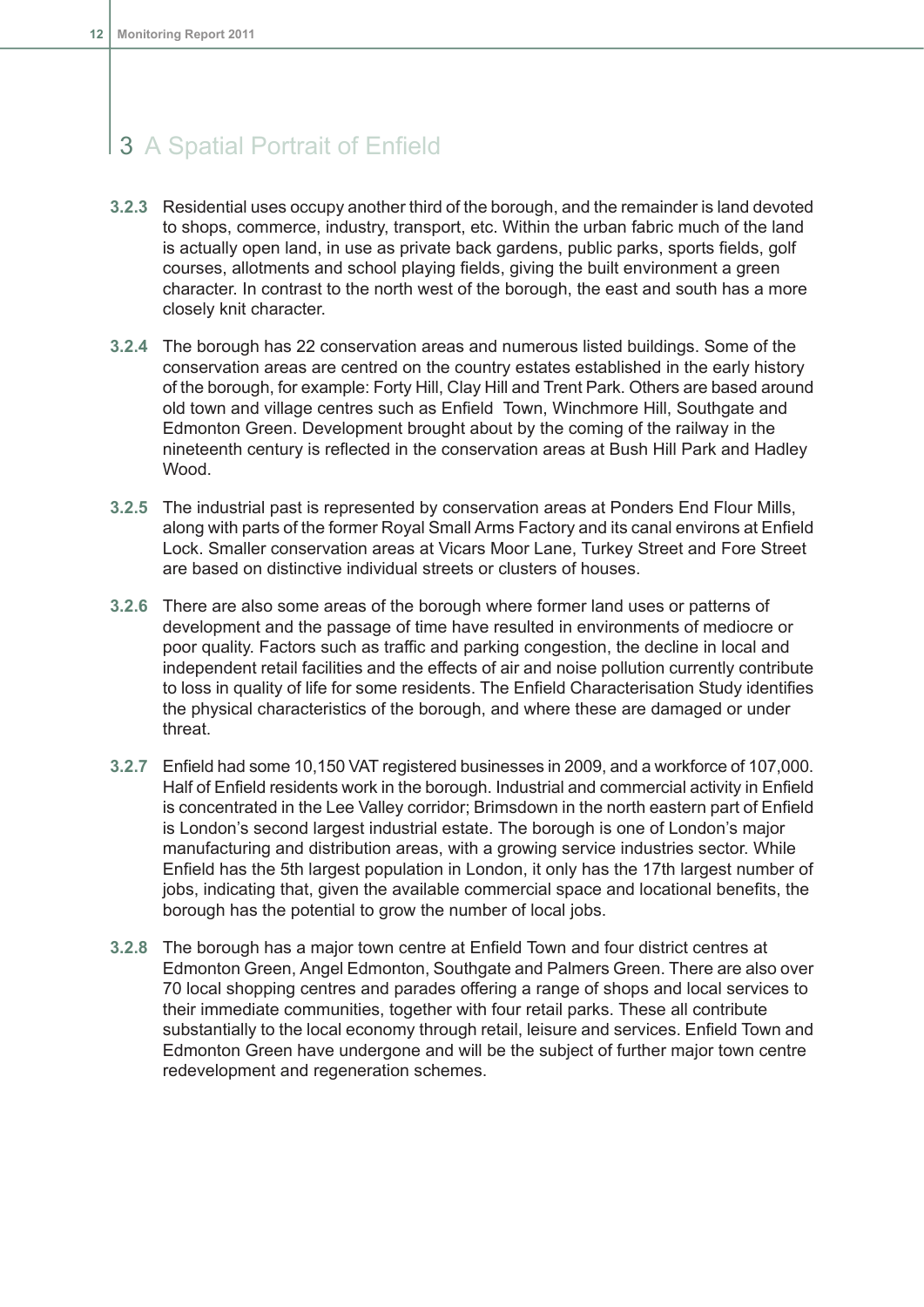- **3.2.9** Most industrial activity, both historically and currently, is concentrated in the east of the borough within the Lee Valley corridor and Great Cambridge Road. Whilst it suffered from a structural decline of its traditional industrial base towards the end of the 20th Century, today the borough is one of London's major centres of manufacturing and distribution, with a growing service industries sector. Large private sector employers include Coca-Cola and Johnson Matthey. Brimsdown in the Lee Valley is the largest industrial estate in London after Park Royal.
- **3.2.10** Enfield has particular strength in the food and drink manufacturing sector, and despite the reduction in overall manufacturing employment, there has been an increase in employment in food & drink manufacturing. In 2009 the sector in Enfield employed 5,328 people.
- **3.2.11** The borough also has a strong sector in wholesale, logistics and transport, taking advantage of the availablility of land, along with accessibility to the M25 and markets in the south east and to London, via the North Circular Road. These businesses have been growing in number in Enfield and have further potential for growth. The wholesale sector in 2009 employed 8,554 people.
- **3.2.12** Green and carbon reduction businesses are a growing sector in Enfield, with the presence of Biffa and proposals for recycling and waste to energy plants. This sector will play a significant role in growing London's re-processing infrastructure and the borough's inward investment plans, while benefiting Enfield and London in reducing waste, pollution and greenhouse gases.
- **3.2.13** Enfield is relatively well served by radial roads, rail and underground links to central London and has good access to the rest of the UK and Europe. To the west, London Underground's Piccadilly Line connects the borough with London's West End. The western side is also served by trains from Moorgate and Liverpool Street stations, including a branch through the centre of the borough to Hertford North.
- **3.2.14** The eastern half of the borough is linked by rail to the City and Stansted Airport. The borough abuts the M25 London Orbital Motorway to the north. Other major roads through the borough include the North Circular Road (A406), the Great Cambridge Road (A10) and the North South Road (A1010).
- **3.2.15** Weakness in the transport infrastructure are a particular problem in the east part of the borough where the growing economy is concentrated. There are only three stopping trains per hour on the Stansted railway line, and discussions with TfL to improve the line are ongoing. There is also a lack of good quality, efficient orbital transport links across the borough and beyond.
- **3.2.16** The growth of key sectors in Enfield's economy, such as wholesale and logistics and distribution, have followed transport improvements to the borough's roads and the construction of the M25. These businesses are currently facing considerable congestion issues. High level of car usage in the borough and weakness in some public transport routes adds to congestion. Improving the public transport offer also will support access to employment and training opportunities for those on low incomes who are more likely to use public transport. Further growth in Enfield's economy will need improvements to the transport infrastructure, in particular in the eastern corridor.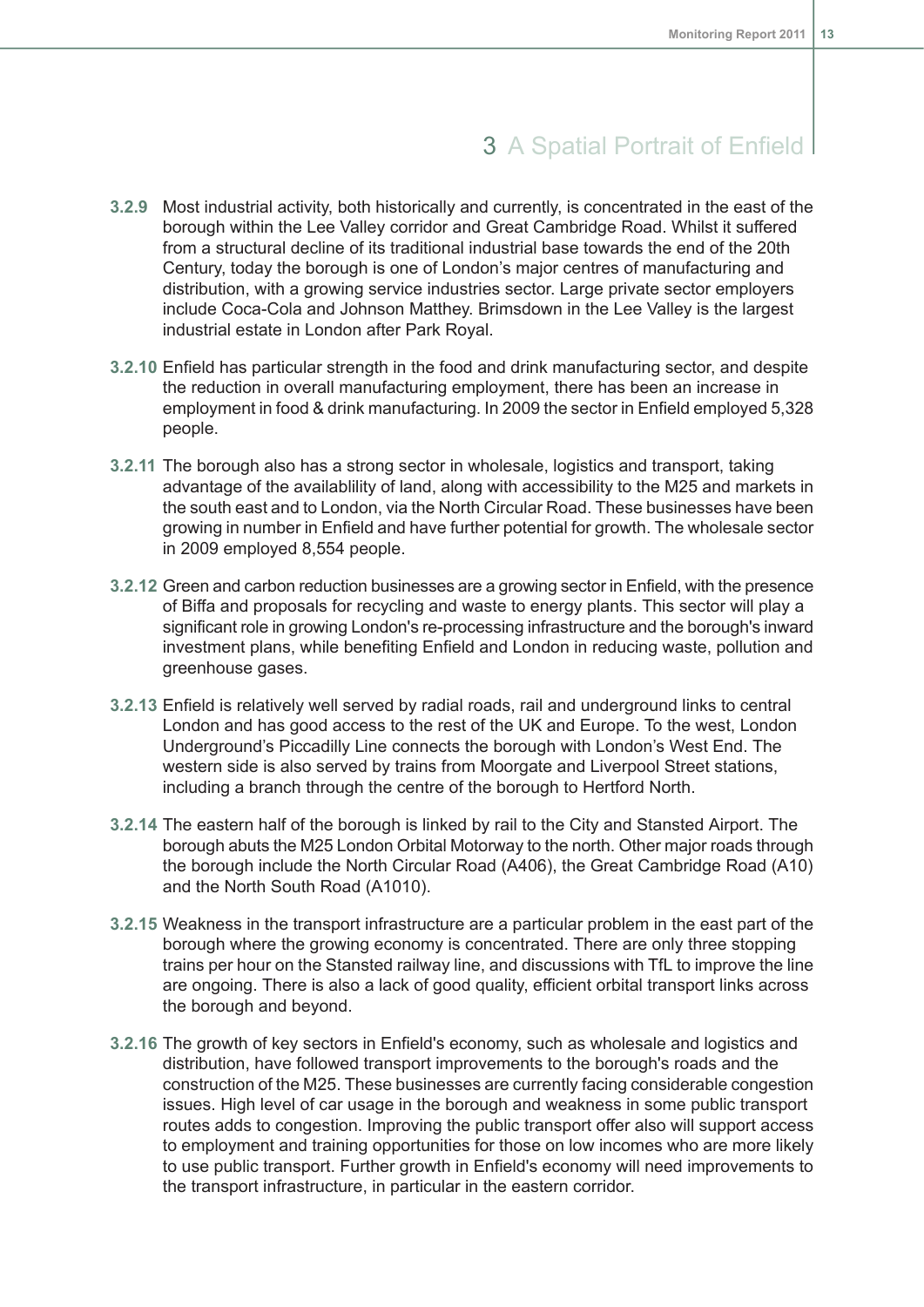- **3.2.17** Manufacturing employment has declined dramatically across Britain, and particularly severely in London with its higher land and labour costs. Worklessness in Enfield is similar to the London average but is highly concentrated in the east of the borough and is increasing: Enfield is importing a higher proportion of workless people than it is exporting. Access to employment elsewhere is hampered by poor access to public transport in the east of the borough and low skill levels. Poor health is both a result of deprivation and a cause of long term worklessness - half of benefit-dependent working age adults in Enfield are on incapacity benefits. Enfield has some of the lowest rents in London for bedsits and rooms, so parts of the borough now provide a temporary home for new residents.
- **3.2.18** The recession of 2008, and subsequent low economic growth, has resulted in a very acute deterioration in the employment situation for all Enfield's residents. This is increasingly so for young people where worklessness has risen and the prospects for school and college leavers looks uncertain. Participation rates and attainment levels have improved but they have done so at a slower pace than the rest of London.
- **3.2.19** Whilst in recent years the skill levels among Enfield's residents have been improving, the borough continues to have a marked skills gap. For example the construction sector in London has for some time experienced difficulty recruiting, and despite the impact of the recession, some Enfield businesses are experiencing difficulty recruiting. Future jobs will require higher-level skills and it is expected that 50% of vacancies will be filled by people in the top occupational categories (managers, professionals and technical occupations), 10% by people in elementary occupations and another 10% in sales and personal services occupations. Sectors such as retail and hospitality, which have traditionally provided entry and low skills jobs, will increasing require level 2, 3 and above. Many of these posts are in customer facing occupations where good employability attributes are increasingly important, particularly excellent customer skills, good language, ICT and numeric competence. Challenges for the borough include reducing the number of people with low and no skills in Enfield, increasing the number of people with level 2 and higher qualifications, addressing recruitment gaps experienced by employers, particularly in key sectors, and working with employers and colleges to identify future skills required in growth sectors.

### <span id="page-15-0"></span>**3.3 Enfield's Population**

**3.3.1** The Borough's population was estimated at 294,900 in mid-2010. The borough has a large proportion of children, young people and older people compared to the rest of London and the national average. Enfield's population is diverse and is undergoing a rapid demographic change mainly due to migration from elsewhere in the UK . Turnover is equivalent to 7% of the borough's population changing every year. The latest Council estimates show that more than 55% of the population belong to black and minority ethnic communities. Amongst school pupils the proportion is 70%. In 2001 a quarter of the Borough's population were recorded as being born outside the UK. Along with neighbouring borough Haringey, Enfield is home to the UK's largest Greek and Turkish Cypriot communities.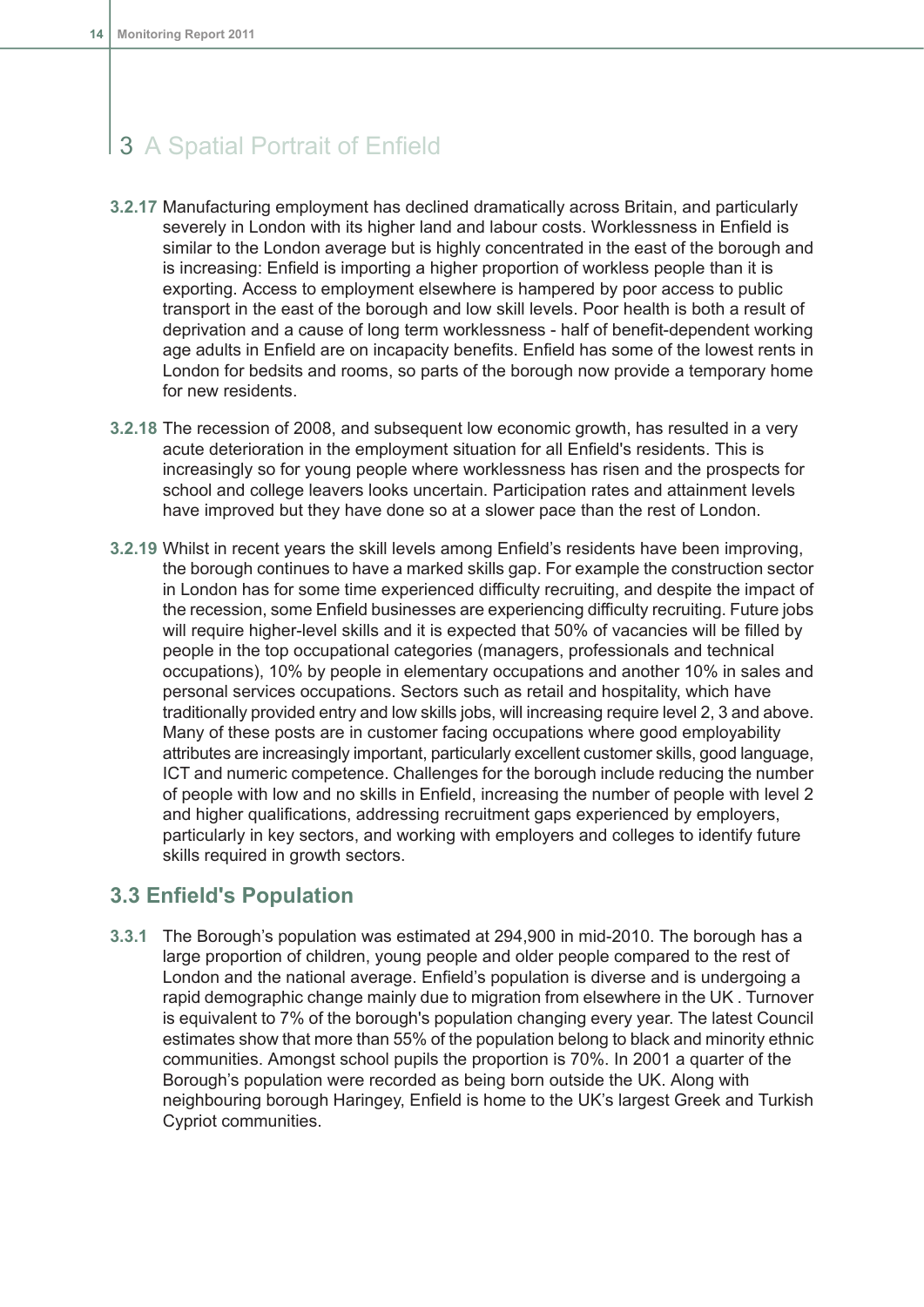- **3.3.2** There are a wide variety of religions and faiths practised in the borough. According to the 2001 Census, whilst 63.2% of the borough's residents are Christian, Enfield also has a large Muslim population (9.6%). Other major religions include Hinduism (3.35%) and Judaism (1.95%).
- **3.3.3** Enfield has a high level of deprivation, as measured in the 2010 Indices of Multiple Deprivation, which measures the average of the categories of income, unemployment, health and life expectancy, crime, overcrowding and poor housing conditions. The borough's overall ranking in the 2010 Indices of Multiple Deprivation showed the borough to be the 10th most deprived out of 32 London boroughs. There are high levels of inequality within the borough, with the east and south of the borough faring significantly worse than the rest of Enfield, with some neighbourhoods amongst the most deprived in Britain. The figures show increasing polarisation, with the worst-score ward seeing its IMD score increase from 46.3 in 2007 to 47.1 in 2010, while the best performing ward decreased its IMD score from 11.4 to 10.1 over the same period. Small area statistics suggest that deprivation has also spread, in particular to areas just west of the A10 and town centres including parts of Enfield Town, Palmers Green and Southgate. Concentrations of social need put an inevitable strain on public services in these areas.
- **3.3.4** In Enfield on average a man can expect to live to 77.9 years and a woman to 82.0 years. This compares favourably with England and London averages. However, life expectancy varies across wards, with a gap of 4.9 years life expectancy between the fifth of wards with the highest life expectancy and the fifth with the lowest.
- **3.3.5** 2001 Census figures indicated that 16.2% of people in the borough had a long term illness, health problem or disability, compared to 15.5% of people in London and 18.2% of people in England and Wales. Between 2002 and 2007, claimants of Disability Living Allowance increased by 21.8%, one of the highest rates of increase in the country.
- <span id="page-16-0"></span>**3.3.6** Enfield has a lower overall crime rate than London as a whole, with 80 reported crimes per 1,000 population recorded in 2010/11, compared with the average figure for London of 105. Resident's fear of crime showed that in 2010/11 61% of residents said they felt fairly or very safe out alone after dark. Local statistics show that Enfield continues to experience noticeably higher levels of crime in the south east of the borough.

### **3.4 Housing and Community Services**

**3.4.1** The borough had 118,600 dwellings in 2011; about 74,000 houses and 44,000 flats. Enfield has a lot of attractive pre-war family housing situated in peaceful suburbs. In 2001, 71% were owner occupied, 18% Council or housing association and 12% privately rented. Owner occupation is higher than in neighbouring North London boroughs, and much higher than the London average. The average price of a house in Enfield in 2010/11 was £258,071. Despite the property market downturn, house price affordability in Enfield continues to be an issue and it is difficult for some Enfield residents to buy their own homes.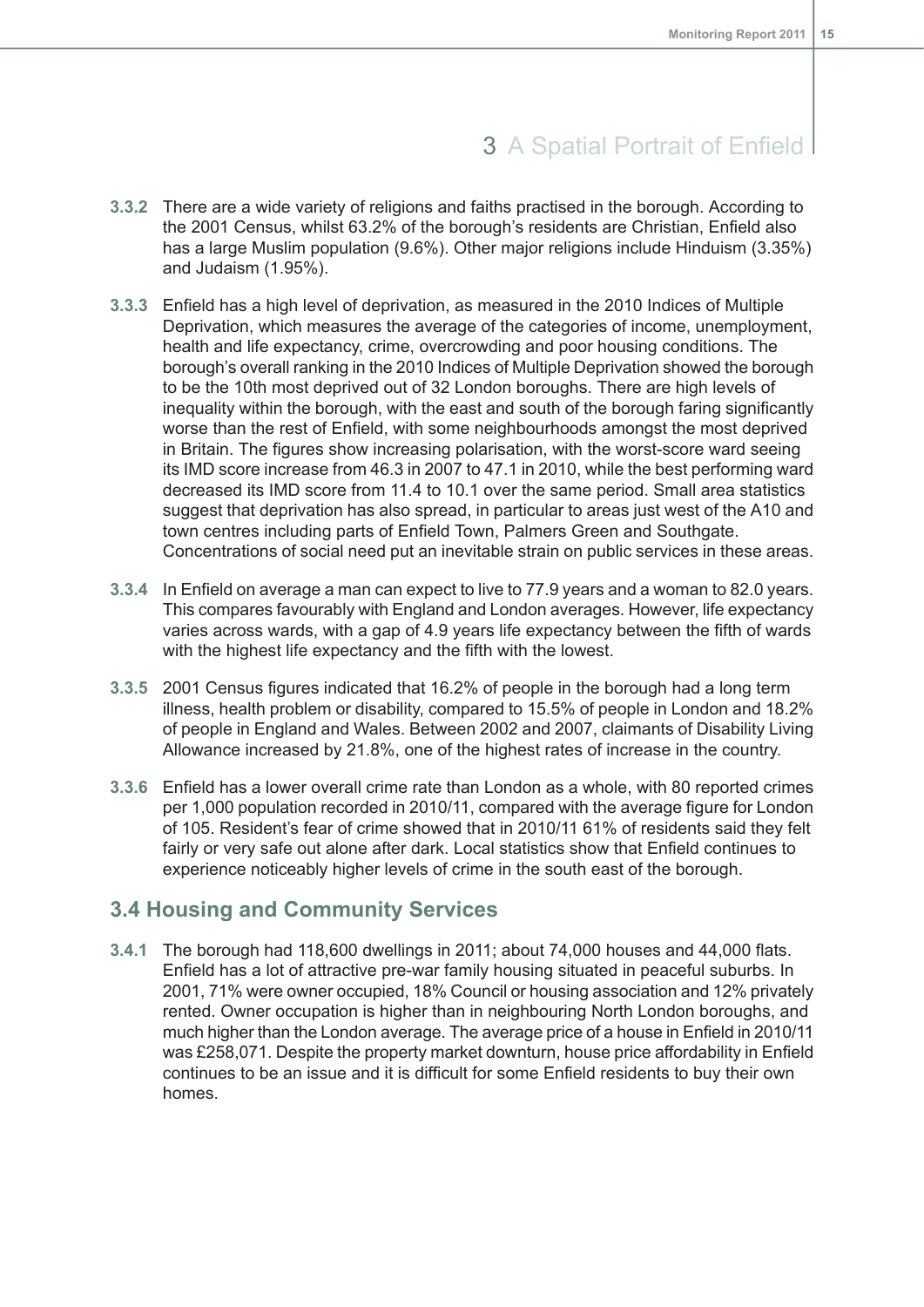- **3.4.2** The number of households in temporary accommodation in the borough decreased from 3,134 in 2009 to 2,221 households in 2011. Within the private sector housing market, an over concentration of buy to let properties and a growing predominance of one and two bedroom dwellings in some areas have exacerbated the trend towards a high turnover in the borough's population.
- **3.4.3** There are are 72 primary schools, 24 secondary schools and six special schools in Enfield and two City Academies have recently opened in the north east of the borough. In 2011, 58.2% of Enfield's pupils gained five or more GCSEs at grades A\*-C, including maths and English. The borough is also home to three further education colleges.
- **3.4.4** Enfield contains two hospitals, Chase Farm and North Middlesex, and over 60 GP surgeries. There are six leisure centres, 16 libraries, and 2,000 hectares of parks across the borough.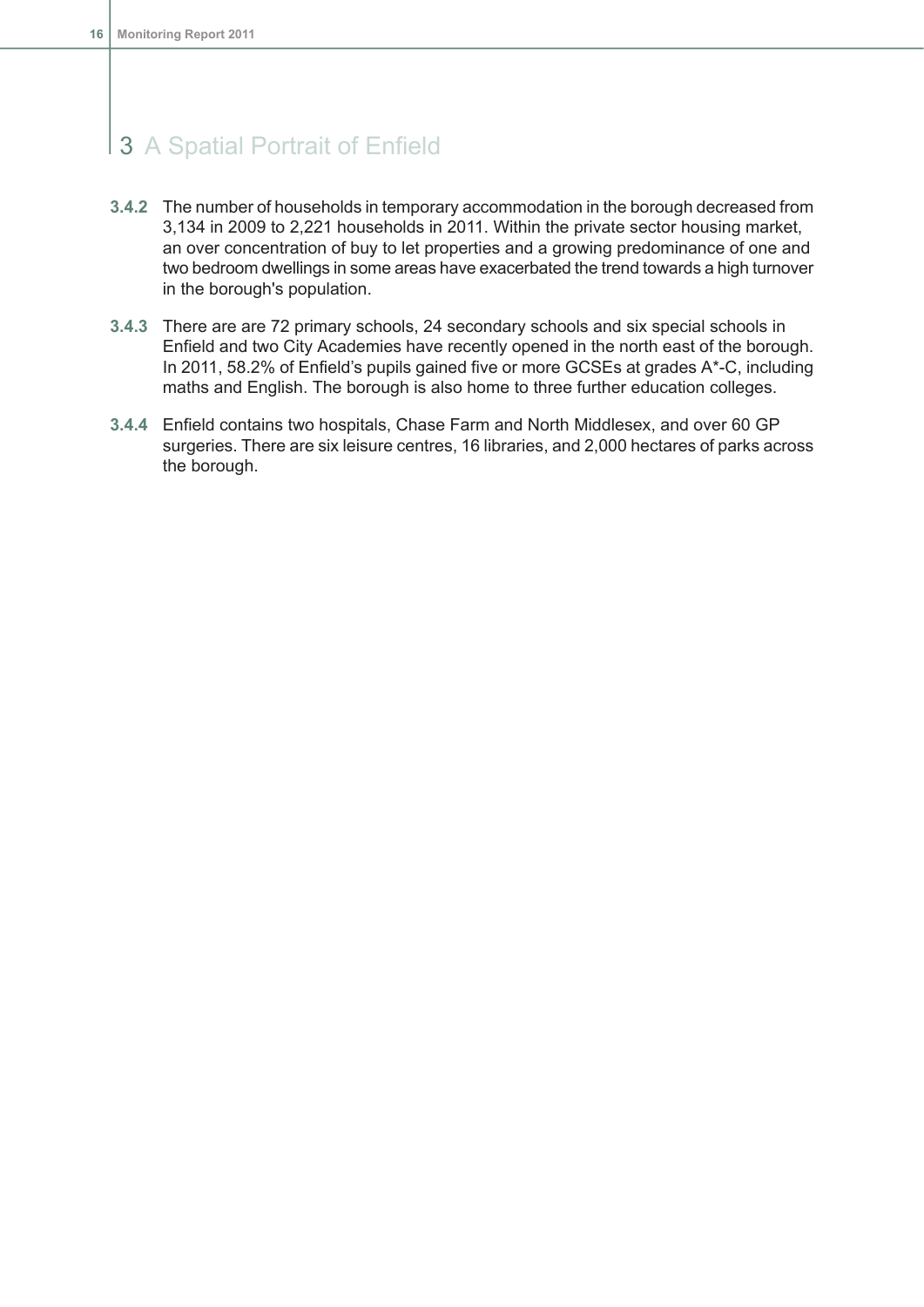# 4 Strategic Objectives

# <span id="page-18-0"></span>**4 Strategic Objectives**

**4.0.1** The strategic objectives set out in the Core Strategy outline what needs to be achieved to deliver the Core Strategy vision and address the key issues identified for the borough. The objectives give direction for the spatial strategy and the core policies which follow. Although they are numbered from 1 to 10, the objectives are not ranked by importance. For further detail, see Chapter 4 'Analysis of Indicators'.

| No.            | <b>Strategic Objective</b>                | <b>Assessment</b>                                                                                                                                                                                                                                                                                                                                                                                                                                                  |
|----------------|-------------------------------------------|--------------------------------------------------------------------------------------------------------------------------------------------------------------------------------------------------------------------------------------------------------------------------------------------------------------------------------------------------------------------------------------------------------------------------------------------------------------------|
| 1              | <b>Enabling and focusing</b><br>change    | - Focused change is provided by area-specific plans. There<br>is continuing progress on area action plans and masterplans<br>that address regeneration areas.<br>- The emerging Development Management Document<br>(DMD), together with the adopted Core Strategy, will provide<br>borough-wide policies to support change, while protecting<br>and enhancing those areas of the borough already providing<br>high quality green spaces, housing and town centres. |
| $\overline{2}$ | <b>Environmental</b><br>sustainability    | - The emerging DMD, together with the adopted Core<br>Strategy, will provide policies to reduce the need to travel<br>by private car, mitigate and adapt to climate change, tackle<br>flooding and protect the Green Belt and Green Spaces.<br>- CO2 emissions per captia in the borough are reducing.                                                                                                                                                             |
| $\overline{3}$ | <b>Community cohesion</b>                 | - Crime rates in the borough continue to fall while public<br>perceptions of safety are high. Emerging DMD policies will<br>promote public safety in the design of public spaces.<br>- Deprivation levels in the borough have risen in recent years<br>with continuing concern over the spatial concentration in<br>the east and south of the borough. This is being tacked<br>through areas based plans and masterplans.                                          |
| 4              | <b>New homes</b>                          | - The number of new homes delivered is meeting the GLA<br>2007/08 to 2016/17 targets. The delivery of affordable<br>homes in developments of over 10 units exceeded the target<br>rate, while the housing mix is below the target for 3+<br>bedroom dwellings.<br>- Achieving future GLA housing targets will increasingly be<br>delivered through area action plan locations.                                                                                     |
| 5              | <b>Education, health and</b><br>wellbeing | - New primary school places were added to meet the needs<br>of a growing number of children in the borough.                                                                                                                                                                                                                                                                                                                                                        |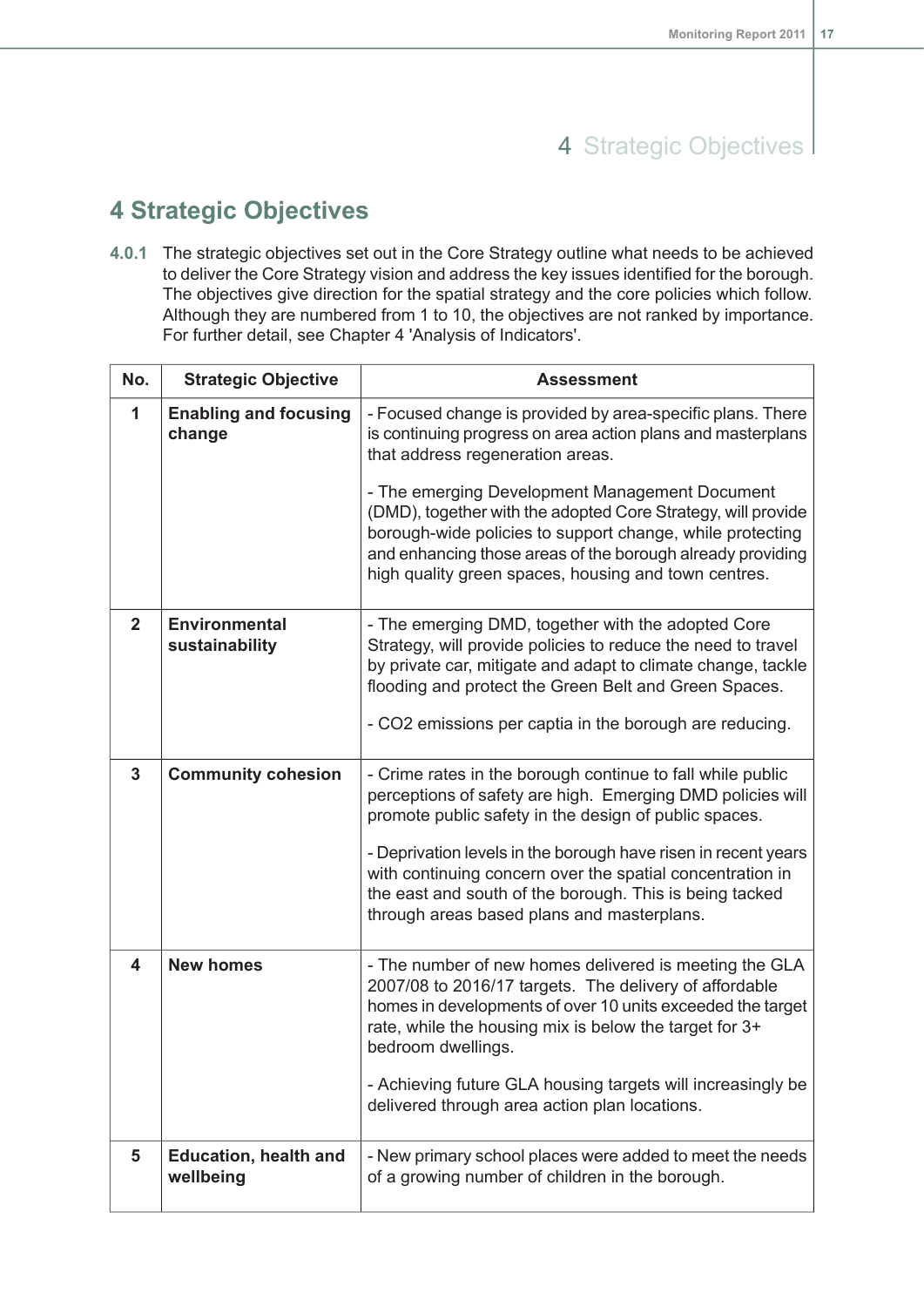# 4 Strategic Objectives

| No.            | <b>Strategic Objective</b>                 | <b>Assessment</b>                                                                                                                                                                                                                                                                                  |
|----------------|--------------------------------------------|----------------------------------------------------------------------------------------------------------------------------------------------------------------------------------------------------------------------------------------------------------------------------------------------------|
|                |                                            | - Secondary school GCSE results continued to improve.                                                                                                                                                                                                                                              |
|                |                                            | - Concerns remain over the spatial variations in the borough<br>in terms of education and health.                                                                                                                                                                                                  |
| 6              | <b>Maximising economic</b><br>potential    | - The Core Strategy and the emerging DMD provide policy<br>protection to Strategic Industrial Locations (SIL) and Locally<br>Significant Industrial Locations (LSIS).<br>- Area action plan locations will be the future catalysts for<br>jobs and businesses, in particular the AAPs in the Upper |
|                |                                            | Lee Valley of Central Leeside and North East Enfield.                                                                                                                                                                                                                                              |
| $\overline{7}$ | <b>Employment and skills</b>               | - The skill levels of Enfield's workforce improved in 2010/11,<br>with a falling percentage lacking any qualifications.                                                                                                                                                                            |
|                |                                            | - While the unemployment rate stablised in 2011 it remains<br>relatively high.                                                                                                                                                                                                                     |
| 8              | <b>Transportation and</b><br>accessibility | - Enfield's cycle network, Greenways, is under construction<br>with a significant length of cycle path in place.                                                                                                                                                                                   |
|                |                                            | - The emerging DMD, together with the adopted Core<br>Strategy, will support reduced car usage and promote<br>walking and cycling in the borough.                                                                                                                                                  |
| 9              | <b>Natural environment</b>                 | - The emerging DMD, together with the Core Strategy,<br>provides a high level of protection for the Green Belt and<br>Metropolitan Open Land (MOL).                                                                                                                                                |
|                |                                            | - The AAPs for North East Enfield and Central Leeside and<br>masterplans for Ponders End and Meridian Water will<br>improve the access to good quality open spaces and<br>linkages to the Lee Valley Regional Park.                                                                                |
| 10             | <b>Built environment</b>                   | - The emerging DMD includes a number of policies to<br>support improved design quality of new developments.                                                                                                                                                                                        |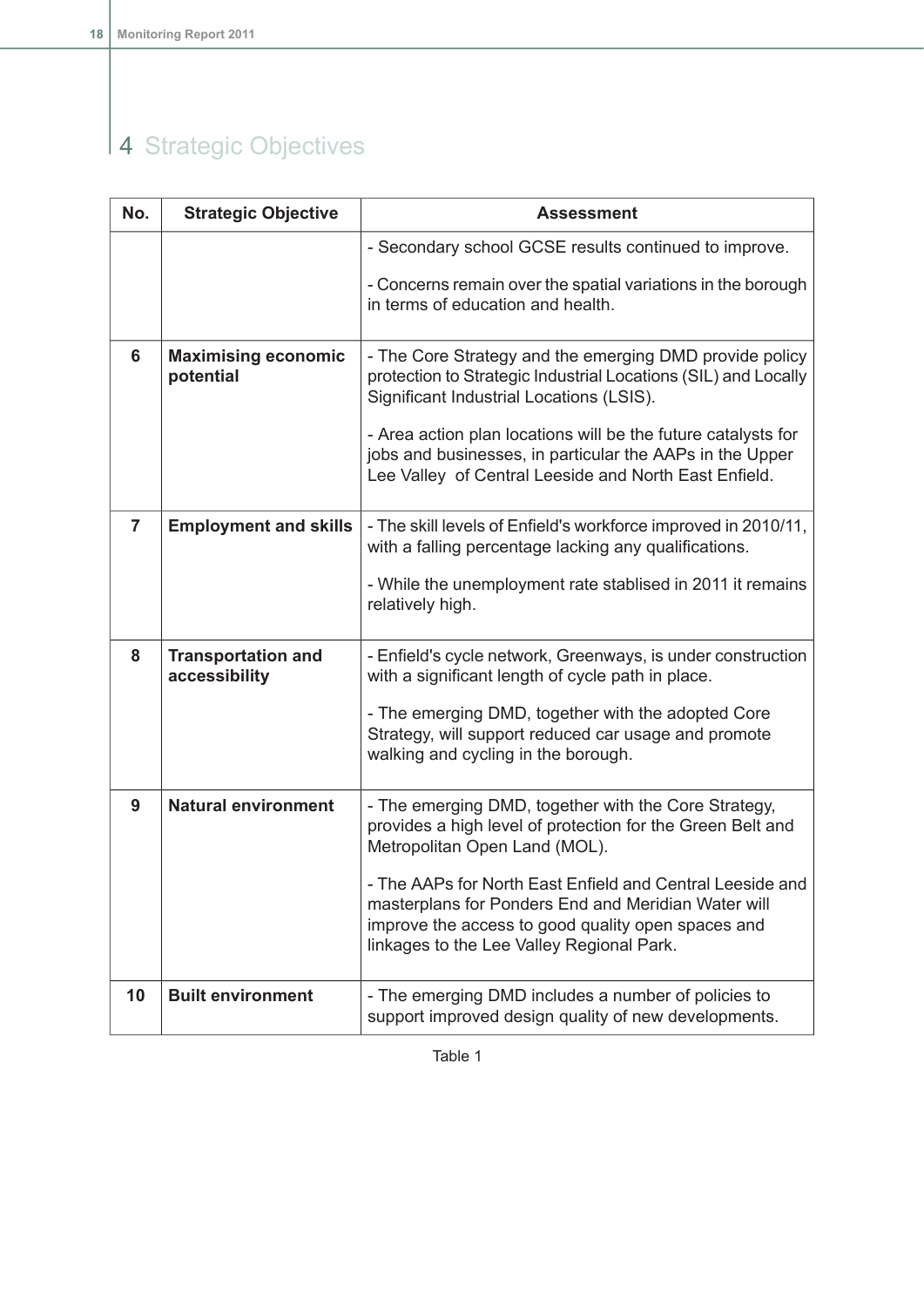### <span id="page-20-1"></span><span id="page-20-0"></span>**5 Analysis of Indicators**

### **5.1 Introduction**

- **5.1.1** Enfield's Core Strategy sets out a spatial planning framework for the long term development of the borough for the next 15 to 20 years. It is a strategic document providing the broad strategy for the scale and distribution of development and the provision of supporting infrastructure, ensuring that investment decisions are not made in isolation but are properly coordinated to ensure development is sustainable. It contains core policies for delivering the spatial vision, guiding patterns of development and is supported by other local plan documents such as the area action plans.
- **5.1.2** Chapters 5 to 8 of the Core Strategy set out policies for specific themes such as housing, economic development, the physical environment and travel. Chapter 9 sets out more detailed policies for strategic growth areas in the borough and the Council's regeneration priority areas.
- **5.1.3** This section of the Monitoring Report considers the implementation of the Core Policies by chapter. Since the Core Strategy was adopted in November 2010, only the final five months of the 2010/11 data will fall under the plan period. As such the data will only partly reflect the impact of the Core Strategy.
- **5.1.4** The sections in this chapter provide summary figures and analysis. For detailed figures, targets and source data refer to Appendix 1.
- <span id="page-20-2"></span>**5.1.5** It should be noted that data from the 2011 National Census is not yet available. Some 2011 Census results are expected to be available for inclusion in the 2011/12 Monitoring Report.

### **5.2 Housing and Services**

**5.2.1** Housing and services is covered by Core Policies 1 to 12.

#### **New Housing**

- **5.2.2** Core Policy 2 establishes policies on housing supply and locations in the borough. The housing target of the policy, as set by The London Plan, covers a 10 year period from 2007/08 to 2016/17 and requires Enfield to provide 3,950 additional dwellings, some 395 per year. The revised housing target set by The London Plan 2011 covers the 10 year period from 2011/12 to 2021/22 and requires Enfield to provide 5,600 additional dwellings, some 560 per year. Core Policy 2 sets out the main locations for the new housing as the priority regeneration areas of Meridian Water, the North Circular (including New Southgate), Ponders End and southern Brimsdown, and Enfield Town.
- **5.2.3** There were a total of 628 new homes, or 455 net new homes, completed in the borough in 2010/11. This is an increase on the net new homes delivered in 2009/10 of 277 and in 2008/09 of 333. The net new homes figure of 455 is above the annualised London Plan target of 395 new homes.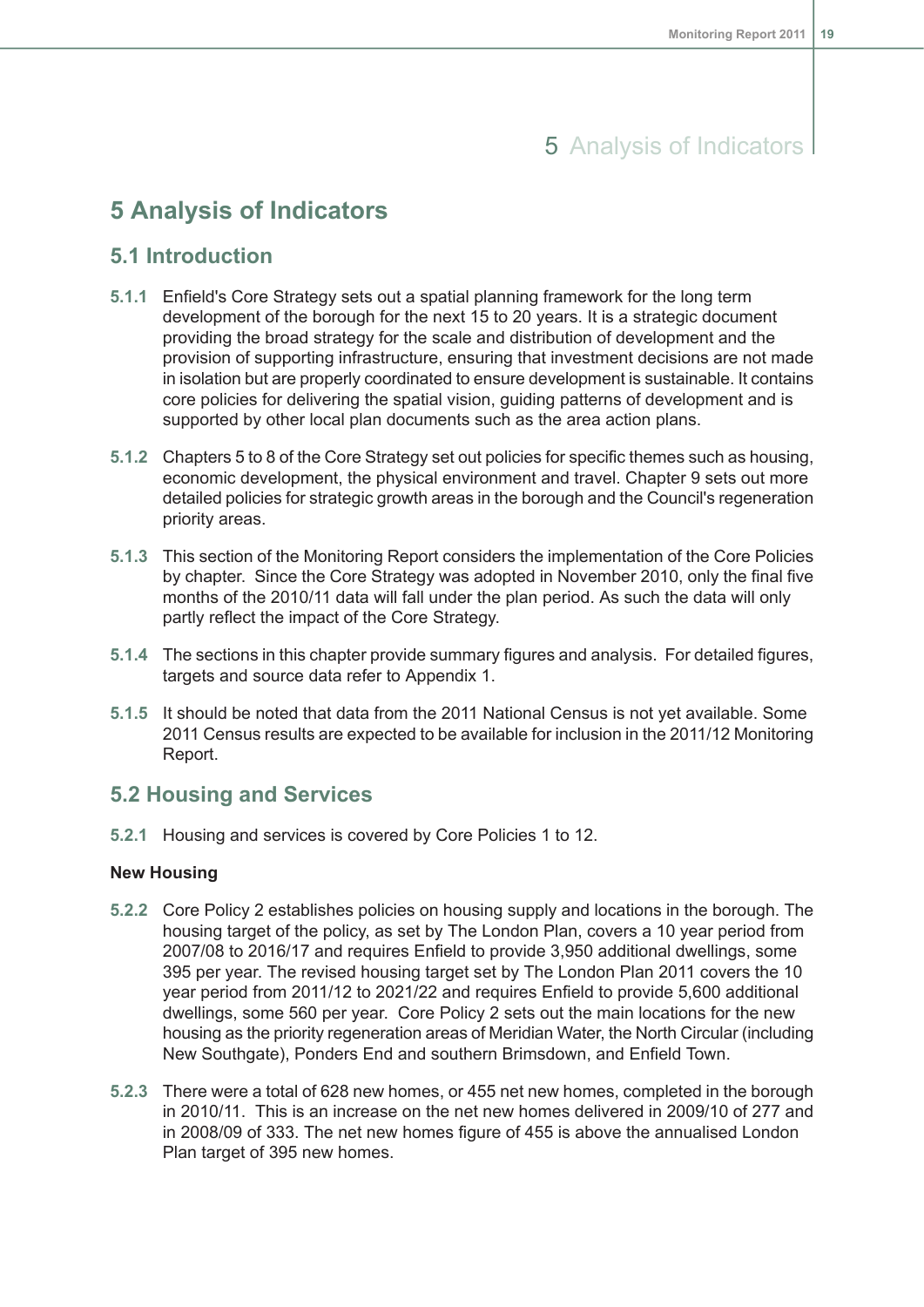**5.2.4** The housing trajectory (see Appendix 2) shows that 2,522 additional new homes could potentially be delivered in Enfield within the plan period (2007/08 to 2016/17). The "Manage" line on the trajectory takes into account past completions and projected delivery over the coming years to monitor housing delivery progress; this line indicates that the borough should exceed its target.

#### **Affordable Housing**

- **5.2.5** Through Core Policy 3 the Council seeks to achieve a borough-wide target of 40% affordable housing units in new developments on sites capable of accommodating ten or more dwellings. For developments of less than ten dwellings, the Council will seek to achieve a financial contribution to deliver off-site affordable housing based on a borough-wide target of 20% affordable housing.
- **5.2.6** During 2010/11, for completed housing developments of over 10 units, 61% were affordable new homes, which is above the 40% target set out by Core Policy 3. Of the total number of new homes, including developments of under 10 units, 239 (38.1%) were affordable.
- **5.2.7** As shown in the table below, two development schemes were particularly significant in the delivery of new and affordable homes:

| <b>Planning</b> | <b>Scheme</b>                                                          | <b>Gross New</b> | <b>Net New</b> | No.               |
|-----------------|------------------------------------------------------------------------|------------------|----------------|-------------------|
| <b>Ref</b>      |                                                                        | <b>Homes</b>     | <b>Homes</b>   | <b>Affordable</b> |
|                 | TP/06/1845 Private playing field, Cherry Blossom Close, North Circular | 142              | 142            | 43                |
|                 | Road                                                                   |                  |                |                   |
|                 | TP/06/1912 Kingswell House And Land To The Rear Of 453, Southbury      | 123              | 123            | 123               |
|                 | Road                                                                   |                  |                |                   |
|                 | TP/08/0960 253 Broomfield Lane                                         | 27               |                | 26                |
| Other           |                                                                        | 336              | 182            | 47                |
| <b>Total</b>    |                                                                        | 628              | 455            | 239               |

#### Table 1

**5.2.8** Core Policy 3 provides a further aim for the affordable housing tenure mix: a ratio of 70% social rented and 30% intermediate provision. Of the 239 additional affordable homes 104 (44%) were social rent and 135 (56%) intermediate homes.

#### **Housing Type and Quality**

- **5.2.9** Core Policy 4: Housing Quality, requires high quality design and sustainability for all new homes. In 2010/11 43 of the new homes (6.8%) were constructed to the Lifetime Homes standards. This percentage is expected to increase following the introduction of the Core Policy 4 which states that all new homes should be Lifetime Homes.
- **5.2.10** Core Policy 5 sets out the percentage mix of housing according to the type of dwellings and number of bedrooms. Over the lifetime of the Core Strategy the Council will plan for the following borough-wide mix of housing:
	- Market housing 20% 1 and 2 bed flats (1-3 persons), 15% 2 bed houses (4  $\bullet$ persons), 45% 3 bed houses , (5-6 persons), 20% 4+ bed houses (6+ persons);
	- Social rented housing 20% 1 bed and 2 bed units (1-3 persons), 20% 2 bed units (4 persons) 30% 3 bed units (5-6 persons), 30% 4+ bed units (6+ persons).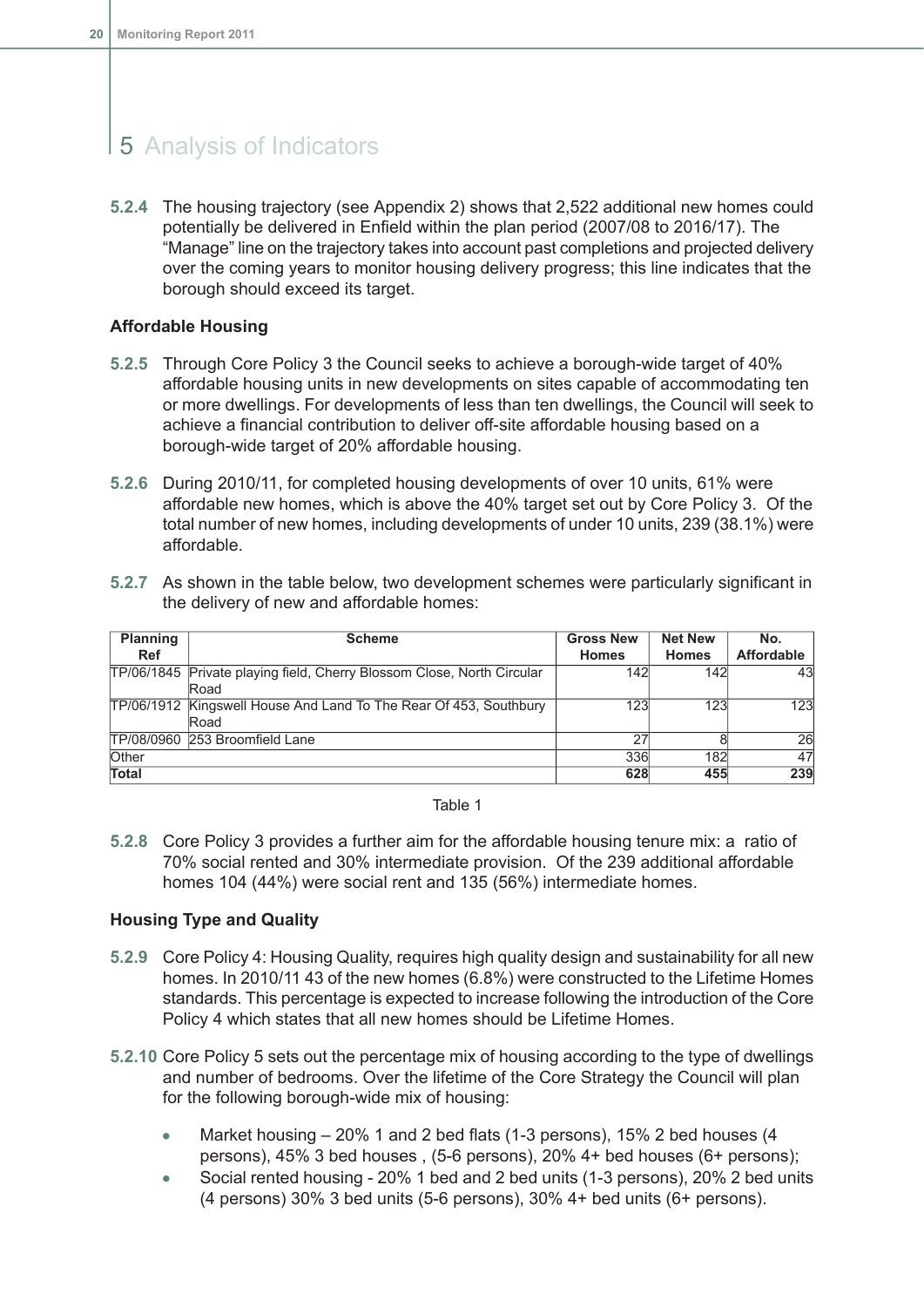|                                |      | 1/2 bed flat $\vert$ 2 bed house | 3 bed flat | 3+ bed house | Total |
|--------------------------------|------|----------------------------------|------------|--------------|-------|
| Market                         | 86%  | 4%                               | 2%         | 8%l          | 100%  |
| Social Rented                  | 78%l | $1\%$                            | 11%        | 10%          | 100%  |
| <b>Intermediate</b>            | 73%  | 0%l                              | 17%        | 10%          | 100%  |
| Social Rented and intermediate | 75%  | 1%                               | 14%        | 10%          | 100%  |
| Total                          | 82%  | 2%                               | 7%         | 9%           | 100%  |

#### **5.2.11** The actual 2010/11 mix for new housing is set out in the table below.

#### Table 2

- **5.2.12** Affordable 3+ bedroom new homes comprised 58 (24%) of the total affordable (social rented and intermediate) units delivered, while 75% of the affordable new homes were 1 or 2 bedroom flats. For market/ private housing the proportion of 3+ bedroom new homes was 10%, while 86% were 1 and 2 bedroom flats. These percentages are below the percentage targets for 3+ bedroom homes set in Core Policy 5, and the trend in future years will be closely monitored to meet the requirements of the Core Strategy.
- **5.2.13** Core Policy 5 also states that the density of residential development proposals should balance the need to ensure the most efficient use of land whilst respecting the quality and character of existing neighbourhoods and accessibility to transport and other infrastructure. The target is for over 95% of developments to comply with the London Plan density matrix. During 2010/11, 67% of completed developments of 10+ units met the London Plan density matrix standards.

#### **Health and Social Care Facilities**

**5.2.14** Core Policy 7 addresses health and social care provision in the borough. The monitoring target for this policy is the percentage of the population living within 500m of a GP. This figure remains similar to previous years at 60.6%.

#### **Education**

- **5.2.15** Core Policy 8: Education, sets out the education infrastructure requirements of the borough, with monitoring of the provision of school places and GCSE performance.
- **5.2.16** A rise in the number of school age children is driving the requirement for an increase in school places. So far this rise has taken place at the primary level with 1,050 permanent places being added (150 of these in the Reception year) and 245 one-off places (180 of these in the Reception year) in 2010/11.
- **5.2.17** GCSE results continued to improve in 2011 with 59.5% of pupils gaining 5+ GCSE grades A\* to C, including maths and English, compared to 55.3% in 2010.

#### **Supporting Community Cohesion**

- **5.2.18** Core Policy 9 sets out the policies for promoting community cohesion through tackling social deprivation and reducing crime and the fear of crime.
- **5.2.19** Deprivation indices show increasing levels of deprivation in the borough over recent years; in 2010 Enfield was ranked as the 10th most deprived borough out of 32 in London.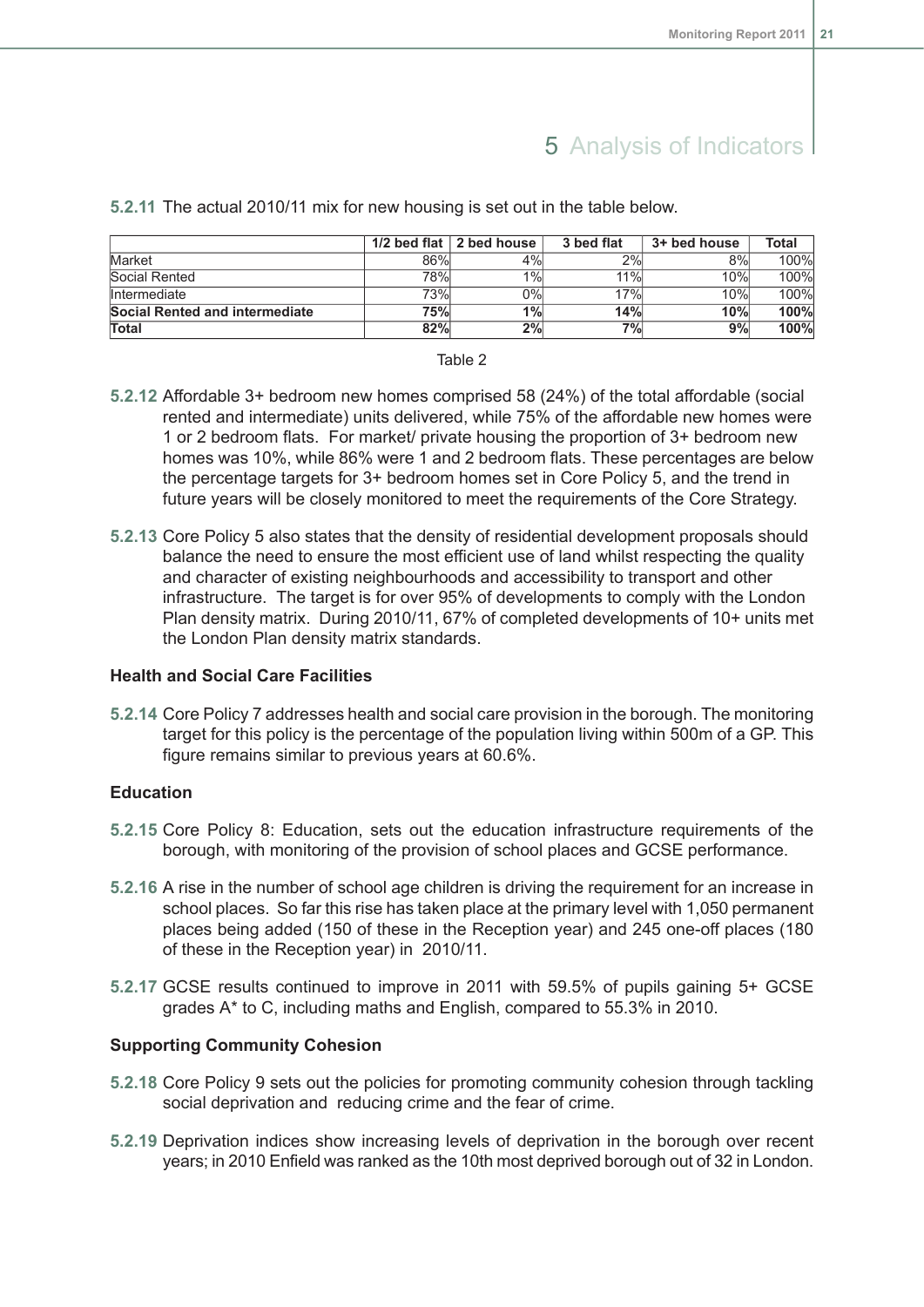- **5.2.20** The number of crimes in the borough, both as a total number and as the rate per 1,000 of population, has dropped over the past 3 years, in line with the overall trend in London. The rate and number of burglaries has also fallen in Enfield, in contrast to the overall London trend.
- **5.2.21** The fear of crime has fallen, with the 2011 Ipsos MORI survey showing 92% of residents felt safe or very outside in the daytime and 61% felt safe or very safe outside after dark.

#### **Recreation, Leisure, Culture and Tourism**

<span id="page-23-0"></span>**5.2.22** Core Policy 12: Visitors and Tourism, supports proposals for a wider range of visitor accommodation. While no new hotel beds were added in 2010/11, construction is under way for a 132 bedroom hotel on Lincoln Way on the site of the former General Electrical Lighting factory.

### **5.3 Economic Development and Enterprise**

**5.3.1** Economic development and enterprise is covered by core policies 13 to 19.

#### **Economic Prosperity**

- **5.3.2** Through Core Policy 13: Promoting economic prosperity, the Council will protect and improve Enfield's employment offer, helping to facilitate the creation of a minimum of 6,000 new jobs from 2010-2026, focusing new growth in the Upper Lee Valley and Enfield's town centres. Approximately a minimum of 4,000 new jobs are expected to be created in the Upper Lee Valley with the remainder concentrated in Enfield's main town centres and in other priority regeneration areas.
- **5.3.3** The latest figure for the number of jobs in the borough is 107,000 in 2009, a number that will be monitored in future reports.
- **5.3.4** Core Policy 14 safeguards Strategic Industrial Land (SIL) with 331ha of the borough classified as SIL in the Core Strategy Policies (Proposals) map. Future monitoring reports will track changes in this figure and provide explanations for any changes. Future monitoring will also track Core Policy 15 on Locally Significant Industrial Locations (LSIS), of which 34.1 ha of land in the borough is classified.
- **5.3.5** Total employment floorspace in the borough increased by 18,056 sqm in 2010/11, of which the majority, some 16,802 sqm, was due to completion of a warehouse/ industrial unit on Innova Way in the eastern part of the borough.
- **5.3.6** Core Policy 16 addresses taking part in economic success and improving skills. Qualifications for employment in terms of NVQs show increases in 2011 for NVQ levels 1, 2 and 4. The percentage of the working population with no qualifications decreased to 10.5%. The unemployed as a percentage of the working age population fell slightly in 2010/11 compared to 2009/10, but at 10.1% it remains significantly above the 2008/09 level of 9.0%.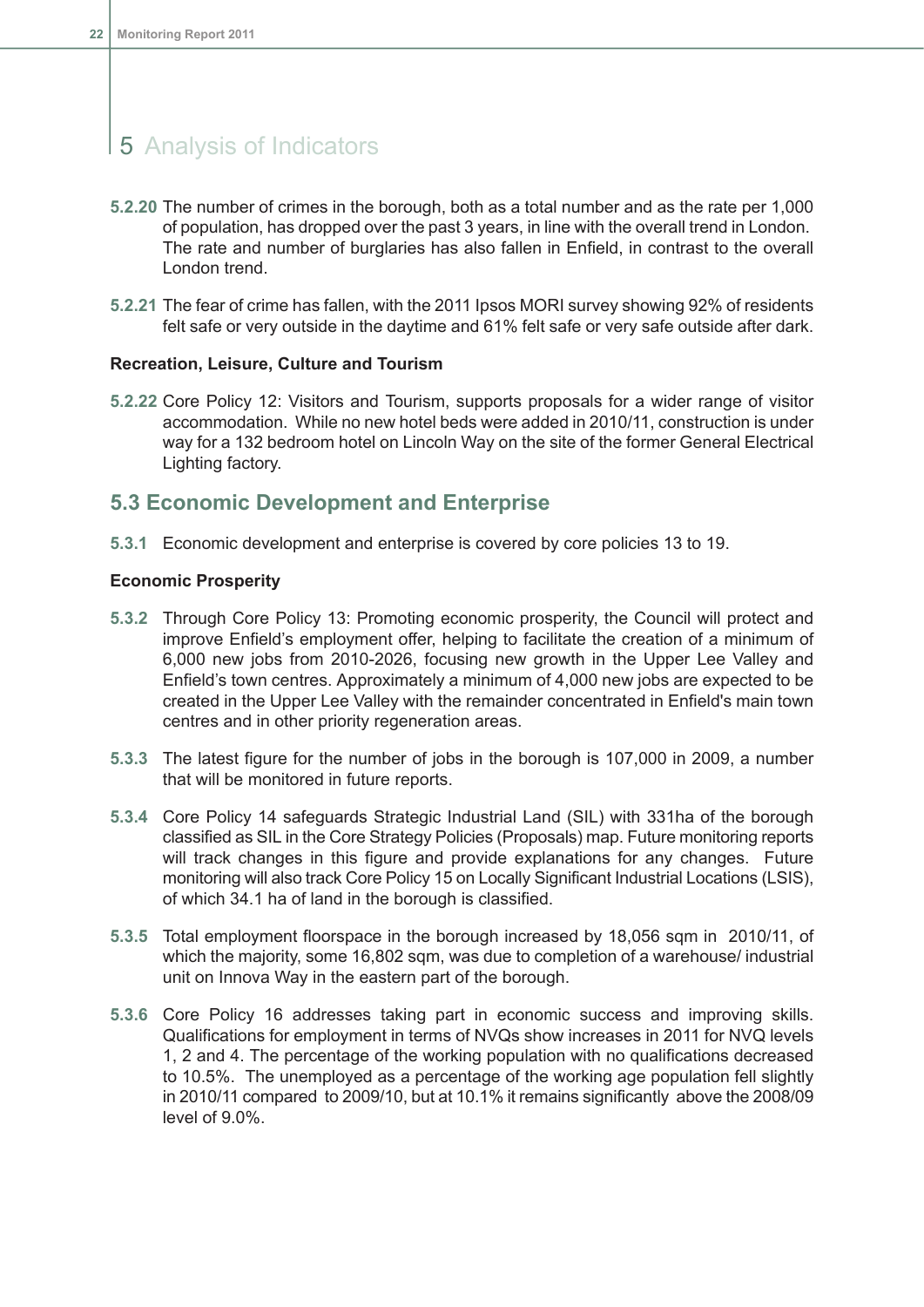#### **Town Centres and Shopping**

- **5.3.7** Through Core Policy 17: Town Centres, the Council will strengthen the role of Enfield's town centres by focusing new commercial, retail, leisure, office, residential and other appropriate social infrastructure related uses, such as police facilities within the centres according to the borough's town centre hierarchy. Core Policy 18 sets out the projected growth in town centre floorspace, with an additional 51,600 sqm planned by 2020.
- **5.3.8** During 2010/11 there was a small net loss of A1 retail floorspace of 426 sqm in the borough's town centres, and a borough-wide loss of 198 sqm. This compares with gains in 2009/10 of 2,200 sqm which was driven by the conversion of an Edmonton Green bingo hall to A1 retail use.
- **5.3.9** Further protection of town centre uses and the promotion of viable and vibrant town centres will be brought forward through the emerging Development Management Document currently under preparation by the Planning Policy Team.

#### **Offices**

- **5.3.10** Core Policy 19: Offices, protects and enhances Enfield Town as the main location in the borough for new office development. There is no numerical target for changes in office space.
- <span id="page-24-0"></span>**5.3.11** There was no net gain in office floor space (use classes B1a and A2) in the borough's town centres in 2010/11. The borough-wide gain in B1a office space of 9,153 sqm was associated with the development on Innova Way referred to in the Economic Prosperity section above.

#### **5.4 Delivering Physical Infrastructure**

**5.4.1** Delivering physical infrastructure is covered by policies 20 to 27.

#### **Sustainability**

- **5.4.2** Through Core Policy 20: Sustainable Energy Use and Energy Infrastructure, the Council will support appropriate measures to mitigate and adapt to the impacts of climate change and will reduce emissions of carbon dioxide as part of development proposals, in line with the London Plan.
- **5.4.3** Per capita CO2 emissions Enfield was 4.4 tonnes in 2009, a figure that has reduced from 5.6 tonnes in 2006.
- **5.4.4** Information on renewable energy in new developments will be provided in future Monitoring Reports when the Development Management team has established the collection system.
- **5.4.5** A policy on decentralised energy networks (DEN) in the emerging Development Management Document (DMD) will support the future development of these energy efficient systems in the borough.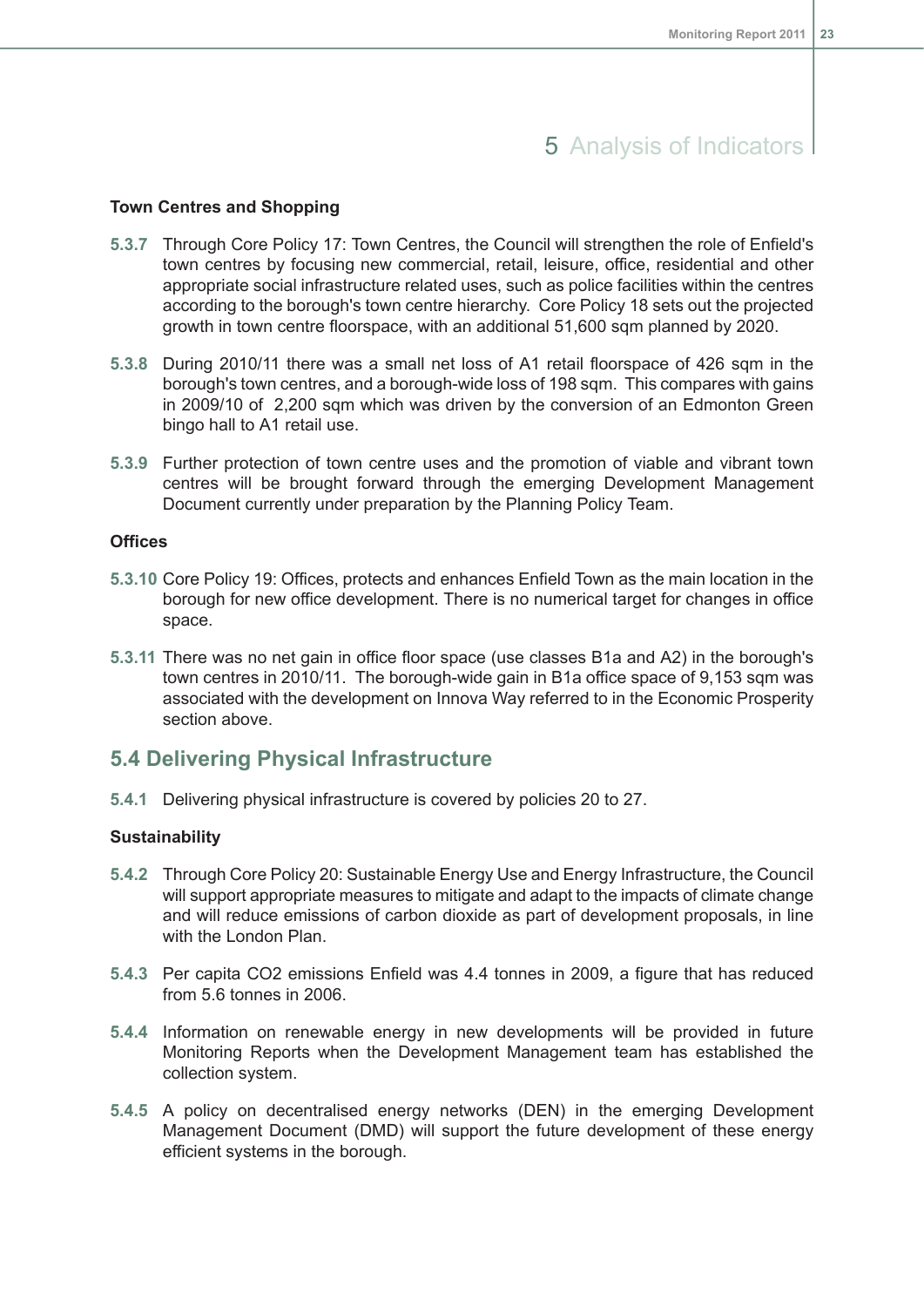**5.4.6** Core Policy 21 addresses the delivery of a sustainable water supply, drainage and sewerage infrastructure. The Council will work with developers, residents and water supply and sewerage companies to ensure that Enfield's future water resource needs, wastewater treatment and drainage infrastructure are managed effectively in a coordinated manner. Targets for water conservation and efficiency and sustainable drainage measures incorporated into new developments will be brought forward in the emerging Development Management Document.

#### **Waste Management**

- **5.4.7** Sustainable waste management is addressed by Core Policy 22. The Council will support the provision of sufficient, well-located waste management facilities, which will increase the self-sufficiency of North London and meet the combined apportionment figures of the constituent boroughs of the North London Waste Plan (NLWP).
- **5.4.8** The North London Waste Plan is undergoing examination in 2012. The approved document will include waste targets for Enfield.
- **5.4.9** Waste management figures indicate the proportion of household waste recycled in 2010/11 rising to 32.4%. This reflects the roll-out of wheelie-bins, a process which had only been partly completed during the period covered by these figures.

#### **Transport**

- **5.4.10** Through Core Policy 24: The Road Network, the Council will work with partners to seek to deliver improvements to the road network to contribute to Enfield's economic regeneration and development, support businesses, improve safety and environmental quality, reduce congestion, and provide additional capacity where needed.
- **5.4.11** Core Policy 25: Pedestrian and Cyclists, seeks to provide safe, convenient, and accessible routes for pedestrians, cyclists and other non-motorised modes of transport, in part by developing and implementing improvements to strategic and local walking and cycle routes in the borough.
- **5.4.12** Cycle routes have been developed through external consultation with the Sustrans organisation and local cycling groups. New routes are approved by the Council as part of the Enfield Cycle Network, or Greenways. See Appendix 1 for details.
- **5.4.13** Through Core Policy 26: Public Transport, the Council seeks to secure a comprehensive, safe, accessible, welcoming and efficient public transport network, capable of supporting the development proposals for the borough and providing attractive alternative travel options. One of the key policies is supporting proposals to upgrade the West Anglia Rail line in the Lee Valley to enable a four trains per hour service at local stations in Enfield.
- **5.4.14** The frequency of train services on Enfield's four lines between 8.00am and 9.00am on a Monday morning for London-bound trains is shown in Appendix 1.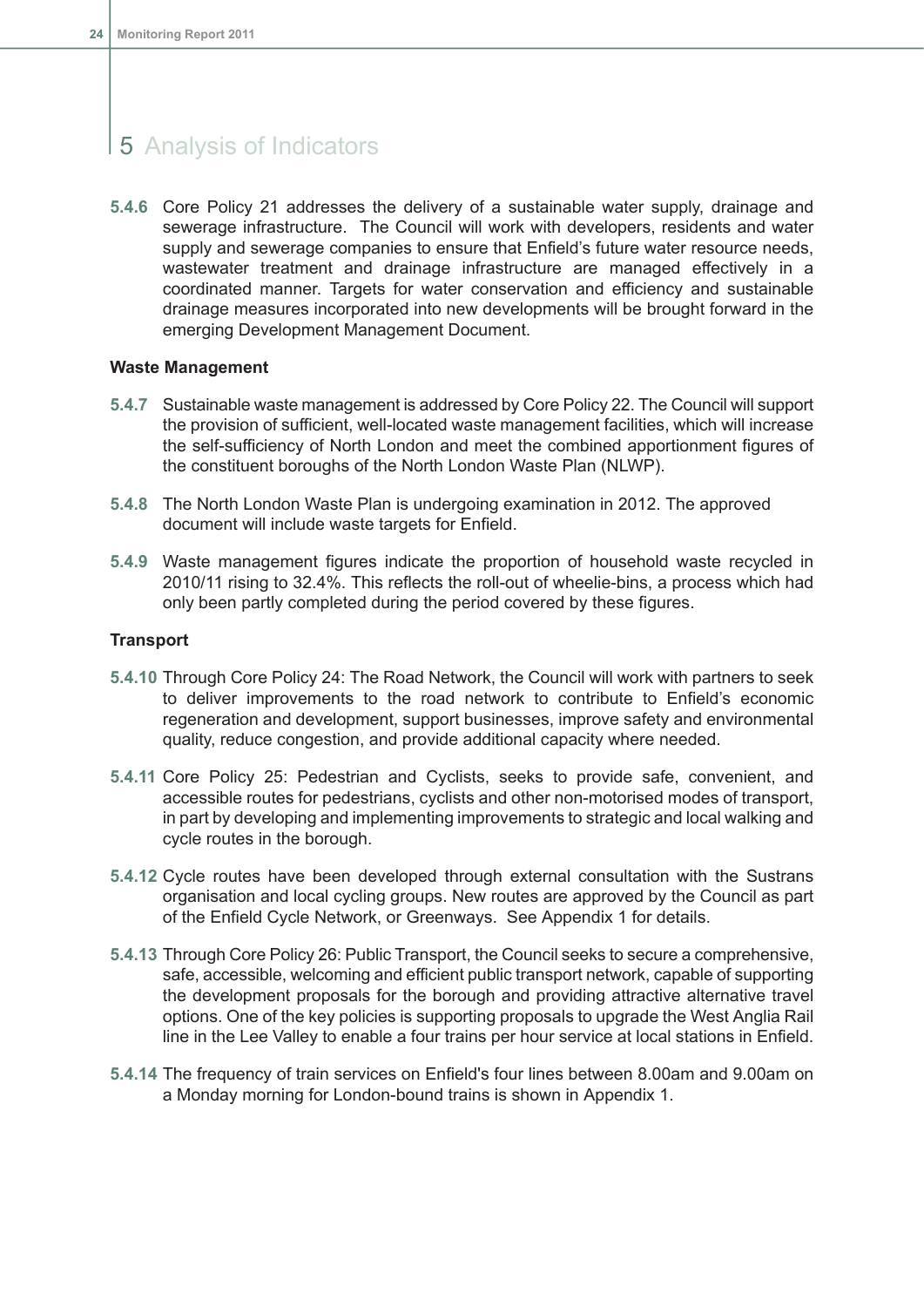**5.4.15** Core Policy 27: Freight, supports freight intensive uses in areas with good access to the strategic road network and/or proposed water and rail freight facilities, particularly strategic industrial sites in the Upper Lee Valley. The policy also promotes, where appropriate, the potential for freight movement by rail and water, while continuing to investigate ways to improve freight movement between the Upper Lee Valley and the Strategic Road Network.

### <span id="page-26-0"></span>**5.5 Environmental Protection and Green Infrastructure**

**5.5.1** Environmental protection and green infrastructure is covered by policies 28 to 36.

#### **Flooding**

- **5.5.2** As stated in Core Policy 28: Managing Flood Risk Through Development, the Council will take a risk-based approach to development and flood risk, directing development to areas of lowest risk.
- **5.5.3** In 2010/11 there were 18 applications received for dwellings where part of the a site fell within a flood zone; 6 of these were granted permission.
- **5.5.4** Through Core Policy 29: Flood Management Infrastructure, the Council will continue to work closely with key partners such as the Environment Agency, Thames Water and British Waterways to maintain and enhance the Borough's existing flood defence infrastructure in the medium to long term. Opportunities for removal of culverts, river restoration and naturalisation should be considered as part of any development adjacent to a watercourse and additional culverting and development of river corridors will be resisted.
- **5.5.5** The Salmons Brook Planning Flood Alleviation Scheme planning application was submitted in 2012 with the start of works expected October 2012 and continuing for 18 months. The scheme will reduce flood risk in the Montagu Road area of Edmonton and also includes river restoration works adjacent to Bury Lodge Park.
- **5.5.6** The Wildfowl and Wetlands Trust are carrying out a project to implement Sustainable Drainage Systems (SUDS) to Schools in the Pymmes Brook catchment, three of the selected schools are in Enfield: Oakthorpe Primary,Hazelbury and West Lea Schools.
- **5.5.7** The Environment Agency (EA) have recently carried out a scheme to restore Pymmes Brook alongside Tile Kiln Lane. The EA are also in the early stages of investigating a combined flood alleviation scheme/river restoration project for Pymmes Brook in Arnos Park.
- **5.5.8** There were no known new culverts in the borough in 2009/10/11.
- **5.5.9** For further information on flood alleviation and river restoration schemes, see Appendix 1.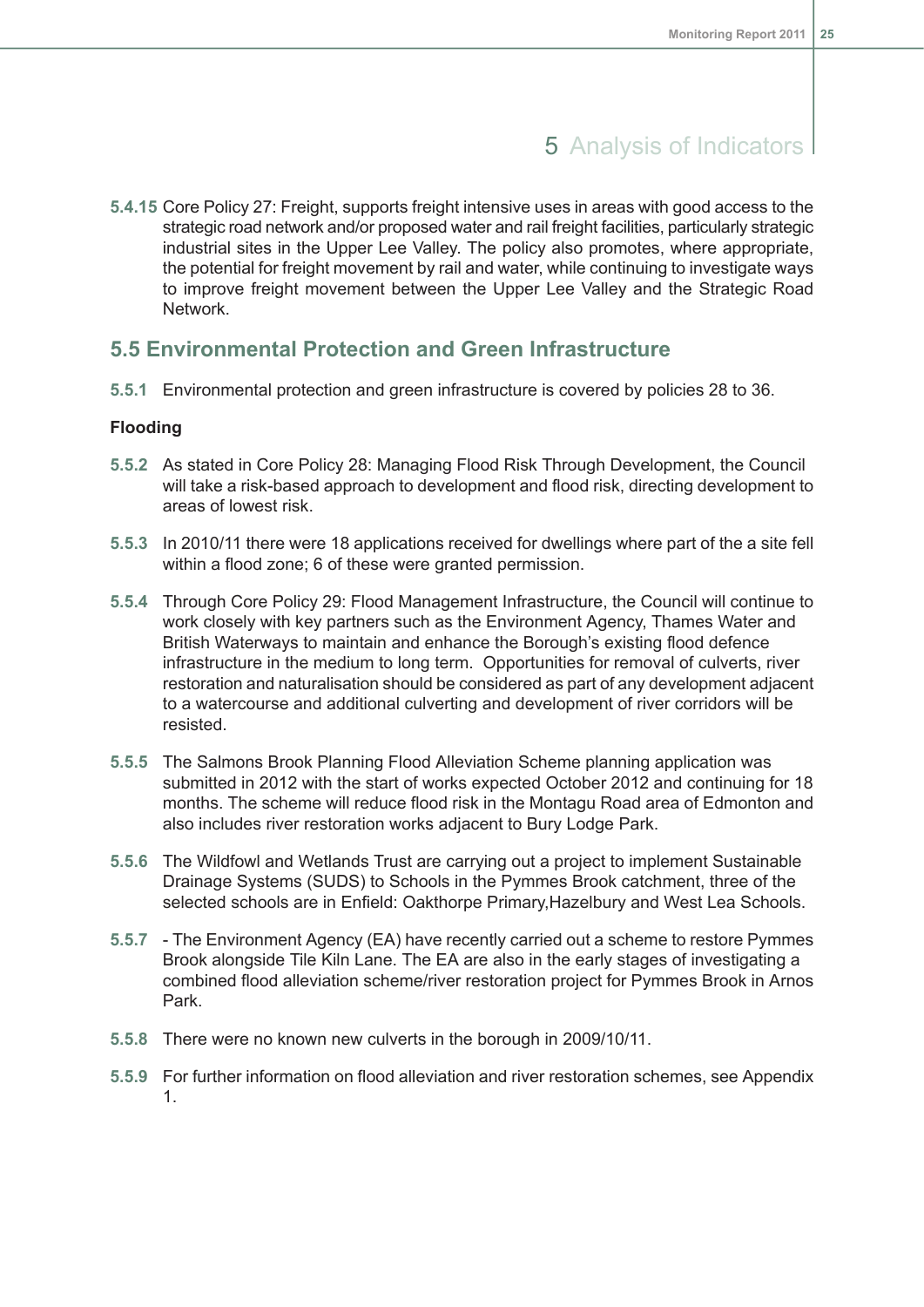#### **Quality of the Built and Open Environment**

- **5.5.10** Maintaining and improving the quality of the built environment, addressed by Core Policy 30, states that all developments and interventions in the public realm must be high quality and design-led, having special regard to their context.
- **5.5.11** The Enfield Characterisation Study, describing the character, form and special attributes of the borough, was published in 2011. The first topic papers for the Enfield Design Guide are expected in 2013.
- **5.5.12** Through Core Policy 31: Built and Landscape Heritage, the Council will implement national and regional policies and work with partners to pro-actively preserve and enhance all of the borough's heritage assets. Enfield has 451 listed buildings, of which 2.7% are classified as 'Heritage at Risk'.

#### **Environmental Protection**

- **5.5.13** Core Policy 32: Pollution, states that the Council will work with its partners to minimise air, water, noise and light pollution and to address the risks arising from contaminated land and hazardous substances.
- **5.5.14** Air quality as measured by nitrogen dioxide and small particulates at the two measuring stations in the borough (Bowes Park and Upper Edmonton) is not significantly changed from preceding years. See Appendix 1 for details.

#### **Green Spaces and Biodiversity**

- **5.5.15** Core Policy 33: Green Belt and Countryside and Core Policy 34: Parks, Playing Field and Other Open Spaces, respectively state that there should be no net loss of Green Belt land and Metropolitan Open Land (MOL) in the borough. Green Belt covers 3,062ha of the borough while there is 544ha of MOL, as per the adopted Core Policy (Proposals) map. The areas of Green Belt and MOL will be monitored in future reports.
- **5.5.16** The results of the Ipsos MORPI Enfield Resident's Survey in 2011 indicate a high level of satisfaction with Enfield's parks in 2011, at 84%.
- **5.5.17** Policy 36: Biodiversity, seeks to protect, enhance, restore or add to biodiversity interests within the borough, including parks, playing fields and other sports spaces, green corridors, waterways, sites, habitats and species identified at a European, national, London or local level as being of importance for nature conservation.
- <span id="page-27-0"></span>**5.5.18** Enfield has 25 sites of importance for nature conservation (SINCs) within the borough, with 10 of these sites under active conservation management.

### **5.6 Places for Regeneration and Growth**

**5.6.1** See the Local Development Scheme (LDS) for progress on regeneration areas.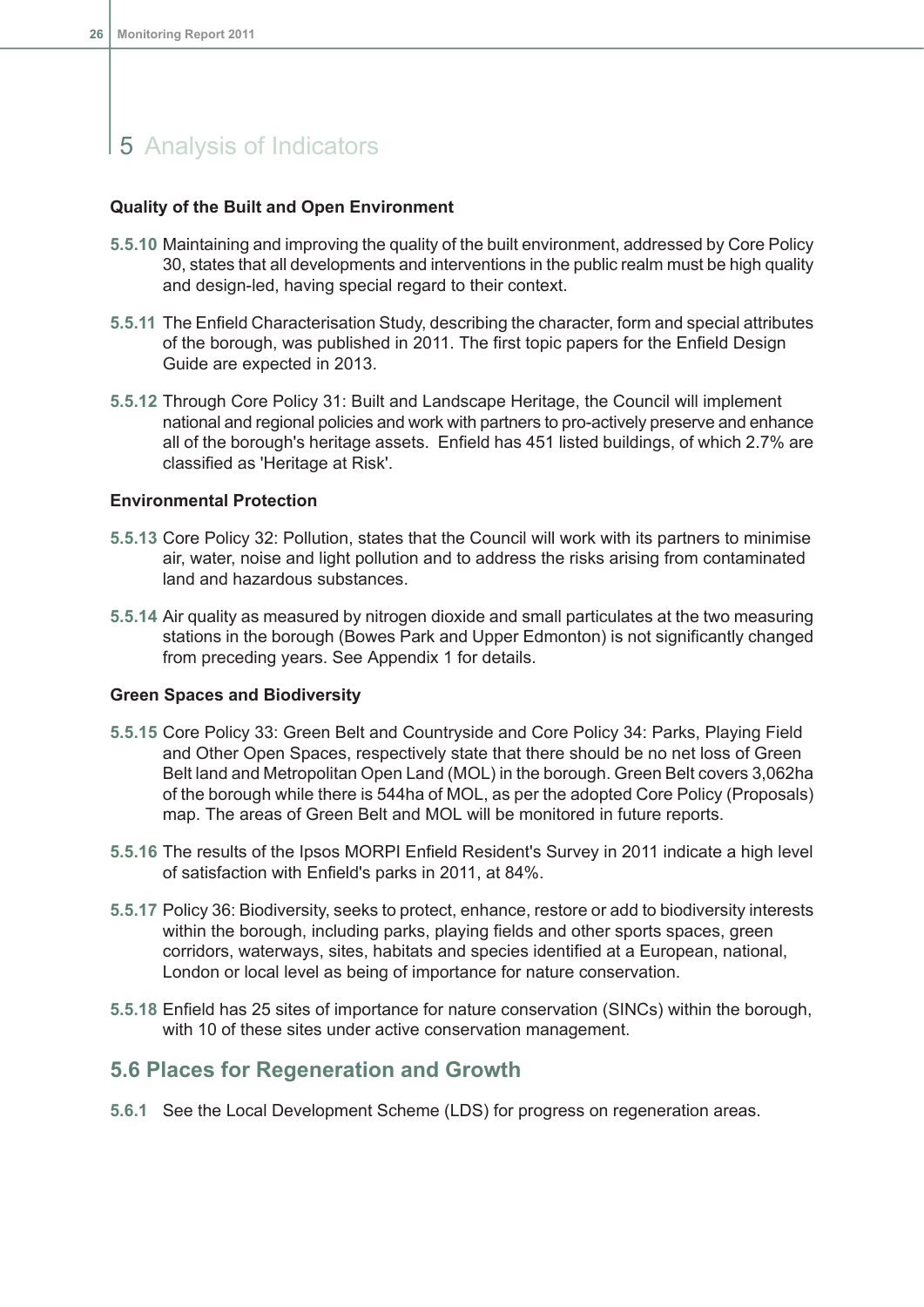# 6 Local Development Scheme Implementation

### <span id="page-28-1"></span><span id="page-28-0"></span>**6 Local Development Scheme Implementation**

### **6.1 Local Development Scheme**

- **6.1.1** The Local Development Scheme (LDS) sets out Enfield Council's programme for delivering the Local Plan. The preparation of the LDS is a requirement of the Planning and Compulsory Purchase Act 2004.
- **6.1.2** The most recent LDS sets out the Council's programme for the preparation of Enfield's Local Plan for the period 2011-2014. It was submitted to the Mayor of London in August 2011 for approval and was formally brought into effect by the Council thereafter. The LDS is reviewed on a regular basis.
- **6.1.3** The LDS approved in 2011 is the third LDS prepared by the Council. The first LDS came into effect in April 2005.
- **6.1.4** It should be noted that since the 2011 LDS was approved, the National Planning Policy Framework (NPPF) has been published, altering the terminology used to describe the planning documents. These changes in terminology are reflected in the Monitoring Report.
- **6.1.5** The preparation of Enfield's Local Plan is well advanced, and the latest LDS sets out the continued programme for its production for the next three years. It summarises the content of the Local Plan and the nature of each planning document to be produced, and specifies:
	- $\bullet$ The subject matter and geographical area to which each document is to relate;
	- Which documents are to be DPDs and subject to independent testing;  $\bullet$
	- $\bullet$ Which parts of the UDP will be replaced;
	- An explanation of the relationships between the planning documents;  $\bullet$
	- Which documents are to be prepared jointly with one or more other local planning  $\bullet$ authorities;
	- The timetable for preparing and revising (where relevant) each document and the  $\bullet$ key milestones to be achieved;
	- The arrangements and responsibilities for programme management; and  $\bullet$
	- How progress against the LDS will be monitored, and how the LDS will be reviewed.  $\bullet$
- **6.1.6** In the three year period from April 2011 to December 2014, the Council will produce and continue to work on the following planning documents:

#### **Development Plan Documents**

- $\bullet$ Central Leeside Area Action Plan
- North Circular Area Action Plan  $\bullet$
- North East Enfield Area Action Plan Ä
- Enfield Town Area Action Plan  $\blacksquare$
- $\overline{\phantom{a}}$ Development Management Document
- North London Joint Waste Plan  $\blacksquare$
- Sites Schedule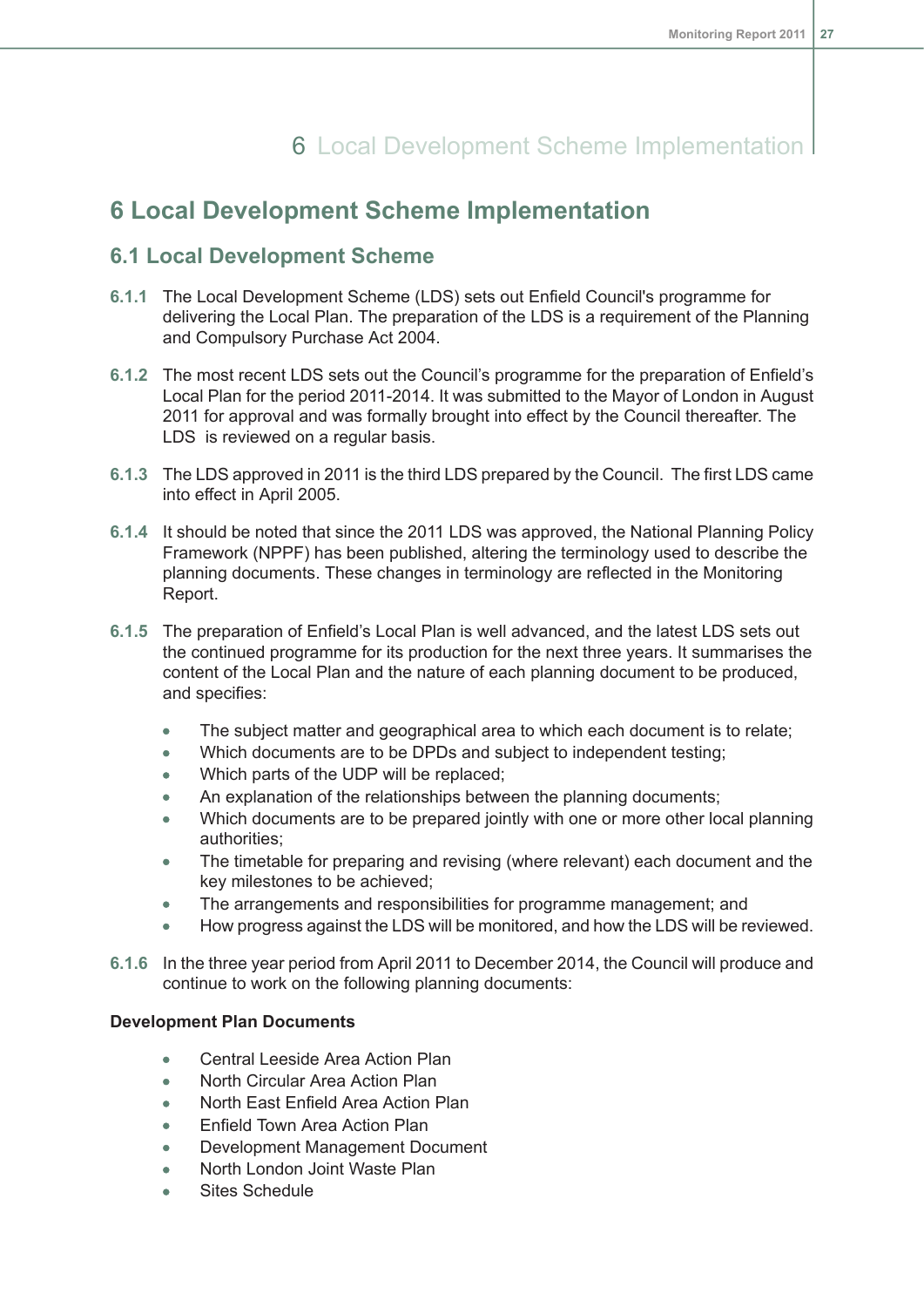# 6 Local Development Scheme Implementation

- Edmonton Green Area Action Plan  $\bullet$
- Crews Hill Area Action Plan  $\bullet$

#### **Supplementary Planning Documents**

- Enfield Design Guide  $\bullet$
- Masterplans for Meridian Water, A10 Area Based Study, Picketts Lock Masterplan,  $\bullet$ and planning briefs for Southgate Town Hall, Ponders End South Street, Ponders End Waterfront, and Edmonton Eco-Park
- $\blacksquare$ Hertford Road Corridor Urban Design Framework

#### **Other Planning Policy Documents**

- $\bullet$ Community Infrastructure Levy Charging Schedule
- <span id="page-29-0"></span>**6.1.7** The timetable for these planning policy documents is shown in section 6.3.

### **6.2 LDS Progress April 2009 to March 2011**

- **6.2.1** On the 10th November 2010, the Council adopted its first Local Plan document, The Enfield Plan - Core Strategy. Adoption of the Core Strategy is a significant planning policy milestone that enables other Local Plan documents to be taken through the statutory stages leading to adoption.
- **6.2.2** The current Development Plan for Enfield now comprises:
	- $\bullet$ The London Plan July 2011
	- The Enfield Plan Core Strategy adopted November 2010  $\bullet$
	- The saved policies of the 1994 London Borough of Enfield Unitary Development Plan (UDP) as set out in the Extant 1994 UDP Policies schedule.
- **6.2.3** Enfield's evolving Local Plan adopts a spatial approach to planning which goes beyond the use and regulation of land. It gives spatial expression to Enfield's Sustainable Community Strategy, other Council strategies, and to the development proposals of other key service providers in Enfield. It provides a clear, coherent and deliverable framework for the future development of the borough.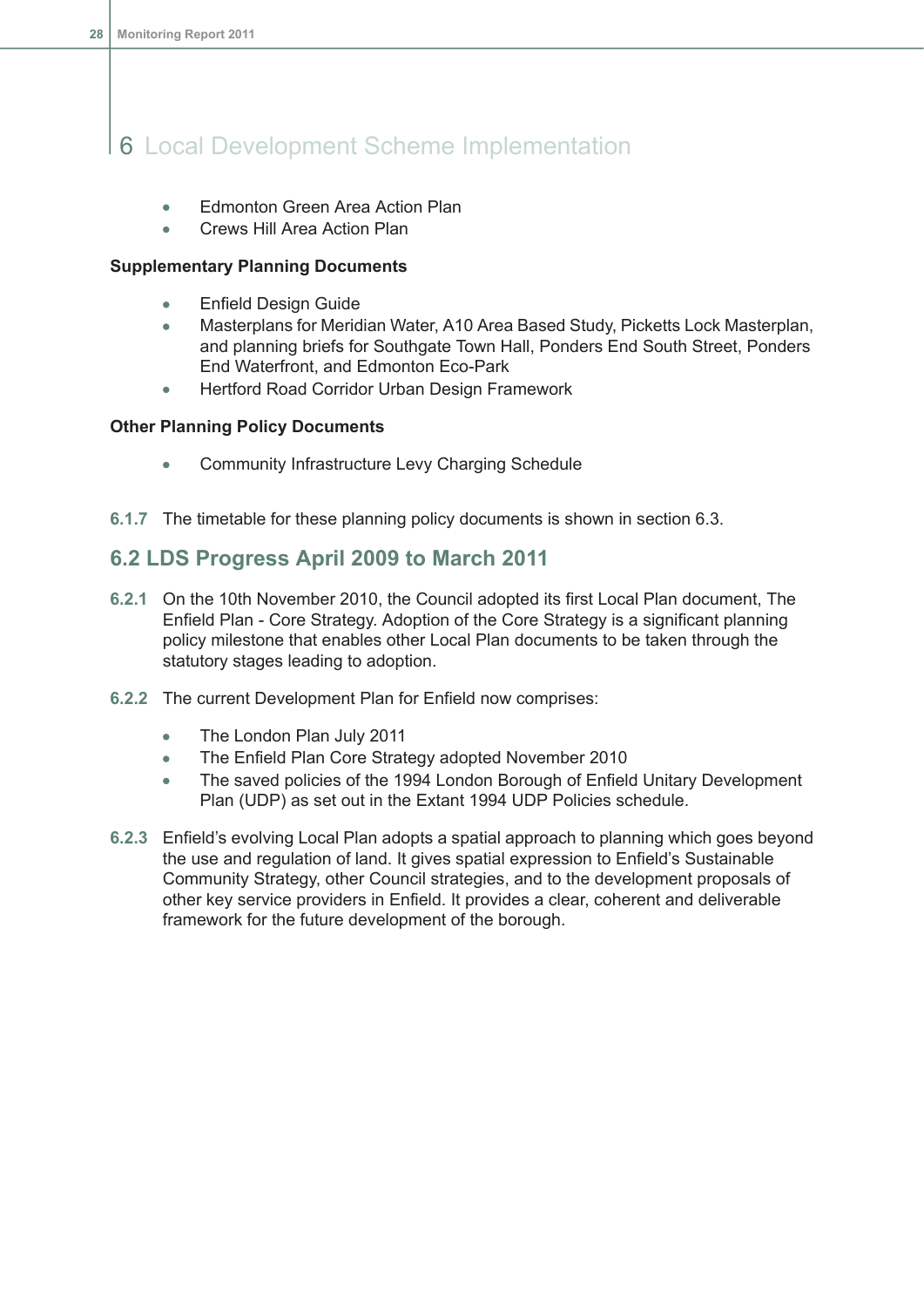<span id="page-30-0"></span>**6.3 Local Plan Timetable**

|   | Pre-Production (Complete evidence gathering and consult with key stakeholders to formulate a draft report. Prepare draft sustainability<br>appraisal report, where necessary) |
|---|-------------------------------------------------------------------------------------------------------------------------------------------------------------------------------|
|   | Public consultation (Reg 25) / Publication (Reg 27)                                                                                                                           |
|   | Prepare Pre-submission Draft DPD (Reg 27) and Submission draft DPD (Reg 30)                                                                                                   |
|   | Submit DPD to SofS (Reg 30)                                                                                                                                                   |
|   | Pre-hearing meeting                                                                                                                                                           |
| w | SofS)<br>Examination (date subject to change by                                                                                                                               |
|   | R   Receive Inspector's Report (date subject to change by SofS)                                                                                                               |
|   | A   Adoption of document and entry into Local Plan                                                                                                                            |
|   | Table 1 Key: Stages of Production                                                                                                                                             |

# 6 Local Development Scheme Implementation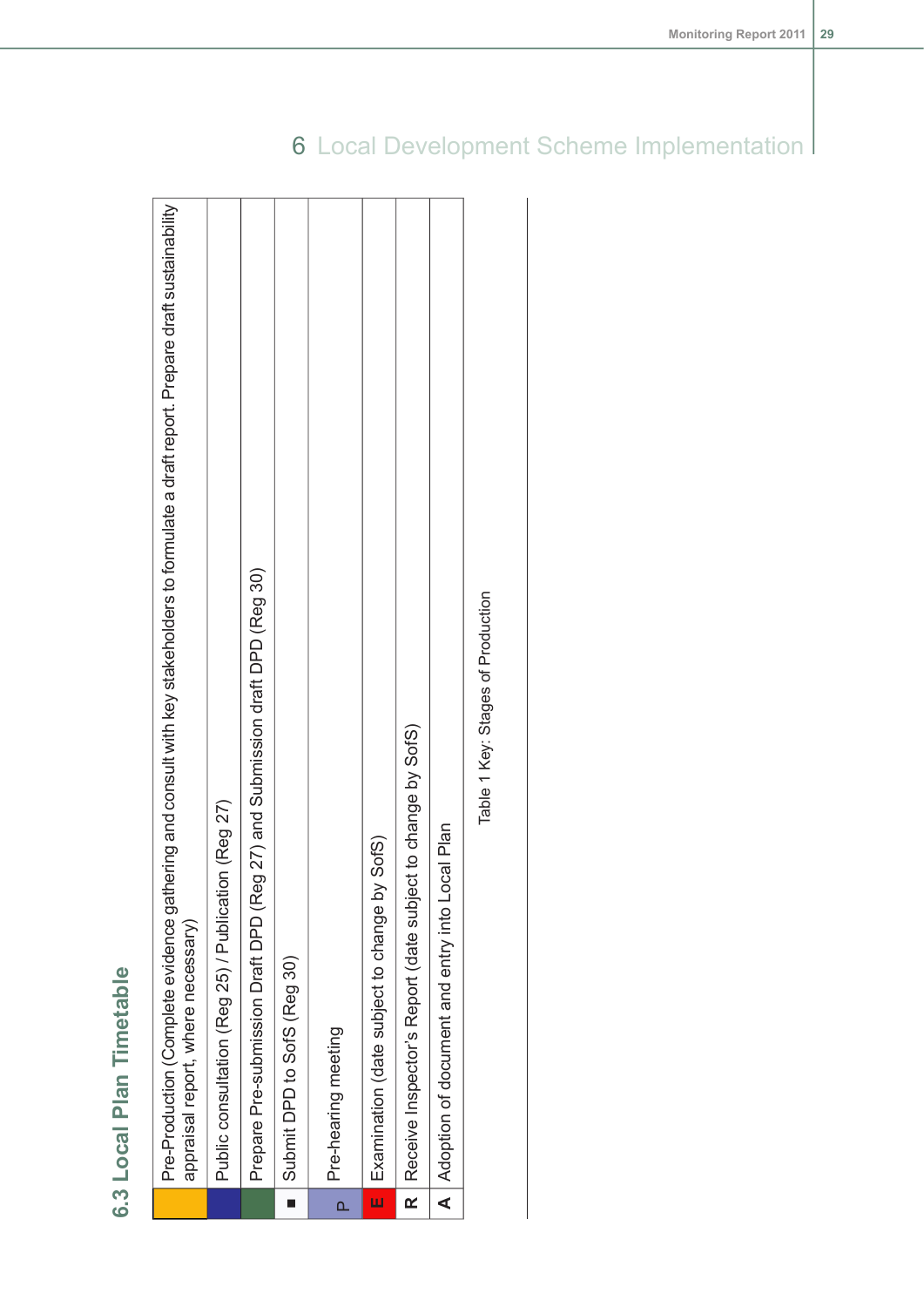

# 6 Local Development Scheme Implementation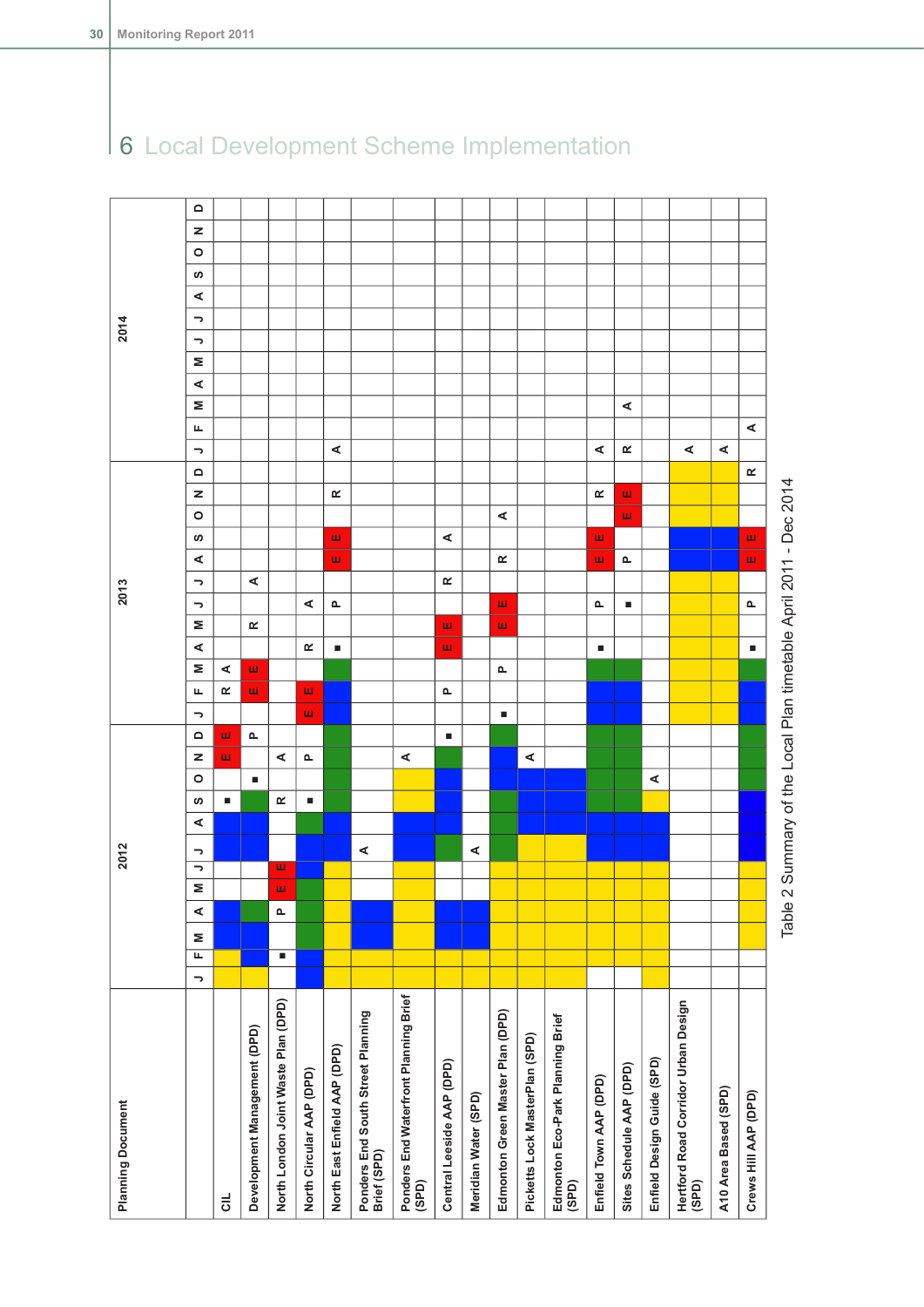# 7 Monitoring of the Statement of Community Involvement

### <span id="page-32-1"></span><span id="page-32-0"></span>**7 Monitoring of the Statement of Community Involvement**

### **7.1 Monitoring the Statement of Community Involvement**

- **7.1.1** The Statement of Community Involvement (SCI) sets out the Council's approach for involving the community during the preparation and revision of the Local Plan and in the consideration of planning applications. It seeks to enable everyone to take part in the planning process and make their views known to the Council.
- **7.1.2** Since 2007 the Council has operated an online consultation system based upon Objective (previously known as Limehouse) software. The system allows any person wishing to make a representation regarding a consultation document to do so electronically via the Council's website.
- **7.1.3** On-line consultation is the quickest and most convenient way to make a representation on a consultation document. It also allows the user to view representations made by others, (once they have been processed by the Council), and reduces the use of paper. However, the system is designed to complement, not replace, the range of consultation techniques set out in the Statement of Community Involvement. This will ensure that as many people as possible can make representations to the Council in the way that is most convenient to them.
- **7.1.4** Data on accessing planning policy information from the website is shown in section 7.2.
- **7.1.5** The Ipsos MORI Enfield Residents Survey 2011 carried out face-to-face interviews with 1,112 residents of Enfield over the age of 16. The results relating to planning are set out in section 7.2.
- **7.1.6** Existing and future activities that support and deliver regeneration in the borough are coordinated by the Neighbourhood Regeneration team (previously Place Shaping and Enterprise). A performance framework for Neighbourhood Regeneration is under development which will include a number of measures that will over time demonstrate the impact of regeneration activities, including resident's participation in local decision making and community engagement. Further details of the performance management framework will be set out in future Monitoring Reports.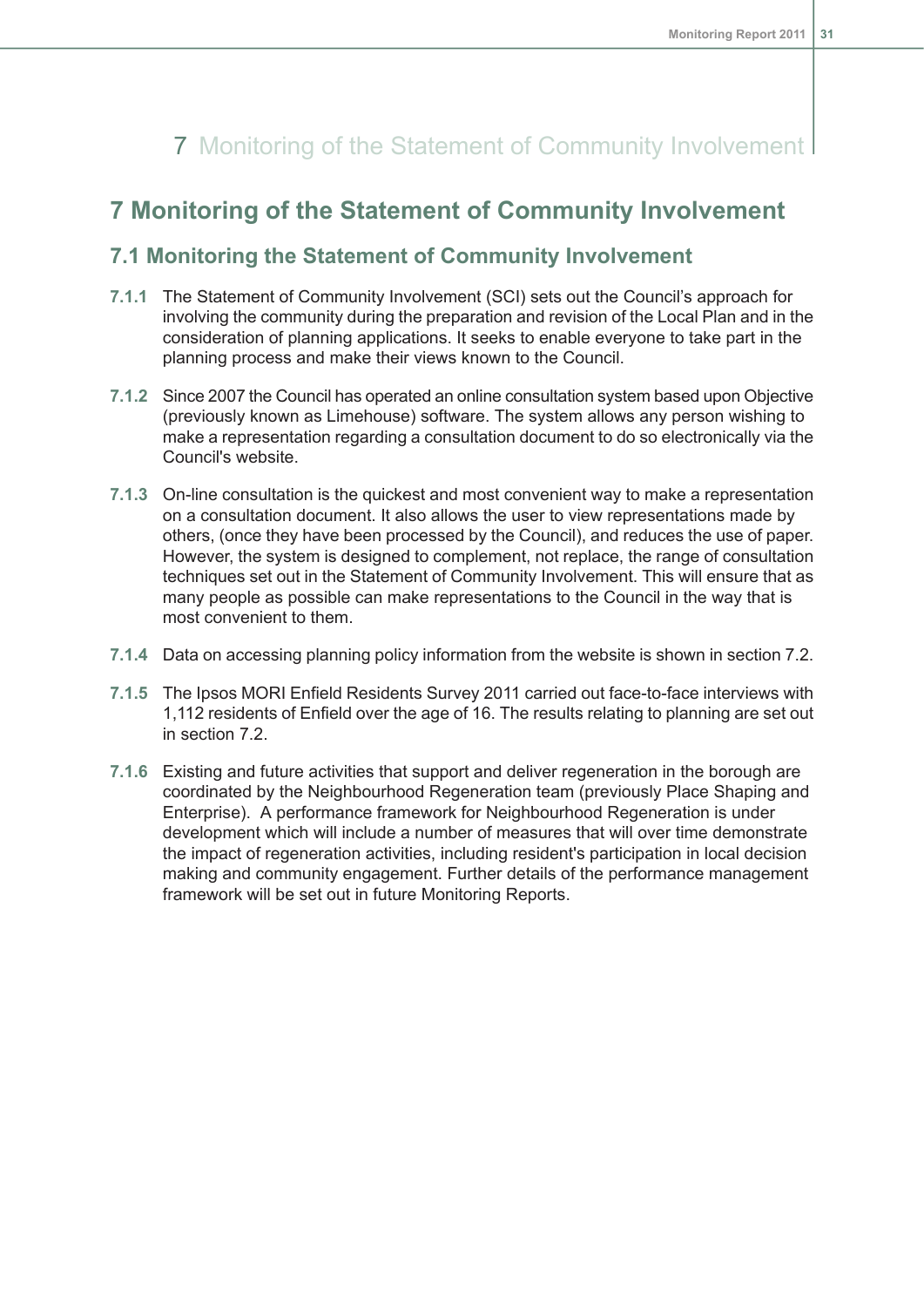**7** Monitoring of the Statement of Community Involvement

### <span id="page-33-0"></span>**7.2 Statement of Community Involvement Indicators**

#### **7.2.1 Enfield Residents Survey 2011**

**How satisfied or dissatisfied are you with the planning services provided by Enfield Council (uses only) Source: LBE Chief Executives Unit - Ipos MORI survey**

| Year | <b>Satisfied</b> | <b>Dissatisfied</b> | <b>Neither Satisfied nor</b> | Don't Know |
|------|------------------|---------------------|------------------------------|------------|
|      |                  |                     | <b>Dissatisfied</b>          |            |
| 2011 | 41%              | 36%                 | 7%                           | 7%         |
| 2007 | 33%              | <b>18%</b>          | 17%                          | 32%        |
| 2005 | 51%              | 33%                 | 7%                           | 0%         |
| 2004 | 43%              | <b>35%</b>          | 21%                          | 1%         |
| 2002 | 56%              | 15%                 | 29%                          | 0%         |

#### Table 1

| Do you agree or disagree that you can influence decisions affecting your local area? |                                                                                               |     |     |     |    |  |  |  |  |  |
|--------------------------------------------------------------------------------------|-----------------------------------------------------------------------------------------------|-----|-----|-----|----|--|--|--|--|--|
| Source: LBE Chief Executives Unit - Ipos MORI survey                                 |                                                                                               |     |     |     |    |  |  |  |  |  |
|                                                                                      | <b>Neither Agree nor</b><br>Don't Know<br><b>Disagree</b><br>Year<br>Agree<br><b>Disagree</b> |     |     |     |    |  |  |  |  |  |
|                                                                                      | 2011                                                                                          | 31% | 37% | 26% | 6% |  |  |  |  |  |
|                                                                                      | 2007                                                                                          | 28% | 41% | 23% | 8% |  |  |  |  |  |

#### Table 2

#### **7.2.2 Accessing Planning on Council Website**

| Number of page views on planning pages of LBE Enfield website |                                                                                                                                                      |        |                                                                       |     |       |       |            |            |             |            |               |
|---------------------------------------------------------------|------------------------------------------------------------------------------------------------------------------------------------------------------|--------|-----------------------------------------------------------------------|-----|-------|-------|------------|------------|-------------|------------|---------------|
| Source: LBE web team                                          |                                                                                                                                                      |        |                                                                       |     |       |       |            |            |             |            |               |
|                                                               | <b>LDF</b><br><b>Core Strategy Proposals SCI</b><br><b>Enfield</b><br><b>NEE</b><br><b>LDS</b><br><b>Central</b><br><b>North</b><br>Planning<br>Year |        |                                                                       |     |       |       |            |            |             |            |               |
|                                                               |                                                                                                                                                      |        |                                                                       | Map |       |       | Leeside    | Town       | <b>Circ</b> | <b>AAP</b> | <b>Policy</b> |
|                                                               |                                                                                                                                                      |        |                                                                       |     |       |       | <b>AAP</b> | <b>AAP</b> | <b>AAP</b>  |            |               |
|                                                               | 2010/11                                                                                                                                              | 598    | 4,033                                                                 | 39  | 164   | 8,182 | 1,531      | 1,990      | 3,099       | 1,716      | 13,494        |
|                                                               | 2008/09                                                                                                                                              | 7,082  | <b>Issues &amp;</b><br>Options: 16,620                                |     | 2,183 |       | 980        | 72,183     | 5,383       | 7,202      |               |
|                                                               |                                                                                                                                                      |        | Preferred<br>Options: 11,038                                          |     |       |       |            |            |             |            |               |
|                                                               | 2007/08                                                                                                                                              | 11.407 | <b>Issues &amp;</b><br>Options: 36,412<br>Preferred<br>Options: 8,139 |     | 3,095 |       | 488        | 139,773    | 2,092       | 1.974      |               |
|                                                               | 2006/07                                                                                                                                              | 16,695 |                                                                       |     | 2,357 |       |            |            |             |            |               |
|                                                               | 2005/06                                                                                                                                              | 4,817  |                                                                       |     |       |       |            |            |             |            |               |

Table 3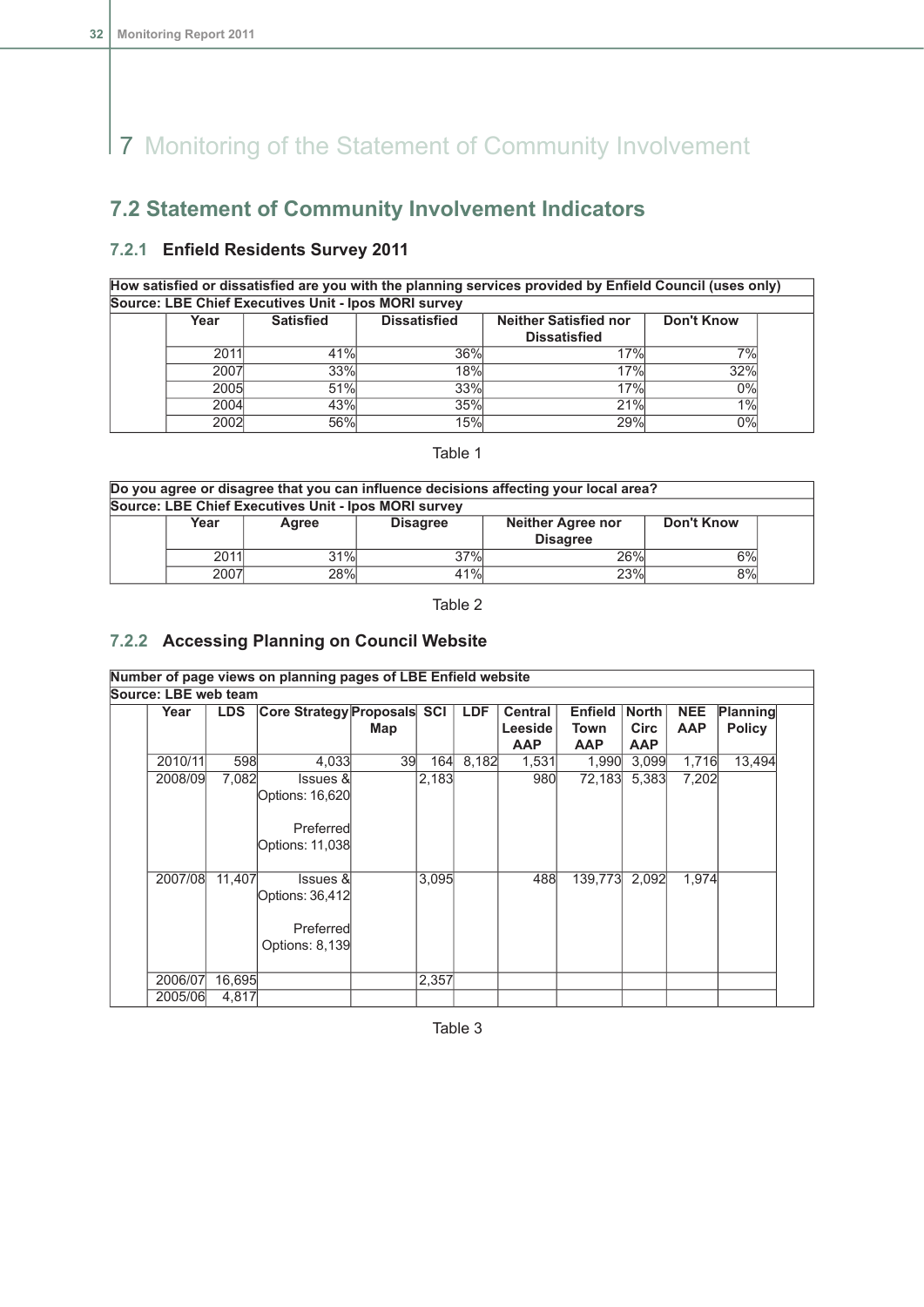# 8 Monitoring S106

### <span id="page-34-1"></span><span id="page-34-0"></span>**8 Monitoring S106**

### **8.1 Introduction**

- **8.1.1** Enfield Council adopted the S106 SPD on 1st November 2011, following two stages of consultation with the community and stakeholders.
- **8.1.2** The S106 SPD is a material consideration in the determination of planning applications. The SPD sets out the circumstances in which a S106 agreement is likely to be required and, where possible, provides details on the type and level of contribution required
- **8.1.3** The purpose of a S106 agreement is to make acceptable development which would otherwise be unacceptable in planning terms. Obligations can also be secured through unilateral undertakings by developers and contributions may either be in kind or in the form of a financial contribution. The S106 SPD establishes a transparent, fair and consistent process for negotiating S106 agreements, in advance of setting a Community Infrastructure Levy (CIL) - see Chapter 8.
- **8.1.4** A section 106 (S106) agreement (or planning obligation) is an enforceable legal agreement negotiated between the Local Planning Authority and a developer in the context of some planning applications.
- **8.1.5** The SPD sets out the circumstances in which a S106 agreement is likely to be required and, where possible, provides details on the type and level of contribution necessary.
- **8.1.6** On adoption of Enfield's CIL or after 6 April 2014 (whichever is first) the Regulations (Community Infrastructure Levy Regulations 2010) restrict the pooling of obligations to a maximum of 5 planning obligations for an item of infrastructure that is not intended to be funded by CIL, thereby significantly limiting the scope of S106. This will result in the scaling back S106 contributions. Until this point in time, it will still be possible to pool contributions in line with paragraph B22 of Government Circular 05/05. The value of pooled contributions will be considered as part of the assessment of other funding streams when establishing the CIL tariff. Revenue generated from CIL and pooled S106 contributions may be used, alongside other available funding, to jointly deliver infrastructure after the CIL charge has been adopted.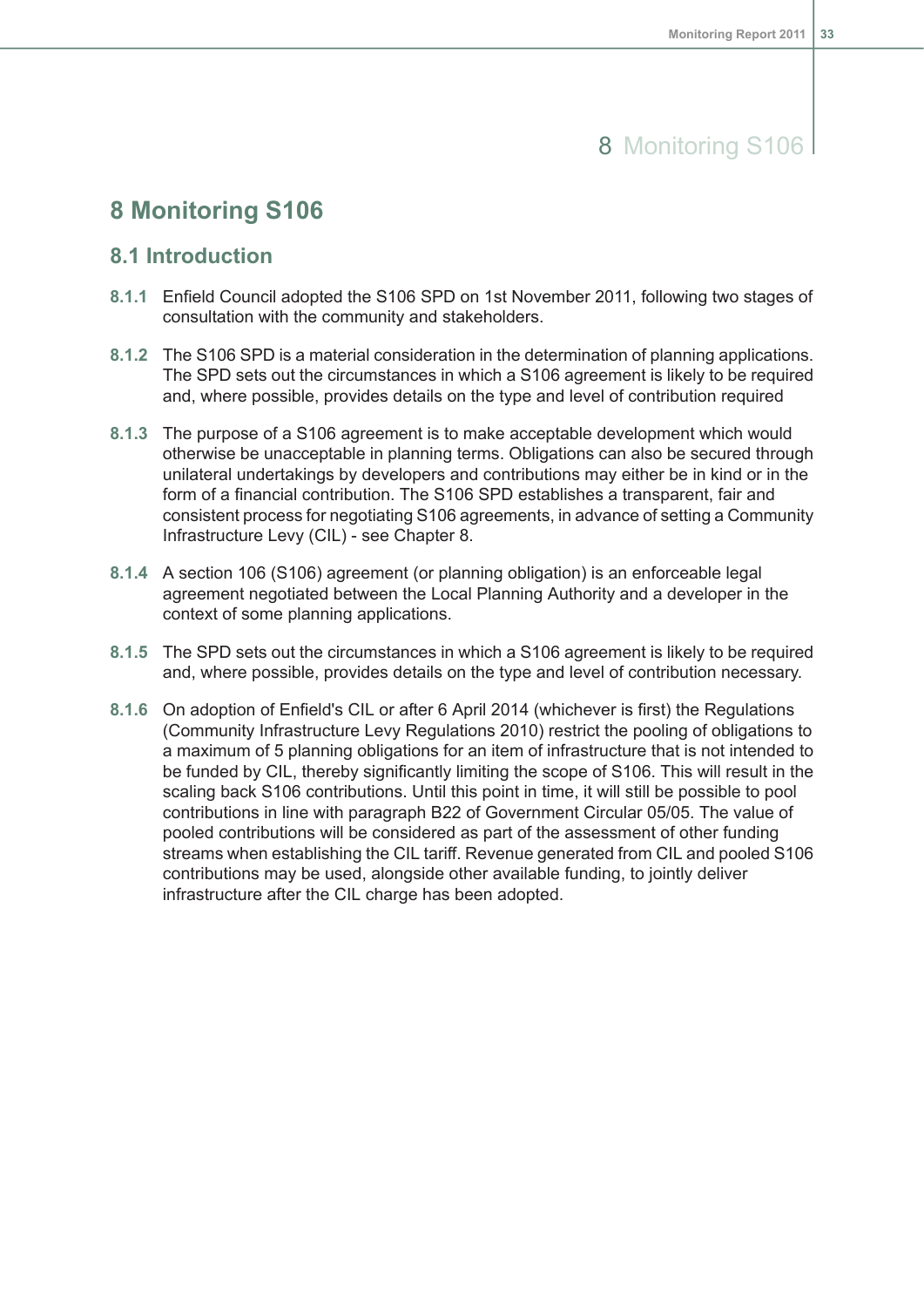# 8 Monitoring S106

### <span id="page-35-0"></span>**8.2 S106 Contributions**

| Year    |                   | Total      | Split-down       |                      |              |         |                               |              |  |  |
|---------|-------------------|------------|------------------|----------------------|--------------|---------|-------------------------------|--------------|--|--|
|         |                   |            | <b>Education</b> | <b>Traffic &amp;</b> | <b>Parks</b> |         | <b>Economic Environmental</b> | <b>Other</b> |  |  |
|         |                   |            |                  | Transportation       |              |         | Development Improvements      |              |  |  |
| 2010/11 | <b>Negotiated</b> | £548,195   | £240,695         | £220,500             | £67,000      |         | £20,000                       |              |  |  |
|         | <b>Spend</b>      | £1,389,113 | £788,493         | £451,411             | £96,650      | £52,558 |                               |              |  |  |
|         | capital &         |            |                  |                      |              |         |                               |              |  |  |
|         | revenue)          |            |                  |                      |              |         |                               |              |  |  |
| 2009/10 | <b>Negotiated</b> | £1,093,994 | £643.494         | £167,000             | £110,000     | £53,500 |                               | £120,000     |  |  |
|         | <b>Spend</b>      | £565,769   |                  | £442,558             |              | £93,528 | £29.441                       | £242         |  |  |
|         | (revenue)         |            |                  |                      |              |         |                               |              |  |  |
|         | Spend             | £319,522   |                  |                      |              |         |                               |              |  |  |
|         | (capital          |            |                  |                      |              |         |                               |              |  |  |

Table 1

### <span id="page-35-1"></span>**8.3 S106 Management Fee**

- **8.3.1** Government circular 05/05 requires S106 agreements to be managed. Management is essential to ensure that S106 agreements are delivered, and that the development is, therefore, acceptable in planning terms. In view of the significance of planning obligations to the development control process it is important that the negotiation of planning obligations and expenditure of any contributions received from developers are carefully and efficiently monitored in a public and accountable way. For each S106 agreement and Unilateral Undertaking that is completed within the Enfield Council area, there is an associated ongoing administrative and monitoring workload (which are separate to legal costs and workload) that demands sufficient dedicated resources to effectively manage this considerable and growing workload.
- **8.3.2** The Council's S106 database currently holds records of more than 140 active (i.e. with ongoing administration and monitoring requirements) S106 agreements/Unilateral Undertakings. Up until now, the Council has been accommodating this workload using existing non-dedicated resources. However, this is no longer viable, given the considerable workload now generated by planning obligations administration/monitoring requirements and the planned scale of development scheduled to take place within the borough over the next 10 years.
- **8.3.3** Following the Portfolio decision by the Cabinet Member for Regeneration and Improving Localities and confirmation of the decision by Overview and Scrutiny Committee on 4 October 2010, it was agreed that the following management fees will be charged on S106 agreements and Unilateral Undertakings signed for applications received on and after 1st October 2010:
	- 5% of the total value of financial contributions  $\bullet$
	- A fixed charge to manage non-monetary obligations of £350 per head of term Ä (obligation)
	- A separate one-off fee of £250 will be charged for a deed of variation (a material alteration to an agreed S106 agreement.
- **8.3.4** The contributions paid for administration/ monitoring will be used to cover the costs associated primarily but not exclusively with the following areas of work: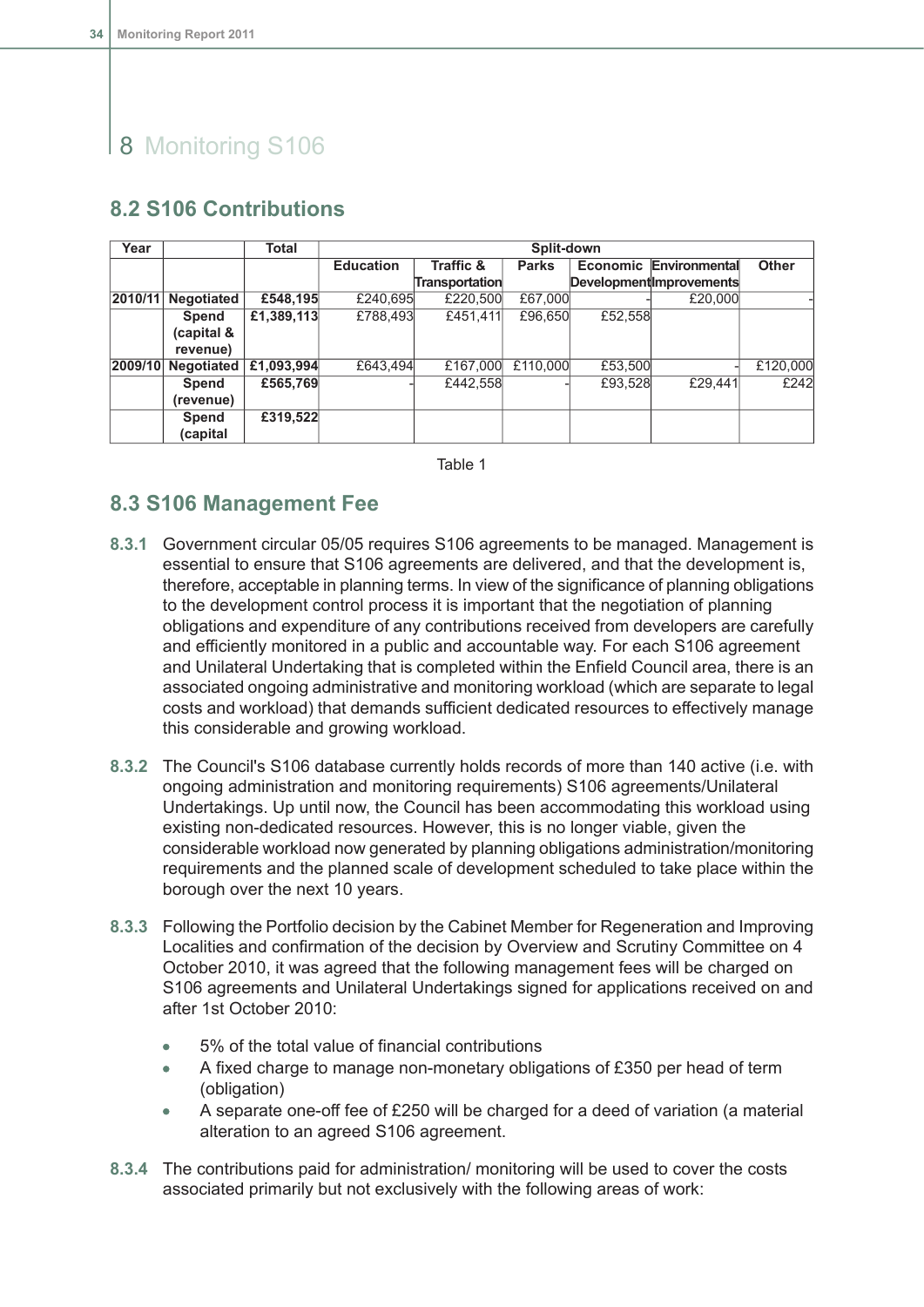# 8 Monitoring S106

- Any enhancements/improvements to the Council's existing S106 database or  $\bullet$ replacement of the database that may be necessary to accommodate the increasing workload and complexity of S106 monitoring requirements;
- Processing of financial contribution payments;  $\bullet$
- Daily updating of the Council's S106 database;  $\bullet$
- Monitoring of other triggers associated with payment of financial contributions or  $\bullet$ provision of on-site/off-site infrastructure and carrying out of required works;
- Correspondence associated with payment of financial contributions;  $\bullet$
- Compiling of annual planning obligations monitoring reports on receipts and  $\bullet$ expenditure;
- Compiling of quarterly monitoring reports on receipts and expenditure;  $\blacksquare$
- Provision of information to Planning Committee six monthly as required.  $\bullet$

**8.3.5** The amount secured to date is £53,313.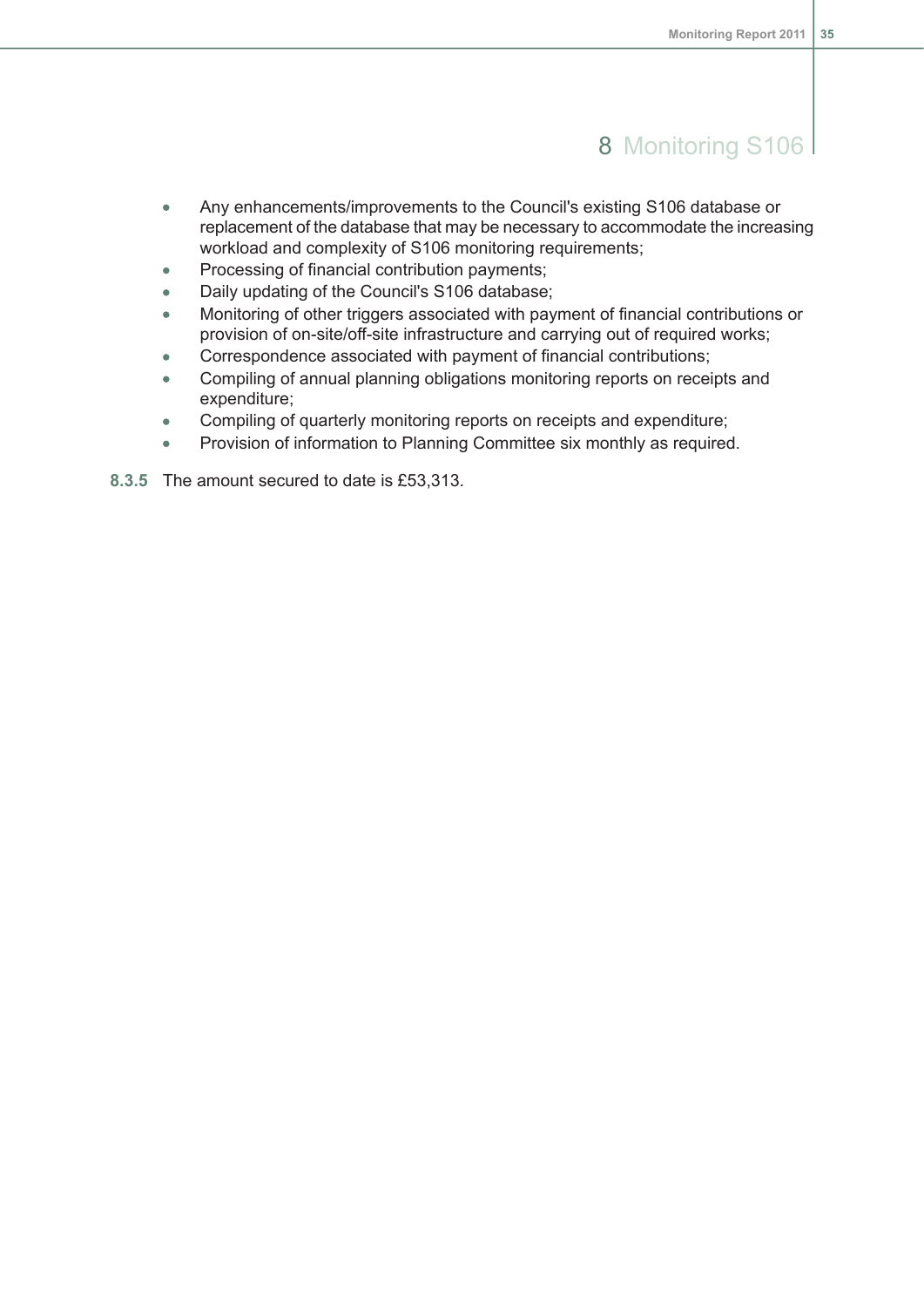# Monitoring S106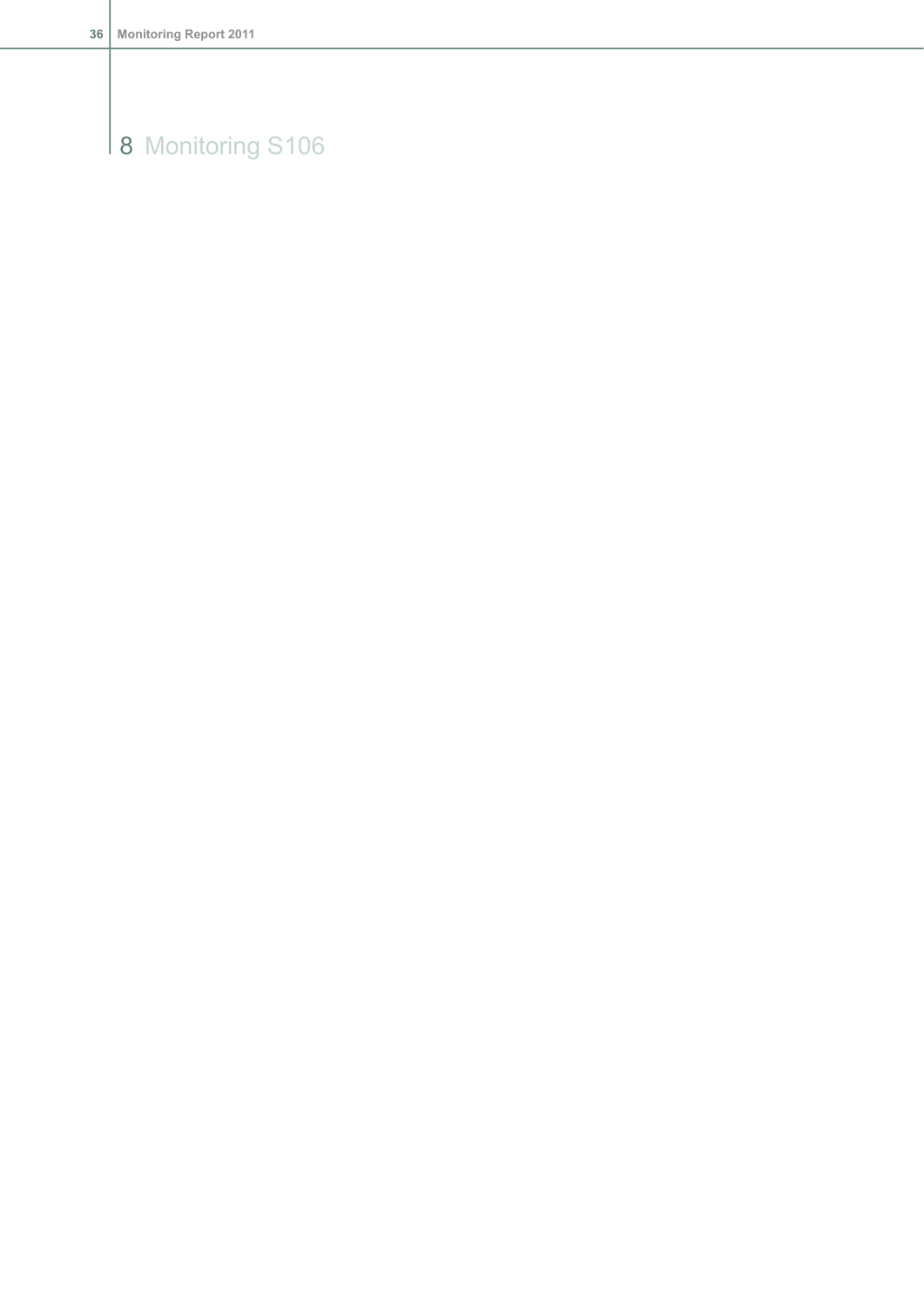# 9 Monitoring Community Infrastructure Levy

## **9 Monitoring Community Infrastructure Levy**

- **9.0.1** The Community Infrastructure Levy, as set out in the Planning Act 2008, is a new system of developer contributions that is intended to supplement other public sector funding streams to ensure that new community infrastructure such as schools and health care facilities can be provided to keep pace with population growth. In London both local authorities and the Mayor of London are empowered to levy a charge on new development.
- **9.0.2** CIL is a non-negotiable standard charge per square metre that can be applied to all new developments, with the exception of social housing, buildings used by charities and buildings into which people do not normally go, or go only for routine maintenance of plant or equipment. The charge will be imposed at the time planning permission is granted and normally be paid at the commencement of development. It is calculated according to the amount of additional floorspace a new development will produce. It will generally apply to developments that create 100 sqm of gross internal floor space or more, or for the creation of a new dwelling where this is less than 100 sqm.
- **9.0.3** CIL is to be paid according to a Charging Schedule prepared by the Charging Authority and will replace Section 106 contributions for general types of community infrastructure. It will, however, still be possible to use Section 106 for site specific mitigation measures that are required to make a development acceptable, such as a new access road, as well as for affordable housing provision.

## **9.0.4 Monitoring Report Requirements**

**9.0.5** The Community Infrastructure Regulations (2010) require that the Council as a Charging Authority reports on the Community Infrastructure Levy every financial year. The regulations set out detailed requirements for this report including the amount of CIL received, any amount not spent, CIL expenditure, and how the money has been spent. This information will therefore be included in future Monitoring Reports, once the Council has adopted its own CIL, to sit alongside the information on Section 106 agreements.

### **9.0.6 The Mayor of London's CIL**

- **9.0.7** The Mayor of London's CIL must be used for the provision of strategic transport infrastructure and the Mayor has made the decision to raise £300m to help fund Crossrail. Following two rounds of consultation the Mayor's CIL Charging schedule was the subject of an examination in 2011. The independent examiner approved the Charging Schedule, which becomes operational from 1<sup>st</sup> April 2012. For Enfield this will mean that qualifying development will be required to pay  $£20$  per square metre.
- **9.0.8** Acting as a collecting authority for the Mayor of London's CIL, the Council is required to do the following:
	- Report by the  $15<sup>th</sup>$  day after every financial quarter using the Borough Reporting  $\bullet$ sheet supplied by TfL. All payment is to be made by **BACs** and appear on the Council's TfL account on the  $15<sup>th</sup>$  of the month just after the completed quarter.
	- All collecting authorities must on the  $31<sup>st</sup>$  of March provide TfL with the best estimate  $\Delta$ of the CIL receipt for that quarter. This is to allow TfL to accrue for the CIL receipt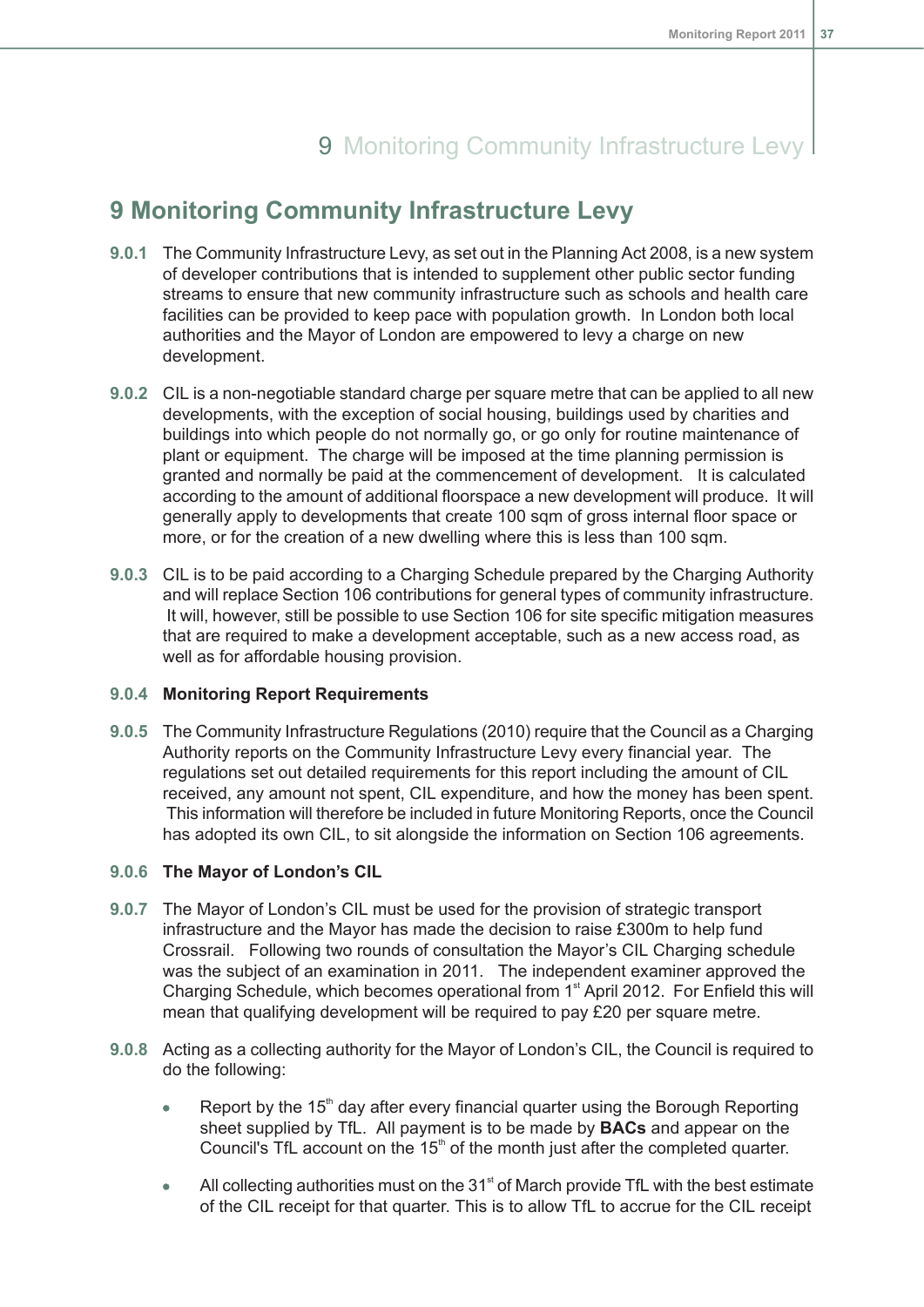# 9 Monitoring Community Infrastructure Levy

as it relates to the just completed Financial Year. The Quarterly Borough report should be returned on the  $15<sup>th</sup>$  of April of the new Financial Year.

## **9.0.9 Enfield Council's CIL**

- **9.0.10** The Council will also set its own CIL which will be charged in addition to the Mayor's CIL. The Enfield CIL will be subject of two rounds of consultation relating to the Preliminary Draft Charging Schedule September/ October 2012 and a Draft Charging Schedule January/ February 2013.
- **9.0.11** Enfield's CIL Charging schedule will also be the subject of an Examination, with a view to being finalised and charging commencing in Summery 2013.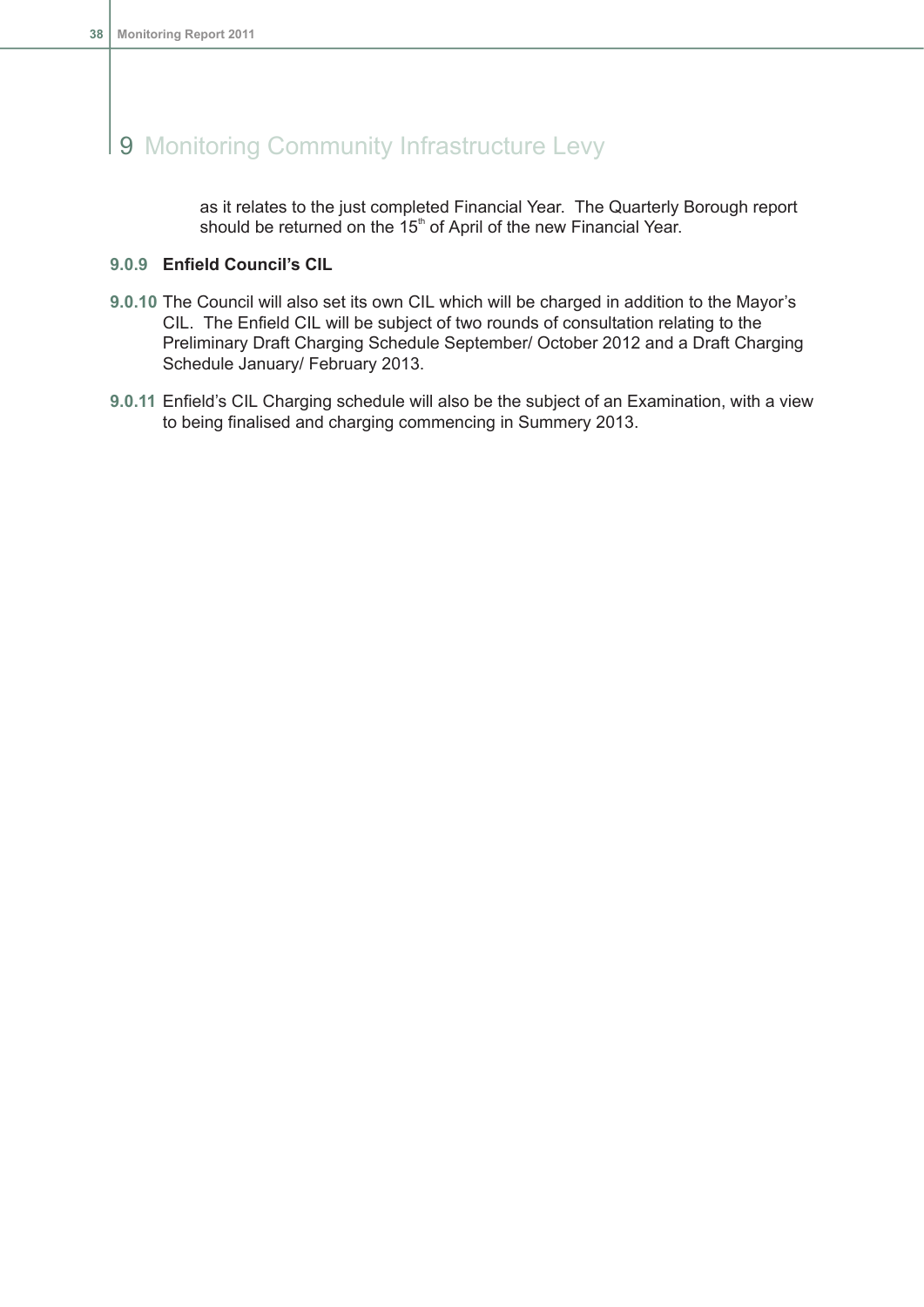# **Appendix 1 Indicator Tables**

## **Core Strategic Policy Indicators**

### **CORE POLICY 1: Strategic Growth Areas**

## **Measurable action/ indicator: Delivery of housing and jobs target - see policies 2 & 13 Indicator type:** N/A

**Target:** N/A

Table 1

|                                       | Measurable action/ indicator: Planned housing provision                           |                                |  |
|---------------------------------------|-----------------------------------------------------------------------------------|--------------------------------|--|
| Indicator type: COI: H1               |                                                                                   |                                |  |
|                                       | Target: 3,950 homes between 2007/08 - 2016/17 (GLA)                               |                                |  |
| Data:                                 | GLA Enfield housing target 2007/08 - 2016/17: 3,950, equating to 395              |                                |  |
|                                       | additional homes per annum.                                                       |                                |  |
|                                       |                                                                                   |                                |  |
|                                       | Measurable action/ indicator: Net additional dwellings in previous years          |                                |  |
| Measurable action/ indicator: COI H2a |                                                                                   |                                |  |
|                                       | Target: 10,980 new homes to 2024/25 (LBE Core Strategy 2010)                      |                                |  |
| <b>Source: LBE Housing Trajectory</b> |                                                                                   |                                |  |
| Data:                                 | Year                                                                              | No. Net New Build Homes/ Units |  |
|                                       | 2010/11                                                                           | 455                            |  |
|                                       |                                                                                   | 277                            |  |
|                                       | 2009/10                                                                           |                                |  |
|                                       | 2008/09                                                                           | 333                            |  |
|                                       | 2007/08                                                                           | 935                            |  |
|                                       | 2006/07                                                                           | 691                            |  |
|                                       | 2005/06                                                                           | 903                            |  |
|                                       | 2004/05                                                                           | 374                            |  |
|                                       | 2003/04                                                                           | 720                            |  |
|                                       |                                                                                   |                                |  |
|                                       | Measurable action/ indicator: Net additional dwellings for reporting year 2010/11 |                                |  |

**Source:** London Development Database, GLA

| Data: |                      | No. New Build Homes/ Units |  |
|-------|----------------------|----------------------------|--|
|       | New build (net)      | 400                        |  |
|       | Conversions (net)    | 89                         |  |
|       | Changes of use (net) | -34                        |  |
|       | Total net            | 455                        |  |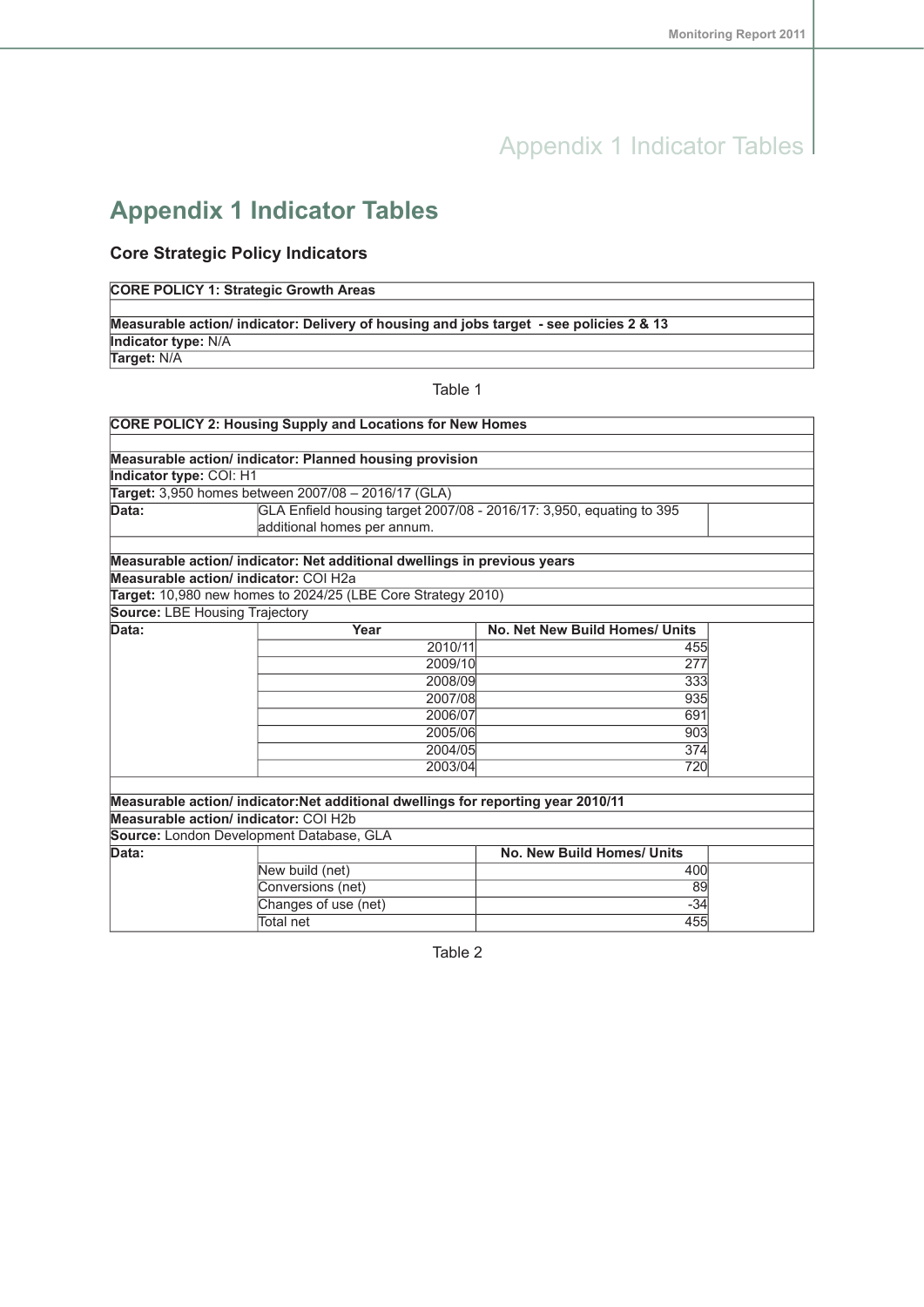### **CORE POLICY 2: Housing Supply and Locations for New Homes**

### **Measurable action/ indicator:Net additional dwellings 2011/12 to 2026/27 Measurable action/ indicator:** H2c

**Source:** LBE Housing Trajectory

| Data: | <b>Reporting Year</b> | <b>Additional Homes (net)</b> |
|-------|-----------------------|-------------------------------|
|       | 2011/12               | 223                           |
|       | 2012/13               | 574                           |
|       | 2013/14               | 273                           |
|       | 2014/15               | 289                           |
|       | 2015/16               | 368                           |
|       | 2016/17               | 795                           |
|       | 2017/18               | 1,073                         |
|       | 2018/19               | 1,211                         |
|       | 2019/20               | 1,024                         |
|       | 2020/21               | 819                           |
|       | 2021/22               | 568                           |
|       | 2022/23               | 374                           |
|       | 2023/24               | 374                           |
|       | 2024/25               | 374                           |
|       | 2025/26               | 374                           |
|       | 2026/27               | 374                           |

### **Measurable action/ indicator: Managed delivery target 2007/08 - 2016/17 Measurable action/ indicator:** H2d

| <b>Source: LBE Housing Trajectory</b> |                       |                               |
|---------------------------------------|-----------------------|-------------------------------|
| Data:                                 | <b>Reporting Year</b> | <b>Additional Homes (net)</b> |
|                                       | 2011/12               | 325                           |
|                                       | 2012/13               | 345                           |
|                                       | 2013/14               | 288                           |
|                                       | 2014/15               | 293                           |
|                                       | 2015/16               | 296                           |
|                                       | 2016/17               | 223                           |

| Managed Housing Delivery over the plan        | <b>Additional Homes (net)</b> |
|-----------------------------------------------|-------------------------------|
| period to 2016/17                             |                               |
| Housing provision target to be delivered over | 3,950                         |
| the plan period 2007/08 - 2016/17             |                               |
| Housing provision delivered since the start   | 2,000                         |
| of plan period 2007/08                        |                               |
| Residual amount of additional homes to be     | 2,522                         |
| delivered in the remaining plan period to     |                               |
| 2016/17                                       |                               |
| Annual average additional homes required      | 325                           |
| to meet the set target                        |                               |
|                                               |                               |

Table 3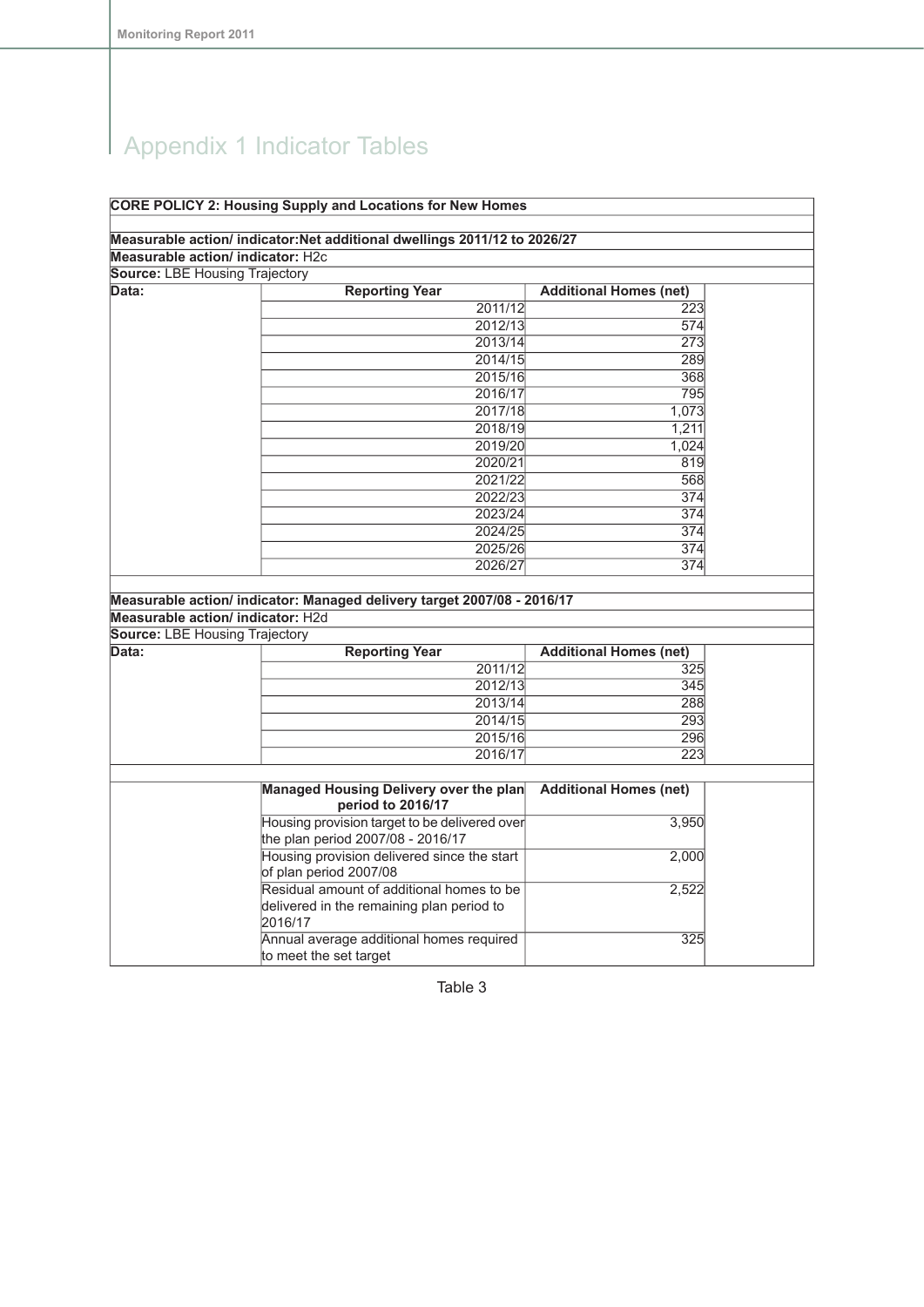|                                       | <b>CORE POLICY 2: Housing Supply and Locations for New Homes</b>        |                                 |  |
|---------------------------------------|-------------------------------------------------------------------------|---------------------------------|--|
|                                       |                                                                         |                                 |  |
|                                       | Measurable action/ indicator: Managed delivery target 2011/12 - 2020/21 |                                 |  |
| Measurable action/ indicator: H2d     |                                                                         |                                 |  |
| <b>Source: LBE Housing Trajectory</b> |                                                                         |                                 |  |
| Data:                                 | <b>Reporting Year</b>                                                   | <b>Additional Homes (net)</b>   |  |
|                                       | 2011/12                                                                 | 105                             |  |
|                                       | 2012/13                                                                 | 442                             |  |
|                                       | 2013/14                                                                 | 428                             |  |
|                                       | 2014/15                                                                 | 715                             |  |
|                                       | 2015/16                                                                 | 986                             |  |
|                                       | 2016/17                                                                 | 1,178                           |  |
|                                       | 2017/18                                                                 | 943                             |  |
|                                       | 2018/19                                                                 | 430                             |  |
|                                       | 2019/20                                                                 | $-221$                          |  |
|                                       | 2020/21                                                                 | $-685$                          |  |
|                                       |                                                                         |                                 |  |
|                                       | <b>Managed Housing Delivery over the</b>                                | <b>Additional Homes (net)</b>   |  |
|                                       | plan period to 2016/17                                                  |                                 |  |
|                                       | Housing provision target to be delivered                                | 5,600                           |  |
|                                       | over the plan period 2011/12 - 2020/21                                  |                                 |  |
|                                       | Housing provision delivered since the                                   | To begin in next reporting year |  |
|                                       | start of plan period 2011/12                                            |                                 |  |
|                                       | Residual amount of additional homes to                                  | 5,600                           |  |
|                                       | be delivered in the remaining plan period                               |                                 |  |
|                                       | to 2016/17                                                              |                                 |  |
|                                       | Annual average additional homes                                         | 560                             |  |
|                                       | required to meet the set target                                         |                                 |  |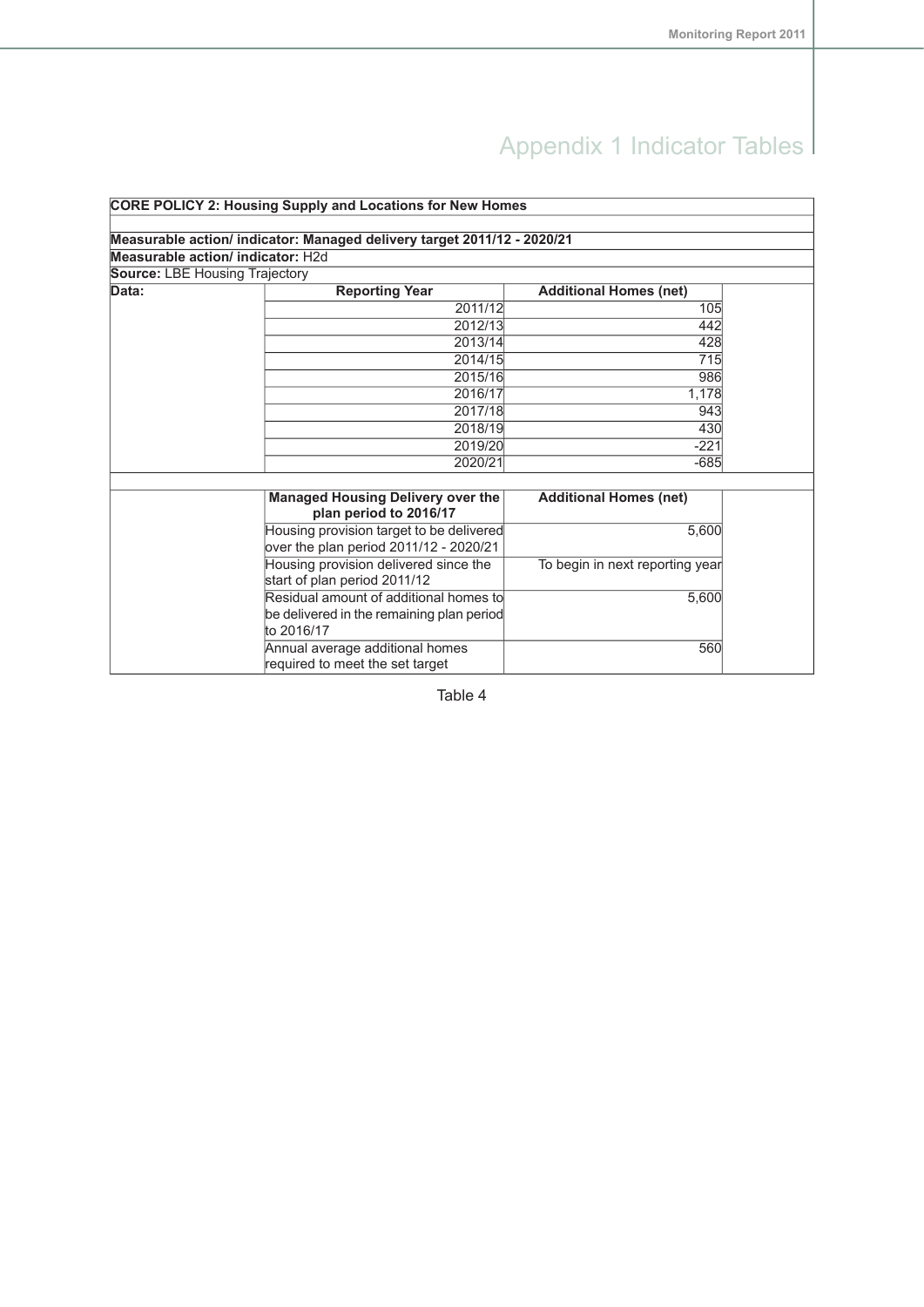## **CORE POLICY 3: Affordable Housing**

| Measurable action/ indicator: Gross affordable housing completions                                       |                               |                               |       |                         |               |                                                              |  |
|----------------------------------------------------------------------------------------------------------|-------------------------------|-------------------------------|-------|-------------------------|---------------|--------------------------------------------------------------|--|
| Indicator type: COI: H5 / NI 155                                                                         |                               |                               |       |                         |               |                                                              |  |
| Target: 3-year target of 648 (2008/9 to 2010/11). To be updated in LAA                                   |                               |                               |       |                         |               |                                                              |  |
| Source: LDD - Residential Completions for 2008-09                                                        |                               |                               |       |                         |               |                                                              |  |
| Data:                                                                                                    | Year                          | <b>Total Additional Homes</b> |       | <b>Total Affordable</b> |               | Affordable Homes                                             |  |
|                                                                                                          |                               | (gross)                       |       | Homes (gross)           |               | $(\%)$                                                       |  |
|                                                                                                          | 2010/11                       |                               | 628   |                         | 239           | 38.1%                                                        |  |
|                                                                                                          | 2009/10<br>11.6%<br>398<br>46 |                               |       |                         |               |                                                              |  |
|                                                                                                          | 2008/09                       |                               | 432   |                         | 73            | 16.9%                                                        |  |
|                                                                                                          | 2007/08                       |                               | 1,082 |                         | 429           | 39.6%                                                        |  |
|                                                                                                          | 2006/07                       |                               | 872   |                         | 256           | 29.3%                                                        |  |
|                                                                                                          |                               |                               |       |                         |               |                                                              |  |
| Measurable action/ indicator: Percentage of total housing units completed that are affordable            |                               |                               |       |                         |               |                                                              |  |
| Indicator type: LI                                                                                       |                               |                               |       |                         |               |                                                              |  |
| Target: 40% (borough-wide) on sites capable of accommodating 10 units or more dwellings                  |                               |                               |       |                         |               |                                                              |  |
| <b>Source:</b> LDD - Housing Completions - Affordable Housing                                            |                               |                               |       |                         |               |                                                              |  |
| Data:                                                                                                    | Year                          | <b>Total Homes in</b>         |       |                         |               | Affordable Homes in Affordable Homes                         |  |
|                                                                                                          |                               |                               |       |                         |               | Developments of over 10 Developments of over in Developments |  |
|                                                                                                          |                               | units                         |       | 10 units                |               | of over 10 units                                             |  |
|                                                                                                          |                               |                               |       |                         |               | (%)                                                          |  |
|                                                                                                          | 2010/11                       |                               | 365   |                         | 221           | 61%                                                          |  |
|                                                                                                          |                               |                               |       |                         |               |                                                              |  |
| Measurable action/ indicator: Percentage of affordable housing units that are intermediate/social rented |                               |                               |       |                         |               |                                                              |  |
| <b>Indicator Type: LI</b>                                                                                |                               |                               |       |                         |               |                                                              |  |
| Target: 30% intermediate: 70% social rented (borough-wide)                                               |                               |                               |       |                         |               |                                                              |  |
| <b>Source:</b> LDD - Housing Completions - Affordable Housing                                            |                               |                               |       |                         |               |                                                              |  |
| Data:                                                                                                    | Year                          | Intermediate Intermediate     |       | <b>Social</b>           | <b>Social</b> | <b>Total Affordable</b>                                      |  |
|                                                                                                          |                               | No.                           | %     | rented No.              | rented %      | <b>Housing</b>                                               |  |
|                                                                                                          | 2010/11                       | 135                           | 56%   | 104                     | 44%           | 239                                                          |  |

| <b>CORE POLICY 4: Housing Quality</b>                      |               |                                                                                      |                                     |      |  |
|------------------------------------------------------------|---------------|--------------------------------------------------------------------------------------|-------------------------------------|------|--|
|                                                            |               |                                                                                      |                                     |      |  |
|                                                            |               | Measurable action/ indicator: Building for Life assessments                          |                                     |      |  |
| Indicator type: COI: H6                                    |               |                                                                                      |                                     |      |  |
| Target: All new dwellings built to Lifetime Home Standards |               |                                                                                      |                                     |      |  |
| <b>Source:</b> LDD – Housing Completions - Lifetime Homes  |               |                                                                                      |                                     |      |  |
| Data:                                                      | Year          | <b>Total Additional</b>                                                              | Lifetime Homes Total Lifetime Homes |      |  |
|                                                            |               | Homes (gross)                                                                        |                                     | ℅    |  |
|                                                            | 2010/11       | 628                                                                                  | 43                                  | 6.8% |  |
|                                                            |               |                                                                                      |                                     |      |  |
|                                                            |               | Measurable action/ indicator: Sustainable Homes and Eco Homes Assessments            |                                     |      |  |
| Indicator type: SE 17                                      |               |                                                                                      |                                     |      |  |
|                                                            |               | Target: All completed developments to exceed the Code for Sustainable Homes level 3  |                                     |      |  |
|                                                            |               | Data for the Code for Sustainable Homes is now being collected and will be available |                                     |      |  |
|                                                            |               | from Enfield Council's Development Management APAS System for the reporting          |                                     |      |  |
|                                                            | vear 2011/12. |                                                                                      |                                     |      |  |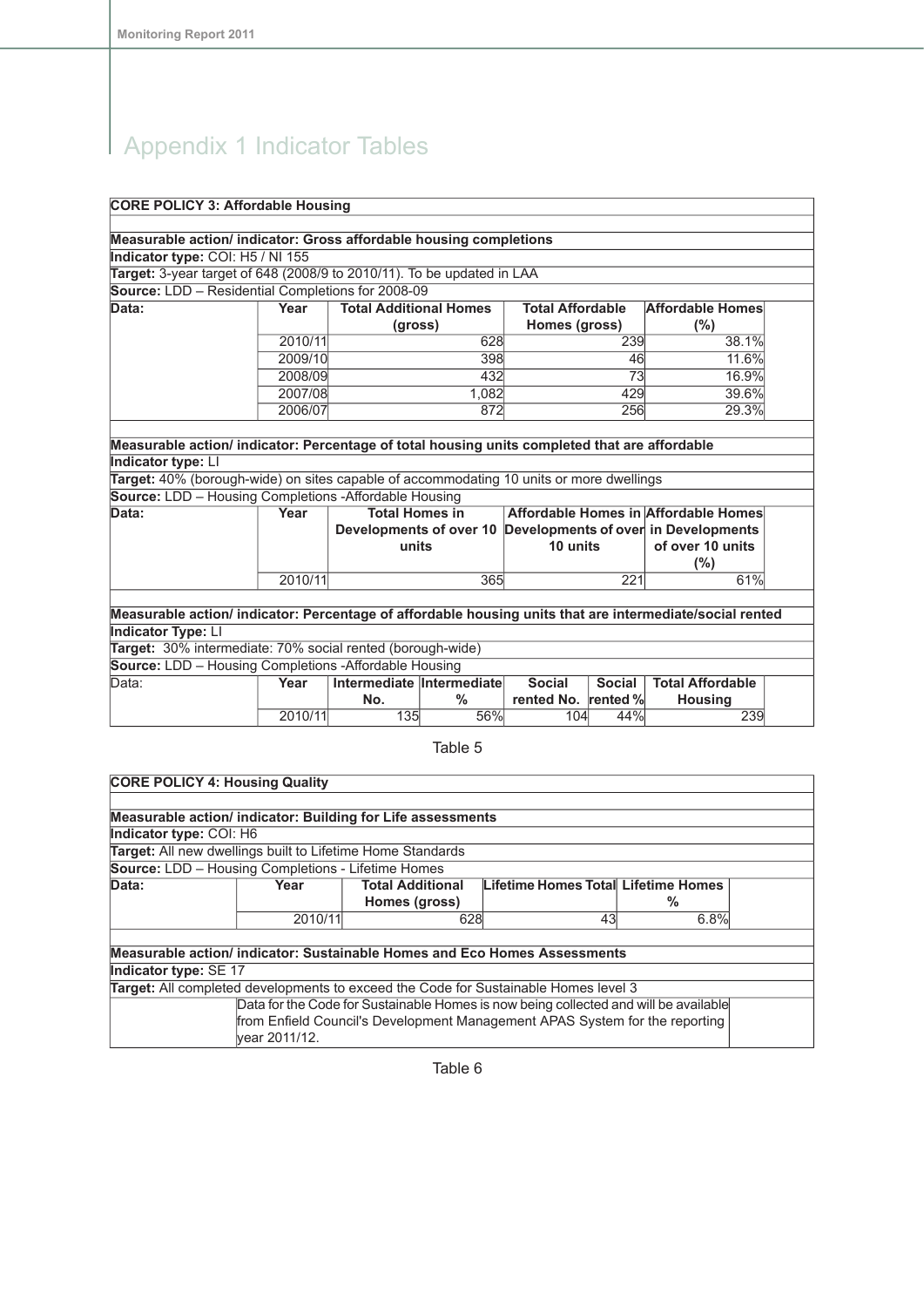#### **CORE POLICY 5: Housing Type**

#### **Measurable action/ indicator: Housing size (no. of beds) for market/ social rented housing Indicator type:** LI

**Target:** Market housing: 20% 1-2 bed flats; 15% 2-bed houses; 45% 3-bed houses; 20% 4+ bed houses Social rented housing: 40% 1-2 bed units 30% 3-bed houses; 30% 4+ bed houses **Source:** LDD

| Data:<br>Year |                | Tenure                               | 1/2/ bed flats |            | 2 bed houses |    | 3 bed flats |      | 3+ bed houses |            |
|---------------|----------------|--------------------------------------|----------------|------------|--------------|----|-------------|------|---------------|------------|
|               |                |                                      | No.            | %          | No.          | %  | No.         | $\%$ | No.           | %          |
|               | 2010/11 Market |                                      | 335            | 86%        | 15           | 4% |             | 2%   | 31            | 8%         |
|               |                | Social Rented                        | 81             | 78%        |              | 1% | 12          | 11%  | 10            | <b>10%</b> |
|               |                | Intermediate                         | 99             | <b>73%</b> |              | 0% | 22          | 17%  | 14            | 10%        |
|               |                | Social<br>Rented &<br>lintermediatel | 180            | 75%        |              | 1% | 34          | 14%  | 24            | 10%        |
|               |                | Total                                | 515            | 82%        | 16           | 2% | 42          | 7%   | 55            | 9%         |

## **Indicator type:** LI

**Target:** Over 95% development to comply with the London Plan density matrix **Source:** LDD, LBE APAS system<br>Data: **Year Data: Year Figures**<br>**Property Property** *Figures* **Figures Figures Property** *FIGNA FIGNA FIGNA FIGNA FIGNA FIGNA FIGNA FIGNA FIGNA FIGNA FIGNA FIGNA FIGNA*

67% of schemes of 10+ units met the London Plan density matrix standards.

#### Table 7

### **CORE POLICY 6: Meeting Particular Housing Needs**

**Measurable action/ indicator: Completion of the Council's Vulnerable Adults Accommodation Strategy Indicator type:** N/A

**Target:**

#### **Source:** LBE - Adult Health and Social Care

This has become a 'Commissioning Intentions Document' that is linked to the Housing Strategy. **Data:**

|                         | Measurable action/ indicator: Net additional pitches for gypsies and travellers |                                                                                                                                                                                                                                         |  |  |  |
|-------------------------|---------------------------------------------------------------------------------|-----------------------------------------------------------------------------------------------------------------------------------------------------------------------------------------------------------------------------------------|--|--|--|
| Indicator type: COI: H4 |                                                                                 |                                                                                                                                                                                                                                         |  |  |  |
|                         | appropriate DPD documents amended where necessary                               | Target: According to the Gypsy and traveller Accommodation Needs Assessment (March 2008), there is no justification<br>for allocating new sites in Enfield. This will be reviewed on an on-going basis with the Major of London and the |  |  |  |
|                         | <b>Source: LBE Development Management team</b>                                  |                                                                                                                                                                                                                                         |  |  |  |
| Data:                   | Year                                                                            | <b>Comment</b>                                                                                                                                                                                                                          |  |  |  |
|                         | 2010/11                                                                         | No new gypsy or traveller accommodation provided                                                                                                                                                                                        |  |  |  |

|                                              |      | <b>CORE POLICY 7: Health and Social Care Facilities and the Wider Determinants of Health</b> |  |
|----------------------------------------------|------|----------------------------------------------------------------------------------------------|--|
| Measurable action/ indicator: Access to a GP |      |                                                                                              |  |
| Indicator Type: SE 18                        |      |                                                                                              |  |
| Source: 2011 data based on GIS MapInfo BLPUs |      |                                                                                              |  |
| Data:                                        | Year | $\%$ population living within 500m of a GP                                                   |  |
|                                              | 2011 | 60.6                                                                                         |  |
|                                              | 2009 | 61.5                                                                                         |  |
|                                              | 2008 | 58.1                                                                                         |  |
|                                              | 2007 | 59.5                                                                                         |  |
|                                              | 2004 | 62.0                                                                                         |  |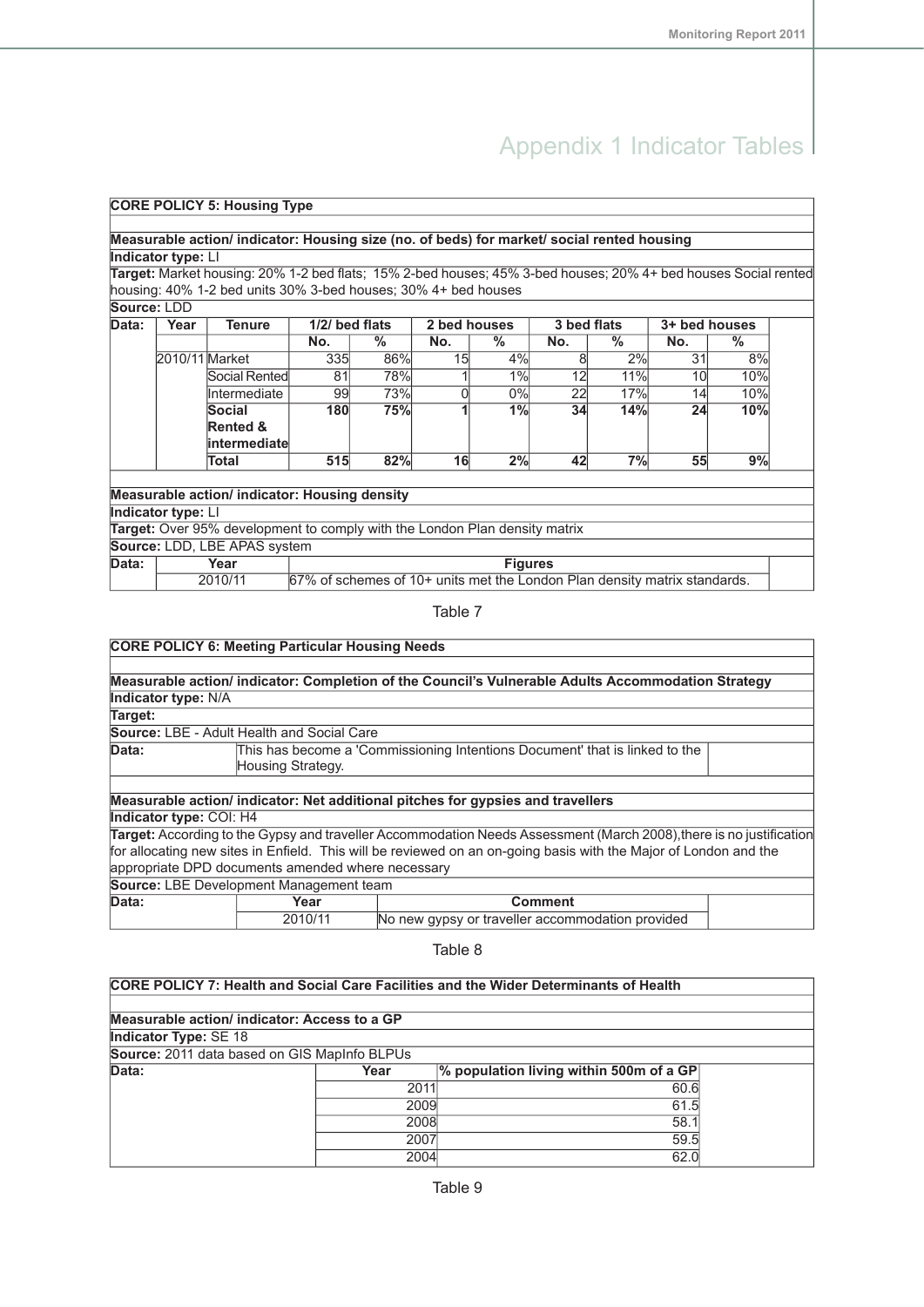#### **CORE POLICY 8: Education**

#### **Measurable action/ indicator: Number of primary and secondary school places**

**Indicator type:** LI

**Target:** Ensure provision of sufficient primary and secondary school places available within a reasonable distance of pupils homes to meet projected demand

**Source:** LBE Department of Schools and Children's Services **Additional** al<sup>\*\*</sup> Secondary Places<br>19.145 No additional **Secondary Total\*\* Additional Primary Places Primary Total\* Data: Year** No additional places 1,050 permanent (150 in Reception Year) 2010/11 28,086 245 one-off (180 in Reception Year) Reception year to year 6 \*\* Years 7 to 11 **Measurable action/ indicator: GCSE Passes Indicator type:** SE 7; NI 75 **Target:** 54% 15 years olds achieving five or more GCSEs at Grade A-C or equivalent by 2010/11. To be updated in Council's Business Plan **Source:** Department for Education **Data: Year Pupils gaining 5+ GCSEs grade A\*-C, including maths & English**  $2011$  59.5%  $2010$  55.3% 2009 50.4%

Table 10

2008 48.0%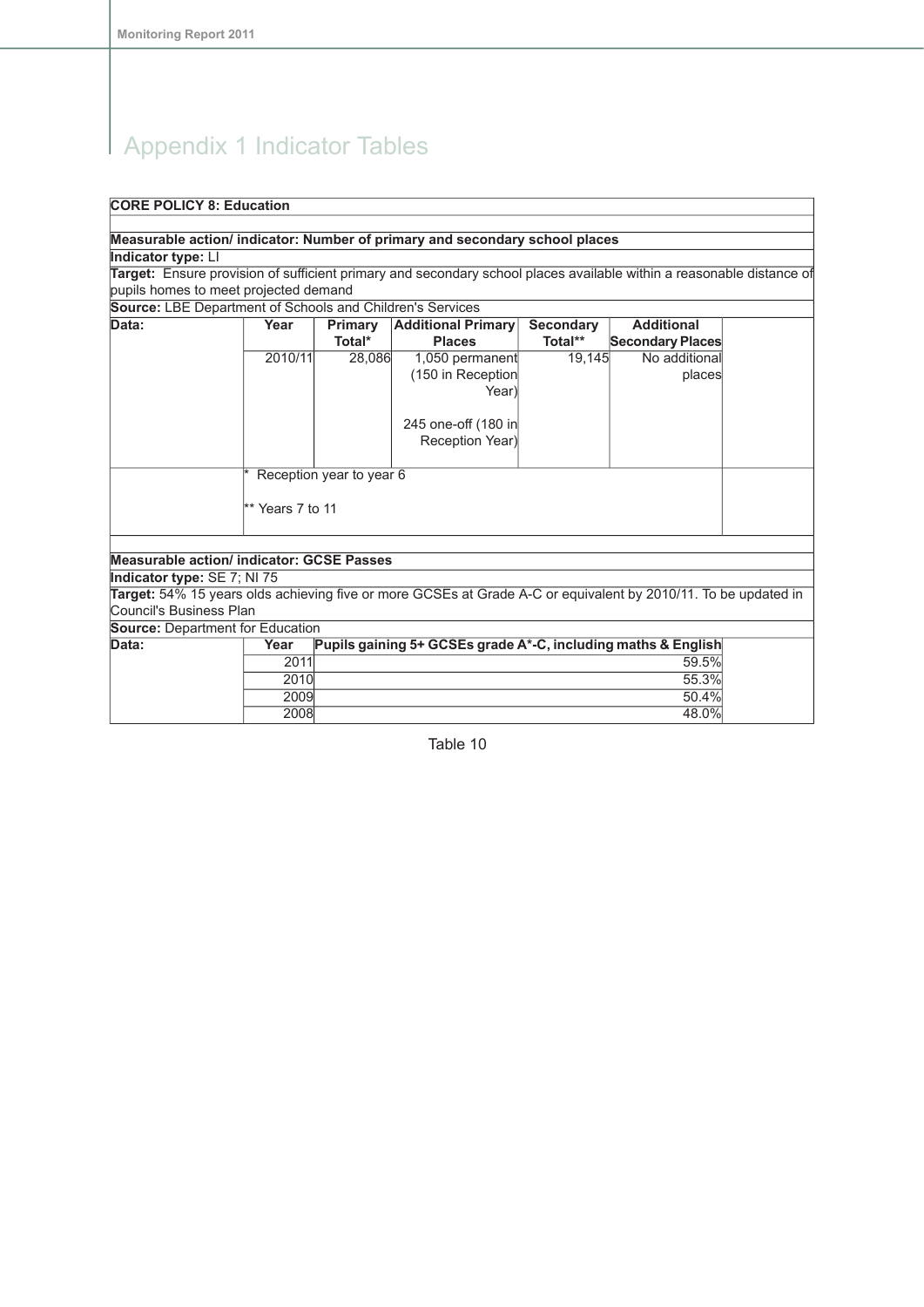#### **CORE POLICY 9: Supporting Community Cohesion Measurable action/ indicator: Delivery of targets for Core Policies 7, 8, 16, 30, 34 Indicator type:** N/A **Target:** See Core Policies 7, 8, 16, 30, 34 **Measurable action/ indicator: Index of Multiple Deprivation Indicator type:** CX 14 **Target:** Continued improvement of Enfield's position in the Index **Source:** LBE Corporate Policy and Research<br> **Data: Pear Londo Data: Year London Ranking England Ranking** 2010 |10th most deprived out of 32 London boroughs 64th most deprived out of 326 England boroughs 2007 17th most deprived in London 74th most deprived in England 2004 16th most deprived in London 104th most deprived in England **Measurable action/ indicator: Crime rates – total offences per population Indicator Type:** CX 16 **Target:** No local target **Source:** Metropolitan Police online data base (http://maps.met.police.uk/datatables/borough\_monthly.xls) **London Crimes per 1,000 of population London No. of Crimes Enfield Crimes per 1,000 of population Enfield No. of Crimes Year Data:** 2010/11 23,654 80.2 823,410 105.2 2009/10 24,456 84.0 829,429 107.0 2008/09 24,530 85.3 844,495 110.9 **Measurable action/ indicator: Serious acquisitive crime rates Indicator Type:** NI 16 **Target:** 7,486 by 2010/11. Thereafter updated in LAA **Source:** Metropolitan Police online data base (http://maps.met.police.uk/datatables/borough\_monthly.xls) **London Burglary per 1,000 of population London No. Burglaries Enfield Burglary per 1,000 of population Enfield No. Pear Burglaries Data:** 2010/11 2,939 10.0 93,399 11.9 2009/10 3,410 11.7 88,272 11.4 2008/09 3,985 13.9 93,559 12.3 **Measurable action/ indicator: Fear of crime Indicator Type:** SE 1 **Target:** % of people who feel safe during the day to increase; % of people who feel unsafe during the night to decrease **Source:** LBE Chief Executives Unit, Enfield Resident's Survey 2011 **Feel fairly safe/very safe outside in Enfield after dark\* Feel fairly safe/very safe outside in Enfield during day\* Year Data:** 2011 92% 61% 2009 75% 35% 2008 81% 37% 2007 52% 52% 2005 84% 32% Data from Ipsos MORI survey. 2011 survey conducted October-December 2011. 2011 survey conducted using face-to-face interviews. Surveys for 2009 and 2008 data used a postal methodology and are therefore not directly comparable to 2011 survey results.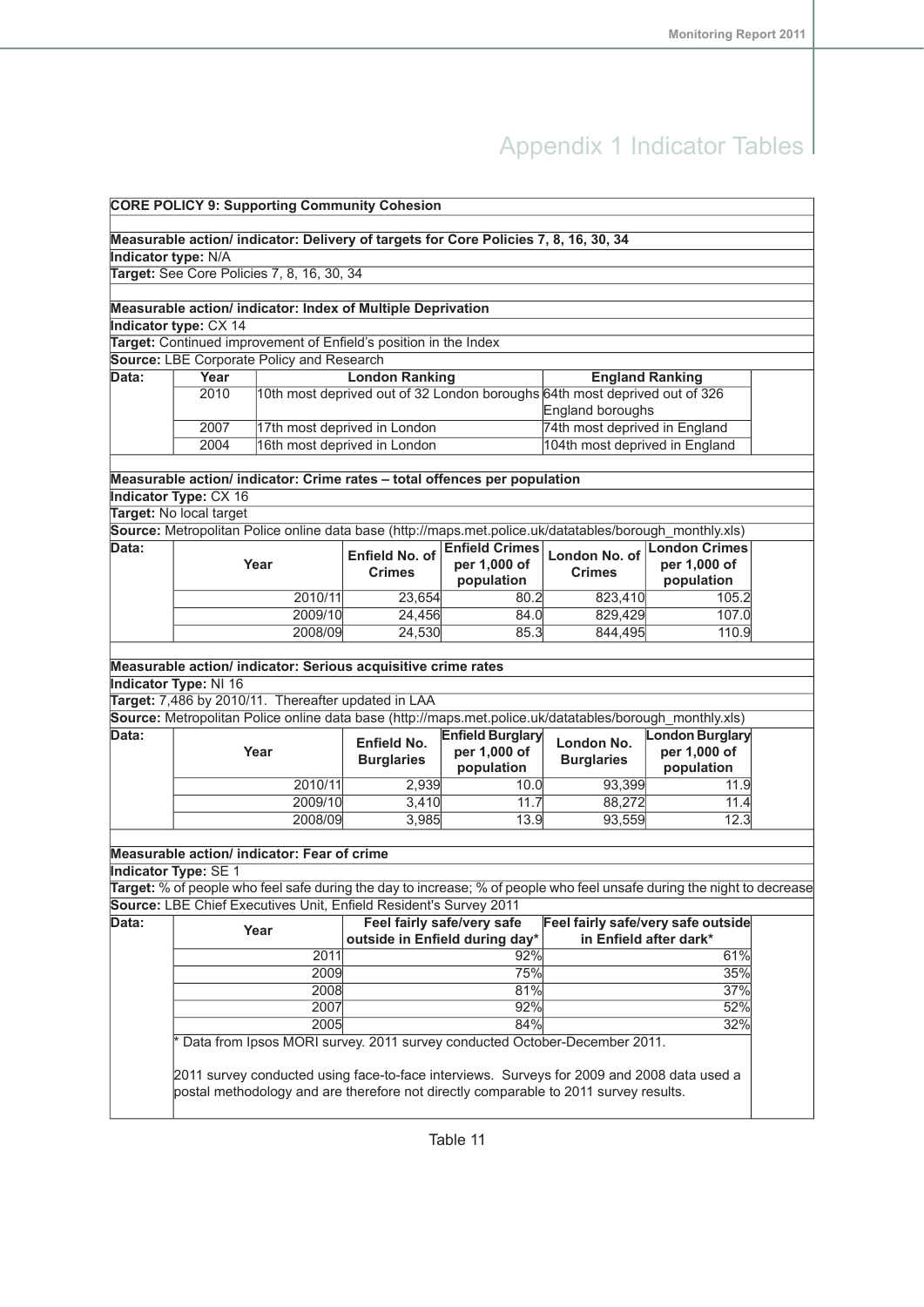### **CORE POLICY 10: Emergency and Essential Services**

|                                                                                                                           | Measurable action/ indicator: Additional new emergency and essential services |  |  |  |
|---------------------------------------------------------------------------------------------------------------------------|-------------------------------------------------------------------------------|--|--|--|
| Indicator type: N/A                                                                                                       |                                                                               |  |  |  |
|                                                                                                                           | Target: In accordance with the infrastructure Delivery Plan                   |  |  |  |
|                                                                                                                           | Source: Development management and APAS                                       |  |  |  |
| Data:                                                                                                                     | 2009 - Permission granted for change of use of ground floor retail unit       |  |  |  |
|                                                                                                                           | to Metropolitan Police Safer Neighbourhood Unit in Winchmore Hill.            |  |  |  |
|                                                                                                                           |                                                                               |  |  |  |
|                                                                                                                           | <b>Measurable action/ indicator: Burial spaces</b>                            |  |  |  |
| Indicator type: N/A                                                                                                       |                                                                               |  |  |  |
| Target: Additional burial spaces delivered in accordance with the requirements identified by the Council's burial service |                                                                               |  |  |  |
| and the Infrastructure Plan                                                                                               |                                                                               |  |  |  |
|                                                                                                                           | <b>Source:</b> LBE Development Management team and APAS                       |  |  |  |
| Data:                                                                                                                     | 2009/10/11 No new burial spaces approved in the borough.                      |  |  |  |

#### Table 12

## **CORE POLICY 11: Recreation, Leisure, Culture and Arts Measurable action/ indicator: New recreation, leisure , culture and arts facilities delivered Indicator type:** N/A **Target:** New facilities delivered in accordance with the Council's strategies and Business Plan **Source:** Development management and APAS **Data:** 2009/10/11 No new facilities granted permission **Measurable action/ indicator: Review and publication of relevant Council Strategies, which influence the provision of recreation, leisure, culture and arts facilities Indicator type:** N/A **Target:** Core Policy 11 and other DPDs will be reviewed if necessary **Source:** LBE - Planning Policy **Data: DMD** and AAPs under preparation **Measurable action/ indicator: The delivery of the Area Action Plans and masterplans for the Place Shaping Priority Areas Indicator type:** N/A **Target:** To meet the LDS delivery programme **Source:** LBE - Planning Policy<br>**Data:** AAPs un **Data:** AAPs under preparation - see LDS section

| <b>CORE POLICY 12: Visitors and Tourism</b> |         |                                                                                                    |                                                                                                                             |  |
|---------------------------------------------|---------|----------------------------------------------------------------------------------------------------|-----------------------------------------------------------------------------------------------------------------------------|--|
|                                             |         |                                                                                                    |                                                                                                                             |  |
|                                             |         | Measurable action/ indicator: Number of new hotel bed spaces                                       |                                                                                                                             |  |
| Indicator type: LI                          |         |                                                                                                    |                                                                                                                             |  |
|                                             |         | <b>Target:</b> New visitor accommodation delivered in town centres and/or Lee Valley Regional Park |                                                                                                                             |  |
| Source: LDD                                 |         |                                                                                                    |                                                                                                                             |  |
| Data:                                       | Year    | No. New Hotels in Borough                                                                          | No. New Hotel Bed Space in Borough                                                                                          |  |
|                                             | 2010/11 |                                                                                                    |                                                                                                                             |  |
|                                             | 2009/10 |                                                                                                    |                                                                                                                             |  |
|                                             |         |                                                                                                    |                                                                                                                             |  |
|                                             |         | Measurable action/ indicator: New recreation and leisure facilities                                |                                                                                                                             |  |
| Indicator type: LI                          |         |                                                                                                    |                                                                                                                             |  |
|                                             |         |                                                                                                    | Target: Delivery of additional recreational and leisure facilities in the Lee Valley Regional Park at Ponders End, Picketts |  |
|                                             |         | Lock and /or Meridian Water, as identified in the AAPs                                             |                                                                                                                             |  |
| Source: LBE - Planning Policy               |         |                                                                                                    |                                                                                                                             |  |
| Data:                                       |         | AAPs under preparation - see LDS section                                                           |                                                                                                                             |  |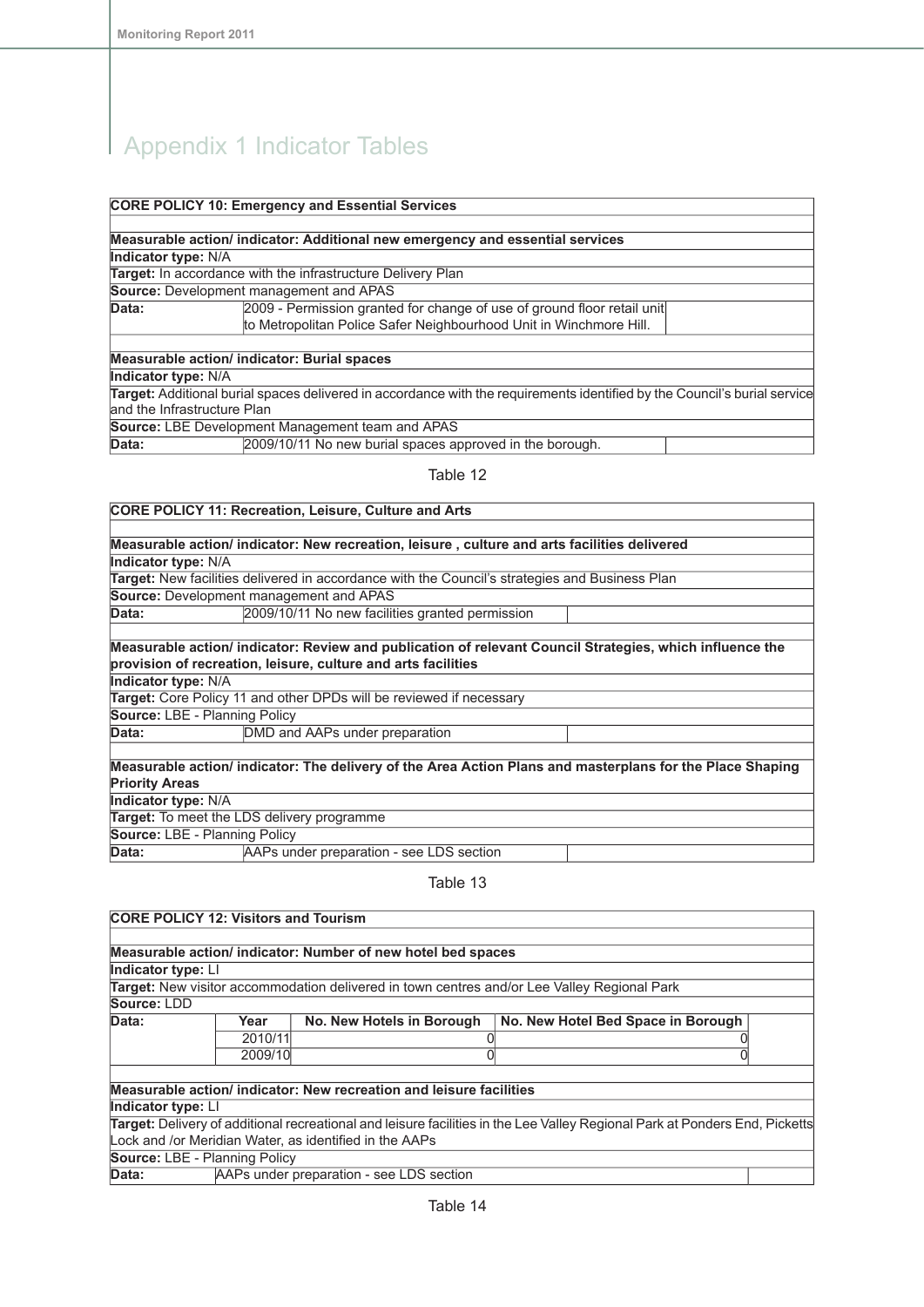|             |                        |                                        | <b>CORE POLICY 13: Promoting Economic Prosperity</b>               |                 |                                                                                                 |                         |       |                  |                  |
|-------------|------------------------|----------------------------------------|--------------------------------------------------------------------|-----------------|-------------------------------------------------------------------------------------------------|-------------------------|-------|------------------|------------------|
|             |                        |                                        |                                                                    |                 |                                                                                                 |                         |       |                  |                  |
|             |                        | Measurable action/ indicator: New jobs |                                                                    |                 |                                                                                                 |                         |       |                  |                  |
|             | Indicator type: CX6    |                                        |                                                                    |                 |                                                                                                 |                         |       |                  |                  |
|             |                        |                                        | Target: 6,000 new jobs by 2026, with 4,000 in the Upper Lee valley |                 |                                                                                                 |                         |       |                  |                  |
|             |                        |                                        | Source: LBE Chief Executives Unit; ONS Jobs Density                |                 |                                                                                                 |                         |       |                  |                  |
| Data:       |                        | Year                                   | No. of jobs in borough                                             |                 |                                                                                                 |                         |       |                  |                  |
|             |                        | 2009                                   |                                                                    | 107,000         |                                                                                                 |                         |       |                  |                  |
|             |                        | 2008                                   |                                                                    | 111,000         |                                                                                                 |                         |       |                  |                  |
|             |                        | 2007                                   |                                                                    | 108,000         |                                                                                                 |                         |       |                  |                  |
|             |                        |                                        |                                                                    |                 |                                                                                                 |                         |       |                  |                  |
|             |                        | Indicator type: COI: BD1               |                                                                    |                 | Measurable action/ indicator: Total amount of additional employment floorspace by type          |                         |       |                  |                  |
| Target: N/A |                        |                                        |                                                                    |                 |                                                                                                 |                         |       |                  |                  |
|             |                        | Source: LDD - completions data         |                                                                    |                 |                                                                                                 |                         |       |                  |                  |
| Data:       | Year                   | Net B1a (Sq                            | Net B1b                                                            | Net B1c         | <b>Net Mixed</b>                                                                                | Total Net Net B2 Net B8 |       |                  | <b>Total Net</b> |
|             |                        | metres)                                |                                                                    |                 | Class B                                                                                         | B1                      |       |                  | Emp'mt           |
|             |                        |                                        |                                                                    |                 |                                                                                                 |                         |       |                  | Floorspace       |
|             | 2010/11                | 9,153                                  | 0                                                                  | $-486$          | $-1.320$                                                                                        | 7,347                   |       | 0 10,709         | 18,056           |
|             | 2009/10                | $-1,351$                               | 0                                                                  | 7,313           | $-205$                                                                                          | 5,757                   |       | $12,587 - 5,258$ | 13,086           |
|             | 2008/09                | 1,618                                  | 0                                                                  | 3,500           | $-618$                                                                                          | 4,500                   | 1,771 | $-144$           | 6,127            |
|             | 2007/08                | 3,003                                  | 0                                                                  | 7,879           | 0                                                                                               | 5.955                   |       | $-1,771$ 4,518   | 6,344            |
|             |                        |                                        |                                                                    |                 |                                                                                                 |                         |       |                  |                  |
|             |                        |                                        |                                                                    |                 | Measurable action/ indicator: New business registration rate/ resident population over 16 years |                         |       |                  |                  |
|             | Indicator Type: NI 171 |                                        |                                                                    |                 |                                                                                                 |                         |       |                  |                  |
|             |                        |                                        | Target: Rate of new business registration to continue to increase  |                 |                                                                                                 |                         |       |                  |                  |
|             |                        | Source: www.nomisweb.co.uk             |                                                                    |                 |                                                                                                 |                         |       |                  |                  |
| Data:       |                        |                                        | <b>Registrations</b>                                               |                 | <b>Registrations</b>                                                                            | Stock at                |       |                  |                  |
|             | Year                   |                                        |                                                                    |                 | Registration as % of Total De-registration as % of Total                                        | year end                |       |                  |                  |
|             |                        |                                        | <b>Stock</b>                                                       |                 | <b>Stock</b>                                                                                    |                         |       |                  |                  |
|             | 2007                   | 995                                    | 12.7%                                                              | 795             | 10.1%                                                                                           | 7,840                   |       |                  |                  |
|             | 2004                   | 905                                    | 13.0%                                                              | 870             | 12.5%                                                                                           | 6,975                   |       |                  |                  |
|             |                        |                                        |                                                                    |                 | Table 15                                                                                        |                         |       |                  |                  |
|             |                        |                                        |                                                                    |                 |                                                                                                 |                         |       |                  |                  |
|             |                        |                                        | <b>CORE POLICY 14: Safeguarding Strategic Industrial Locations</b> |                 |                                                                                                 |                         |       |                  |                  |
|             |                        |                                        |                                                                    |                 |                                                                                                 |                         |       |                  |                  |
|             |                        |                                        |                                                                    |                 | Measurable action/ indicator: Employment floorspace designated as SIL                           |                         |       |                  |                  |
|             | Indicator type: LI     |                                        |                                                                    |                 |                                                                                                 |                         |       |                  |                  |
|             | Target: No net loss    |                                        |                                                                    |                 |                                                                                                 |                         |       |                  |                  |
|             |                        |                                        | Source: LBE MapInfo system, GIS and Planning Policy teams          |                 |                                                                                                 |                         |       |                  |                  |
| Data:       |                        | 331ha                                  |                                                                    |                 | As per the adopted Core Strategy Policies (Proposals) Map                                       |                         |       |                  |                  |
|             |                        |                                        |                                                                    | (November 2010) |                                                                                                 |                         |       |                  |                  |
|             |                        |                                        |                                                                    |                 |                                                                                                 |                         |       |                  |                  |

Table 16

### **CORE POLICY 15: Locally Significant Industrial Locations** Measurable action/ indicator: Previously developed land that has been vacant or derelict for more than 5 years **Indicator type:** NI 170 **Target:** Modernisation or change of use considered for identified land that falls within a LSIS **Source:** LBE MapInfo system, GIS and Planning Policy teams As per the adopted Core Strategy Policies (Proposals) Map (November 2010) **Data:** 34.14ha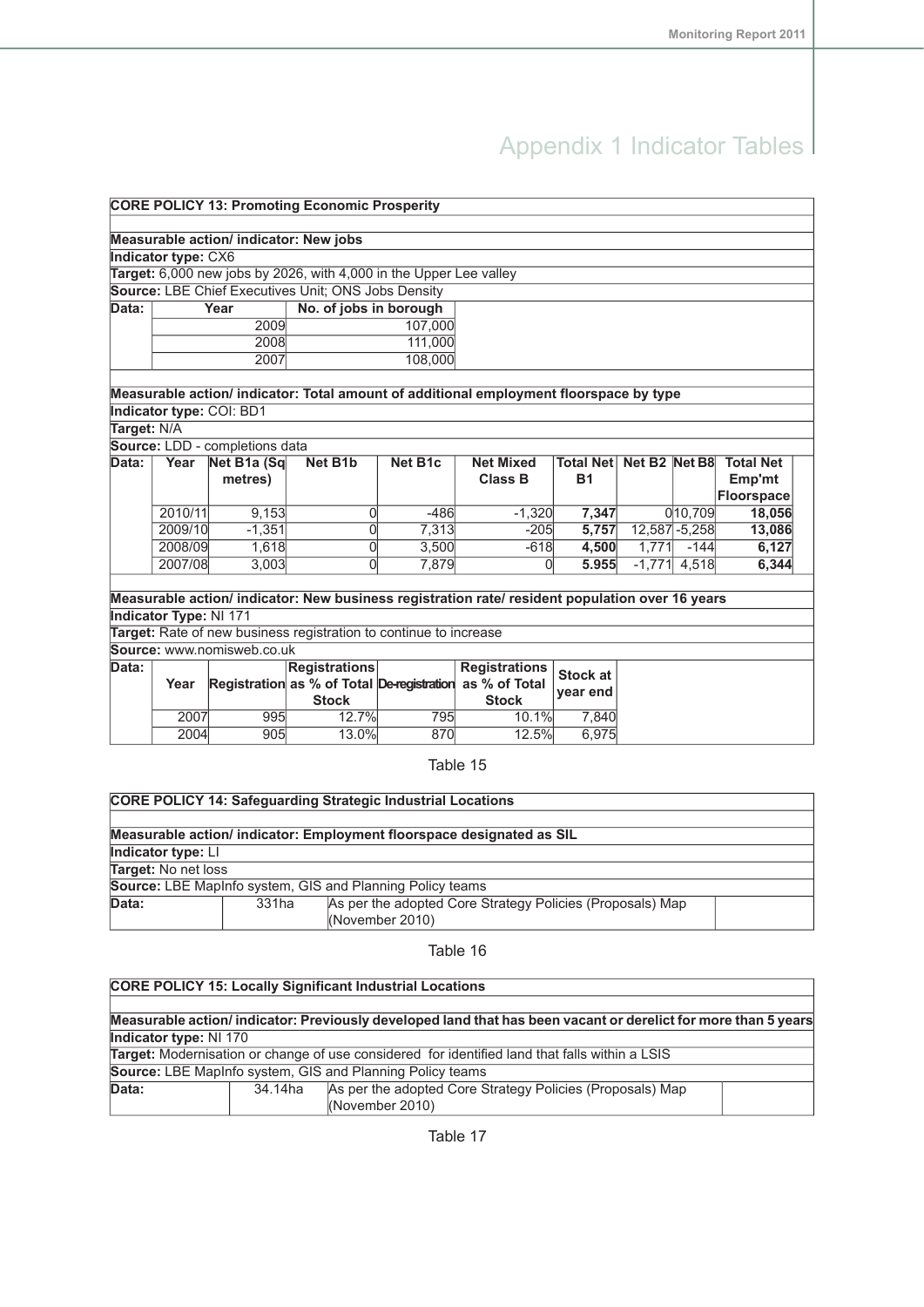### **CORE POLICY 16: Taking Part in economic Success and Improving Skills**

#### **Measurable action/ indicator: Qualifications**

#### **Indicator type:** SE 6 NI 163

**Target:** Increase in the proportion of Enfield's residents of working age who are qualified to level 2 as a minimum to 70% by 2010 (Enfield Skills and Employment Strategy 2008 – 11)

**Source:** www.nomisweb.co.uk

| Data: | Year | $%$ of   | $%$ of working       | $%$ of               | % of working % of working |                | $%$ of                   |
|-------|------|----------|----------------------|----------------------|---------------------------|----------------|--------------------------|
|       |      | working  | population           | working              | population                |                | population population no |
|       |      |          | populations NVQ3 and | population           | NVQ1 and                  | other          | qualifications           |
|       |      | NVQ4 and | above                | NVQ <sub>2</sub> and | above                     | qualifications |                          |
|       |      | above    |                      | above                |                           |                |                          |
|       | 2010 | 34.6%    | 50.2%                | 63.2%                | 77.1%                     | 12.5%          | 10.5%                    |
|       | 2009 | 34.8%    | 51.8%                | 62.8%                | 74.6%                     | 11.7%          | 13.8%                    |
|       | 2008 | 32.4%    | 46.0%                | 59.8%                | 71.9%                     | 13.7%          | 14.4%                    |
|       | 2007 | 28.6%    | 45.5%                | 58.0%                | 69.9%                     | 15.4%          | 13.8%                    |

### **Measurable action/ indicator: Economic activity: % population in employment Indicator type:** CX7 and CX15

**Target:** Increase in the Borough as a whole and in the worst performing neighbourhoods (Enfield Skills and Employment Strategy 2008 – 11)

**Source:** www.nomisweb.co.uk

| Data: | Year    |         | as % of                   |        | <b>Employees Employees Self-Employed Self-Employed</b><br>as % of | Unemployed | Unemployed<br>as % of     |
|-------|---------|---------|---------------------------|--------|-------------------------------------------------------------------|------------|---------------------------|
|       |         |         | working age<br>population |        | working age<br>population                                         |            | working age<br>population |
|       | 2010/11 | 102.200 | 52.9%                     | 20,700 | 10.2%                                                             | 13.800     | 10.1%                     |
|       | 2009/10 | 101.100 | 52.6%                     | 20,200 | 9.9%                                                              | 14.100     | 10.3%                     |
|       | 2008/09 | 105,000 |                           | 20,900 |                                                                   | 12.400     | 9.0%                      |

### Table 18

### **CORE POLICY 17: Town Centres**

|                                     |                          |                     | Measurable action/ indicator: Total amount of additional floorspace for 'town centre' uses in town centres |           |            |           |            |  |  |  |
|-------------------------------------|--------------------------|---------------------|------------------------------------------------------------------------------------------------------------|-----------|------------|-----------|------------|--|--|--|
|                                     | Indicator type: COI: BD4 |                     |                                                                                                            |           |            |           |            |  |  |  |
|                                     |                          |                     | Target: Meet targets identified in the Retail Study Update (2009)                                          |           |            |           |            |  |  |  |
| <b>Source: LDD Completions Data</b> |                          |                     |                                                                                                            |           |            |           |            |  |  |  |
| Data:                               | Year                     | <b>Gross or Net</b> | $A1$ (m2)                                                                                                  | $A2$ (m2) | $B1a$ (m2) | $D2$ (m2) | Total (m2) |  |  |  |
|                                     | 2010/11                  | Grossi              | 371                                                                                                        | 243       |            |           | 614        |  |  |  |
|                                     |                          | <b>Net</b>          | -426                                                                                                       | 243       | $-250$     |           | $-433$     |  |  |  |
|                                     | 2009/10                  | Grossl              | 2,200                                                                                                      | 110       |            |           | 2.310      |  |  |  |
|                                     |                          | <b>Net</b>          | 2.200                                                                                                      | $-10$     | -60        | $-2,200$  | -70        |  |  |  |
|                                     | 2008/09                  | Grossi              | 27,760                                                                                                     |           | 336        |           | 28,096     |  |  |  |
|                                     |                          | <b>Net</b>          | 27,395                                                                                                     | $-384$    | 336        |           | 27,347     |  |  |  |
|                                     | 2007/08                  | Gross               |                                                                                                            |           | 915        | 1.152     | 2,067      |  |  |  |
|                                     |                          | <b>Net</b>          |                                                                                                            |           | 881        | 1.109     | 2.002      |  |  |  |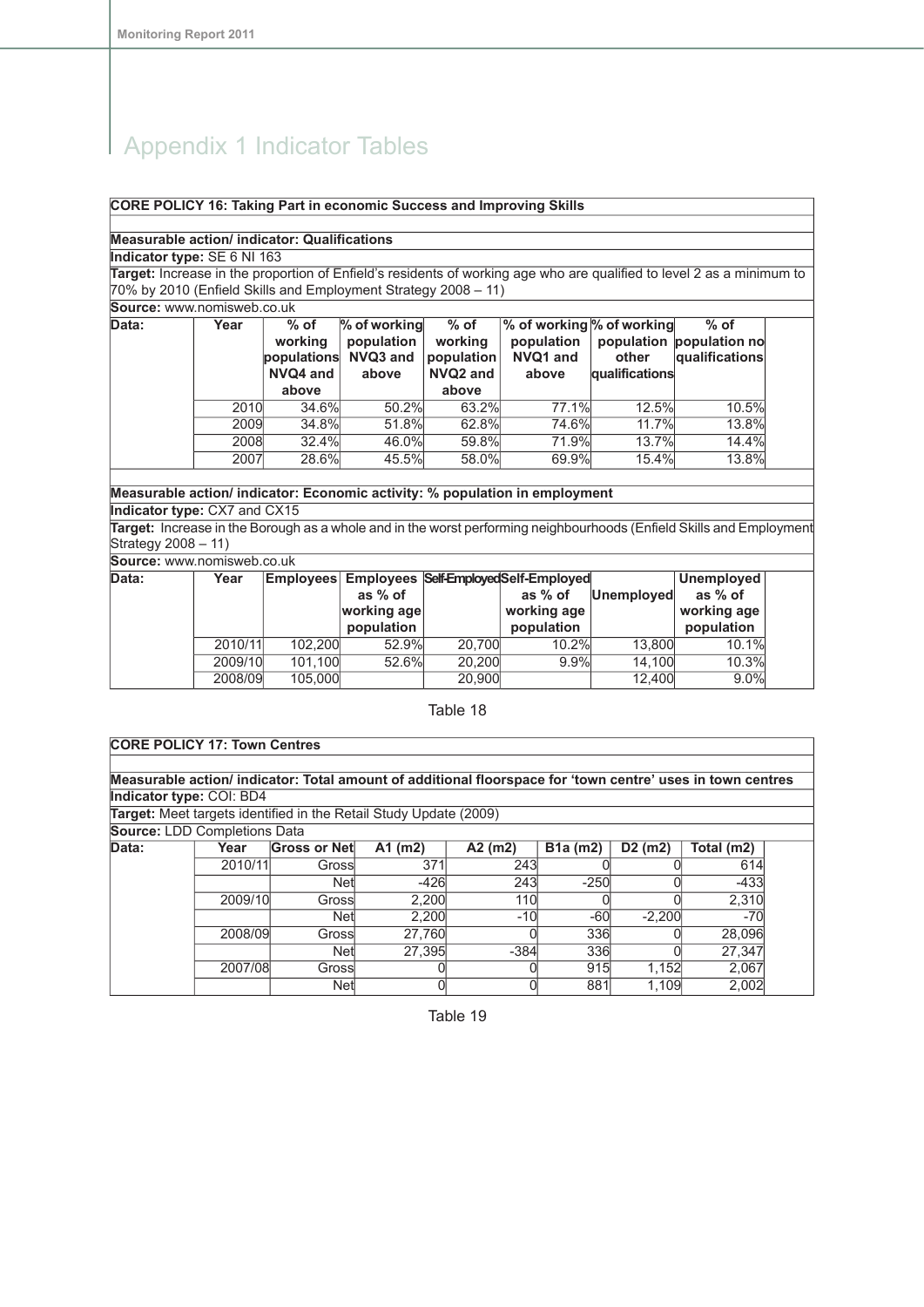### **CORE POLICY 18: Delivering Shopping Provision across Enfield**

**Measurable action/ indicator: Total amount of additional floorspace for 'town centre' uses in local authority area**

### **Indicator type:** COI: BD4

**Target:** Meet targets identified in the Retail Study Update (2009)

**Source:** LDD

| Data: | Year    | Gross or Net | $A1$ (m2) | $A2$ (m2) | $B1a$ (m2) | $D2$ (m2) | Total (m2) |
|-------|---------|--------------|-----------|-----------|------------|-----------|------------|
|       | 2010/11 | Grossl       | 599       | 243       | 9,518      | 2.424     | 12,784     |
|       |         | <b>Net</b>   | $-198$    | 187       | 9.153      | 2,424     | 11,566     |
|       | 2009/10 | Grossl       | 2,648     | 110       | 558        |           | 2,395      |
|       |         | <b>Net</b>   | 2,648     | $-10$     | $-1,351$   | $-10,133$ | $-9,283$   |
|       | 2008/09 | Grossl       | 30.798    |           | 2.004      |           | 32,802     |
|       |         | <b>Net</b>   | 29,535    | $-384$    | 1,672      |           | 30,823     |
|       | 2007/08 | Grossl       | $-46$     | $-466$    | 3,003      | 816       | 3,307      |
|       |         | <b>Net</b>   |           |           |            |           |            |

#### Table 20

### **CORE POLICY 19: Offices**

| Measurable action/ indicator: Total amount of office floorspace (B1 use class) in (i) town centres (ii) local<br>authority area |                                                                              |  |  |  |  |  |  |  |
|---------------------------------------------------------------------------------------------------------------------------------|------------------------------------------------------------------------------|--|--|--|--|--|--|--|
| Indicator type: COI: BD4                                                                                                        |                                                                              |  |  |  |  |  |  |  |
|                                                                                                                                 | Target: New office floorspace to be accommodated around Enfield Town station |  |  |  |  |  |  |  |
| Source: LDD                                                                                                                     |                                                                              |  |  |  |  |  |  |  |
| Data:                                                                                                                           | See B1a data in tables above for Core Policies 17 and 18.                    |  |  |  |  |  |  |  |

### Table 21

### **CORE POLICY 20: Sustainable Energy Use and Energy Infrastructure**

|                           |                           | Measurable action/indicator: Renewable energy generation: installation of new capacity for energy generation         |  |
|---------------------------|---------------------------|----------------------------------------------------------------------------------------------------------------------|--|
| from renewable resources  |                           |                                                                                                                      |  |
| Indicator type: COI: E3   |                           |                                                                                                                      |  |
|                           |                           | <b>Target:</b> Meet targets identified in the forthcoming Energy Report                                              |  |
|                           |                           | <b>Source:</b> Enfield Council Development Control monitoring system                                                 |  |
| Data:                     |                           | Renewables data for new developments expected to be                                                                  |  |
|                           | available from next year. |                                                                                                                      |  |
|                           |                           |                                                                                                                      |  |
|                           |                           | Measurable action/ indicator: Per capita reduction in CO2 emissions in the Borough                                   |  |
| Indicator type: NI 186    |                           |                                                                                                                      |  |
|                           |                           | <b>Target:</b> 20% reduction in CO2 emissions by residents which will be updated, if necessary, on completion of the |  |
| forthcoming Energy Report |                           |                                                                                                                      |  |
|                           |                           | Source: http://www.decc.gov.uk/en/content/cms/statistics/climate_change/data/data.aspx                               |  |
| Data:                     | Year                      | Annual per capita CO2 emissions (tonnes)*                                                                            |  |
|                           | 2009                      | 4.4                                                                                                                  |  |
|                           | 2008                      | 4.9                                                                                                                  |  |
|                           | 2007                      | 5.6                                                                                                                  |  |
|                           | 2006                      | 5.6                                                                                                                  |  |
|                           | 2005                      | 5.1                                                                                                                  |  |
|                           |                           | *Per capita emission estimates, industry, domestic and                                                               |  |
|                           | transport sectors         |                                                                                                                      |  |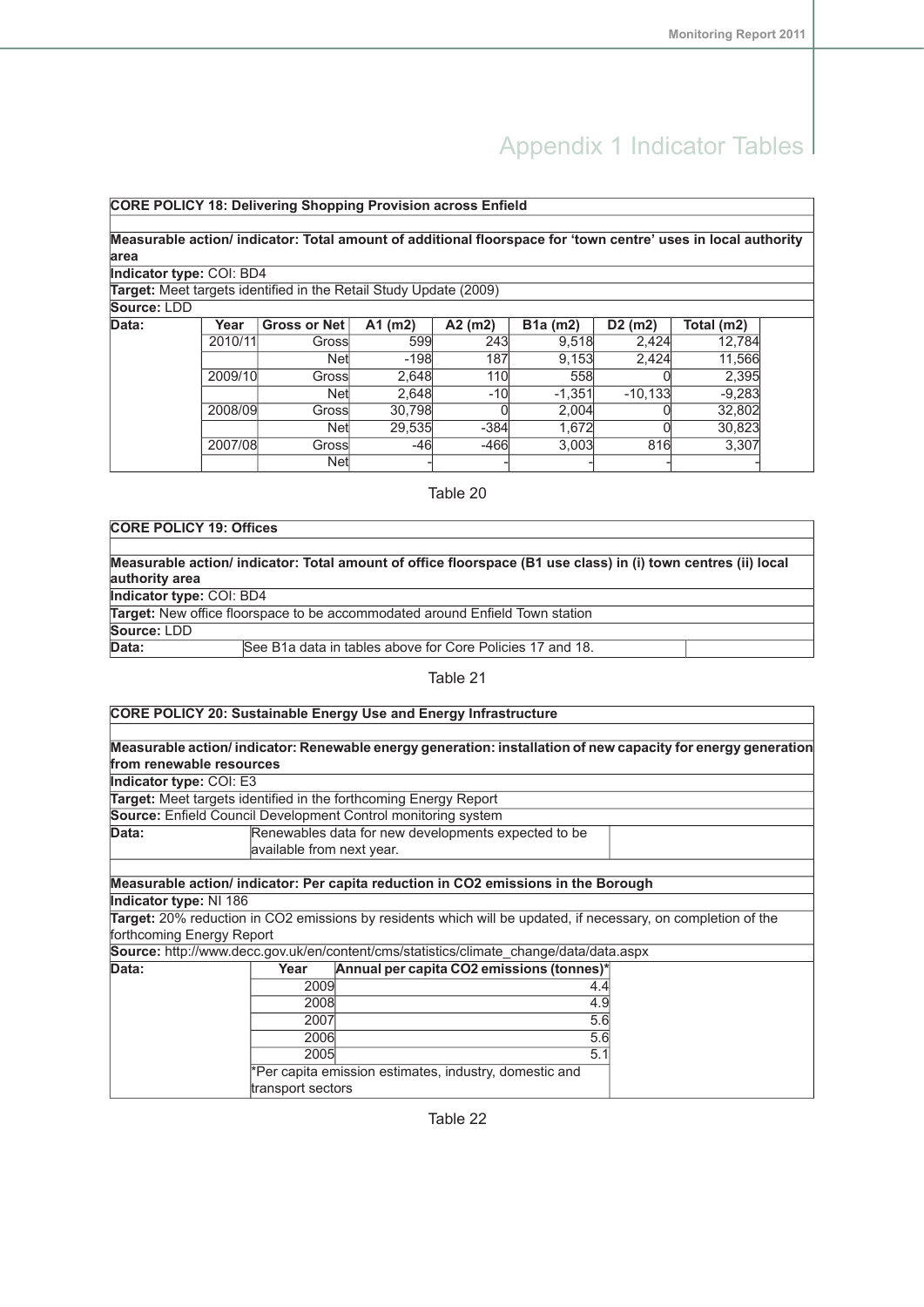#### **CORE POLICY 21: Delivering Sustainable Water Supply, Drainage and Sewerage Infrastructure**

#### **Measurable action/ indicator: Water conservation and efficiency and sustainable drainage measures incorporated into new developments**

**Indicator type:** LI

**Target:** Targets to be identified in the DMD

**Data: DMD** currently in preparation

#### Table 23

#### **CORE POLICY 22: Sustainable Waste Management**

**Measurable action/ indicator: Capacity of new waste management facilities by waste planning authority Indicator type:** COI: W1

**Target:** 28ha of land delivered to meet the waste apportionment needs and the needs of North London Waste Authority. The North London Waste plan will identify targets to monitor the uptake and capacity of allocated waste sites **Source:** LBE Planning Policy Team

- **Data: NLWA** land requirement reduced to 22ha
	- North London Waste Plan undergoing EiP in 2012. The approved document will include waste targets.

**Measurable action/ indicator: Amount of municipal waste arising and managed (by management type, by waste planning authority)**

**Indicator type:** COI: W2 NI 191 & 192

**Target:** Recycled: 41% by 2011/12 Residual: 658kgs/household by 2010/11 (to be updated in Council's Business Plan)

**Source:** Enfield Council Waste Services monitoring data

| Data: | Year    | (tonnes) | Household Waste Household Waste %  Municipal Waste Municipal Waste % <br><b>Recycled</b> | (tonnes) | <b>Recycled</b> |
|-------|---------|----------|------------------------------------------------------------------------------------------|----------|-----------------|
|       | 2010/11 | 112.229  | 32.4%                                                                                    |          |                 |
|       | 2009/10 | 109.110  | 31.1%                                                                                    |          |                 |
|       | 2008/09 | 115.667  | 28.2%                                                                                    | 140.363  | 24.7%           |
|       | 2007/08 | 120,582  | 27.2%                                                                                    | 145.140  | 25.3%           |

Table 24

**CORE POLICY 23: Aggregates**

#### **Measurable action/ indicator: Production of primary land-won aggregates by mineral planning authority Indicator type:** M1

**Target:** There are currently no primary land-won aggregates extracted in Enfield. There may be further investigations by Thames Water at King George V Reservoir but results are not yet known There are currently no primary land-won aggregates extracted in the borough of **Data:**

Enfield.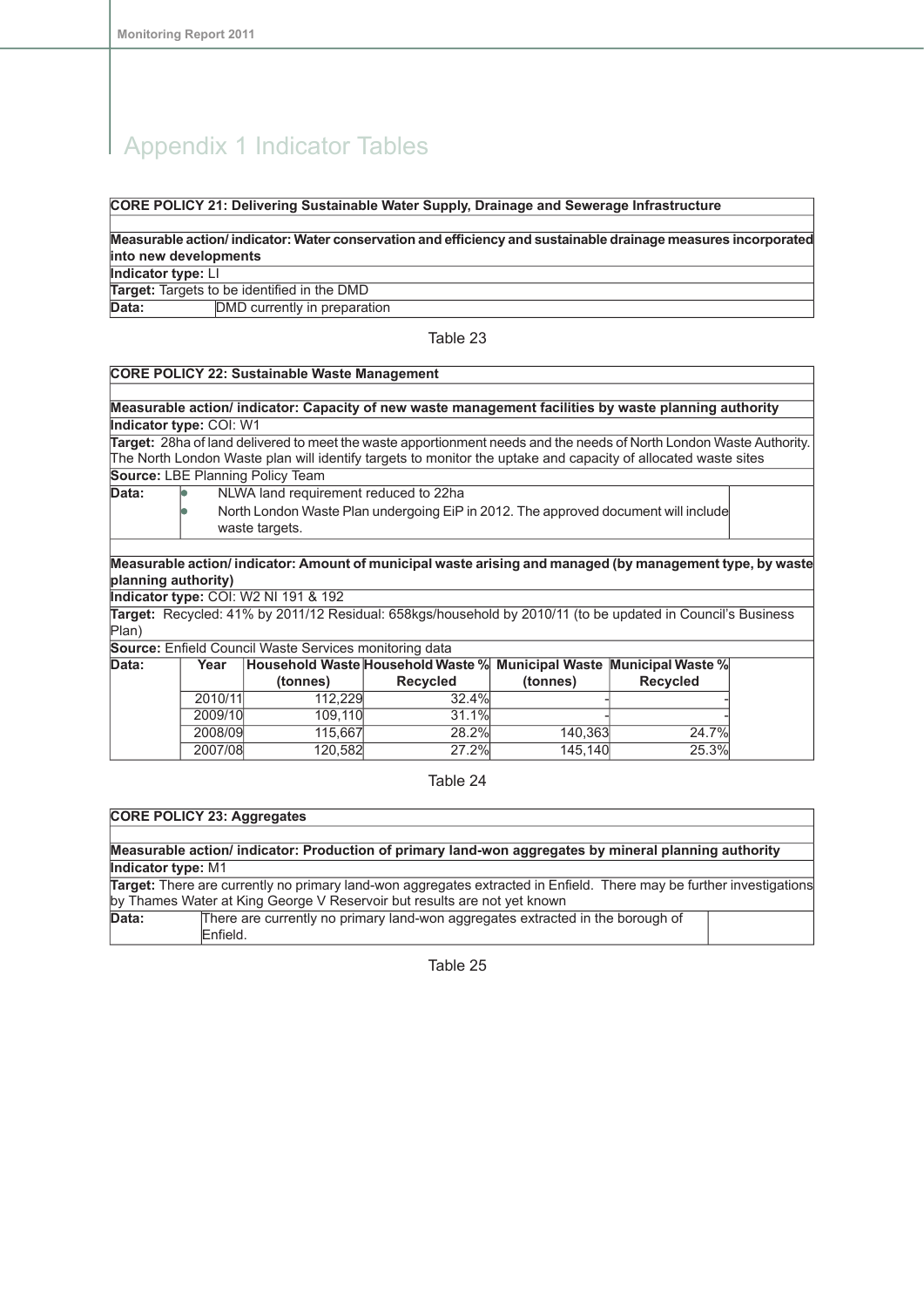| <b>CORE POLICY 24: The Road Network</b>      |                                                                 |  |                       |  |                                                                 |      |      |                                                                                                                    |        |             |                |  |
|----------------------------------------------|-----------------------------------------------------------------|--|-----------------------|--|-----------------------------------------------------------------|------|------|--------------------------------------------------------------------------------------------------------------------|--------|-------------|----------------|--|
|                                              |                                                                 |  |                       |  |                                                                 |      |      |                                                                                                                    |        |             |                |  |
| Measurable action/ indicator: Travel to work |                                                                 |  |                       |  |                                                                 |      |      |                                                                                                                    |        |             |                |  |
| Indicator type: CX 13                        |                                                                 |  |                       |  |                                                                 |      |      |                                                                                                                    |        |             |                |  |
|                                              |                                                                 |  |                       |  |                                                                 |      |      | Target: Increase in the proportion of Enfield residents who travel to work by public transport, bicycle or on foot |        |             |                |  |
|                                              | <b>Source:</b> Office of National Statistics - 2001 census data |  |                       |  |                                                                 |      |      |                                                                                                                    |        |             |                |  |
| Data:                                        |                                                                 |  | Year Car Motor Taxi   |  | Total                                                           |      |      | <b>Bicycle Pedestrian Total Cycle</b>                                                                              | Train, | <b>Bus</b>  | <b>Total</b>   |  |
|                                              |                                                                 |  | cycle                 |  | private                                                         |      |      | and                                                                                                                | tram,  | or          | public         |  |
|                                              |                                                                 |  |                       |  | motor                                                           |      |      | pedestrian                                                                                                         | other  |             | coachtransport |  |
|                                              |                                                                 |  |                       |  | vehicle                                                         |      |      |                                                                                                                    | rail   |             |                |  |
|                                              |                                                                 |  | 2001 48.9% 1.1% 0.7%  |  | 50.7%                                                           | 1.2% | 6.5% | 7.6%                                                                                                               |        | 23.1% 10.1% | 33.2%          |  |
|                                              |                                                                 |  |                       |  |                                                                 |      |      |                                                                                                                    |        |             |                |  |
|                                              |                                                                 |  |                       |  |                                                                 |      |      | Measurable action/ indicator: Delivery and implementation of travel plans and transport assessments                |        |             |                |  |
| Indicator type: N/A                          |                                                                 |  |                       |  |                                                                 |      |      |                                                                                                                    |        |             |                |  |
|                                              |                                                                 |  |                       |  | Target: To be identified in the Development Management Document |      |      |                                                                                                                    |        |             |                |  |
| Source:                                      |                                                                 |  |                       |  |                                                                 |      |      |                                                                                                                    |        |             |                |  |
| Data:                                        |                                                                 |  | DMD under preparation |  |                                                                 |      |      |                                                                                                                    |        |             |                |  |
|                                              |                                                                 |  |                       |  |                                                                 |      |      |                                                                                                                    |        |             |                |  |
|                                              |                                                                 |  |                       |  |                                                                 |      |      | Measurable action/ indicator: Delivery of the Upper Lee Valley Transport Study                                     |        |             |                |  |
| <b>Indicator Type: N/A</b>                   |                                                                 |  |                       |  |                                                                 |      |      |                                                                                                                    |        |             |                |  |
|                                              |                                                                 |  |                       |  | Target: Timeframes to be set out in Local Development Scheme    |      |      |                                                                                                                    |        |             |                |  |
| Source:                                      |                                                                 |  |                       |  |                                                                 |      |      |                                                                                                                    |        |             |                |  |
| Data:                                        | See LDS                                                         |  |                       |  |                                                                 |      |      |                                                                                                                    |        |             |                |  |
|                                              |                                                                 |  |                       |  |                                                                 |      |      |                                                                                                                    |        |             |                |  |
|                                              |                                                                 |  |                       |  |                                                                 |      |      | Measurable action/ indicator: Implementation of Travel Plans with Transport for London's iTrace system             |        |             |                |  |
| Indicator Type: N/A                          |                                                                 |  |                       |  |                                                                 |      |      |                                                                                                                    |        |             |                |  |
| Target: N/A                                  |                                                                 |  |                       |  |                                                                 |      |      |                                                                                                                    |        |             |                |  |
|                                              |                                                                 |  |                       |  |                                                                 |      |      |                                                                                                                    |        |             |                |  |
|                                              |                                                                 |  |                       |  |                                                                 |      |      |                                                                                                                    |        |             |                |  |

#### Table 26

### **CORE POLICY 25: Pedestrians and Cyclists**

### **Measurable action/ indicator: Completed sections of Enfield walk and cycle networks Indicator type:** N/A

**Target:** As identified in the Enfield Walking Action Plan (to be developed 2010-12) and the Enfield Cycle Route Network. **Source:** LBE - Traffic and Transportation

| Data: | Year      | <b>Item</b> |                                                                                    | <b>Progress</b>  |                     |
|-------|-----------|-------------|------------------------------------------------------------------------------------|------------------|---------------------|
|       | 2011      |             | Enfield Cycle Cycle routes have been developed with external consultation with the |                  |                     |
|       |           | Route       | Sustrans organisation and local cycling groups. New routes are                     |                  |                     |
|       |           | Network -   | approved by the Council. Status of new routes to date:                             |                  |                     |
|       | Greenways |             | Route                                                                              | <b>Completed</b> | <b>Remaining to</b> |
|       |           |             |                                                                                    |                  | complete            |
|       |           |             | Hadley Wood to Enfield<br>Island Village                                           | 7.9kml           | 6.3kml              |
|       |           |             | <b>Enfield Town to Bounds</b><br>Green                                             | $4.4$ km         | $4.3$ km            |
|       |           |             | Ponders End to Enfield<br>Town                                                     | $1.0$ km         | $3.5$ km            |
|       |           |             | Durants Park to Brimsdown                                                          | 1.0kml           | 3.4km               |
|       |           |             |                                                                                    |                  |                     |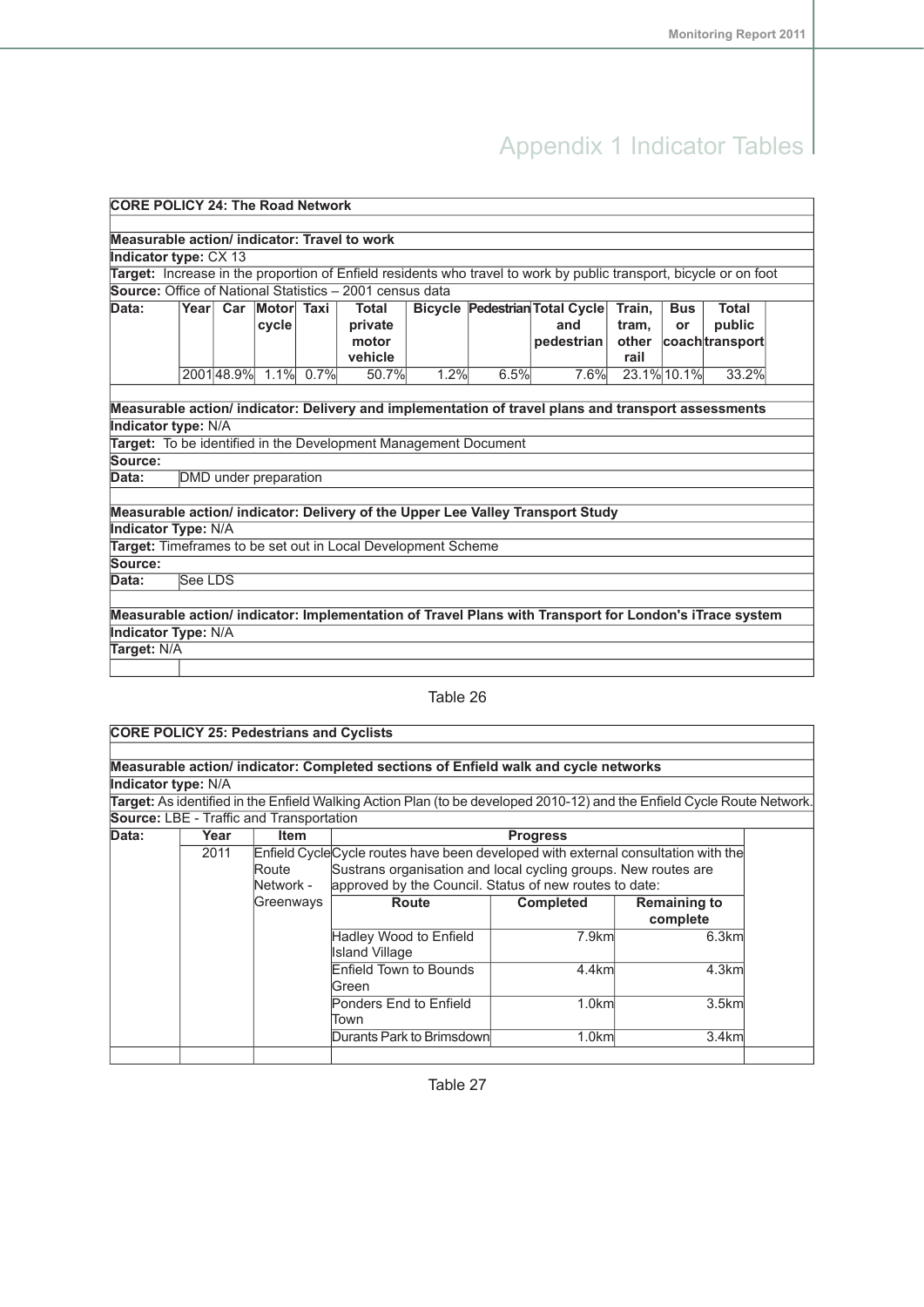### **CORE POLICY 26: Public Transport**

| Measurable action/ indicator: Rail service frequency |      |                      |                                                                                                              |           |                    |  |  |  |  |  |
|------------------------------------------------------|------|----------------------|--------------------------------------------------------------------------------------------------------------|-----------|--------------------|--|--|--|--|--|
| Indicator type: LI                                   |      |                      |                                                                                                              |           |                    |  |  |  |  |  |
|                                                      |      |                      | Target: A minimum service frequency of 4 trains per hour at all local stations in Enfield by 2026            |           |                    |  |  |  |  |  |
|                                                      |      |                      | Source: www.thetrainline.com 09.03.12. Checked between 8.00am and 9.00am on a Monday for London-bound trains |           |                    |  |  |  |  |  |
| Data:                                                | Year | <b>Enfield Chase</b> | <b>Enfield Town</b>                                                                                          | Southbury | <b>Ponders End</b> |  |  |  |  |  |
|                                                      | 2012 |                      |                                                                                                              |           |                    |  |  |  |  |  |

#### Table 28

#### **CORE POLICY 27: Freight**

| Measurable action/ indicator: Freight movement and associated facilities. |                                                                                            |  |  |
|---------------------------------------------------------------------------|--------------------------------------------------------------------------------------------|--|--|
| Indicator type: N/A                                                       |                                                                                            |  |  |
|                                                                           | <b>Target:</b> The Development Management Document will detail standards and requirements. |  |  |
| Source:                                                                   |                                                                                            |  |  |
| Data:                                                                     | DMD under preparation                                                                      |  |  |

Table 29

### **CORE POLICY 28: Managing Flood Risk through Development**

**Measurable action/ indicator: Number of planning permissions granted contrary to the advice of the Environment Agency on flood and water quality grounds**

**Indicator type:** COI: E1

**Target:** No planning permissions granted contrary to the advice of the Environment Agency on flood and water quality grounds

#### **Source:** LBE Development Management team

| Data: | Year    | Applications received for new dwellings Successful<br>where part of site falls within a flood zone applications |                 |
|-------|---------|-----------------------------------------------------------------------------------------------------------------|-----------------|
|       | 2010/11 | 18                                                                                                              | 61              |
|       | 2009/10 | 34                                                                                                              | 14              |
|       | 2008/09 | 50                                                                                                              | 19 <sup>l</sup> |

### **Measurable action/ indicator: Properties at risk from flooding**

**Indicator type:** SE8

**Target:** Overall reduction of flood risk

**Source:** LBE GIS team Mapinfo system

| Data: | Year    | Flood Risk | Flood Risk   Flood Risk                |     | Total  |
|-------|---------|------------|----------------------------------------|-----|--------|
|       |         |            | Category 2   Category 3a   Category 3b |     |        |
|       | 2010/11 | 8.752      | 2.324                                  | 236 | 11.312 |
|       | 2008/09 | 8.080      | 2.388                                  | 233 | 10.701 |
|       | 2007/08 | 8.492      | 2.387                                  | 235 | 11.114 |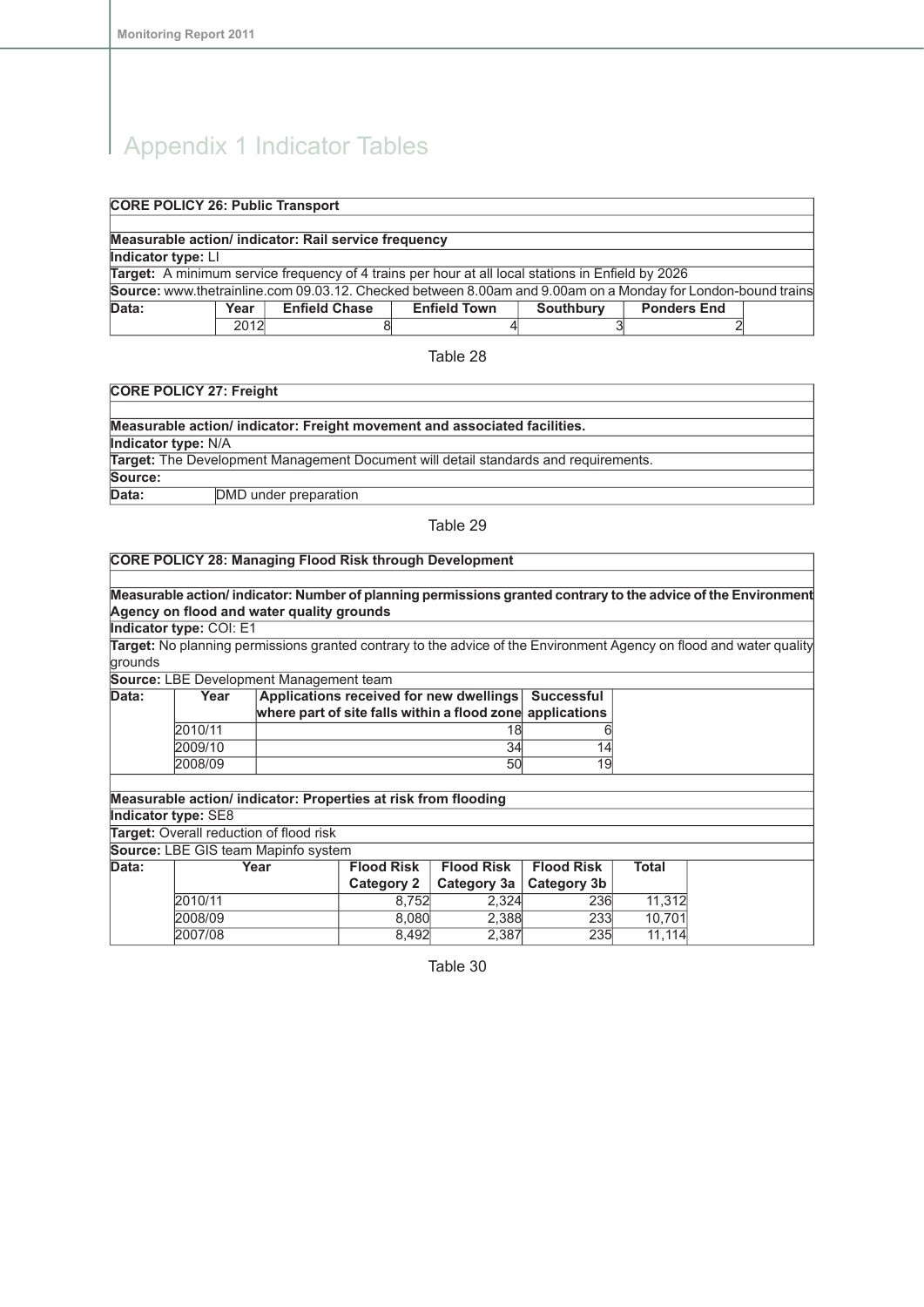| <b>CORE POLICY 29: Flood Management Infrastructure</b> |                                                                                                                                                                                                                     |                                                                                                                                                                                                                                                                                                                                                                                                                    |  |  |  |  |
|--------------------------------------------------------|---------------------------------------------------------------------------------------------------------------------------------------------------------------------------------------------------------------------|--------------------------------------------------------------------------------------------------------------------------------------------------------------------------------------------------------------------------------------------------------------------------------------------------------------------------------------------------------------------------------------------------------------------|--|--|--|--|
|                                                        |                                                                                                                                                                                                                     |                                                                                                                                                                                                                                                                                                                                                                                                                    |  |  |  |  |
|                                                        |                                                                                                                                                                                                                     | Measurable action/ indicator: The progress of flood alleviation schemes and river restoration works                                                                                                                                                                                                                                                                                                                |  |  |  |  |
| Indicator type: N/A                                    |                                                                                                                                                                                                                     |                                                                                                                                                                                                                                                                                                                                                                                                                    |  |  |  |  |
|                                                        |                                                                                                                                                                                                                     | Target: Individual targets relevant to each scheme                                                                                                                                                                                                                                                                                                                                                                 |  |  |  |  |
|                                                        |                                                                                                                                                                                                                     | Source:LBE - Highway Services - Structures & Watercourses                                                                                                                                                                                                                                                                                                                                                          |  |  |  |  |
| Data:                                                  | Year                                                                                                                                                                                                                | Data                                                                                                                                                                                                                                                                                                                                                                                                               |  |  |  |  |
|                                                        | 2010/11                                                                                                                                                                                                             | - Salmons Brook Planning Flood Alleviation Scheme planning application<br>submitted in 2012. Start of works expected October 2012 and continuing                                                                                                                                                                                                                                                                   |  |  |  |  |
|                                                        |                                                                                                                                                                                                                     | for 18 months. Will reduce flood risk in Montagu Road area of Edmonton                                                                                                                                                                                                                                                                                                                                             |  |  |  |  |
|                                                        |                                                                                                                                                                                                                     | and includes river restoration works adjacent to Bury Lodge Park.                                                                                                                                                                                                                                                                                                                                                  |  |  |  |  |
|                                                        |                                                                                                                                                                                                                     |                                                                                                                                                                                                                                                                                                                                                                                                                    |  |  |  |  |
|                                                        | - Meridian Water Masterplan envisages significant improvements to<br>Salmons Brook, Pymmes Brook and the River Lee Flood Relief Channel<br>as well as the creation of several new flood storage areas and features. |                                                                                                                                                                                                                                                                                                                                                                                                                    |  |  |  |  |
|                                                        |                                                                                                                                                                                                                     | Grovelands Park opportunity identified to restore a culverted section of<br>the stream following a recent improvement scheme to the lake. Enfield's<br>Structures and Watercourses team are working with Parks to investigate<br>a river restoration project which would reduce flood risk downstream,<br>improve water quality and increase the amenity value of the park.                                        |  |  |  |  |
|                                                        |                                                                                                                                                                                                                     | - Enfield's Surface Water Management Plan identified several surface water<br>flood risk hotspots that may require flood alleviation schemes to ensure<br>that risks are managed to an acceptable standard. Enfield has submitted<br>11 bids for further funding to Defra's Flood Defence Grant in Aid for funds<br>to carry out further studies in these areas to gain an improved understanding<br>of the risks. |  |  |  |  |
|                                                        |                                                                                                                                                                                                                     | - The Wildfowl and Wetlands Trust are carrying out a project to implement<br>Sustainable Drainage Systems (SUDS) to Schools in the Pymmes Brook<br>catchment, three of the selected schools are in Enfield: Oakthorpe<br>Primary, Hazelbury and West Lea Schools.                                                                                                                                                  |  |  |  |  |
|                                                        |                                                                                                                                                                                                                     | The Environment Agency (EA) are in the early stages of investigating a<br>combined flood alleviation scheme/river restoration project for Pymmes<br>Brook in Arnos Park. It would involve re-aligning the river, creating natural<br>banks and in-channel features and a flood storage area; it would<br>complement other works being planned on Pymmes Brook further upstream<br>in LB Barnet.                    |  |  |  |  |
|                                                        |                                                                                                                                                                                                                     | - The EA have recently carried out a scheme to restore Pymmes Brook<br>alongside Tile Kiln Lane.                                                                                                                                                                                                                                                                                                                   |  |  |  |  |
|                                                        |                                                                                                                                                                                                                     | - Thames21 have submitted a bid to Defra's Catchment Restoration Fundl<br>for 16 sites across the Lower Lee valley; half of these are parks are in<br>Enfield. If successful Thames21 would work with local community groups<br>to implement sustainable drainage schemes to watercourses aiming to<br>reduce the impacts of pollution and reduce local flood risk.                                                |  |  |  |  |
|                                                        |                                                                                                                                                                                                                     |                                                                                                                                                                                                                                                                                                                                                                                                                    |  |  |  |  |
|                                                        |                                                                                                                                                                                                                     | Measurable action/ indicator: New planning permissions will be monitored                                                                                                                                                                                                                                                                                                                                           |  |  |  |  |
| Indicator type: N/A                                    |                                                                                                                                                                                                                     |                                                                                                                                                                                                                                                                                                                                                                                                                    |  |  |  |  |
|                                                        |                                                                                                                                                                                                                     | Target: No new culverts being granted planning permission in the Borough                                                                                                                                                                                                                                                                                                                                           |  |  |  |  |
|                                                        |                                                                                                                                                                                                                     | Source: LBE - Highway Services - Structures & Watercourses                                                                                                                                                                                                                                                                                                                                                         |  |  |  |  |
| Data:                                                  | Year                                                                                                                                                                                                                | Data                                                                                                                                                                                                                                                                                                                                                                                                               |  |  |  |  |
|                                                        | 2010/11                                                                                                                                                                                                             | No known new culverts in borough constructed in the year                                                                                                                                                                                                                                                                                                                                                           |  |  |  |  |
|                                                        | 2009/10                                                                                                                                                                                                             | No known new culverts in borough                                                                                                                                                                                                                                                                                                                                                                                   |  |  |  |  |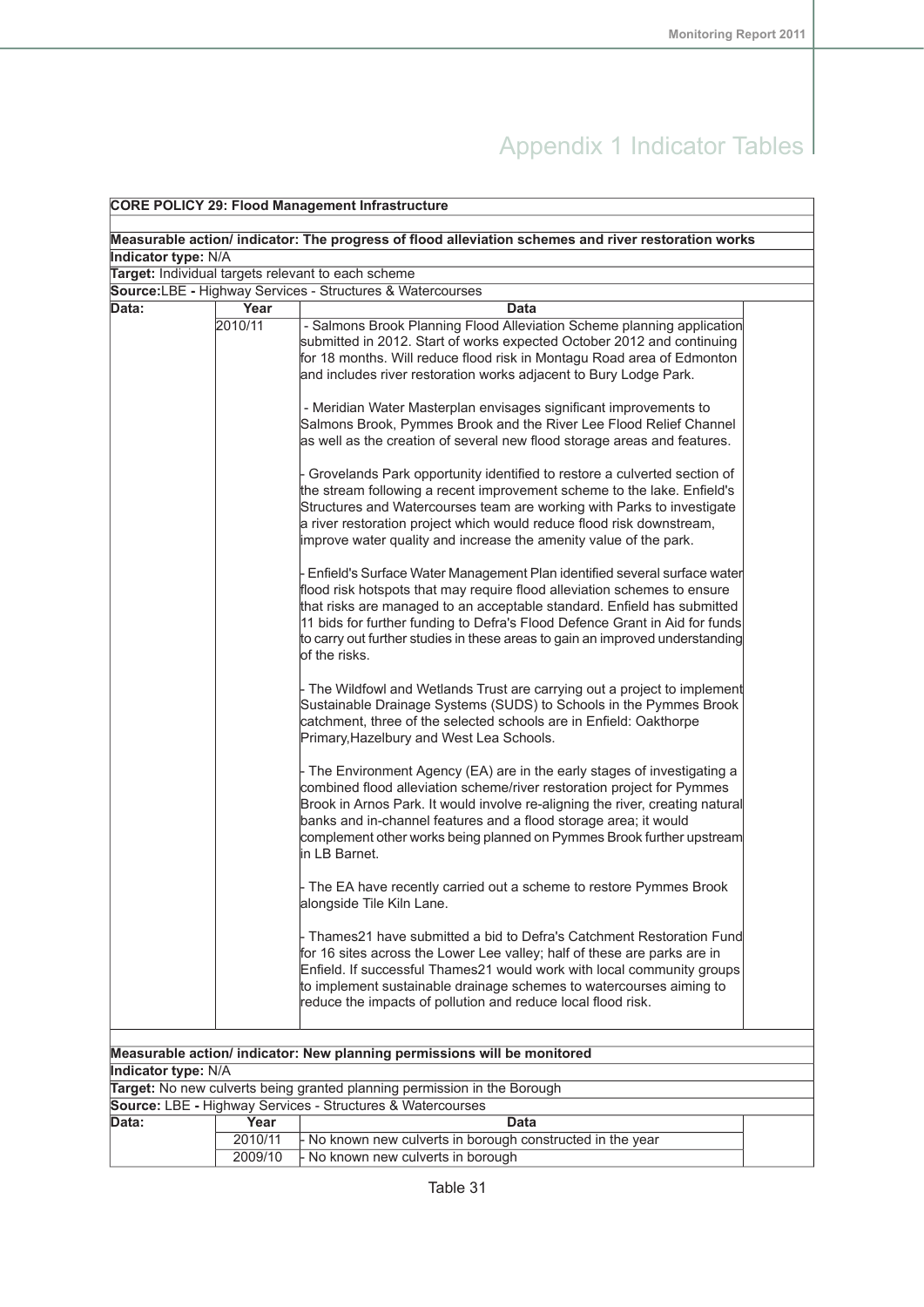|                                           | CORE POLICY 30: Maintaining and Improving the Quality of the Built and Open Environment              |
|-------------------------------------------|------------------------------------------------------------------------------------------------------|
|                                           |                                                                                                      |
|                                           | Measurable action/ indicator: Adoption of the Council's Urban Design Strategy and Charter            |
| Indicator type: N/A                       |                                                                                                      |
|                                           | <b>Target:</b> Adoption in 2009/10. Review of relevant DPD documents if necessary following adoption |
| Source:                                   |                                                                                                      |
| Data:                                     |                                                                                                      |
|                                           |                                                                                                      |
|                                           | Measurable action/ indicator: Adoption of Enfield Design Guide                                       |
| Indicator type: N/A                       |                                                                                                      |
|                                           | <b>Target:</b> Review of relevant DPD documents if necessary following adoption                      |
|                                           | <b>Source: LBE - Conservation and Design Team</b>                                                    |
| Data:                                     | First topic papers expected 2013                                                                     |
|                                           |                                                                                                      |
|                                           | Measurable action/ indicator: Extension of Enfield Characterisation Study                            |
| <b>Indicator type: N/A</b>                |                                                                                                      |
|                                           | <b>Target:</b> Review of relevant DPD documents if necessary following publication                   |
| <b>Source: LBE - Planning Policy Team</b> |                                                                                                      |
| Data:                                     | Enfield Characterisation Study completed 2011                                                        |

|                                 |         | <b>CORE POLICY 31: Built and Landscape Heritage</b>                                                    |           |                    |            |  |
|---------------------------------|---------|--------------------------------------------------------------------------------------------------------|-----------|--------------------|------------|--|
|                                 |         |                                                                                                        |           |                    |            |  |
|                                 |         | Measurable action/ indicator: Number of buildings on English Heritage's Buildings at Risk Register     |           |                    |            |  |
| Indicator type: LI (HAR update) |         |                                                                                                        |           |                    |            |  |
| <b>Target:</b> No net gain      |         |                                                                                                        |           |                    |            |  |
|                                 |         | Source: LBE Conservation and Design team; English Heritage online at risk register -                   |           |                    |            |  |
|                                 |         | http://risk.english-heritage.org.uk/register.aspx                                                      |           |                    |            |  |
| Data:                           | Year    | <b>Heritage Type</b>                                                                                   | Total No. | <b>No. At Risk</b> | %. At Risk |  |
|                                 | 2010/11 | <b>Statutorily Listed buildings</b>                                                                    | 451       | 12                 | 2.7%       |  |
|                                 |         | Conservation areas                                                                                     | 22        |                    | 9.1%       |  |
|                                 |         | Ancient monuments                                                                                      |           |                    | 20.0%      |  |
|                                 |         | Historic gardens & parks                                                                               |           | 2                  | 40.0%      |  |
|                                 |         | Areas of archaeological interest                                                                       | 25        |                    |            |  |
|                                 |         |                                                                                                        |           |                    |            |  |
|                                 |         | Measurable action/ indicator: Review of Conservation Area Appraisals and Management Proposals (every 5 |           |                    |            |  |
| yrs)<br>Indicator type: LI      |         |                                                                                                        |           |                    |            |  |
|                                 |         |                                                                                                        |           |                    |            |  |
|                                 |         | Target: Review of relevant DPD documents if necessary following publication                            |           |                    |            |  |
|                                 |         | <b>Source:</b> LBE Conservation and Design team                                                        |           |                    |            |  |
| Data:                           |         | Update to 16 Conservation Areas Appraisal and management proposal documents through                    |           |                    |            |  |
|                                 |         | local voluntary sector completed 2012. Most recently designated 6 conservation areas have              |           |                    |            |  |
|                                 |         | plans that remain live and do not require updating yet.                                                |           |                    |            |  |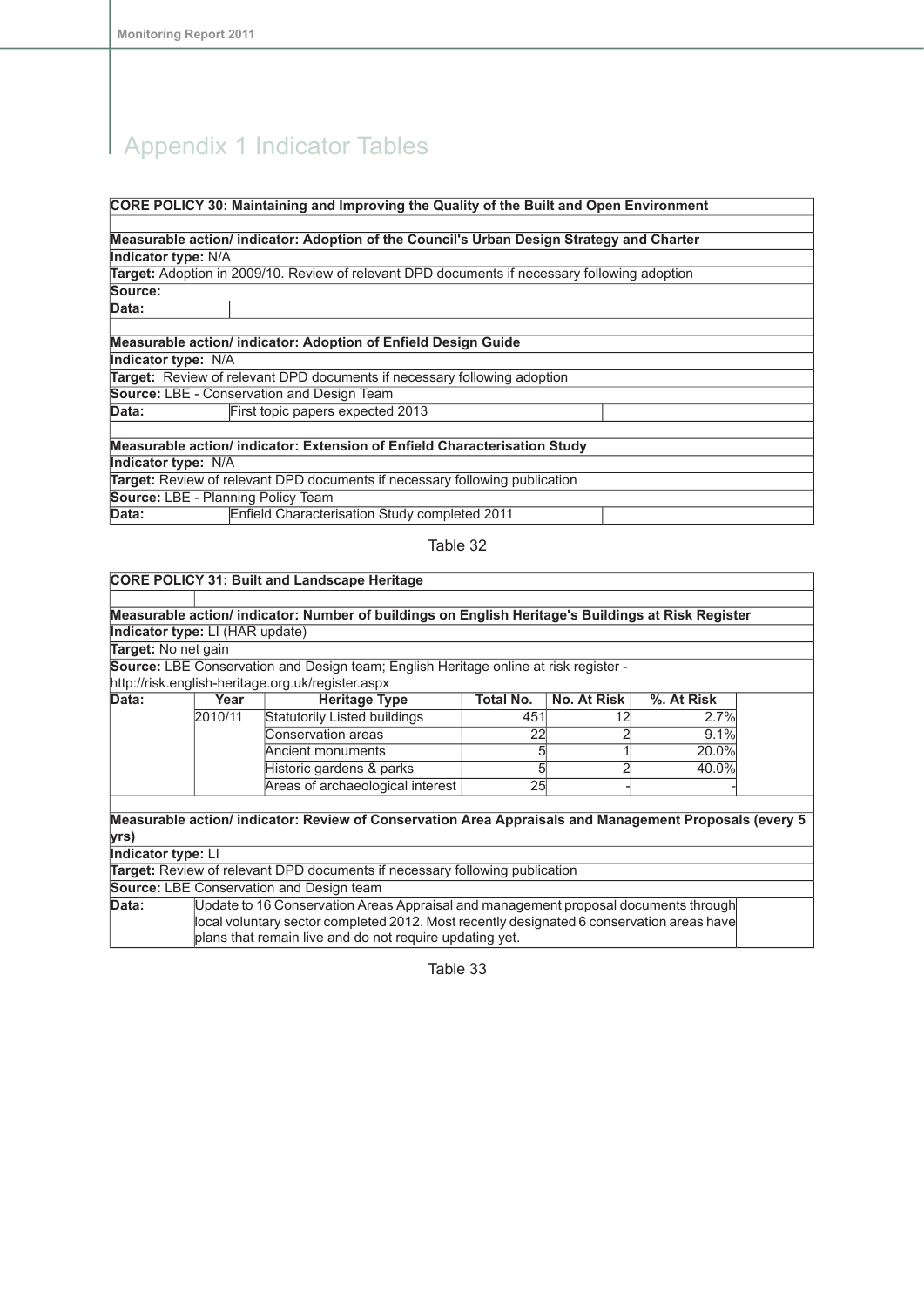| <b>CORE POLICY 32: Pollution</b>                                                                                             |         |                                                                    |                                                                                         |                                                      |                                                                                                  |  |
|------------------------------------------------------------------------------------------------------------------------------|---------|--------------------------------------------------------------------|-----------------------------------------------------------------------------------------|------------------------------------------------------|--------------------------------------------------------------------------------------------------|--|
|                                                                                                                              |         |                                                                    |                                                                                         |                                                      |                                                                                                  |  |
| Measurable action/ indicator: River quality chemical and biological                                                          |         |                                                                    |                                                                                         |                                                      |                                                                                                  |  |
| Indicator Type:SE11/SE12                                                                                                     |         |                                                                    |                                                                                         |                                                      |                                                                                                  |  |
| Target: Increase % Enfield's rivers or canals rated as 'fair' or better in terms of their chemical/biological water quality. |         |                                                                    |                                                                                         |                                                      |                                                                                                  |  |
| Source: www.environment-agency.gov.uk/maps/info/river                                                                        |         |                                                                    |                                                                                         |                                                      |                                                                                                  |  |
| Data:<br><b>River Quality - Chemical</b><br>Year<br><b>River Quality - Biological</b>                                        |         |                                                                    |                                                                                         |                                                      |                                                                                                  |  |
|                                                                                                                              |         | $\frac{1}{\%}$ sites rated fair 3-year rating of<br>3-year average | each site                                                                               | % sites rated fair<br>or better as<br>3-year average | 3-year rating of<br>each site                                                                    |  |
|                                                                                                                              | 2009    | 80%                                                                |                                                                                         | 67%                                                  |                                                                                                  |  |
|                                                                                                                              | 2008    |                                                                    | 67% 6 sites: A A D E<br>ED                                                              |                                                      | 83% 6 sites: B B C C<br>C <sub>F</sub>                                                           |  |
|                                                                                                                              | 2007    |                                                                    | 78% 9 sites: A A D B<br>EEDDD                                                           |                                                      | 83% 6 sites: B B C C<br>C F                                                                      |  |
|                                                                                                                              | 2006    | 30%                                                                |                                                                                         |                                                      |                                                                                                  |  |
|                                                                                                                              | 2004    | 38%                                                                |                                                                                         |                                                      |                                                                                                  |  |
| Classification: A - very good, B - good, C - fairly good, D - fair, E - poor, F - bad                                        |         |                                                                    |                                                                                         |                                                      |                                                                                                  |  |
| Monitoring stations used to assess River Lee (Subsidiary A) - Section: Source-River Lee (2 km)                               |         |                                                                    |                                                                                         |                                                      |                                                                                                  |  |
| performance (results not available River Lee - Kings Weir-Tottenham Lock                                                     |         |                                                                    |                                                                                         |                                                      |                                                                                                  |  |
| for all stations in any given year): River Lee Navigation B-Kings Weir-Tottenham Lock                                        |         |                                                                    |                                                                                         |                                                      |                                                                                                  |  |
|                                                                                                                              |         |                                                                    | Turkey Brook - Section: Source-River Small Lee (13.2 km)                                |                                                      |                                                                                                  |  |
|                                                                                                                              |         |                                                                    |                                                                                         |                                                      |                                                                                                  |  |
|                                                                                                                              |         |                                                                    |                                                                                         |                                                      |                                                                                                  |  |
| Measurable action/ indicator: Air quality - Average NO2 & PM10 levels (mg/m3)                                                |         |                                                                    |                                                                                         |                                                      |                                                                                                  |  |
| Indicator Type: SE13/ SE14/ NI 194                                                                                           |         |                                                                    |                                                                                         |                                                      |                                                                                                  |  |
| Target: Expand geographical areas of Enfield where air quality objectives set out in legislation are exceeded                |         |                                                                    |                                                                                         |                                                      |                                                                                                  |  |
| Source: Enfield Council - Environment                                                                                        |         |                                                                    |                                                                                         |                                                      |                                                                                                  |  |
| Data:                                                                                                                        | Year    |                                                                    | Nitrogen Dioxide*                                                                       |                                                      | PM10 particulate*                                                                                |  |
|                                                                                                                              |         | <b>Derby Rd Upper</b>                                              | <b>Bowes Rd</b>                                                                         | <b>Derby Rd Upper</b>                                | <b>Bowes Rd</b>                                                                                  |  |
|                                                                                                                              |         |                                                                    |                                                                                         |                                                      | Edmonton µg/m <sup>3</sup> Bowes Parkµg/mEdmonton µg/m <sup>3</sup> Bowes Parkµg/m               |  |
|                                                                                                                              | 2010-11 | 45                                                                 | 53                                                                                      | 29                                                   | 29                                                                                               |  |
|                                                                                                                              | 2009-10 | 46                                                                 | 53                                                                                      | $\overline{27}$                                      | 25                                                                                               |  |
|                                                                                                                              | 2008-09 | 47                                                                 | 64                                                                                      | 29                                                   | 24                                                                                               |  |
|                                                                                                                              | 2007/08 | 47                                                                 | 53                                                                                      | $\overline{31}$                                      | 30                                                                                               |  |
|                                                                                                                              |         |                                                                    | Average airborne particulate levels over 12 month period, measured in µg/m <sup>3</sup> |                                                      | (micrograms per cubic metre) (gravimetric equivalent). Target maximum level 40 µg/m <sup>a</sup> |  |
|                                                                                                                              |         |                                                                    |                                                                                         |                                                      |                                                                                                  |  |

Table 34

| <b>CORE POLICY 33: Green Belt and Countryside</b>                          |  |                                                                                                       |  |  |
|----------------------------------------------------------------------------|--|-------------------------------------------------------------------------------------------------------|--|--|
|                                                                            |  |                                                                                                       |  |  |
|                                                                            |  | Measurable action/ indicator: Quantity of green belt land                                             |  |  |
| Indicator type: LI                                                         |  |                                                                                                       |  |  |
|                                                                            |  | Target: No net loss of green belt, following proposed changes to the detailed boundary at local level |  |  |
| Source: LBE MapInfo system, GIS and Planning Policy teams                  |  |                                                                                                       |  |  |
| 3,062ha As per the adopted Core Strategy Policies (Proposals) Map<br>Data: |  |                                                                                                       |  |  |
|                                                                            |  | (November 2010)                                                                                       |  |  |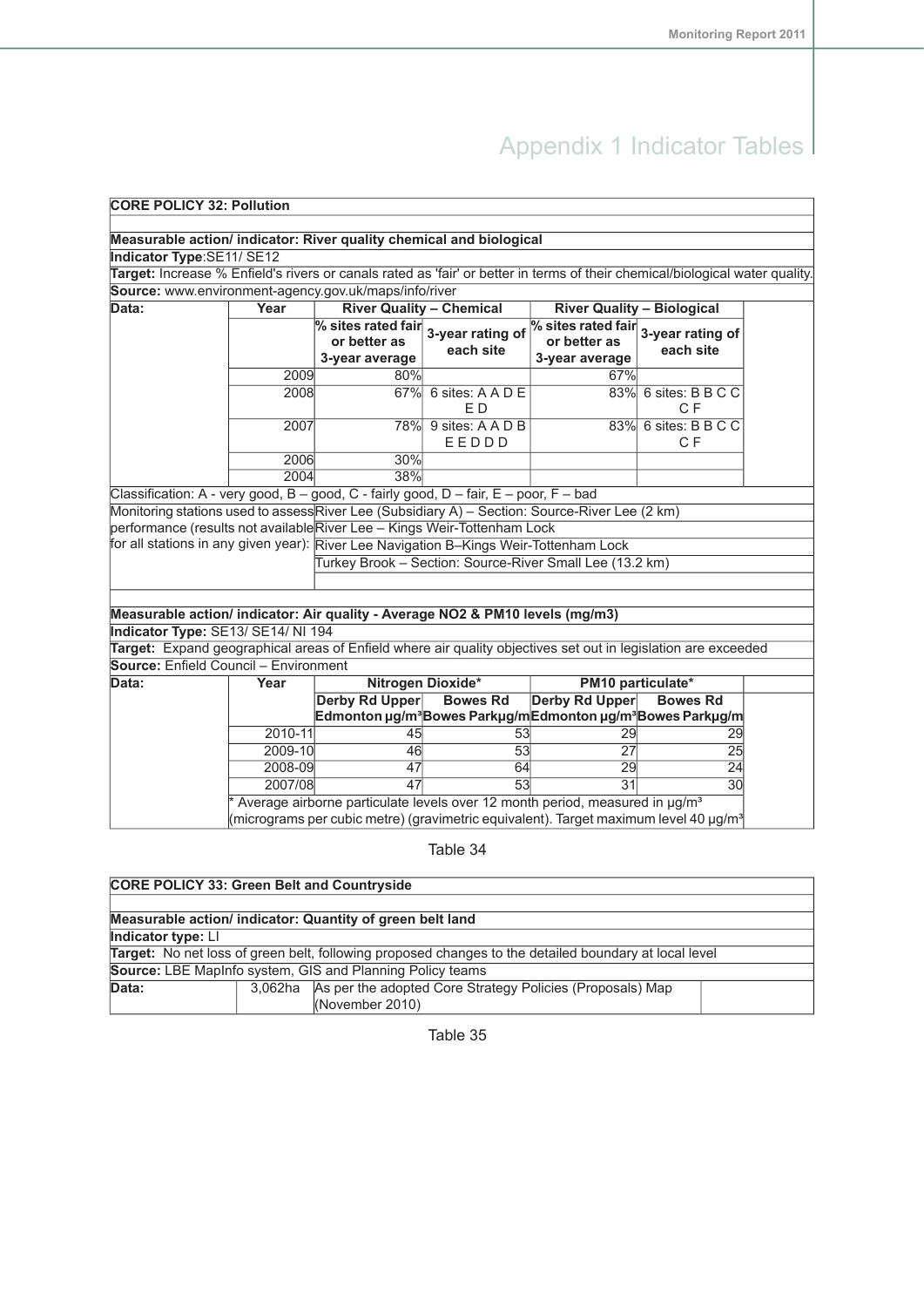|                                          |                                          | <b>CORE POLICY 34: Parks, Playing Fields and other Open Spaces</b> |                                                                                                                  |  |  |
|------------------------------------------|------------------------------------------|--------------------------------------------------------------------|------------------------------------------------------------------------------------------------------------------|--|--|
|                                          |                                          |                                                                    |                                                                                                                  |  |  |
|                                          |                                          | Measurable action/ indicator: Quantity of open space (by type)     |                                                                                                                  |  |  |
| Indicator type: LI                       |                                          |                                                                    |                                                                                                                  |  |  |
|                                          |                                          |                                                                    | Target: No net loss of protected open space (MOL) due to new development. Specific targets for Meridian Water to |  |  |
|                                          |                                          | be set out in the Central Leeside Area Action Plan                 |                                                                                                                  |  |  |
|                                          |                                          | Source: LBE MapInfo system, GIS and Planning Policy teams          |                                                                                                                  |  |  |
| Data:                                    | 544ha                                    | (November 2010)                                                    | As per the adopted Core Strategy Policies (Proposals) Map                                                        |  |  |
|                                          |                                          |                                                                    |                                                                                                                  |  |  |
|                                          |                                          |                                                                    | Measurable action/ indicator: Children and young people's satisfaction with parks and play areas (Enfield's      |  |  |
| <b>Tell Us Survey)</b>                   |                                          |                                                                    |                                                                                                                  |  |  |
| Indicator type: NI 199                   |                                          |                                                                    |                                                                                                                  |  |  |
| <b>Target</b>                            |                                          |                                                                    |                                                                                                                  |  |  |
|                                          |                                          |                                                                    |                                                                                                                  |  |  |
|                                          |                                          |                                                                    | Measurable action/ indicator: Satisfaction with parks and play areas (Source: Enfield MORI reports)              |  |  |
| Indicator type: LI                       |                                          |                                                                    |                                                                                                                  |  |  |
| Target: To increase                      |                                          |                                                                    |                                                                                                                  |  |  |
|                                          |                                          | Source: LBE Chief Executives Unit, Enfield Resident's Survey 2011  |                                                                                                                  |  |  |
| Data:                                    | Year                                     |                                                                    | Parks & Open Space Users Parks & Open Space Users -                                                              |  |  |
|                                          |                                          | - Satisfied                                                        | <b>Dissatisfied</b>                                                                                              |  |  |
|                                          | 2011                                     | 84%                                                                | 9%                                                                                                               |  |  |
|                                          | 2007                                     | 76%                                                                | 6%                                                                                                               |  |  |
|                                          | 2005                                     | 84%                                                                | 10%                                                                                                              |  |  |
|                                          | 2004                                     | 81%                                                                | 10%                                                                                                              |  |  |
|                                          | 2002                                     | 80%                                                                | 9%                                                                                                               |  |  |
|                                          |                                          |                                                                    |                                                                                                                  |  |  |
| Indicator type: N/A                      |                                          | Measurable action/ indicator: Produce allotment strategy           |                                                                                                                  |  |  |
| Target: Completion 2010-11               |                                          |                                                                    |                                                                                                                  |  |  |
| <b>Source: Council allotment officer</b> |                                          |                                                                    |                                                                                                                  |  |  |
| Data:                                    | No further progress on strategy document |                                                                    |                                                                                                                  |  |  |
|                                          |                                          |                                                                    |                                                                                                                  |  |  |
|                                          |                                          | Table 36                                                           |                                                                                                                  |  |  |
|                                          |                                          |                                                                    |                                                                                                                  |  |  |
|                                          |                                          | <b>CORE POLICY 35: Lee Valley Regional Park and Waterways</b>      |                                                                                                                  |  |  |
|                                          |                                          |                                                                    |                                                                                                                  |  |  |
| <b>Park Authority</b>                    |                                          |                                                                    | Measurable action/indicator: Review Park Development Framework being produced by the Lee Valley Regional         |  |  |

| <b>Fain Authority</b>      |                                                                                    |
|----------------------------|------------------------------------------------------------------------------------|
| <b>Indicator type: N/A</b> |                                                                                    |
|                            | <b>Target:</b> Review of relevant DPD documents if necessary following publication |
| Source:                    |                                                                                    |
| Data:                      |                                                                                    |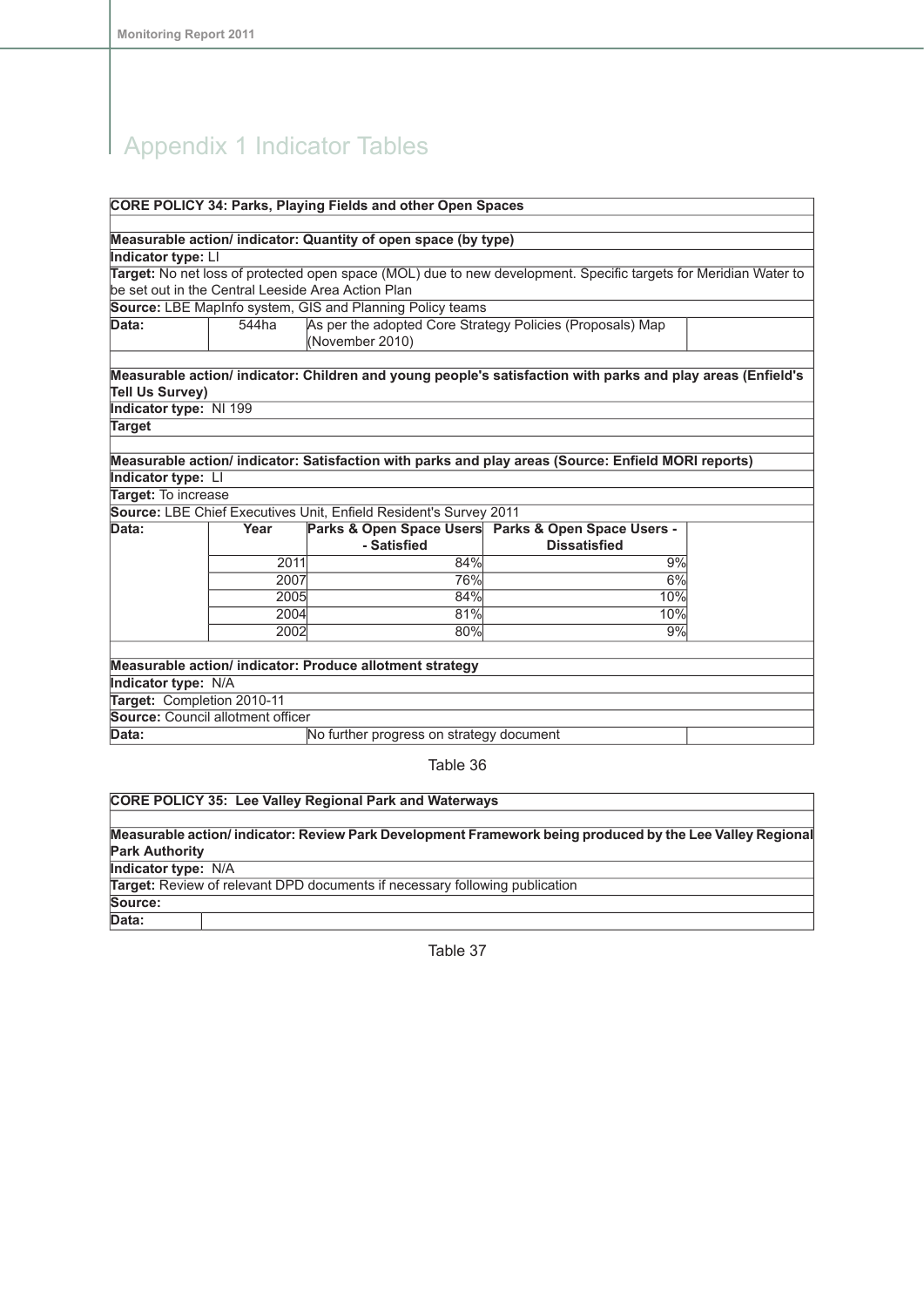| <b>CORE POLICY 36: Biodiversity</b> |                                                                                |                                                                                                   |  |  |
|-------------------------------------|--------------------------------------------------------------------------------|---------------------------------------------------------------------------------------------------|--|--|
|                                     |                                                                                |                                                                                                   |  |  |
|                                     | Measurable action/ indicator: Change in areas of biodiversity importance       |                                                                                                   |  |  |
| Indicator type: COI: E2             |                                                                                |                                                                                                   |  |  |
|                                     | Target: Targets to be set in Biodiversity Action Plan, to be completed by 2010 |                                                                                                   |  |  |
|                                     | Source: A Biodiversity Action Plan for Enfield                                 |                                                                                                   |  |  |
| Data:                               | Sites of Importance for Nature                                                 | There are 25 Local Sites (Sites of Importance for Nature                                          |  |  |
|                                     | Conservation                                                                   | Conservation) within the Borough. The figures below                                               |  |  |
|                                     |                                                                                | shows number of sites and the                                                                     |  |  |
|                                     |                                                                                |                                                                                                   |  |  |
|                                     |                                                                                | proportion assessed as being under active conservation                                            |  |  |
|                                     |                                                                                | management.                                                                                       |  |  |
|                                     |                                                                                |                                                                                                   |  |  |
|                                     | Count                                                                          | 25                                                                                                |  |  |
|                                     | Area Hectares                                                                  | 1,362ha                                                                                           |  |  |
|                                     | % of Borough                                                                   | 17%                                                                                               |  |  |
|                                     | Number of sites under Active                                                   | 10                                                                                                |  |  |
|                                     | Conservation Management                                                        |                                                                                                   |  |  |
|                                     | Percentage of sites under Active                                               | 40%                                                                                               |  |  |
|                                     | Conservation Management                                                        |                                                                                                   |  |  |
|                                     |                                                                                | The GLA undertook a survey of habitats in open spaces across the Borough in 2006. The             |  |  |
|                                     |                                                                                | table below shows the habitat area of UK Biodiversity Action Plan (BAP) Habitats within the       |  |  |
|                                     |                                                                                | Borough. This data will be the baseline from which the core indicator will be assessed in the     |  |  |
|                                     |                                                                                | future. Where there is no data available this is due to the differences in habitat classification |  |  |
|                                     |                                                                                | systems used by the GLA and the UKBAP. Future reports will describe any changes in habitat        |  |  |
|                                     |                                                                                | areas and whether this is due to changes in survey technique or genuine habitat creation,         |  |  |
|                                     |                                                                                | where information becomes available it may be possible to include a condition assessment          |  |  |
|                                     |                                                                                | of BAP habitats. BAP species records have not been included as they are considered to be          |  |  |
|                                     |                                                                                | an unreliable indicator of biodiversity (species surveys tend to be sporadic and there is not     |  |  |
|                                     | often reliable long term data).                                                |                                                                                                   |  |  |
|                                     | <b>UK BAP Habitat</b>                                                          | <b>Area Ha</b>                                                                                    |  |  |
|                                     | Lowland beech and yew                                                          | 54.64                                                                                             |  |  |
|                                     |                                                                                |                                                                                                   |  |  |
|                                     | woodland                                                                       |                                                                                                   |  |  |
|                                     |                                                                                |                                                                                                   |  |  |
|                                     | Wet woodland                                                                   | 1.33                                                                                              |  |  |
|                                     | Lowland mixed deciduous                                                        | 199.86                                                                                            |  |  |
|                                     |                                                                                |                                                                                                   |  |  |
|                                     | woodland                                                                       |                                                                                                   |  |  |
|                                     |                                                                                |                                                                                                   |  |  |
|                                     | Traditional orchards                                                           | 2.10                                                                                              |  |  |
|                                     | Wood-pasture and parkland                                                      | No data available                                                                                 |  |  |
|                                     | <b>Hedgerows</b>                                                               | 52.89                                                                                             |  |  |
|                                     | Arable field margins                                                           | 24.83                                                                                             |  |  |
|                                     | Coastal and floodplain grazing                                                 | No data available                                                                                 |  |  |
|                                     | lmarsh                                                                         |                                                                                                   |  |  |
|                                     | Lowland meadows                                                                | 11.19                                                                                             |  |  |
|                                     | Lowland calcareous grassland                                                   | 0.05                                                                                              |  |  |
|                                     | Lowland dry acid grassland                                                     | 27.79                                                                                             |  |  |
|                                     | Lowland heathland                                                              | 0.00                                                                                              |  |  |
|                                     | Reedbeds                                                                       | 0.89                                                                                              |  |  |
|                                     | Fens                                                                           | No data available                                                                                 |  |  |
|                                     | Coastal saltmarch                                                              | 0.00                                                                                              |  |  |
|                                     | Intertidal mudflats                                                            | 0.00                                                                                              |  |  |
|                                     | Rivers                                                                         | 28.60                                                                                             |  |  |
|                                     |                                                                                |                                                                                                   |  |  |
|                                     | Eutrophic standing waters                                                      | 0.00                                                                                              |  |  |
|                                     | Ponds                                                                          | 24.10                                                                                             |  |  |
|                                     | Open mosaic habitats on previously                                             | No data available                                                                                 |  |  |
|                                     | developed land                                                                 |                                                                                                   |  |  |
|                                     |                                                                                |                                                                                                   |  |  |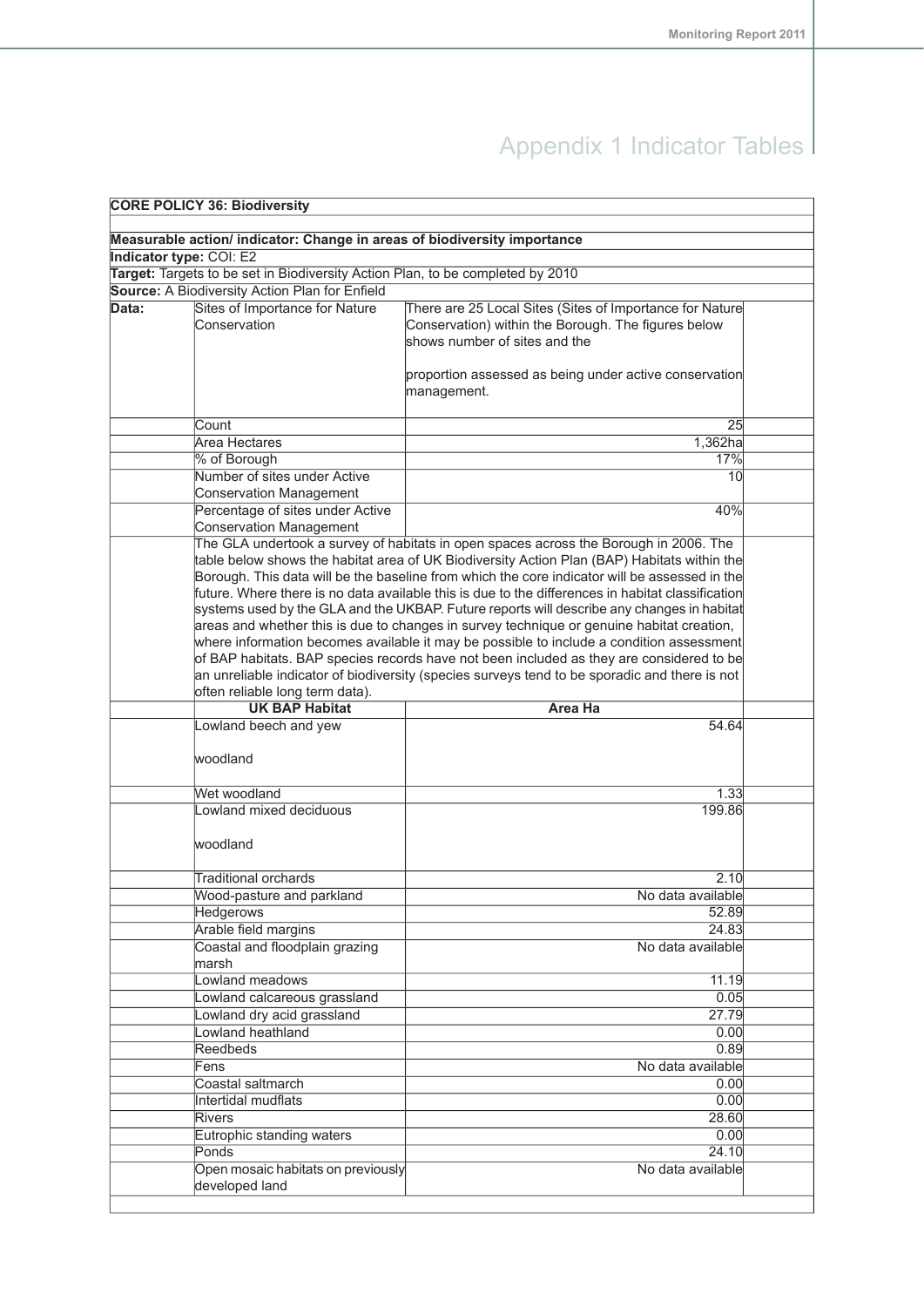|                      | <b>CORE POLICY 36: Biodiversity</b>                                                                                          |  |
|----------------------|------------------------------------------------------------------------------------------------------------------------------|--|
|                      | Measurable action/ indicator: Condition of SSSIs                                                                             |  |
| Indicator type: SE10 |                                                                                                                              |  |
|                      | Target: The three sites in Enfield to be reclassified as 'favourable' from their classification as 'unfavourable recovering' |  |
| lin 2008             |                                                                                                                              |  |
|                      | Source: http://www.sssi.naturalengland.org.uk                                                                                |  |
| Data:                | Status: All three sites unfavourable recovering. Last surveyed January 2008                                                  |  |
|                      |                                                                                                                              |  |

Table 38

| Core Policy 37 | lCentral Leeside                     |                 |  |
|----------------|--------------------------------------|-----------------|--|
| Core Policy 38 | Meridian Water                       |                 |  |
| Core Policy 39 | Edmonton                             |                 |  |
| Core Policy 40 | North East Enfield                   |                 |  |
| Core Policy 41 | Ponders End                          | See LDS Section |  |
| Core Policy 42 | Enfield Town                         |                 |  |
| Core Policy 43 | The area around Enfield Town Station |                 |  |
| Core Policy 44 | North Circular Area                  |                 |  |
| Core Policy 45 | New Southgate                        |                 |  |
|                |                                      |                 |  |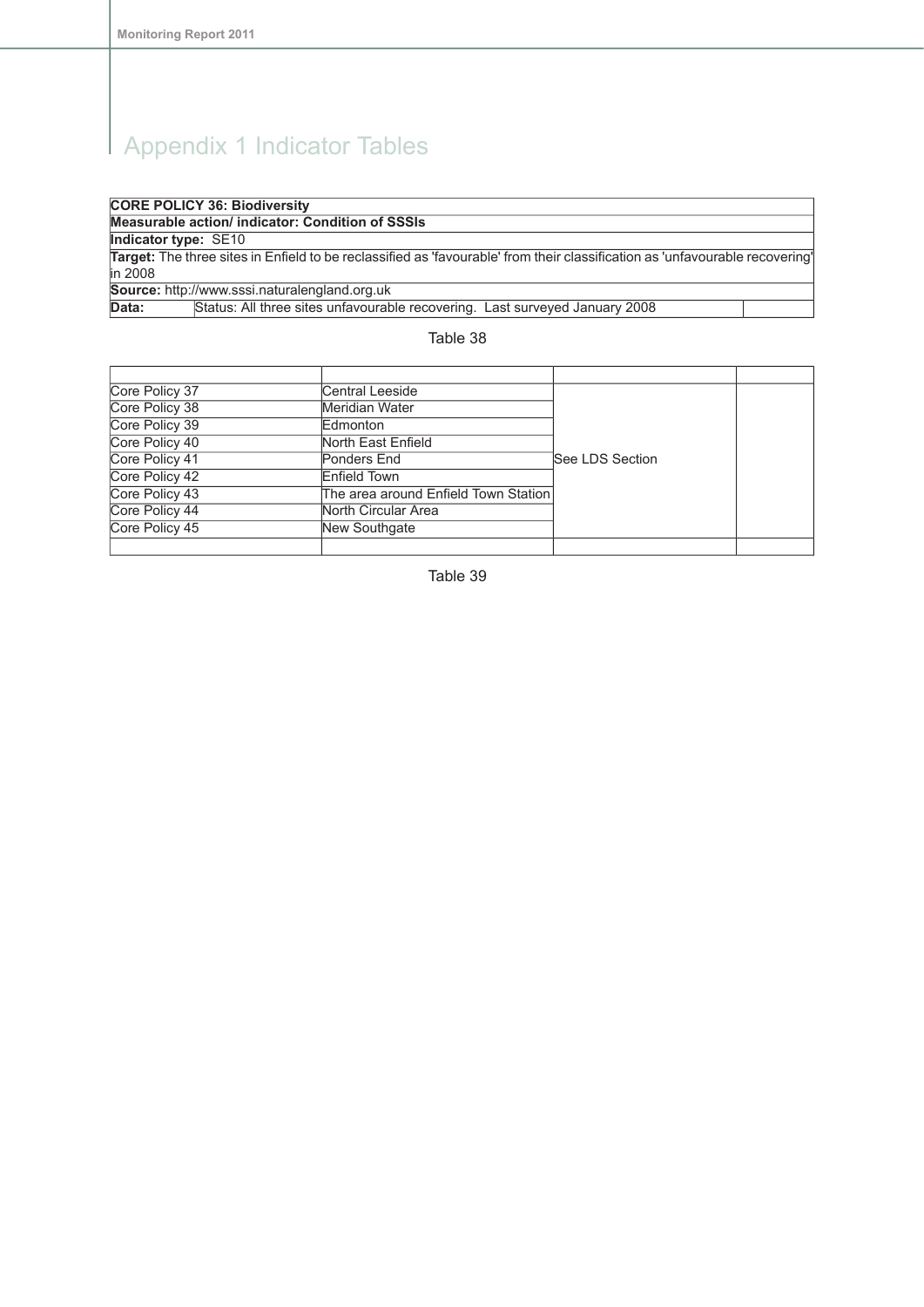## **Non-Core Strategy AMR Indicators**

|                     | Measurable action/ indicator: Size of borough                                     |
|---------------------|-----------------------------------------------------------------------------------|
| Indicator type: CX1 |                                                                                   |
| Target: N/A         |                                                                                   |
|                     | <b>Source:</b> Enfield In Brief\ Enfield Borough Portrait (revision 5), 2008      |
| Data:               | Size of borough: 8,219 ha (82.19 sq. km); Last boundary alterations: 1 April 1994 |
|                     |                                                                                   |

### Table 40

|                     | <b>Measurable action/ indicator: Total Population</b> |                         |             |         |  |  |  |
|---------------------|-------------------------------------------------------|-------------------------|-------------|---------|--|--|--|
| Indicator type: CX2 |                                                       |                         |             |         |  |  |  |
| Target: N/A         |                                                       |                         |             |         |  |  |  |
|                     | Source: www.nomisweb.co.uk                            |                         |             |         |  |  |  |
| Data:               | Year                                                  | <b>Total Population</b> | <b>Male</b> | Female  |  |  |  |
|                     | 2010 mid-year                                         | 294,900                 | 144.900     | 150,100 |  |  |  |
|                     | 2009 mid-year                                         | 291,200                 | 142.900     | 148,300 |  |  |  |
|                     | 2008 mid-year                                         | 287,600                 |             |         |  |  |  |
|                     | 2007 mid-year                                         | 285,100                 |             |         |  |  |  |
|                     | 2006 mid-year                                         | 283,400                 |             |         |  |  |  |

|             |                     | <b>Measurable action/ indicator: Ethnic composition</b> |         |            |                            |         |            |
|-------------|---------------------|---------------------------------------------------------|---------|------------|----------------------------|---------|------------|
|             | Indicator type: CX3 |                                                         |         |            |                            |         |            |
| Target: N/A |                     |                                                         |         |            |                            |         |            |
|             |                     | <b>Source: LBE - Chief Executives Unit</b>              |         |            |                            |         |            |
| Data:       | Year                | Group                                                   | No.     | Percentage | Group                      | No.     | Percentage |
|             | Mid-2011            | <b>White British</b>                                    | 132,281 | 44.7%      | Indian                     | 11,555  | 3.9%       |
|             |                     | White Irish                                             | 8,528   | 2.9%       | Pakistani                  | 2,274   | 0.8%       |
|             |                     | Greek                                                   | 2,694   | 0.9%       | Bangladeshi                | 5,361   | 1.8%       |
|             |                     | Greek Cypriot                                           | 17,103  | 5.8%       | Other Asian                | 7,687   | 2.6%       |
|             |                     | <b>Turkish</b>                                          | 14,510  | 4.9%       | <b>Black Caribbean</b>     | 15,313  | 5.2%       |
|             |                     | <b>Turkish Cypriot</b>                                  | 9,223   |            | 3.1% Other Black African   | 18,866  | 6.4%       |
|             |                     | Kurdish                                                 | 2,626   | 0.9%       | Somali                     | 4,461   | 1.5%       |
|             |                     | <b>White Other</b>                                      | 21,452  | 7.2%       | <b>Black Other</b>         | 1,634   | 0.6%       |
|             |                     | <b>White and Black</b>                                  | 4,121   | 1.4%       | Chinese                    | 2,074   | 0.7%       |
|             |                     | Caribbean                                               |         |            |                            |         |            |
|             |                     | <b>White and Black</b>                                  | 1,656   | 0.6%       | Other                      | 5,709   | 1.9%       |
|             |                     | African                                                 |         |            |                            |         |            |
|             |                     | White and Asian                                         | 3,591   | 1.2%       | <b>Total</b>               | 296,113 | 100%       |
|             |                     | <b>Other Mixed</b>                                      | 3,393   | 1.2%       |                            |         |            |
|             |                     |                                                         |         |            |                            |         |            |
|             | Mid-2008            | <b>White British</b>                                    | 131,557 | 46%        | Indian                     | 11,188  | 4%         |
|             |                     | White Irish                                             | 8,695   | 3%         | Pakistani                  | 1,944   | 1%         |
|             |                     | Greek                                                   | 2,770   | 1%         | Bangladeshi                | 4,918   | 2%         |
|             |                     | <b>Greek Cypriot</b>                                    | 16,775  | 6%         | <b>Other Asian</b>         | 7,176   | 3%         |
|             |                     | <b>Turkish</b>                                          | 13,025  | 5%         | <b>Black Caribbean</b>     | 15,760  | 6%         |
|             |                     | <b>Turkish Cypriot</b>                                  | 9,716   | 3%         | <b>Other Black African</b> | 15,697  | 6%         |
|             |                     | Kurdish                                                 | 3,006   | 1%         | Somali                     | 4,306   | 2%         |
|             |                     | <b>White Other</b>                                      | 18,977  | 7%         | <b>Black Other</b>         | 1,462   | 1%         |
|             |                     | <b>White and Black</b>                                  | 3,476   | 1%         | Chinese                    | 1,923   | 1%         |
|             |                     | Caribbean                                               |         |            |                            |         |            |
|             |                     | <b>White and Black</b>                                  | 1,417   | 1%         | Other                      | 5,385   | 2%         |
|             |                     | African                                                 |         |            |                            |         |            |
|             |                     | White and Asian                                         | 3,082   | 1%         | <b>Total</b>               | 285,445 |            |
|             |                     | Other Mixed                                             | 2,908   | $1\%$      |                            |         |            |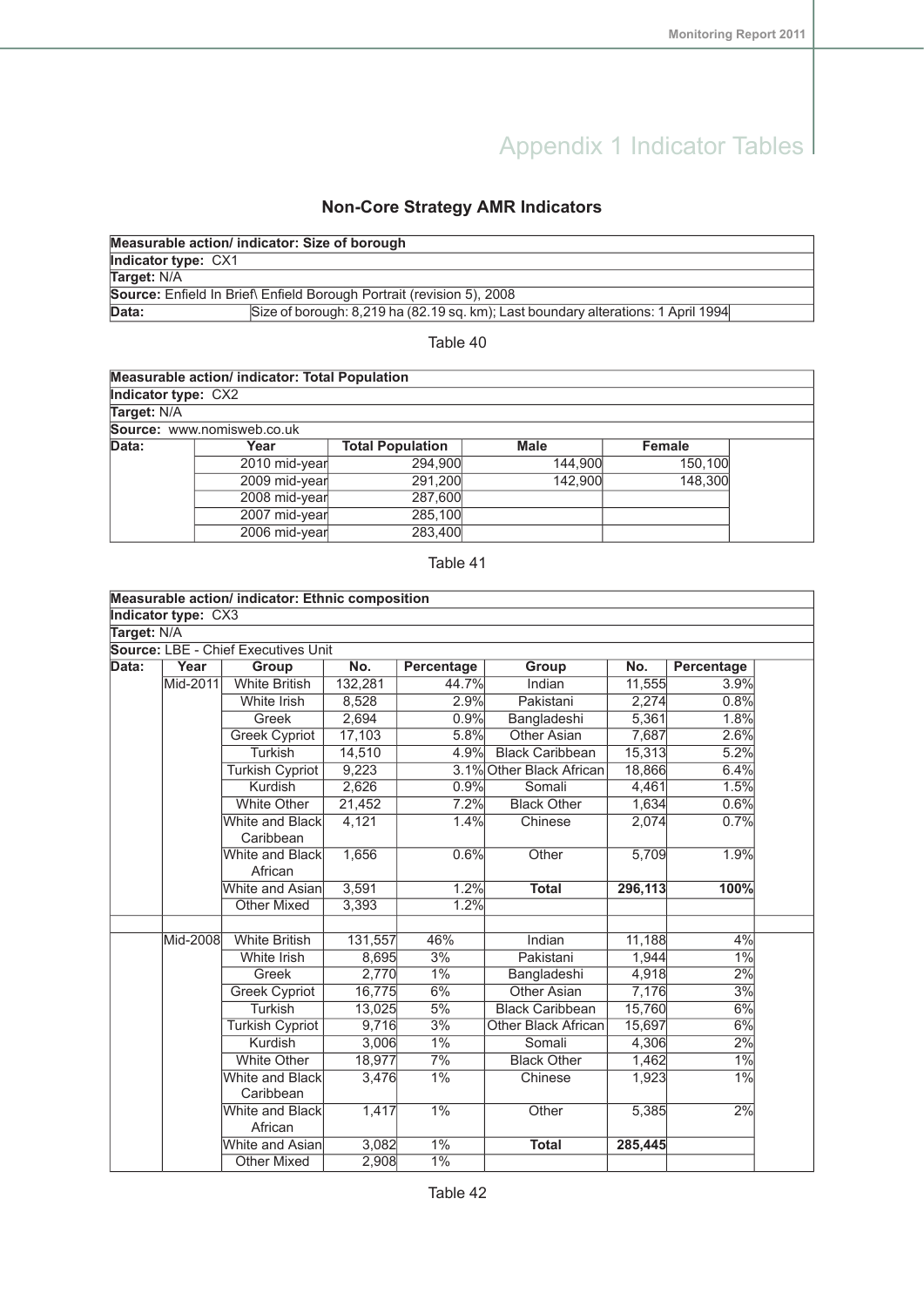## **Measurable action/ indicator: Household tenure**

|       |         | <b>Source:</b> DCLG housing statistics tables: http://www.communities.gov.uk/housing |         |            |
|-------|---------|--------------------------------------------------------------------------------------|---------|------------|
| Data: | Year    | Owner                                                                                | No.     | Percentage |
|       | 2010/11 | ocal Authority (incl. owned by other LAs)                                            | 11,482  | 10%        |
|       |         | Other public sector                                                                  | 102     | 0%         |
|       |         | Housing association                                                                  | 7,350   | 6%         |
|       |         | Private sector                                                                       | 99,670  | 84%        |
|       |         | Total                                                                                | 118,600 | 100%       |
|       | 2009/10 | Local Authority (incl. owned by other LAs)                                           | 11,327  | 10%        |
|       |         | Other public sector                                                                  | 282     | 0%         |
|       |         | Housing association                                                                  | 7,058   | 6%         |
|       |         | Private sector & Registered Social Landlord                                          | 99,480  | 84%        |
|       |         | Total                                                                                | 118,150 | 100.0%     |
|       | 2008/09 | ocal Authority (incl. owned by other LAs)                                            | 11,357  | 10%        |
|       |         | Other public sector                                                                  | 498     | 0%         |
|       |         | Housing association                                                                  | 6,881   | 6%         |
|       |         | Private sector & Registered Social Landlord                                          | 99,136  | 84%        |
|       |         | <b>Total</b>                                                                         | 117,872 | 100.0%     |

| Data: | Year | <b>Nature of Tenure</b>                       | Percentage of<br><b>Households</b> |
|-------|------|-----------------------------------------------|------------------------------------|
|       | 2001 | Owner occupied (owns outright)                | 29.1%                              |
|       |      | Owner occupied (owns with a mortgage or loan) | 40.8%                              |
|       |      | Owner occupied (shared ownership)             | 0.8%                               |
|       |      | <b>Total owner-occupied:</b>                  | 70.7%                              |
|       |      | Rented from Council                           | 13.4%                              |
|       |      | Rented from housing association/ RSL          | 4.0%                               |
|       |      | Rented from private landlord                  | 9.3%                               |
|       |      | Rented from other                             | 2.6%                               |
|       |      | Total rented:                                 | 29.3%                              |
|       |      | <b>TOTAL</b>                                  | 100.0%                             |

Table 43

|                     |      | Measurable action/ indicator: Household composition                |            |
|---------------------|------|--------------------------------------------------------------------|------------|
| Indicator type: CX5 |      |                                                                    |            |
| Target: N/A         |      |                                                                    |            |
|                     |      | <b>Source:</b> 2001 national census. Office of National Statistics |            |
| Data:               | Year | <b>Household Type</b>                                              | Percentage |
|                     | 2001 | One person                                                         | 31.4%      |
|                     |      | All pensioner                                                      | 6.8%       |
|                     |      | Married couple, no children                                        | 9.2%       |
|                     |      | Married couple, with children                                      | 26.0%      |
|                     |      | Co-habiting couple, no children                                    | 3.8%       |
|                     |      | Co-habiting couple, with children                                  | 2.9%       |
|                     |      | Lone parent                                                        | 11.3%      |
|                     |      | Other                                                              | 8.6%       |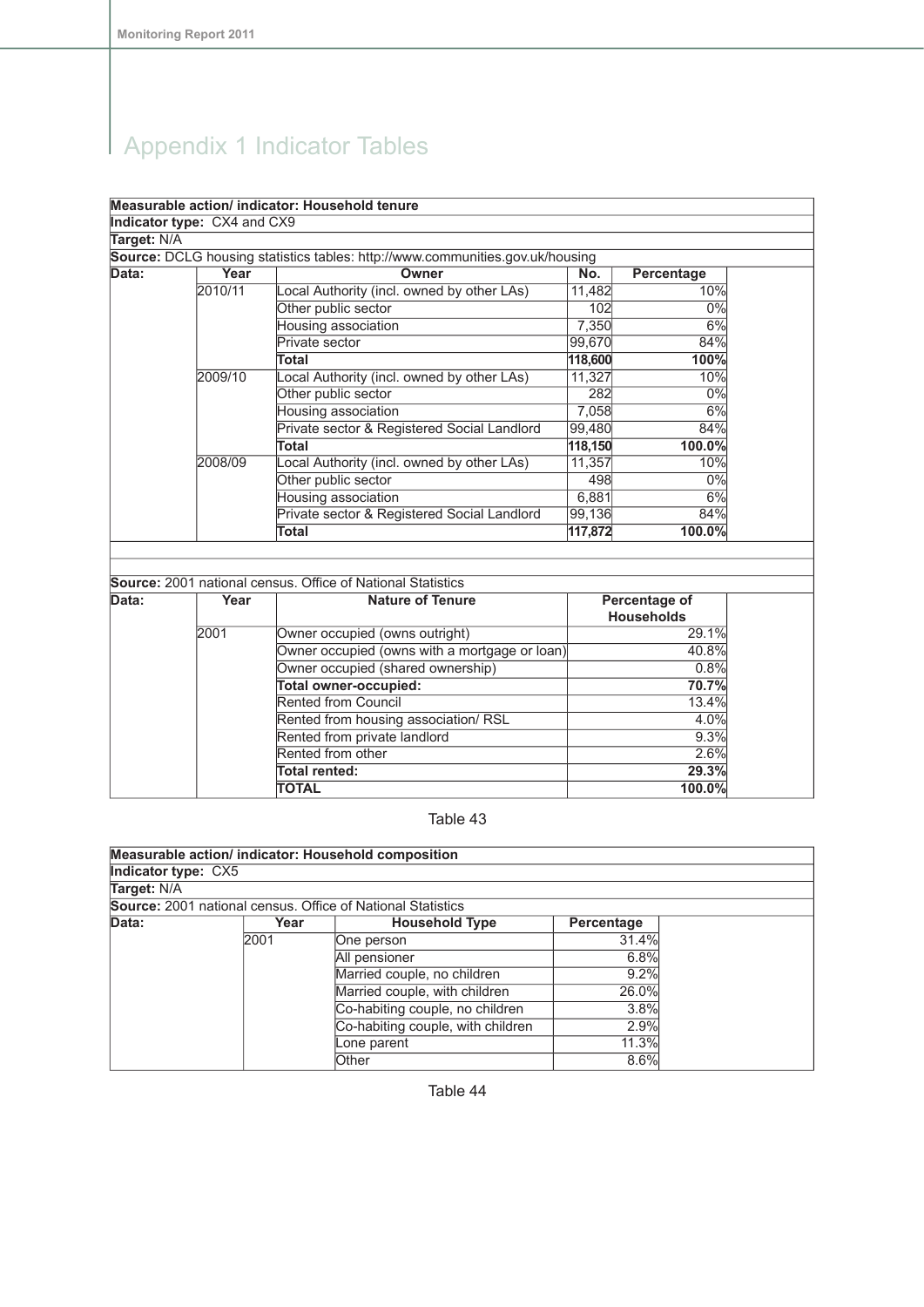| <b>Measurable action/ indicator: House Prices</b> |         |                 |                 |
|---------------------------------------------------|---------|-----------------|-----------------|
| Indicator type: CX8                               |         |                 |                 |
| Target: N/A                                       |         |                 |                 |
| Source: http://www.landregistry.gov.uk/           |         |                 |                 |
| Data:                                             | Year    | House Price (£) | $%$ Change from |
|                                                   |         |                 | previous year   |
|                                                   | 2010/11 | 258,071         | 6.7%            |
|                                                   | 2009/10 | 241,916         | $-7.3%$         |
|                                                   | 2008/09 | 260,958         | $-3.0%$         |
|                                                   | 2007/08 | 268,961         | 10.9%           |
|                                                   | 2006/07 | 242,588         | 4.4%            |
|                                                   | 2005/06 | 232,458         |                 |

## Table 45

|             |                      | <b>Measurable action/ indicator: Vacant dwellings</b>                                |                        |                |                                                        |       |                                                     |  |
|-------------|----------------------|--------------------------------------------------------------------------------------|------------------------|----------------|--------------------------------------------------------|-------|-----------------------------------------------------|--|
|             | Indicator type: CX10 |                                                                                      |                        |                |                                                        |       |                                                     |  |
| Target: N/A |                      |                                                                                      |                        |                |                                                        |       |                                                     |  |
|             |                      | <b>Source:</b> DCLG housing statistics tables: http://www.communities.gov.uk/housing |                        |                |                                                        |       |                                                     |  |
| Data:       | Year                 | Local<br>authority<br>(incl. owned sector No.<br>by others)<br>No.                   | <b>Other</b><br>public | <b>Housing</b> | <b>Private</b><br>Association sector (non)<br>RSL) No. |       | Total No. Long-term vacant (6)<br>months or longer) |  |
|             | 2010/11              | 354                                                                                  | 16 <sup>1</sup>        | 124            | 2,028                                                  | 2,522 | 1.057                                               |  |
|             | 2009/10              | 233                                                                                  | 56                     | 89             | 2,184                                                  | 2,562 | 1.015                                               |  |
|             | 2008/09              | 292                                                                                  | 45                     | 115            | 2.056                                                  | 2.508 | 894                                                 |  |

## Table 46

|                                  | Measurable action/ indicator: Average household size |                        |  |
|----------------------------------|------------------------------------------------------|------------------------|--|
| Indicator type: CX11             |                                                      |                        |  |
| Target: N/A                      |                                                      |                        |  |
| Source: Enfield Observatory 2009 |                                                      |                        |  |
| Data:                            | Year                                                 | Average No. of persons |  |
|                                  | 2011                                                 | 2.5                    |  |
|                                  | 2009                                                 | 2.4                    |  |
|                                  | 2008                                                 | 2.5                    |  |
|                                  | 2006                                                 | 2.4                    |  |
|                                  | 2005                                                 | 2.4                    |  |
|                                  | 2001                                                 | 2.4                    |  |

## Table 47

|                       |      | Measurable action/ indicator: Car ownership |                                                                                             |       |      |                                                                                   |  |
|-----------------------|------|---------------------------------------------|---------------------------------------------------------------------------------------------|-------|------|-----------------------------------------------------------------------------------|--|
| Indicator type: CX 12 |      |                                             |                                                                                             |       |      |                                                                                   |  |
| Target: N/A           |      |                                             |                                                                                             |       |      |                                                                                   |  |
|                       |      |                                             | <b>Source:</b> Office of National Statistics - 2001 census data                             |       |      |                                                                                   |  |
| Data:                 |      |                                             |                                                                                             |       |      | Year % of households% of households% of households% of households % of households |  |
|                       |      |                                             | with 0 cars or with 1 car or van with 2 cars or $\mid$ with 3 cars or $\mid$ with 4 or more |       |      |                                                                                   |  |
|                       |      | vans                                        |                                                                                             | vans  | vans | cars or vans                                                                      |  |
|                       | 2001 | 28.5%                                       | 45.5%                                                                                       | 20.7% | 4.1% | 1.2%                                                                              |  |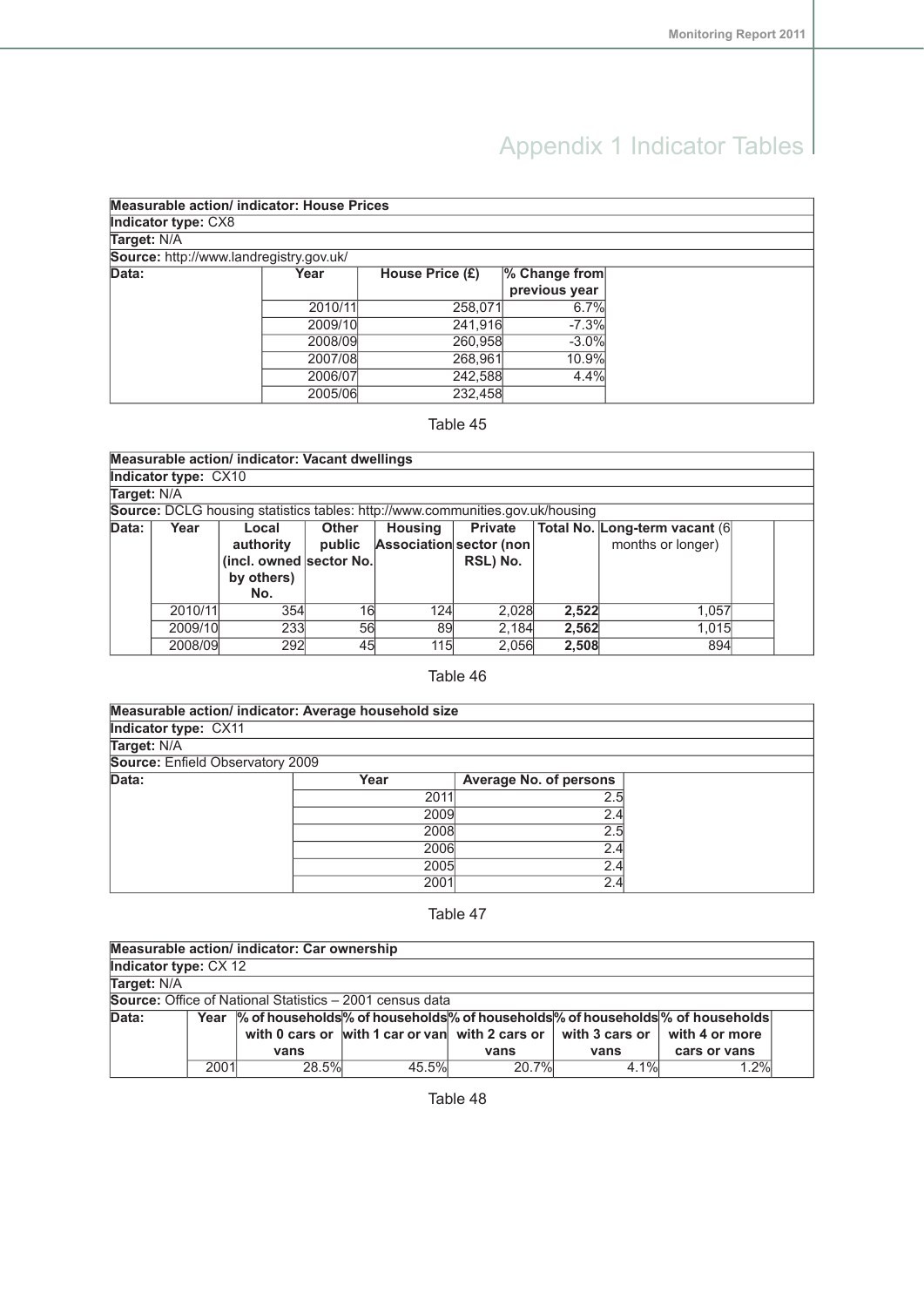| <b>Measurable action/ indicator: Earnings</b> |      |                                          |                                                                                    |                                                                    |  |
|-----------------------------------------------|------|------------------------------------------|------------------------------------------------------------------------------------|--------------------------------------------------------------------|--|
| Indicator type: SE2                           |      |                                          |                                                                                    |                                                                    |  |
| Target: N/A                                   |      |                                          |                                                                                    |                                                                    |  |
| Source: www.nomisweb.co.uk                    |      |                                          |                                                                                    |                                                                    |  |
| Data:                                         | Year | <b>Average Gross</b><br>(by residence) - | <b>Average Gross</b><br><b>Weekly Earnings Weekly Earnings</b><br>(by residence) - | <b>Average Gross</b><br><b>Weekly Earnings</b><br>(by residence) - |  |
|                                               |      | Male £                                   | Female £                                                                           | <b>Total £</b>                                                     |  |
|                                               | 2011 | 586.8                                    | 534.9                                                                              | 560.9                                                              |  |
|                                               | 2010 | 571.1                                    | 555.0                                                                              |                                                                    |  |
|                                               | 2009 | 571.9                                    | 510.0                                                                              |                                                                    |  |
|                                               | 2008 | 541.4                                    | 473.7                                                                              |                                                                    |  |
|                                               | 2007 | 555.1                                    | 476.2                                                                              |                                                                    |  |
|                                               | 2006 | 543.2                                    | 446.0                                                                              |                                                                    |  |

### Table 49

**Measurable action/ indicator: Professional occupations/ Managers and senior officials / Elementary occupations Indicator type:** SE3/ SE4/ SE5

| Target: N/A                |         |                                         |                                                                                            |                                                      |  |
|----------------------------|---------|-----------------------------------------|--------------------------------------------------------------------------------------------|------------------------------------------------------|--|
| Source: www.nomisweb.co.uk |         |                                         |                                                                                            |                                                      |  |
| Data:                      | Year    | aged 16+ in professional<br>occupations | Percentage of workforce Percentage of workforce<br>aged 16+ who are<br>managers and senior | Percentage of<br>workforce aged 16+ in<br>elementary |  |
|                            |         |                                         | officials                                                                                  | occupations                                          |  |
|                            | 2010/11 | 17.0%                                   | 18.3%                                                                                      | 9.1%                                                 |  |
|                            | 2009/10 | 16.1%                                   | 17.5%                                                                                      | 9.1%                                                 |  |
|                            | 2008/09 | 12.7%                                   | 19.2%                                                                                      | 9.3%                                                 |  |
|                            | 2007/08 | 13.0%                                   | 17.6%                                                                                      | 8.2%                                                 |  |
|                            | 2006/07 | 14.5%                                   | 21.2%                                                                                      | 12.5%                                                |  |

### Table 50

|                     | Measurable action/ indicator: Extent of floodplain  |                                                 |                                                                                             |                   |              |
|---------------------|-----------------------------------------------------|-------------------------------------------------|---------------------------------------------------------------------------------------------|-------------------|--------------|
| Indicator type: SE9 |                                                     |                                                 |                                                                                             |                   |              |
| Target: N/A         |                                                     |                                                 |                                                                                             |                   |              |
|                     | <b>Source:</b> Enfield Council GIS Information Team |                                                 |                                                                                             |                   |              |
| Data:               | Year                                                | <b>Flood Risk</b>                               | <b>Flood Risk</b>                                                                           | <b>Flood Risk</b> | <b>Total</b> |
|                     |                                                     | <b>Category 2</b>                               | Category 3a                                                                                 | Category 3b       |              |
|                     | 2010/11                                             | 644hal                                          | 322hal                                                                                      | 133hal            | 1,099ha      |
|                     | 2008/09                                             | 610hal                                          | 341ha                                                                                       | 133hal            | 1.084ha      |
|                     | 2007/08                                             | 620hal                                          | 240ha                                                                                       | 133hal            | 993ha        |
|                     | Notes:                                              |                                                 |                                                                                             |                   |              |
|                     | Agency.                                             | - Category 3a conceptually includes category 3b | - Changes in total number largely due to revised floodplain boundaries from the Environment |                   |              |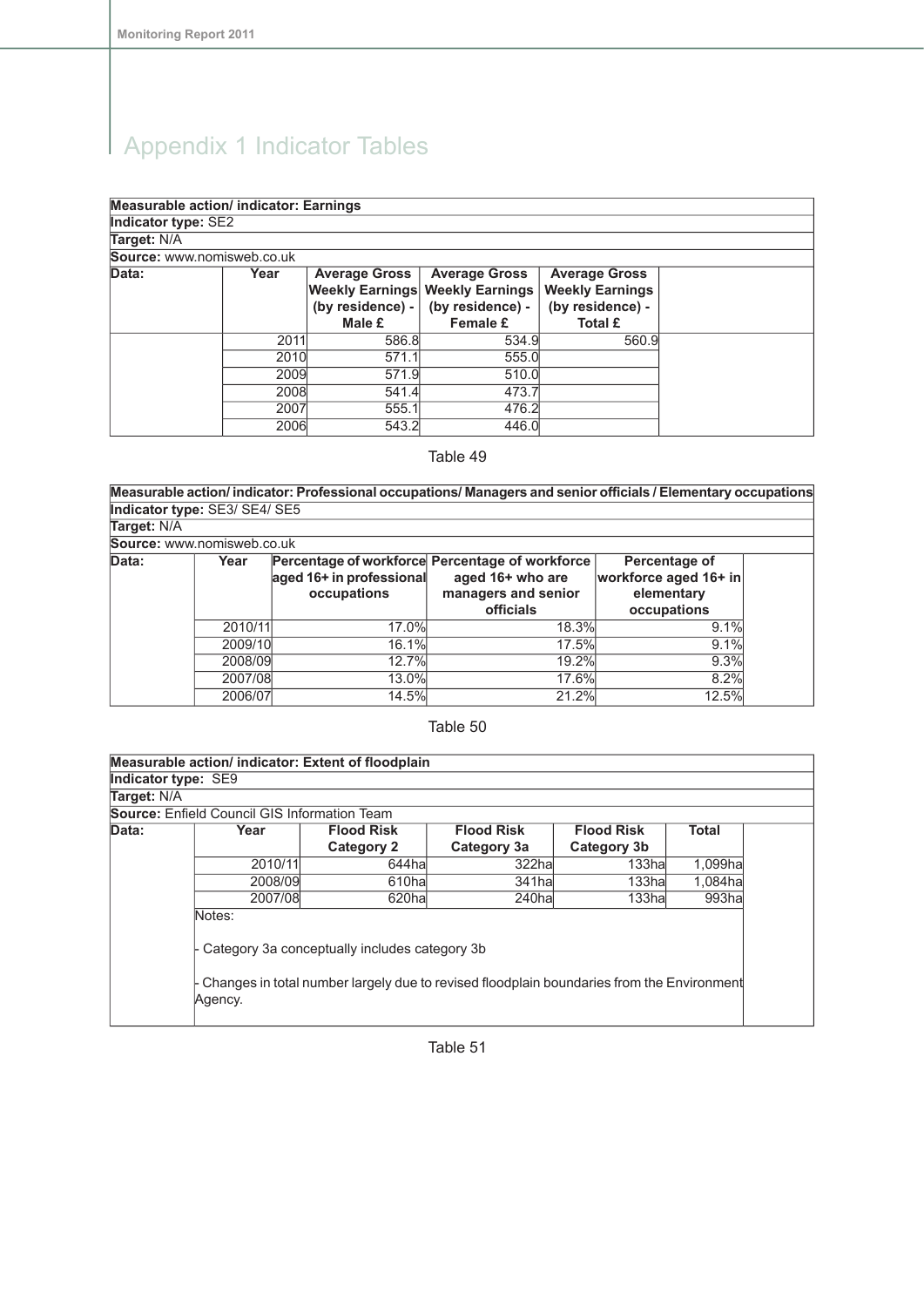| Measurable action/ indicator: Efficiency of housing stock |         |                                              |  |
|-----------------------------------------------------------|---------|----------------------------------------------|--|
| Indicator type: SE15                                      |         |                                              |  |
| Target: N/A                                               |         |                                              |  |
| Source: LBE Enfield Homes                                 |         |                                              |  |
| Data:                                                     | Year    | Average SAP rating for Council-owned housing |  |
|                                                           |         | stock                                        |  |
|                                                           | 2010/11 | 71.7                                         |  |
|                                                           | 2008/09 | 61.8                                         |  |
|                                                           | 2007/08 | 61.6                                         |  |
|                                                           | 2006/07 | 61.2                                         |  |

## Table 52

| <b>Measurable action/ indicator: Homelessness</b>           |         |                                                        |  |
|-------------------------------------------------------------|---------|--------------------------------------------------------|--|
| Indicator type: SE16                                        |         |                                                        |  |
| Target: N/A                                                 |         |                                                        |  |
| Source: http://www.communities.gov.uk/housing/homelessness/ |         |                                                        |  |
| Data:                                                       | Year    | <b>Households in Temporary</b><br><b>Accommodation</b> |  |
|                                                             | 2010/11 | 2,221                                                  |  |
|                                                             | 2009/10 | 2,672                                                  |  |
|                                                             | 2008/09 | 3.134                                                  |  |
|                                                             | 2007/08 | 3,222                                                  |  |
|                                                             | 2006/07 | 3,295                                                  |  |

## Table 53

|                                       | Measurable action/ indicator: Employment floorspace on previously developed land |  |
|---------------------------------------|----------------------------------------------------------------------------------|--|
| Indicator type: BD2                   |                                                                                  |  |
| Target: N/A                           |                                                                                  |  |
| <b>Source:</b> LDD - completions data |                                                                                  |  |
| Data:                                 | See indicator BD1 as all development of employment floorspace in the             |  |
|                                       | borough is on previously developed land.                                         |  |

## Table 54

|                      |                                                                      | Measurable action/ indicator: Sites allocated for employment uses in DPDs |  |
|----------------------|----------------------------------------------------------------------|---------------------------------------------------------------------------|--|
| Indicator type: BD3i |                                                                      |                                                                           |  |
| Target: N/A          |                                                                      |                                                                           |  |
|                      | <b>Source:</b> LBE Planning Policy Team, Core Strategy Proposals map |                                                                           |  |
| Data:                | <b>Outstanding Proposal</b>                                          | <b>Status of site in Adopted Core Strategy</b>                            |  |
|                      | Site in 1994 UDP                                                     |                                                                           |  |
|                      | 9Ε                                                                   | Site incorporated into SIL                                                |  |
|                      | 11E                                                                  | Site incorporated into LSIS                                               |  |
|                      | 12E                                                                  | Site incorporated into SIL                                                |  |
|                      | 13E                                                                  | Site in regeneration area - use to be set out in AAP or masterplan        |  |

|                    |         |                        |                      | Measurable action/ indicator: New and converted dwellings on previously developed land |  |
|--------------------|---------|------------------------|----------------------|----------------------------------------------------------------------------------------|--|
| Indicator type: H3 |         |                        |                      |                                                                                        |  |
| Target:            |         |                        |                      |                                                                                        |  |
| Source: LDD        |         |                        |                      |                                                                                        |  |
| Data:              | Year    | No. New Dwellings on   | <b>Total No. New</b> | % New Dwellings on                                                                     |  |
|                    |         | <b>Brownfield Land</b> | <b>Dwellings</b>     | <b>Brownfield Land</b>                                                                 |  |
|                    | 2010/11 | 486                    | 628                  | 77%                                                                                    |  |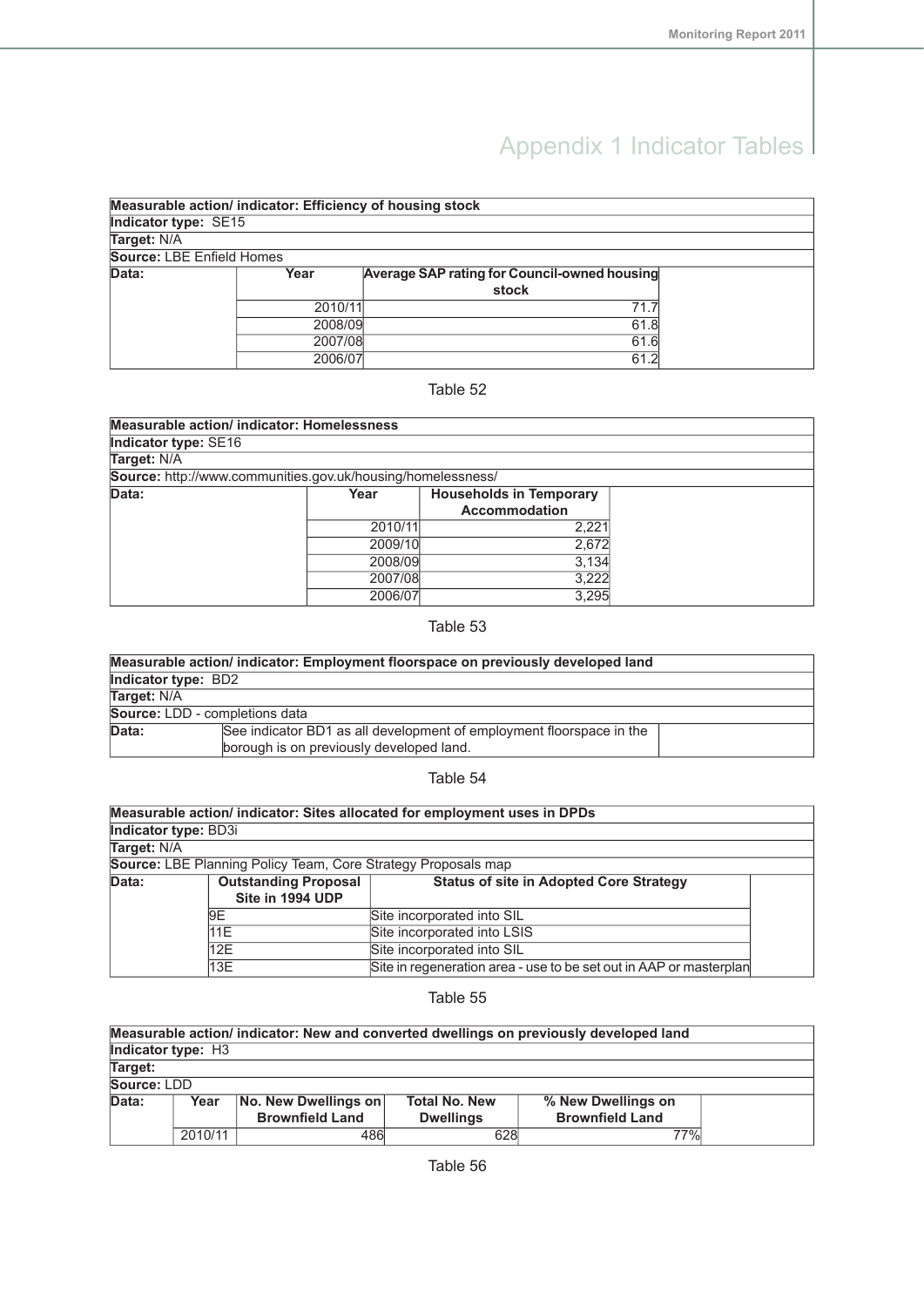|                    |                                                               | Measurable action/ indicator: Production of secondary and recycled aggregates     |  |
|--------------------|---------------------------------------------------------------|-----------------------------------------------------------------------------------|--|
| Indicator type: M2 |                                                               |                                                                                   |  |
| Target: N/A        |                                                               |                                                                                   |  |
|                    | <b>Source:</b> Enfield Council Waste Services monitoring data |                                                                                   |  |
| Data:              | Year                                                          | Recycling of demolition material                                                  |  |
|                    |                                                               | (Council collection only)                                                         |  |
|                    | 2008/09                                                       | 1,857                                                                             |  |
|                    | 2007/08                                                       | 1,655                                                                             |  |
|                    |                                                               | Enfield is only responsible for recycling material collected by the Council. This |  |
|                    | on recycling of most aggregates.                              | includes only a small amount of demolition materials, hence there is no data      |  |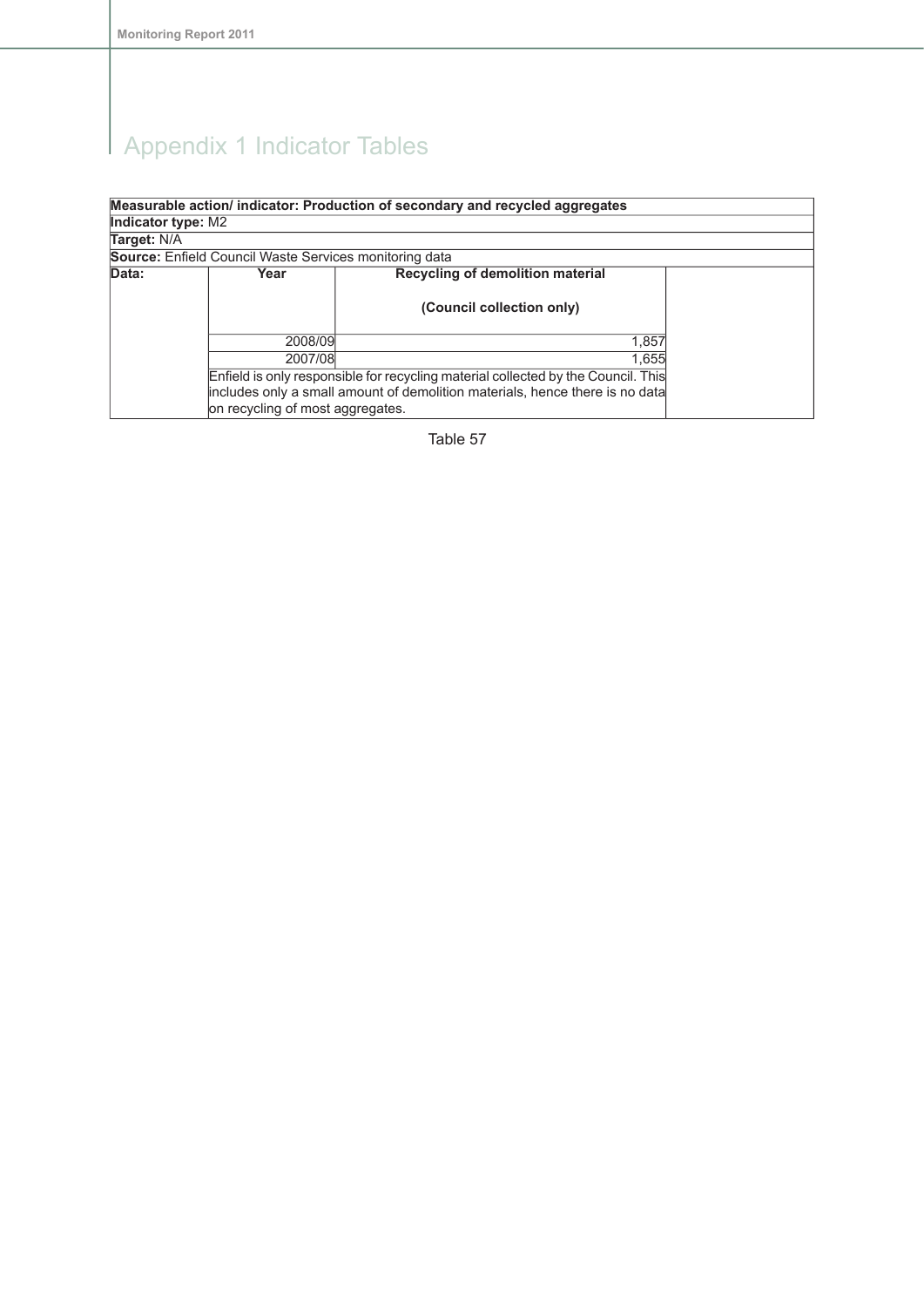# **Appendix 2 Housing Trajectory**

## **Introduction**

Government guidance requires Councils to prepare a housing trajectory to monitor the delivery of housing provision. This section summarises the provision of new housing in the borough over the last year and monitors this performance against Enfield's housing provision targets.

## **Enfield's Housing Provision Target**

The GLA housing target covers a 10 year period from 2006/07 to 2016/17 2011/12 target of 3,950 additional dwellings or 395 per year. The London Plan 2011 sets out new targets for 2012/13 to 2021/22 and requires Enfield to provide 5,600 additional dwellings, some 560 per year. This new target for Enfield is a result of the 2009 London Strategic Housing Land Availability Assessment (SHLAA) and Housing Capacity Study (HCS).

The National Planning Policy Framework (NPPF) requires local planning authorities to:

- use their evidence base to ensure that their Local Plan meets the full, objectively assessed needs for market and affordable housing in the housing market area, as far as is consistent with the policies set out in this Framework, including identifying key sites which are critical to the delivery of the housing strategy over the plan period;
- identify and update annually a supply of specific deliverable sites sufficient to provide five  $\bullet$ years worth of housing against their housing requirements with an additional buffer of 5% (moved forward from later in the plan period) to ensure choice and competition in the market for land. Where there has been a record of persistent under delivery of housing, local planning authorities should increase the buffer to 20% (moved forward from later in the plan period) to provide a realistic prospect of achieving the planned supply and to ensure choice and competition in the market for land;
- identify a supply of specific, developable sites or broad locations for growth, for years 6-10  $\bullet$ and, where possible, for years 11-15;
- for market and affordable housing, illustrate the expected rate of housing delivery through  $\blacksquare$ a housing trajectory for the plan period and set out a housing implementation strategy for the full range of housing describing how they will maintain delivery of a five-year supply of housing land to meet their housing target; and
- set out their own approach to housing density to reflect local circumstances.

## **Monitoring Housing Delivery**

Housing delivery is monitored through the preparation of a housing trajectory. The housing trajectory has been prepared to show the previous 5 year supply of residential completions (2005/06 - 2009/10) and projected future housing provision over the 15 year period from 2012/13 - 2026/27.

It also shows the 5 year supply which commences after the current monitoring year of 2011/12, i.e. years 2012/13 - 2016/17.

The GLA's 2009 SHLAA and HCS underpins the new London Plan housing target for the 10 year period to 2016/17 and thus forms the basis of the housing projections. For consistency with this study, small sites are assumed to be under 0.5 ha and large sites 0.5 ha and over.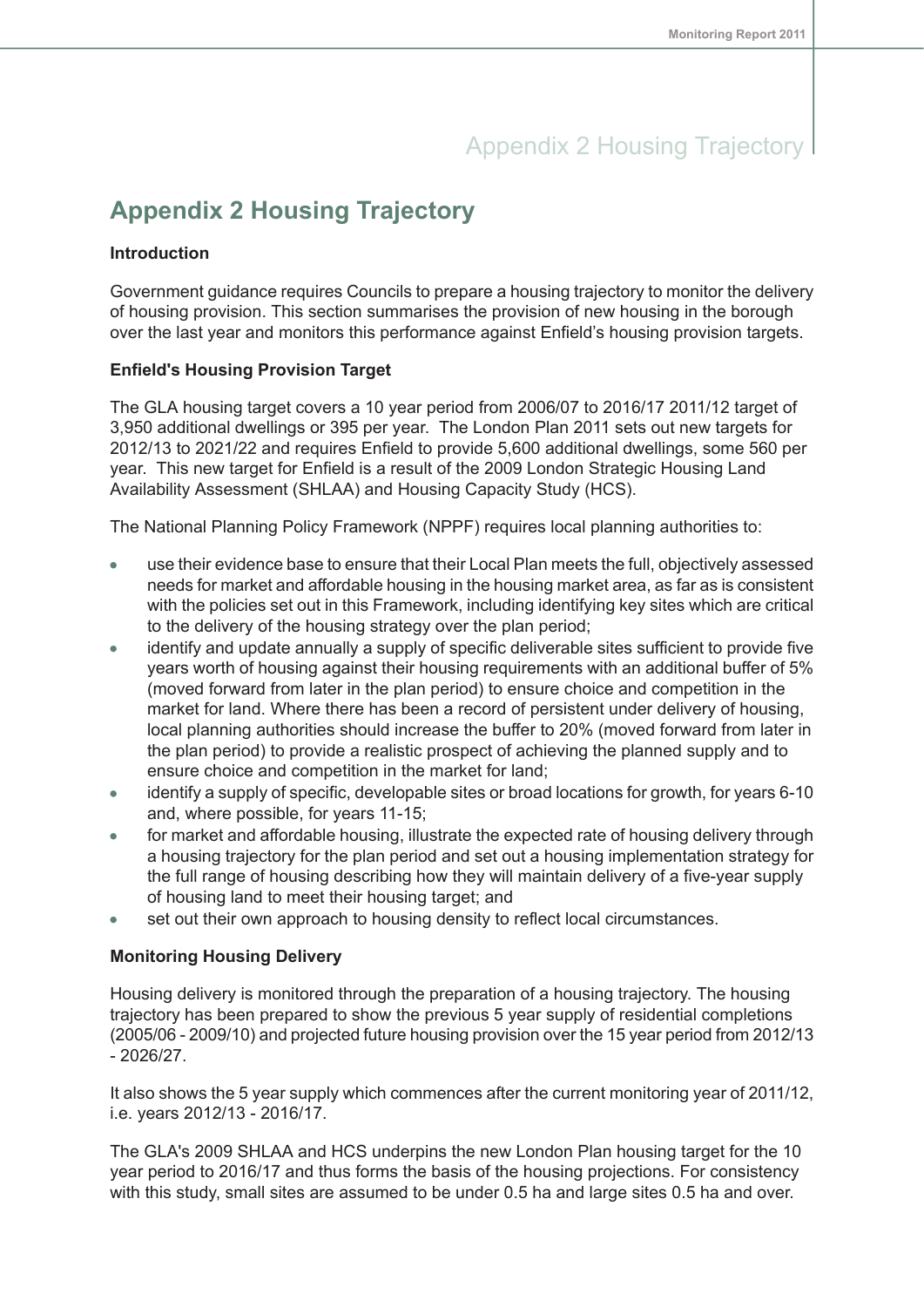The 5 year deliverable supply of housing sites for the period between 2012/13 and 2016/17 is based upon the following: residential sites currently under construction; sites with outstanding planning permissions; AAP sites; and other sites likely to be developed, as identified as part of the 2009 SHLAA and HCS and as part of the preparation of the housing trajectory.

Beyond this 5 year period, large sites and small sites (that can yield 10+ dwellings) have been identified. Again, these sites were identified as part of preparing the housing trajectory for the emerging Local Plan and/ or as as part of the 2009 SHLAA and HCS. There is therefore an element of windfall included as there was a limit to the number of sites that could be identified or contacted as part of preparing the trajectory. However, if the AAP sites proceed as planned (along with some other large sites), the small sites target (ie windfall) will not have to be relied upon.

The trajectory is set out in Figure 1.

Housing delivery will continue to be monitored through the GLA's London Development Database, public access to which is available via the GLA's website (www.london.gov.uk). Monitoring housing delivery annually can indicate shortfalls or surpluses in provision over time and, if necessary, highlight the need for early review of policies.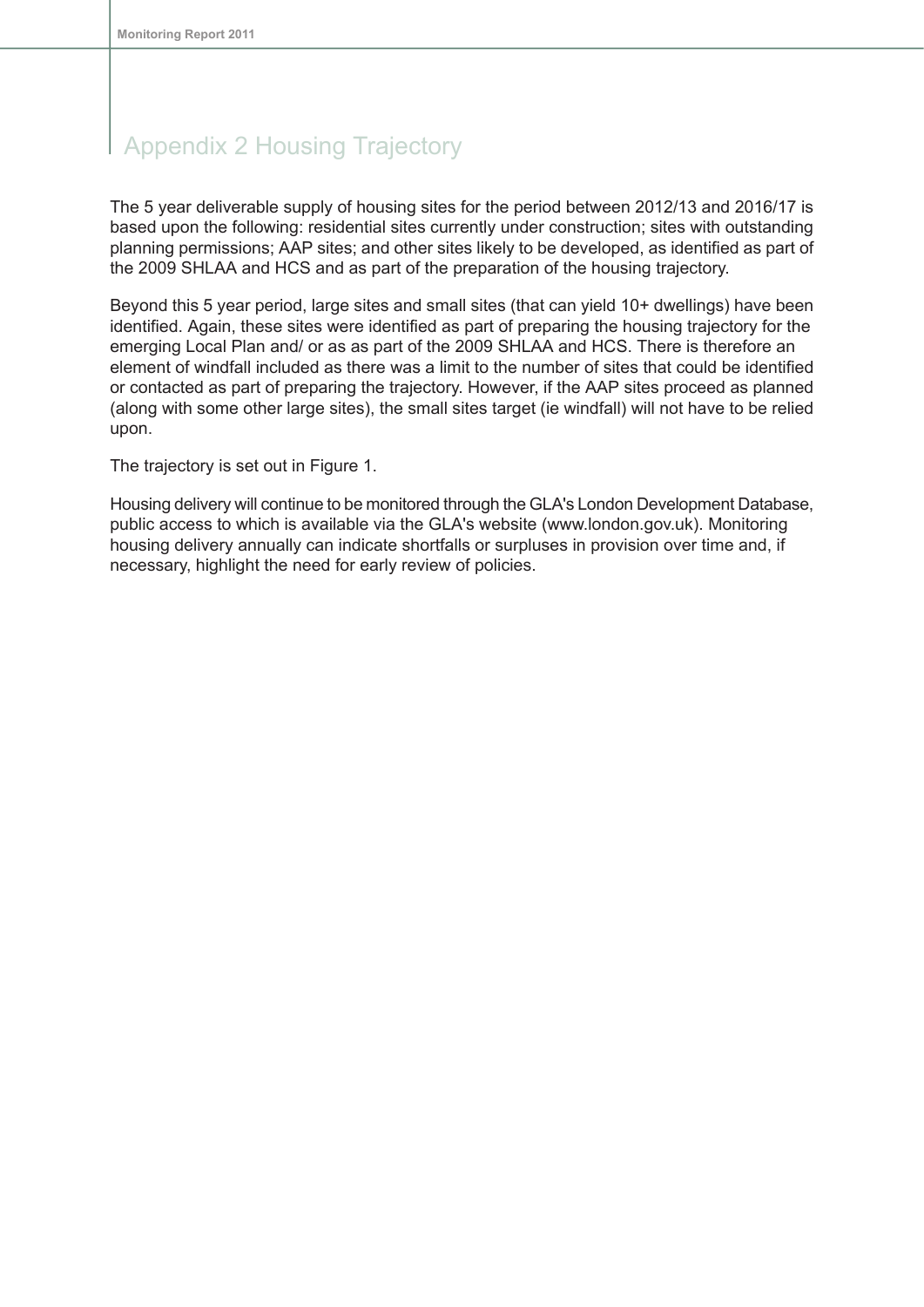

Page 1

Housing Trajectory Graph2010-11 Housing Trajectory Graph2010-11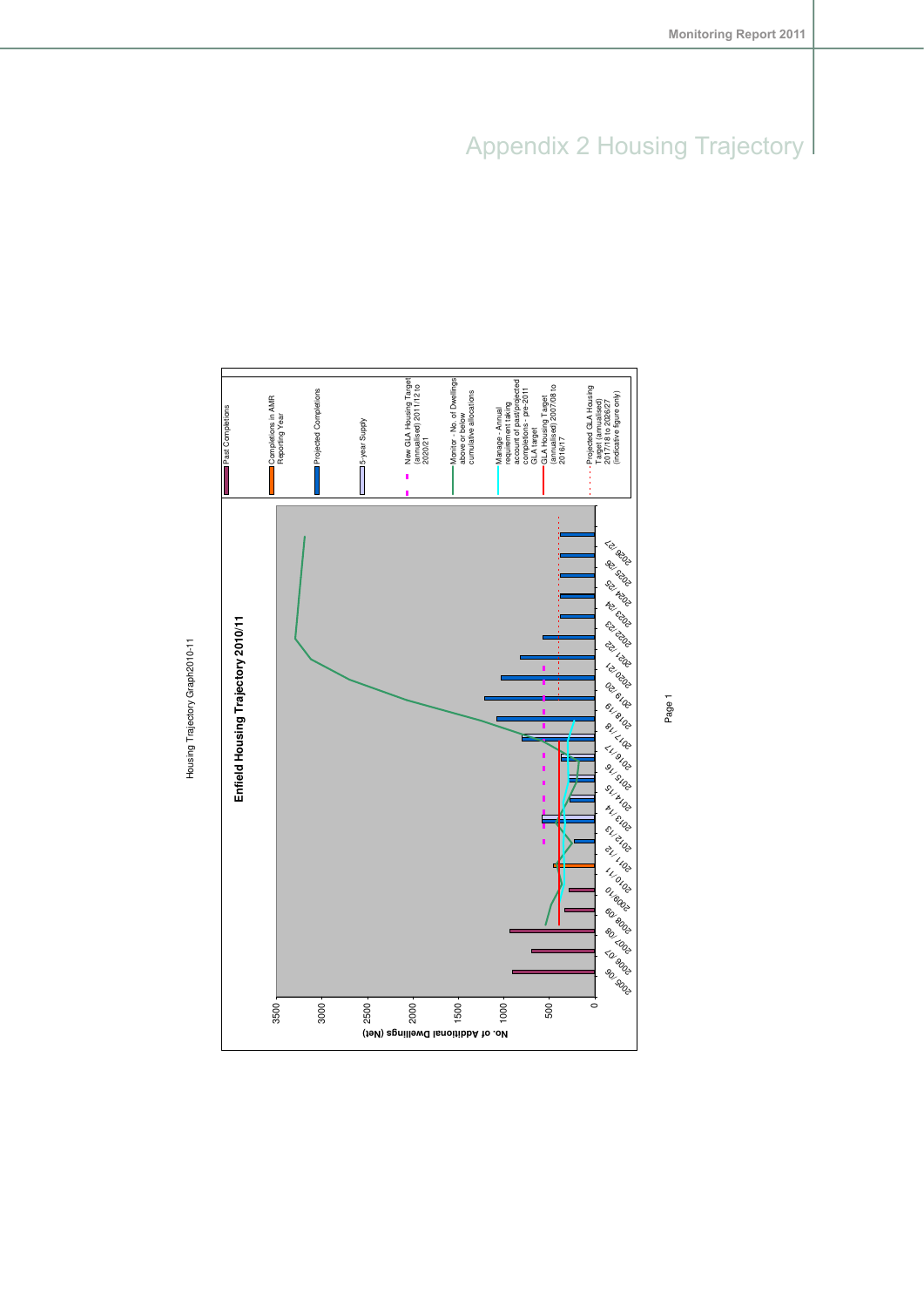## **Analysis of Core Output Indicators relating to Housing**

Nine indicators relating to the provision of new housing are monitored:

- Plan period and housing targets (H1)  $\bullet$
- Net additional dwellings in previous years (H2a)  $\bullet$
- Net additional dwellings for the reporting year (H2b) ó
- Net additional dwellings in future years (H2c)
- Managed delivery target (H2d)
- New and converted dwellings on previously developed land (H3:)
- Net additional pitches (Gypsy and Traveller) (H4)
- Gross affordable housing completions (H5)
- Housing Quality Building for Life Assessments (H6:)

The Housing Trajectory (Table 1) provides the evidence to inform the core output indicators for housing.

## **Plan period and housing targets (H1)**

Enfield's GLA housing provision target covered the 10 year plan period between 2007/08 and 2016/17 and requires the borough to provide 3,950 additional new homes, some 395 per annum.

### **Net additional dwellings H2**

The Housing Trajectory has been prepared to cover the plan period from 2005/06 to 2026/27. The table below summarises the outcome of the 'H2: Net additional dwellings' indicators.

### **Net additional dwellings in previous years (H2a)**

Over the 5 year period between 2005/06 and 2009/10, Enfield delivered 3,139 additional new homes which is an average of 628 per year.

### **Net additional dwellings for the reporting year (H2b)**

During 2010/11 there were 121 schemes completed, delivering 455 net additional new homes in the borough. The largest schemes amongst these were: land off Cherry Blossom Close, next to the North Circular Road, which delivered 142 dwellings; and land at Kingswell House, next to Southbury Road, which delivered 123 dwellings. Of the total new build schemes completed 112, or 93%, were for developments of less than 10 dwellings and delivered 115 net new homes.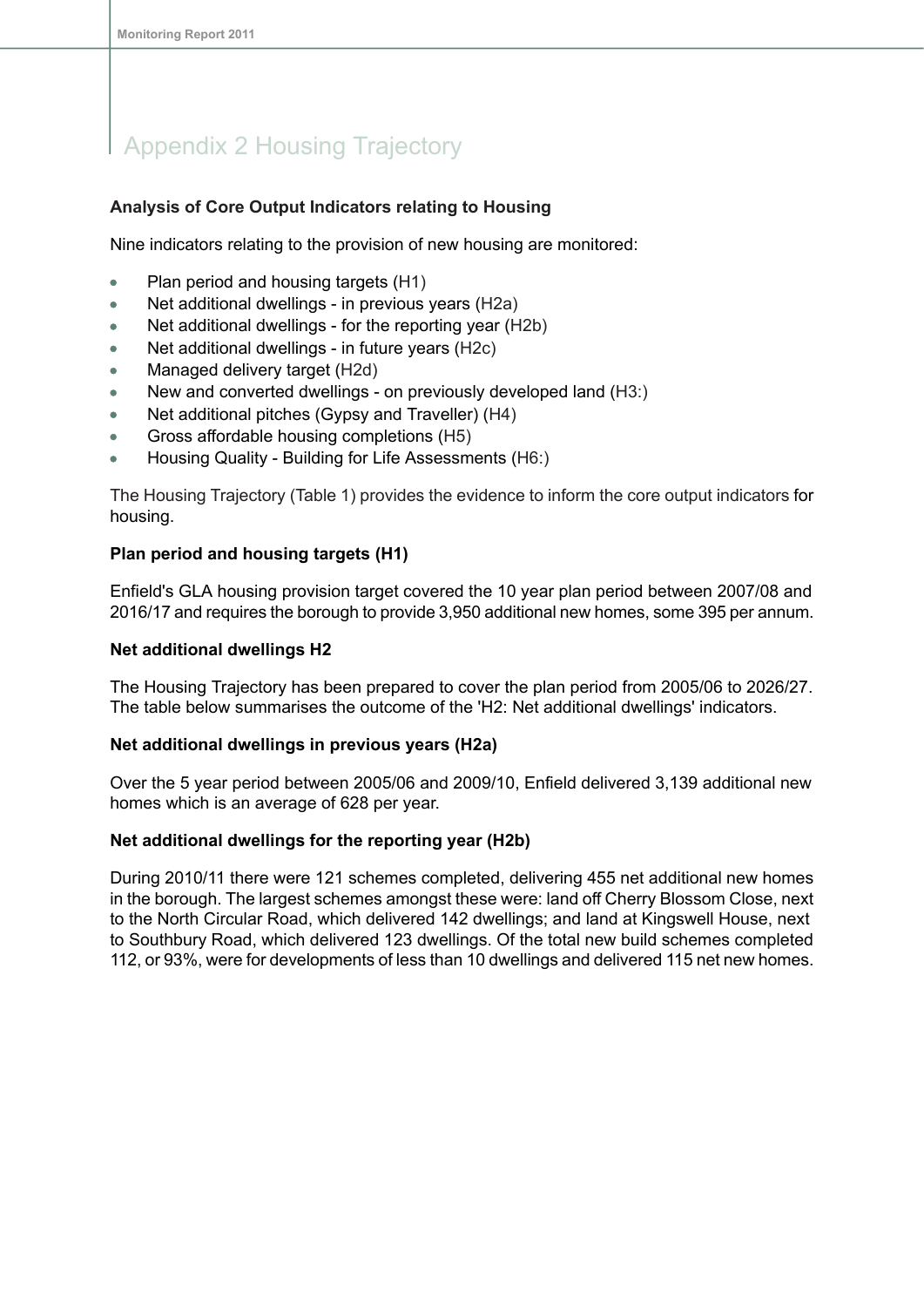|               |                                         | <b>05/06</b> | 06/07 07/08 |                  | 8/09             | 09/10 10/11 |     | 11/12            |     | 12/13 13/14 14/15 15/16 16/17 |     |     |     | 17/18 |                   |     | 18/19 19/20 20/21 21/22 22/23 23/24 24/25 25/26 26/27 |     |     |     |            |  |
|---------------|-----------------------------------------|--------------|-------------|------------------|------------------|-------------|-----|------------------|-----|-------------------------------|-----|-----|-----|-------|-------------------|-----|-------------------------------------------------------|-----|-----|-----|------------|--|
|               |                                         |              |             |                  |                  |             |     |                  |     |                               |     |     |     |       |                   |     |                                                       |     |     |     |            |  |
| .<br>2a       | Net additions                           | 903          | 691         | 935              | ೫                | 277         |     |                  |     |                               |     |     |     |       |                   |     |                                                       |     |     |     |            |  |
| $\frac{1}{2}$ | Net additions                           |              |             |                  |                  |             | 455 |                  |     |                               |     |     |     |       |                   |     |                                                       |     |     |     |            |  |
| $\frac{1}{2}$ | ) Net additions                         |              |             |                  |                  |             |     | 23               | 574 | 273                           | 289 | 368 | 795 |       | 1,073 1,211 1,024 | 819 | 568                                                   | 374 | 374 | 374 | 374<br>374 |  |
|               | net hectares                            |              |             |                  |                  |             |     |                  |     |                               |     |     |     |       |                   |     |                                                       |     |     |     |            |  |
|               | iii) net target<br>Net annual additions |              |             | 395              | 395              | 395         | 395 | 395              | 395 | 395                           | 395 | 395 | 395 |       |                   |     |                                                       |     |     |     |            |  |
| n<br>72d      |                                         |              |             | $\overline{395}$ | $\overline{335}$ | 335         | 344 | $\overline{325}$ | 345 | 288                           | 293 | 296 | 23  |       |                   |     |                                                       |     |     |     |            |  |
|               | equired                                 |              |             |                  |                  |             |     |                  |     |                               |     |     |     |       |                   |     |                                                       |     |     |     |            |  |
|               |                                         |              |             |                  |                  |             |     |                  |     |                               |     |     |     |       |                   |     |                                                       |     |     |     |            |  |

Table 1

# Appendix 2 Housing Trajectory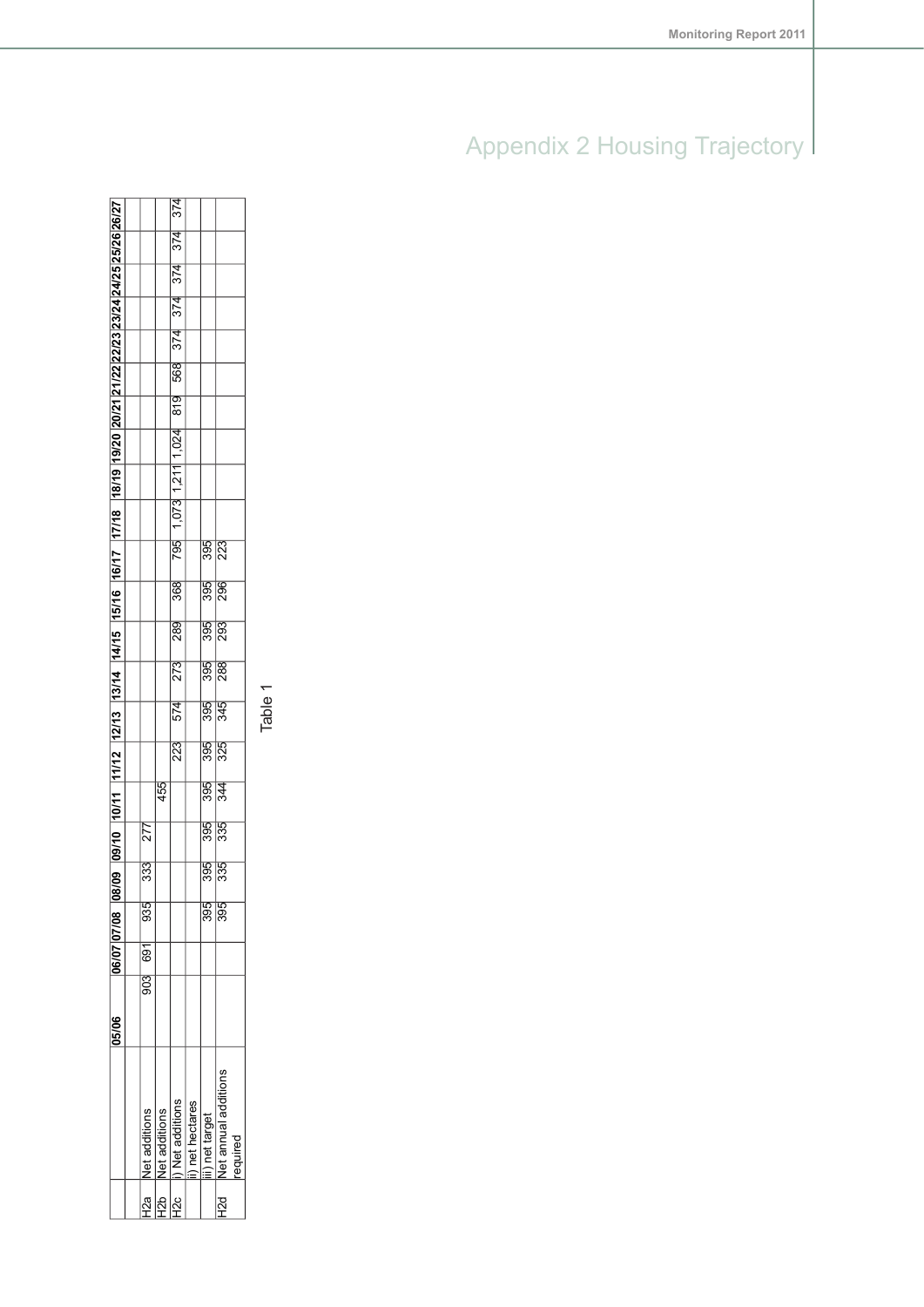### **Net additional dwellings - in future years (H2c)**

The Housing Trajectory indicates that 2,522 additional new homes could potentially be provided between 2011/12 and 2016/17 - the end of the housing provision plan period.

Over the next 5 year period, known sites could deliver approximately 2,299 new homes which equates to an annual average of 460 per year.

Up until 2026/27 a total of 9,087 additional new homes could be delivered within Enfield's 16 year supply of land. The estimated projections in the later years should however be viewed with caution.

### **Managed delivery target (H2d)**

The housing trajectory shows that 2,522 additional new homes could potentially be delivered in Enfield within the plan period (2007/08 to 2016/17). The "Manage" line on the trajectory takes into account past completions and projected delivery over the coming years to monitor housing delivery progress. This line indicates that with the current information, the borough should exceed its target.

## **New and converted dwellings - on previously developed land (H3)**

Planning records show that 77% of the additional new homes completed in 2010/11(628 dwellings - gross) were built on previously developed land. This is significantly higher than the national target of 60% and but is below the Council's own target of 90%. The non-brownfield development was all at the Cherry Blossom Close site of 142 units, built on part of a private playing field.

## **Net additional pitches (Gypsy and Traveller) (H4)**

No gypsy and traveller pitches were delivered or released in 2009/10/11.

### **Gross affordable housing completions (H5)**

Developments of over 10 units in 20010/11 delivered 365 homes, of which 221, or 61%, were affordable.

In total 239 new affordable homes were delivered in the borough, representing 38.1% of all new homes.Of the 239 additional affordable homes 104 were social rent and 135 intermediate homes.

### **Housing Quality - Building for Life Assessments (H6)**

This Information was recorded for the first time in 2010/11 and shows the completion of 43 lifetime homes, 6.8% of gross housing completions for the year.

### **Conclusions**

The housing trajectory shows that 628 gross and 455 net new homes were built in Enfield in 2010/11. Of these 38.1% were affordable new homes, rising to 61% on schemes of more than 10 units. Completions were up on the 2009/10 total of 277, but remains well below the figure of 935 achieved in 2007/08. 77 % of new housing was built on previously developed land.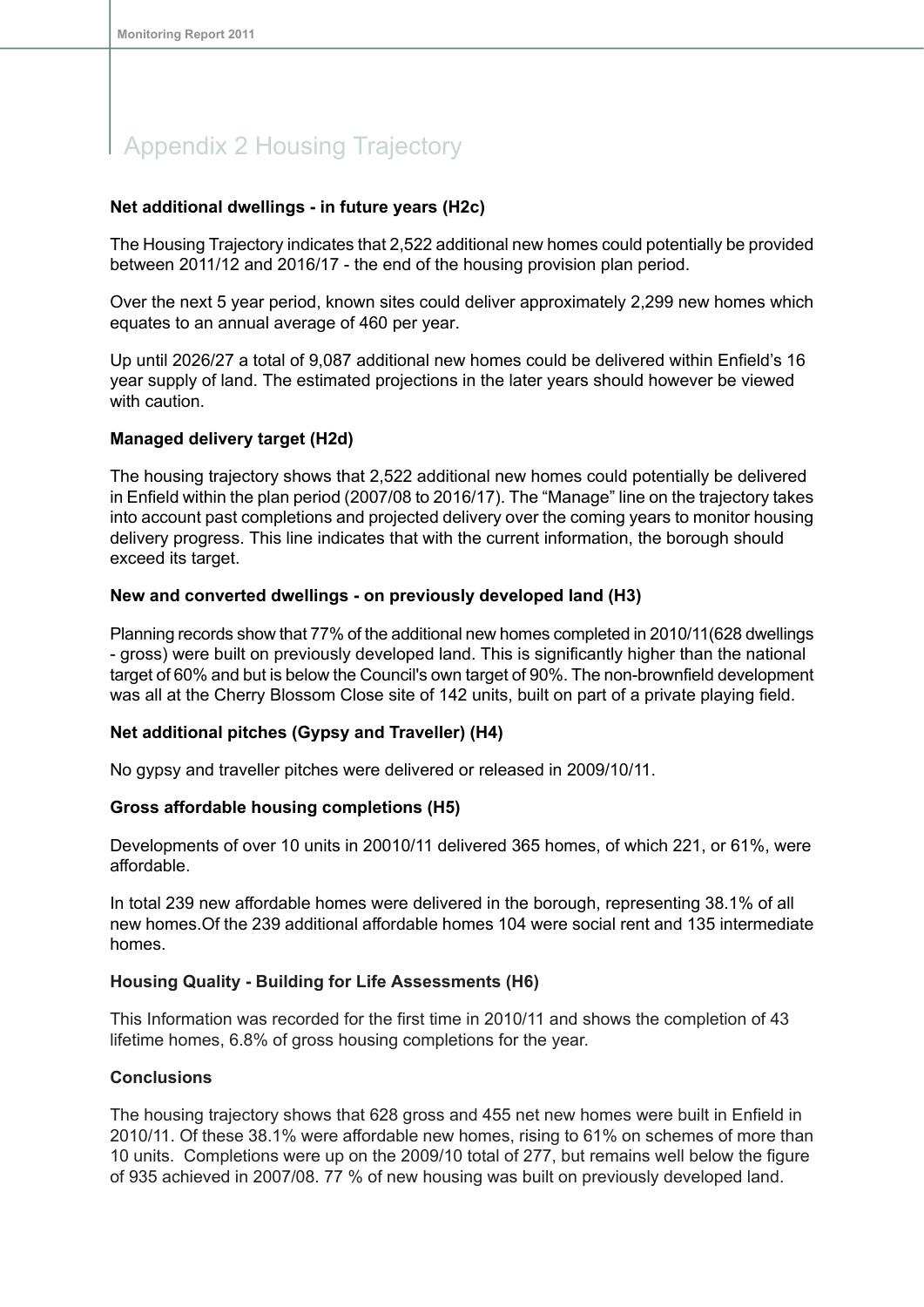#### Appendix 2 Housing Trajectory

Much of the future capacity will be met through the AAP sites as detailed in the emerging AAPs for the North Circular, Central Leeside, North East Enfield and EnfieldTown.

#### **Housing Trajectory Details**

| Housing Pipeline: Large sites and small sites (10+ dwellings) under construction (at 1 |  |  |
|----------------------------------------------------------------------------------------|--|--|
| <b>April 2011)</b>                                                                     |  |  |

| <b>Borough Reference</b>                         | <b>Address</b>                                            | <b>Total Residential (Net)</b> |
|--------------------------------------------------|-----------------------------------------------------------|--------------------------------|
| TP/03/0490                                       | 187-199, Green Lanes                                      | 14                             |
| TP/04/1696                                       | 243, Green Street                                         | 12                             |
| TP/04/2623/B/RM5                                 | InnovaPark Plots 4 & 5, Phases 2-4, Innova Way            | 330                            |
| TP/05/1452/VAR2                                  | 164, Bury Street                                          | 12                             |
| TP/06/0578                                       | Glasgow Stud Farm, Burnt Farm Ride                        | 10                             |
| TP/06/1430                                       | 6-14, And New River House, Southbury Road                 | 191                            |
| TP/07/1560/MM1                                   | 110-112, Aldermans Hill                                   | 10                             |
| TP/07/2550                                       | 9a, 11 & 13, Slades Hill                                  | 11                             |
| TP/08/0010                                       | 229-245, High Street                                      | 12                             |
| TP/08/1733                                       | New River Loop Car Park, Silver Street                    | $\overline{14}$                |
| TP/09/0423                                       | Former Timber Yard, 90-120, Green Lanes                   | 39                             |
| TP/09/0667                                       | 34 And Land At Rear Of 2-32, New River Crescent           | 35                             |
| TP/09/1422                                       | FormerNorthMiddlesexHospital Housing Site, Watermill Lane | 78                             |
| TP/09/1539                                       | Forner Co-Op Dairy, 19, Gilbert Street                    | 62                             |
| TP/10/1112                                       | Gala Club, Burleigh Way                                   | 39                             |
| TP022128                                         | Whitewebbs Farm, Whitewebbs Road                          |                                |
| TP/10/0743                                       | Parkside Coach House, Ferny Hill                          | $\mathbf{0}$                   |
| <b>Total</b>                                     |                                                           | 872                            |
| Further homes on small sites, under 10 dwellings |                                                           | 177                            |
| Total                                            |                                                           | 1,049                          |

Table 2

#### **Housing Pipeline: Large sites and Small sites (10+ dwellings) with planning permission but not started (at 1 April 2011)**

| <b>Borough Reference</b>                         | <b>Address</b>                              | <b>Total Residential (Net  </b> |
|--------------------------------------------------|---------------------------------------------|---------------------------------|
| TP/04/1378                                       | Arnold House, 66, The Ridgeway              | 15                              |
| TP/06/2169/REN1                                  | The Rifles Public House, 600, Ordnance Road | 23                              |
| TP/10/1424                                       | Chase Side Works, Chelmsford Road           | 53                              |
| TP/04/1973                                       | Upper Floors, 141, High Street              | 18                              |
| TP/08/0085                                       | 864-866, Hertford Road                      | 11                              |
| TP/08/1951                                       | Merryhills Library, Enfield Road            | 14                              |
| TP/09/1238                                       | Land At Rear Of 483-499, Green Lanes        | 35                              |
| TP/10/0028                                       | 95, Bramley Road                            | 25                              |
| TP/98/1267/1                                     | Ellington Court, High Street                | 12                              |
| Total                                            |                                             | 206                             |
| Further homes on small sites, under 10 dwellings |                                             | 362                             |
| Total                                            |                                             | 568                             |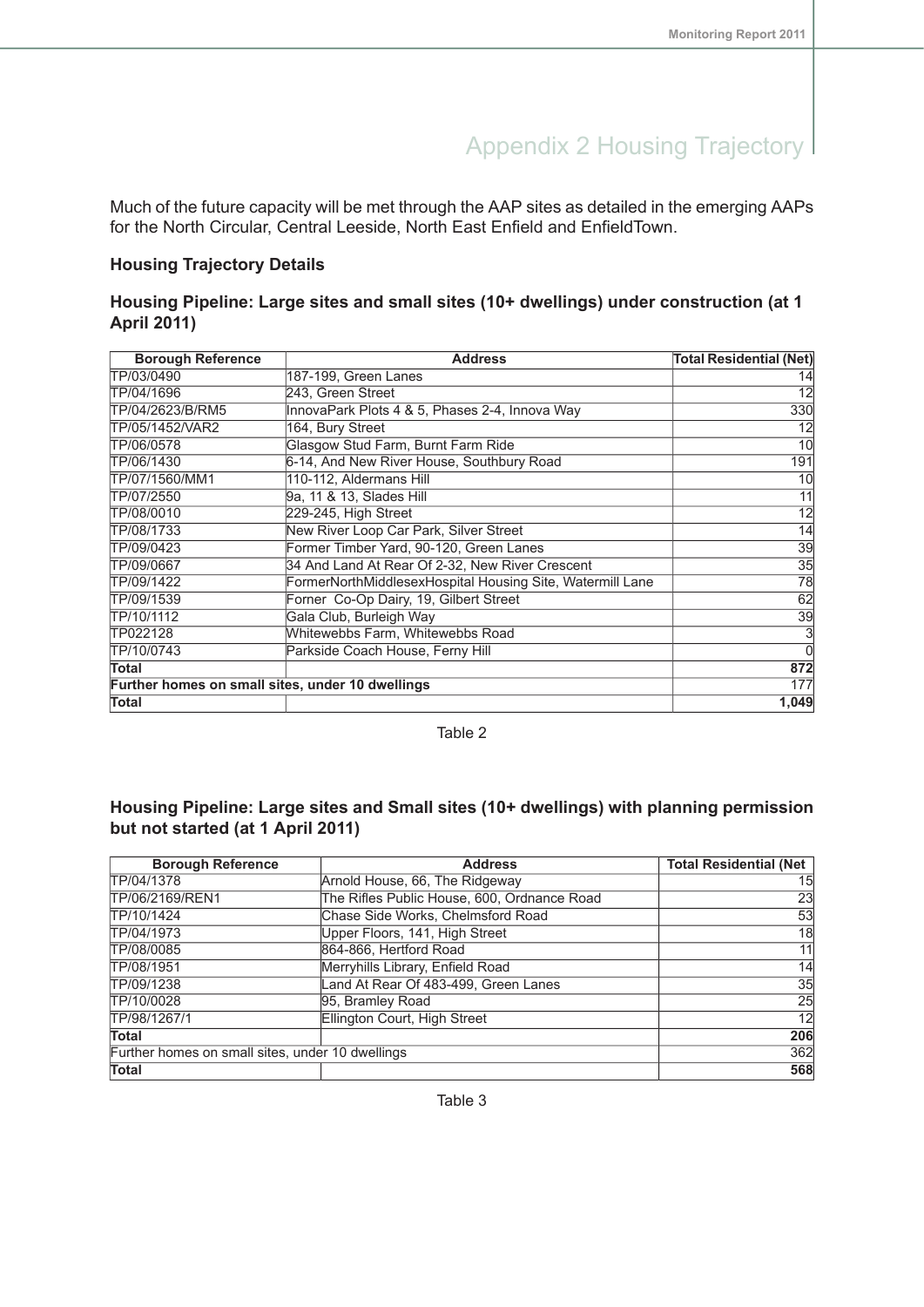# Appendix 2 Housing Trajectory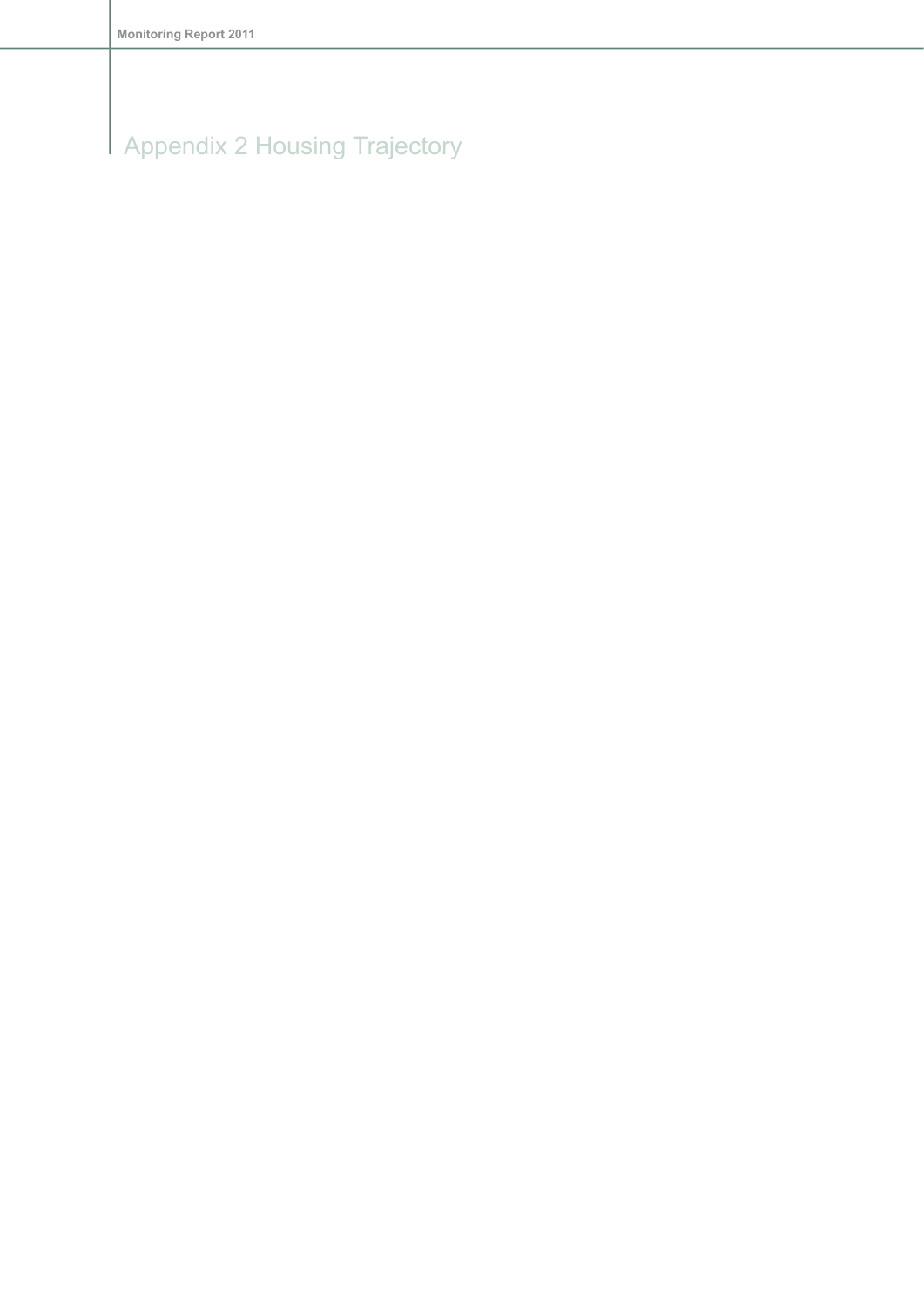#### Background Documents

#### **Background Documents**

- The Environmental Assessment of Plans and Programmes Regulations 2004  $\bullet$
- Localism Act 2011  $\bullet$
- Town and Country Planning (Local Planning) (England) Regulations 2012  $\bullet$
- Planning and Compulsory Purchase Act 2004  $\blacksquare$
- Town and Country Planning (Local Development) (England) Regulations 2004  $\bullet$
- Draft NPPF (National Planning Policy Framework) 2011  $\bullet$
- NPPF (National Planning Policy Framework) 2012  $\bullet$
- Enfield's Core Strategy (2010)  $\bullet$
- "The Enfield Plan Local Development Scheme 2011-2014", LBE 2011  $\bullet$
- "Enfield's LDF Annual Monitoring Report" LBE 2009  $\bullet$
- "Early Alterations to the London Plan's housing provision targets, and waste and mineral  $\bullet$ policies" - GLA 2006
- "The London Plan Consolidated with alterations since 2004" GLA 2008  $\bullet$
- The London Plan 2011  $\bullet$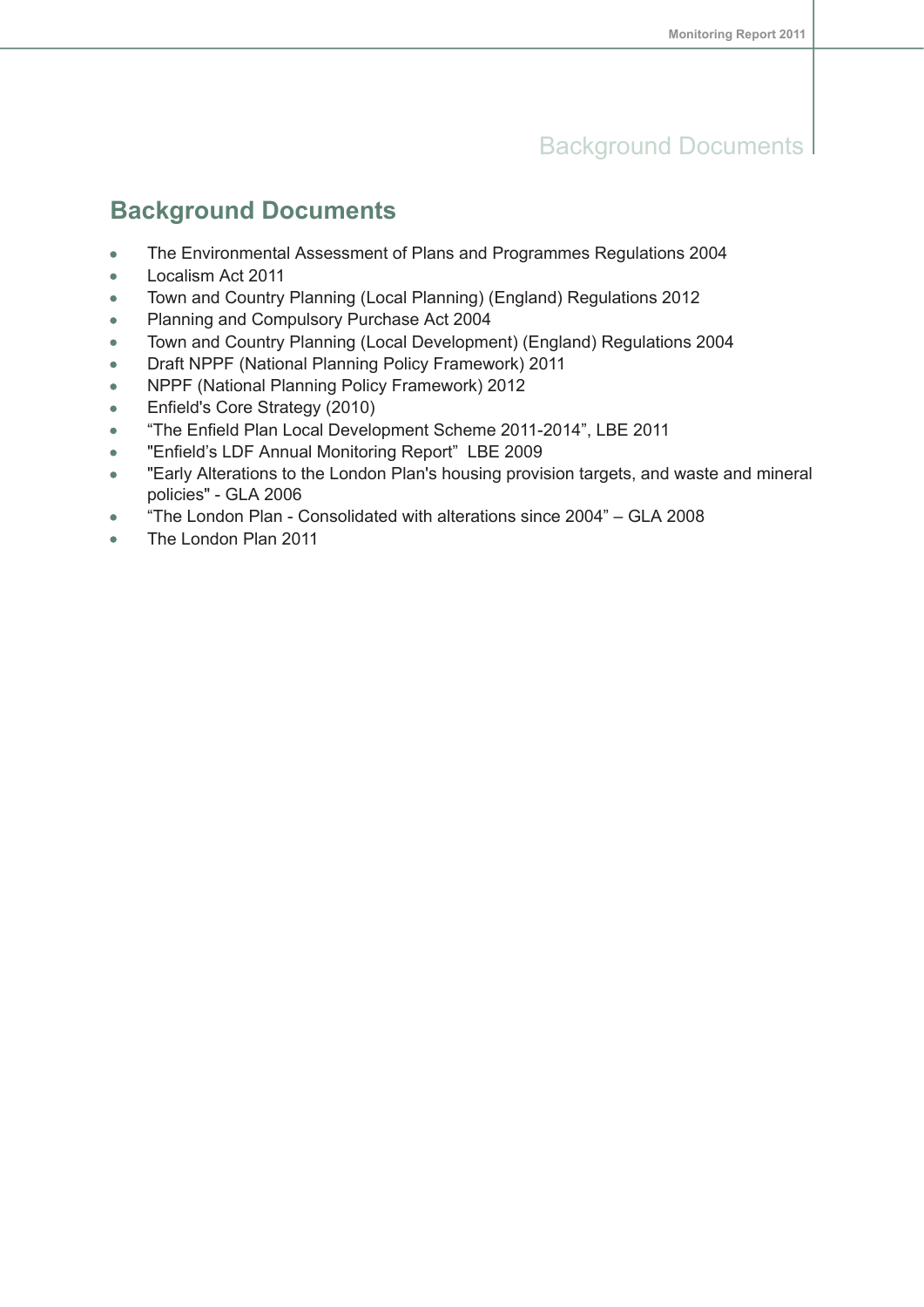# Background Documents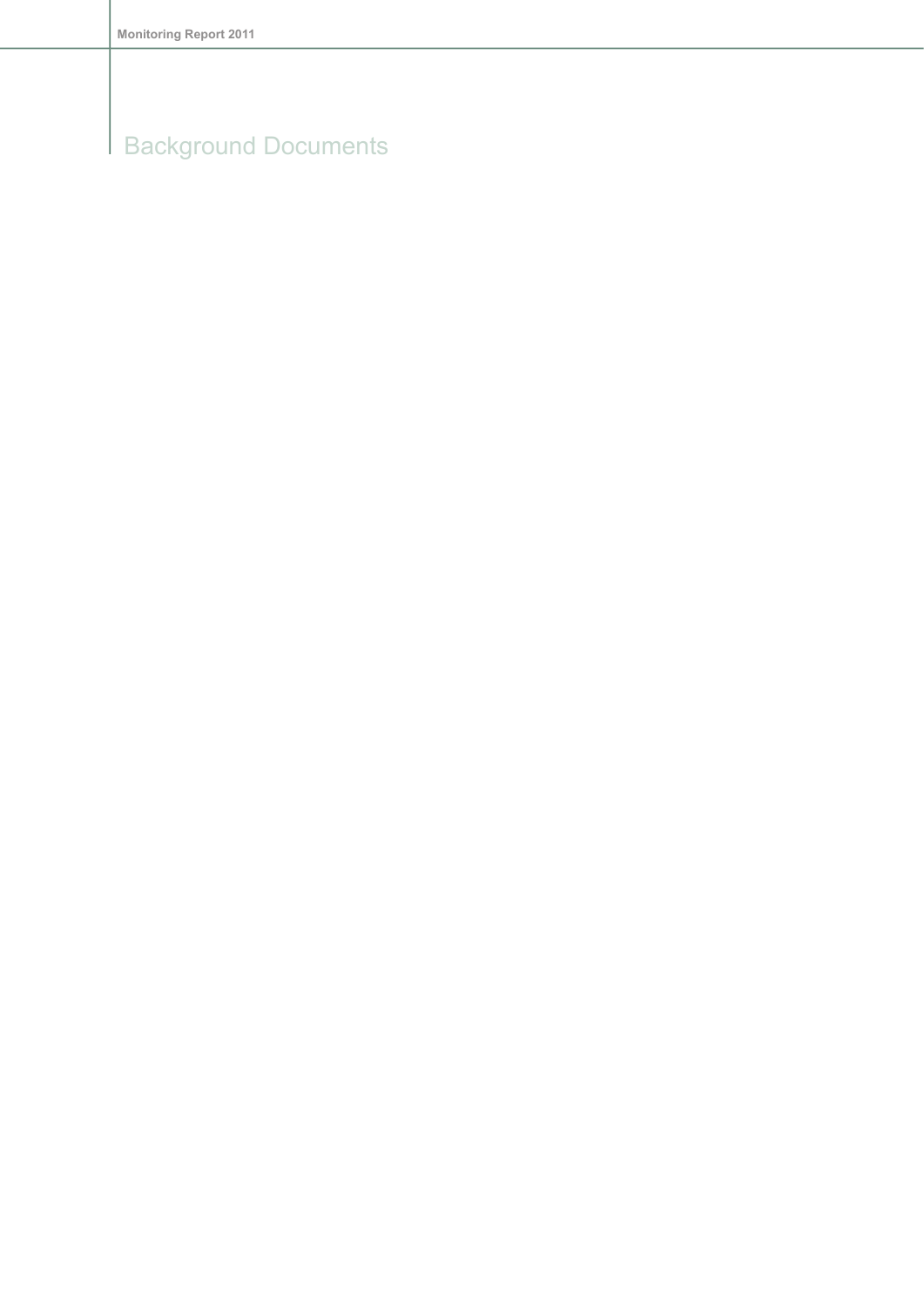| <b>Word</b>                           | <b>Description</b>                                                                                                                                                                                                                                                                                                                                                                                                              |
|---------------------------------------|---------------------------------------------------------------------------------------------------------------------------------------------------------------------------------------------------------------------------------------------------------------------------------------------------------------------------------------------------------------------------------------------------------------------------------|
| <b>Accessibility</b>                  | The ability of people, including elderly and disabled people, those with young children<br>and those encumbered with luggage or shopping, to move around an area and reach<br>places and facilities.                                                                                                                                                                                                                            |
| <b>The Act</b>                        | The Planning and Compulsory Purchase Act 2004, as amended by the Town and<br>Country Planning (Local Development) (England) (Amendment) Regulations 2008.                                                                                                                                                                                                                                                                       |
| <b>Adoption</b>                       | The stage of the <i>adoption process</i> at which the <i>local planning authority</i> can adopt,<br>by resolution of the Council, the local plan.                                                                                                                                                                                                                                                                               |
| <b>Adoption Process</b>               | The statutory process by which a <i>local planning authority</i> prepares, publishes and<br>formally adopts a local plan.                                                                                                                                                                                                                                                                                                       |
| <b>Affordability</b>                  | A measure of whether housing can be afforded by certain groups of households.                                                                                                                                                                                                                                                                                                                                                   |
|                                       | The terms <i>affordability</i> and <i>affordable housing</i> have different meanings.                                                                                                                                                                                                                                                                                                                                           |
| <b>Affordable Housing</b>             | Housing intended to meet the needs of eligible households including availability at a<br>cost low enough for them to afford to purchase, with the price being determined with<br>regard to local incomes and local house prices.                                                                                                                                                                                                |
|                                       | Affordable housing is divided into social rented housing and affordable rent, and<br>intermediate housing.                                                                                                                                                                                                                                                                                                                      |
|                                       | The terms <i>affordability</i> and <i>affordable housing</i> have different meanings.                                                                                                                                                                                                                                                                                                                                           |
| <b>Affordable Rent</b>                | Property available for rent for which rental costs are above those of social rented<br>housing but below market level costs. Typically affordable rental levels are between<br>41% and 80% of the market level.                                                                                                                                                                                                                 |
| <b>Aggregates</b>                     | Sand, gravel, crushed rock and other bulk materials obtained by quarrying or similar<br>methods and used by the construction industry.                                                                                                                                                                                                                                                                                          |
| <b>Agriculture</b>                    | Section 336 of the Town and Country Planning Act 1990 defines 'agriculture' as<br>including:                                                                                                                                                                                                                                                                                                                                    |
|                                       | Horticulture, fruit growing, seed growing, dairy farming;<br>۰                                                                                                                                                                                                                                                                                                                                                                  |
|                                       | The breeding and keeping of livestock (including any creature kept for the<br>۰<br>production of food, wool, skins or fur, or for the purpose of its use in the farming                                                                                                                                                                                                                                                         |
|                                       | of land);                                                                                                                                                                                                                                                                                                                                                                                                                       |
|                                       | The use of land as grazing land, meadow land, osier land, market gardens or<br>٠<br>nursery grounds; and                                                                                                                                                                                                                                                                                                                        |
|                                       | The use of land for woodlands where that use is ancillary to the farming of land<br>for agricultural purposes.                                                                                                                                                                                                                                                                                                                  |
| <b>Air Quality Management</b><br>Area | Since 1997 local planning authorities have been carrying out a review and assessment<br>of air quality on their area. The aim of the review is to assist authorities in carrying out<br>their statutory duty to work towards meeting the national air quality objectives. If a<br>local authority finds any places where the objectives are not likely to be achieved, it<br>must declare an Air Quality Management Area there. |
| <b>Area Action Plan</b>               | Part of a local plan which sets out a strategy for the planning of areas having a<br>concentration of proposals for change or where land uses and activities and planning<br>issues are particularly complex. Also known as an AAP.                                                                                                                                                                                             |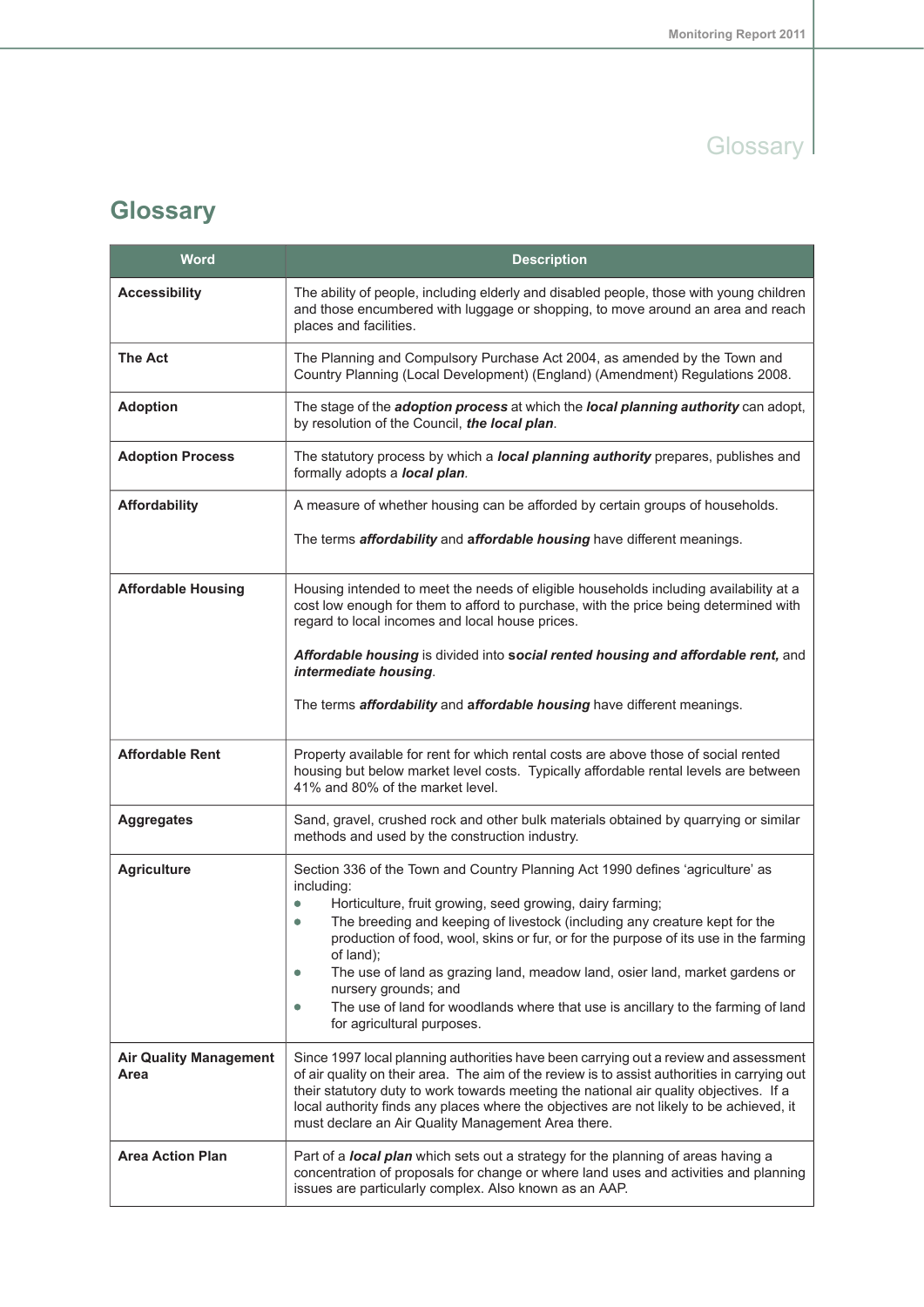| Word                                                         | <b>Description</b>                                                                                                                                                                                                                                                                                                                                                                                                                                                                                                                                                                 |
|--------------------------------------------------------------|------------------------------------------------------------------------------------------------------------------------------------------------------------------------------------------------------------------------------------------------------------------------------------------------------------------------------------------------------------------------------------------------------------------------------------------------------------------------------------------------------------------------------------------------------------------------------------|
| <b>Area Designation</b>                                      | An area identified on the <i>proposals map</i> within which certain core policies and<br>development management policies apply.                                                                                                                                                                                                                                                                                                                                                                                                                                                    |
| <b>Area for Regeneration</b>                                 | An area constituting a borough ward in particular socio-economic need, defined on the<br>basis of the index of the 20% most deprived wards in London.                                                                                                                                                                                                                                                                                                                                                                                                                              |
| <b>Area of Special Advert</b><br><b>Control</b>              | Area of Special Advert Control is an area specifically defined by the local planning<br>authority because they consider that its scenic, historical, architectural or cultural<br>features are so significant that a stricter degree of advertisement control is justified in<br>order to conserve visual amenity within that area.                                                                                                                                                                                                                                                |
| <b>Article 4 Direction</b>                                   | A legal instrument which extinguishes specific 'permitted development rights' from<br>residential buildings within a defined area i.e. the right to do some types of minor works<br>without planning permission. The effect of an article 4 direction is to require planning<br>permission to be obtained from the Council before such work begins. Flats and<br>commercial premises do not have permitted development rights so article 4 directions<br>do not apply to them.                                                                                                     |
| <b>Basin</b>                                                 | An area of land designed to retain storm runoff for a short period of time to reduce the<br>risk of flooding and to allow the settlement of solids. These can be used as part of the<br>implementation of a Sustainable Drainage System.                                                                                                                                                                                                                                                                                                                                           |
| <b>Biodiversity</b>                                          | A measure of the variety of, and number of individuals within different species of plants,<br>animals and other life forms that are present in a defined area.                                                                                                                                                                                                                                                                                                                                                                                                                     |
| <b>Blue Ribbon Network</b>                                   | A spatial policy covering London's waterways and water spaces and the land alongside<br>them.                                                                                                                                                                                                                                                                                                                                                                                                                                                                                      |
| <b>BREEAM</b>                                                | The British Research Establishment Environmental Assessment Method (BREEAM)<br>is used to assess the environmental performance of new and existing buildings.                                                                                                                                                                                                                                                                                                                                                                                                                      |
| <b>Building Regulations</b>                                  | A statutory instrument made under powers provided in the Building Act 1984, and<br>applying in England and Wales, which sets minimum construction standards for building<br>works. The current edition of the regulations is 'The Building Regulations 2000' (as<br>amended) and the majority of building projects are required to comply with them. They<br>exist to ensure the health and safety of people in and around all types of buildings (i.e.<br>domestic, commercial and industrial). They also provide for energy conservation, and<br>access to and use of buildings. |
| <b>Building at Risk</b>                                      | A building identified in a Register kept by English Heritage of listed buildings as being<br>in a poor or dilapidated condition or at risk from neglect or inappropriate changes.                                                                                                                                                                                                                                                                                                                                                                                                  |
| <b>Conservation Area</b><br><b>Management Plan</b><br>(CAMP) | A detailed set of management proposals for Enfield's conservation areas, designed to<br>both preserve and enhance their special character.                                                                                                                                                                                                                                                                                                                                                                                                                                         |
| <b>Change of Use</b>                                         | A change in the way that land or buildings are used (see Use Classes Order). Planning<br>permission is usually necessary in order to change the use from one use class to<br>another.                                                                                                                                                                                                                                                                                                                                                                                              |
| <b>Character</b>                                             | The individual distinctiveness of an area, arising from a combination of natural and<br>man-made elements with historic, socio-economic and other factors.                                                                                                                                                                                                                                                                                                                                                                                                                         |
| <b>Code for Sustainable</b><br><b>Homes</b>                  | A document providing a single national standard to guide industry in the design and<br>construction of sustainable homes. It is a means of driving continuous improvement,<br>greater innovation and exemplary achievement in sustainable home building. The Code<br>measures the sustainability of a home against design categories, rating the 'whole<br>home' as a complete package.                                                                                                                                                                                            |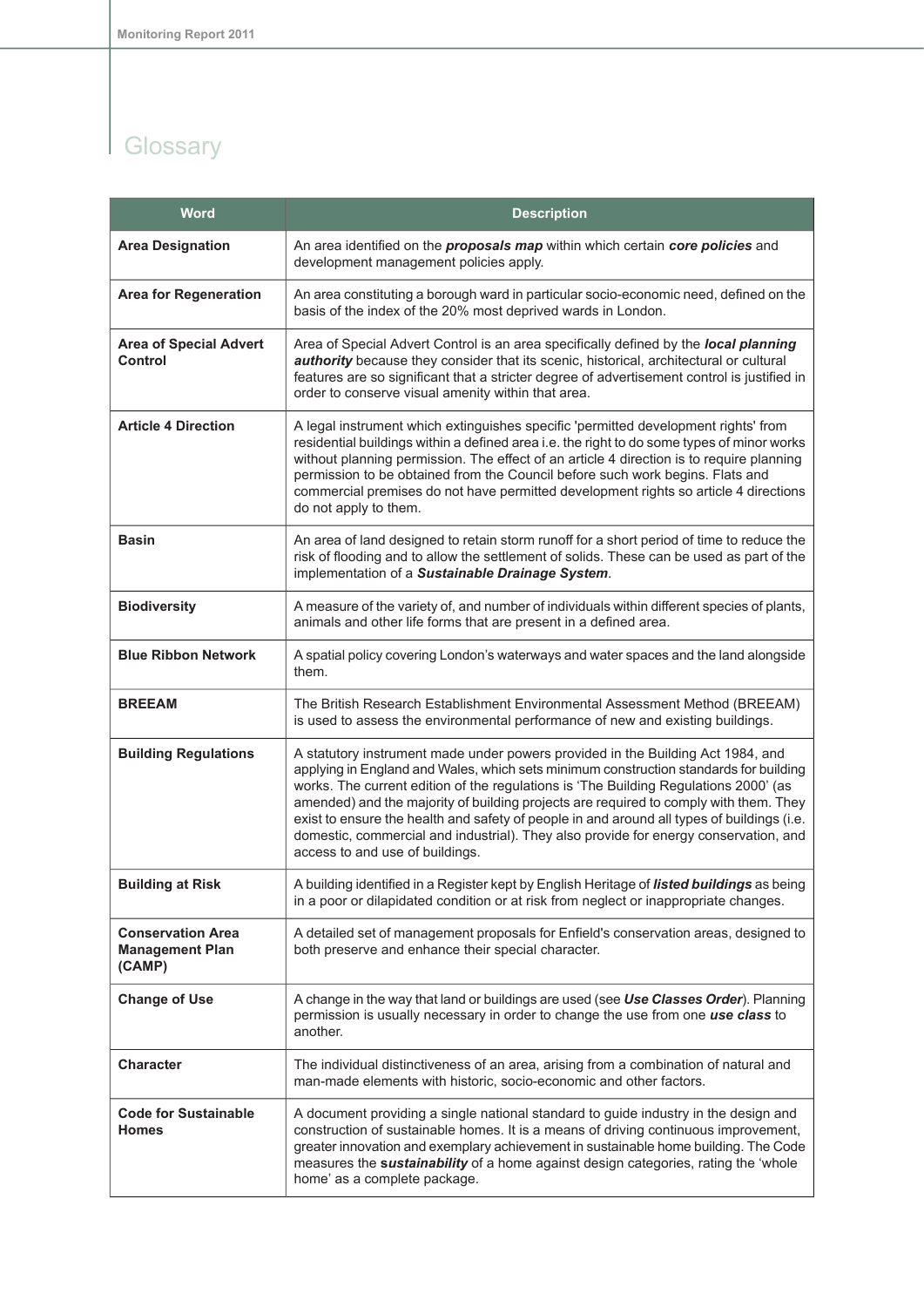| <b>Word</b>                                                                             | <b>Description</b>                                                                                                                                                                                                                                                                                                                                                                                                                                                                                                                                                                                                                |
|-----------------------------------------------------------------------------------------|-----------------------------------------------------------------------------------------------------------------------------------------------------------------------------------------------------------------------------------------------------------------------------------------------------------------------------------------------------------------------------------------------------------------------------------------------------------------------------------------------------------------------------------------------------------------------------------------------------------------------------------|
| <b>Combined Heat and</b><br>Power (CHP)                                                 | The combined production of heat, usually in the form of steam, and power, usually in<br>the form of electricity.                                                                                                                                                                                                                                                                                                                                                                                                                                                                                                                  |
| <b>Commission for</b><br><b>Architecture and the Built</b><br><b>Environment (CABE)</b> | The Government's advisor on architecture, urban design and public space.                                                                                                                                                                                                                                                                                                                                                                                                                                                                                                                                                          |
| <b>Community Infrastructure</b><br>Levy                                                 | The Community Infrastructure Levy (CIL) will be a new charge which local authorities<br>in England and Wales will be empowered, but not required, to charge on most types<br>of new development in their area. CIL charges will be based on simple formulae which<br>relate the size of the charge to the size and character of the development paying it.<br>The proceeds of the levy will be spent on local and sub-regional infrastructure to support<br>the development of the area.                                                                                                                                          |
| <b>Community Strategy</b>                                                               | A strategy document required by the Local Government Act 2000 to be prepared and<br>implemented by a local planning authority with the aim of improving the social,<br>environmental and economic well being of its area by co-ordinating the actions of local<br>public, private, voluntary and community sectors. Responsibility for producing a<br>community strategy may be passed to a <b>local strategic partnership</b> , which include<br>local authority representatives. Also known as a Sustainable Community Strategy.                                                                                                |
| <b>Comparison Goods</b>                                                                 | Retail items not bought on a frequent basis, for example televisions and white goods<br>(fridges, dishwashers etc, and usually being the type of goods that people buy from<br>the store offering the best value for money rather than the one closest to them.                                                                                                                                                                                                                                                                                                                                                                   |
| <b>Conservation Area</b>                                                                | An area designated for the purpose of protecting the <i>character</i> of an area, and applied<br>to areas of various sizes and characters, ranging from small groups of buildings to<br>town squares or even open spaces. It may include one or more listed buildings.                                                                                                                                                                                                                                                                                                                                                            |
| <b>Conservation Area</b><br><b>Character Appraisal</b>                                  | A published document defining the special architectural or historic interest that warrants<br>an area being designated as a conservation area.                                                                                                                                                                                                                                                                                                                                                                                                                                                                                    |
| <b>Controlled Parking Zone</b>                                                          | An area of the public highway within which specified hours of parking control apply.<br>Such controls do not apply to private roads. Also known as a CPZ.                                                                                                                                                                                                                                                                                                                                                                                                                                                                         |
| <b>Convenience Goods</b>                                                                | Everyday essential household items, such as food.                                                                                                                                                                                                                                                                                                                                                                                                                                                                                                                                                                                 |
| <b>Core Policy</b>                                                                      | A short clear statement of the matters which the local planning authority will take<br>into account when it receives an application for planning permission. If the proposed<br>development is not consistent with the policy, the local planning authority is likely to<br>refuse planning permission unless there are exceptional circumstances affecting the<br>site, which would make this particular development acceptable. Core Policies are set<br>out in the Core Strategy.<br>See also development management document for standards the Council will also<br>take into account when determining planning applications. |
| <b>Core Strategy</b>                                                                    | A Local Development Document setting out the long-term spatial vision and strategic<br>objectives for the Local Planning Authority area. It includes a spatial strategy, core<br>policies and a monitoring and implementation framework for achieving them. The Core<br>Strategy has the status of a Development Plan Document.                                                                                                                                                                                                                                                                                                   |
| <b>Decent Home</b>                                                                      | A dwelling which:<br>meets the current statutory minimum standard for housing (ie lack of hazards)<br>$\bullet$<br>is in a reasonable state of repair<br>$\bullet$<br>has reasonably modern facilities and services<br>$\bullet$<br>provides a reasonable degree of thermal comfort.<br>$\bullet$                                                                                                                                                                                                                                                                                                                                 |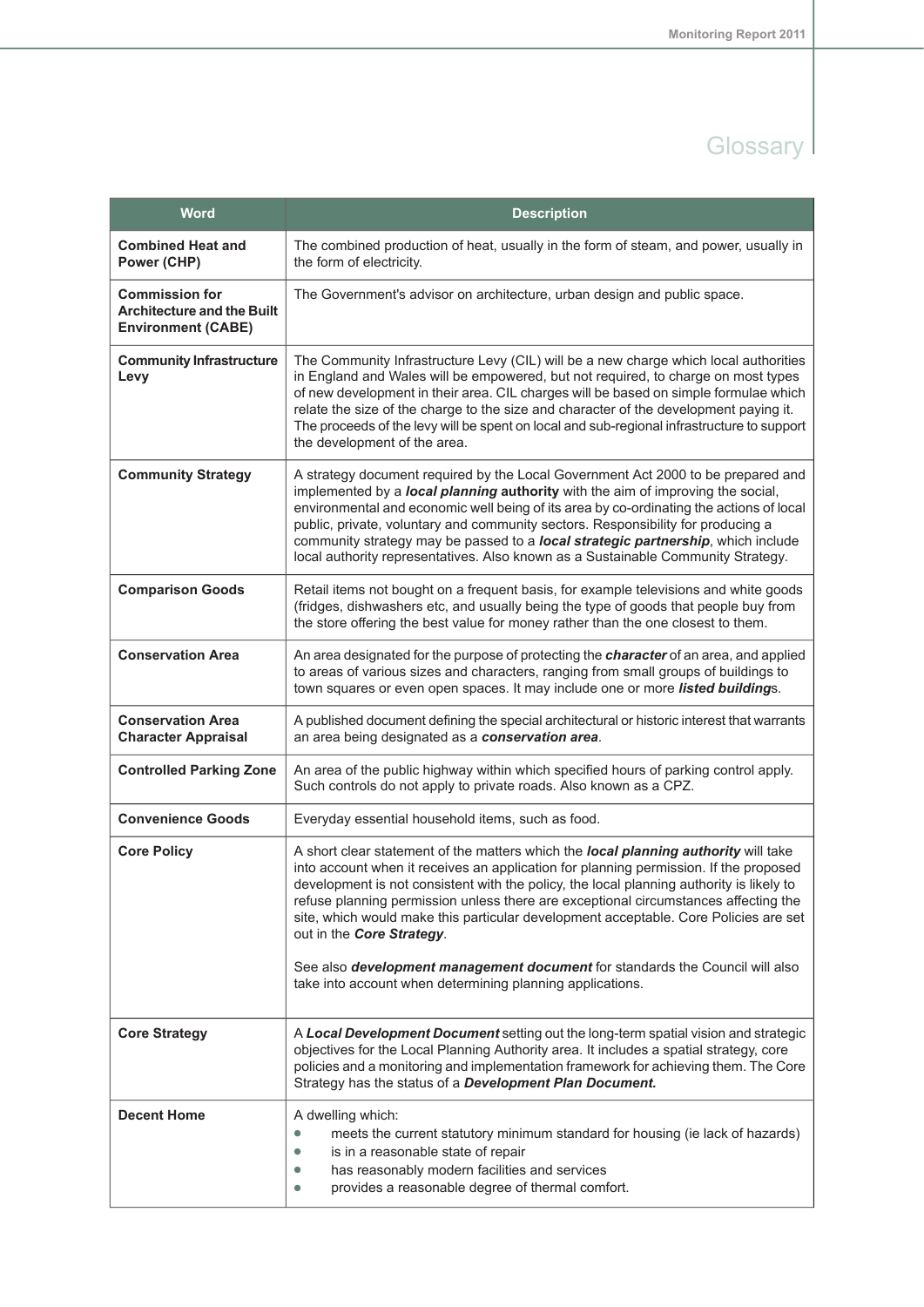| <b>Word</b>                                      | <b>Description</b>                                                                                                                                                                                                                                                                                                                                                       |
|--------------------------------------------------|--------------------------------------------------------------------------------------------------------------------------------------------------------------------------------------------------------------------------------------------------------------------------------------------------------------------------------------------------------------------------|
| <b>Density</b>                                   | A measure of the intensity of development of a plot of land. Residential density can be<br>measured by the number of habitable rooms and dwellings per hectare (hr/unit<br>and hr/ha).                                                                                                                                                                                   |
| <b>Density Matrix</b>                            | A residential development density control in the London Plan which seeks to achieve<br>appropriate residential densities across London, based on the public transport<br>accessibility level and character setting of the site and the characteristics of the<br>scheme.                                                                                                 |
| <b>Design and Access</b><br><b>Statement</b>     | Statements are documents that explain the design thinking behind a planning<br>application. For example, they should show that the person applying for permission<br>has thought carefully about how everyone, including disabled people, older people and<br>very young children, will be able to use the places they want to build.                                    |
| <b>Development</b><br><b>Control/Management</b>  | The process whereby a <i>local planning authority</i> receives and considers the merits<br>of a planning application and whether it should be given permission, having regard to<br>the development plan and all other material considerations.                                                                                                                          |
| <b>Development</b><br><b>Management Document</b> | A document that sets out a council's standards for new developments.                                                                                                                                                                                                                                                                                                     |
| <b>Development Plan</b>                          | A document that sets out policies and proposals for development and use of land and<br>buildings within the area of a local planning authority. As set out in Section 38(6) of<br>the Act, it consists of the spatial development strategy (London Plan) and Enfield's<br><b>Local Plan.</b>                                                                             |
| <b>Development Plan</b><br><b>Document</b>       | A spatial planning document that is subject to <i>independent examination</i> , and together<br>with the London Plan, forms the development plan for a local planning authority<br>area for the purposes of the Act. It can be, but is not limited to, a core strategy, a<br>Development Management Document, site schedule or area action plan. Also<br>known as a DPD. |
|                                                  | DPDs are shown geographically on a <i>proposals map</i> . Individual DPDs or parts of a<br>DPD can be reviewed independently from other DPDs. Each authority must set out<br>the programme for preparing its DPDs in its local development scheme.                                                                                                                       |
| <b>District Centre</b>                           | A group of shops and some service outlets serving part of an urban area and providing<br>a geographic focus for it, separate from and smaller than a <i>major centre</i> , but larger<br>than and with more variety than local centres.                                                                                                                                  |
| <b>Diversification</b>                           | The action of diversifying existing economic activity into new areas of business in order<br>to broaden the return on capital or assets.                                                                                                                                                                                                                                 |
| <b>Energy Efficiency</b>                         | Using the minimum amount of energy needed to produce a given result.                                                                                                                                                                                                                                                                                                     |
| <b>Enfield Design Guide</b>                      | A document to provide guidance on how development can be carried out in accordance<br>with good design practice whilst retaining local distinctiveness (see Local Development<br>Scheme for more details).                                                                                                                                                               |
| <b>Enfield Strategic</b><br>Partnership          | The body which produced the community strategy "Enfield's Future" for Enfield<br>borough. See also strategic partnership.                                                                                                                                                                                                                                                |
| <b>English Heritage</b>                          | A Government advisory body with responsibility for all aspects of protecting and<br>promoting the historic environment, and responsible for advising the Government on<br>the listing of historic buildings (see listed building).                                                                                                                                       |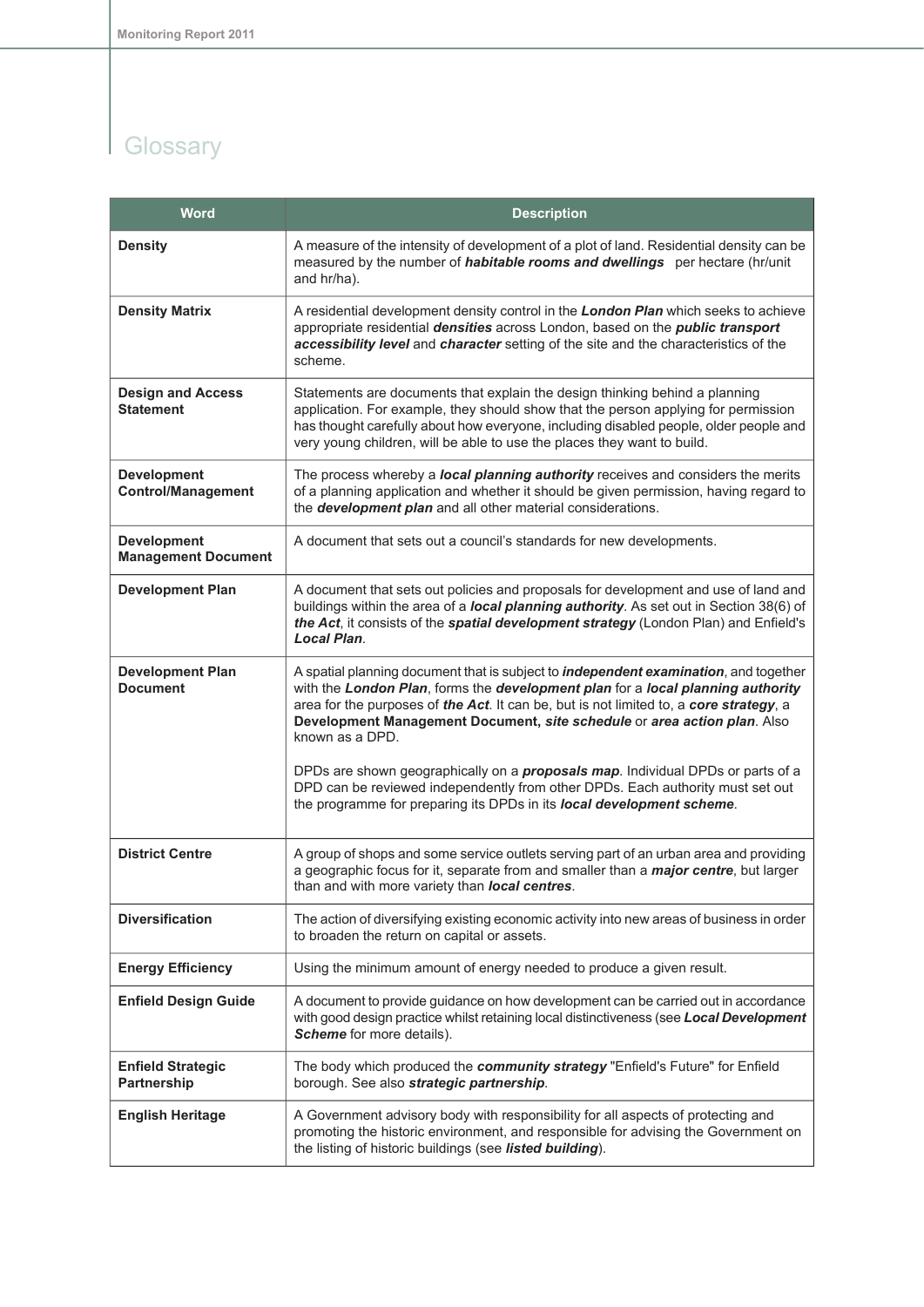| <b>Word</b>                                            | <b>Description</b>                                                                                                                                                                                                                                                                                                                                                                                                                                                                                                                                                                                                                                               |
|--------------------------------------------------------|------------------------------------------------------------------------------------------------------------------------------------------------------------------------------------------------------------------------------------------------------------------------------------------------------------------------------------------------------------------------------------------------------------------------------------------------------------------------------------------------------------------------------------------------------------------------------------------------------------------------------------------------------------------|
| <b>Environment Agency</b>                              | A public body with responsibility for preventing or minimising the effects of pollution<br>on the environment and which issues permits to monitor and control activities that<br>handle or produce waste. It also provides up-to-date information on waste management<br>and deals with other matters such as water issues, including flood protection advice.<br>Also known as EA.                                                                                                                                                                                                                                                                              |
| <b>Environmental Impact</b><br>Assessment              | A procedure that must be followed in assessing the impact of certain types of<br>development, usually more significant schemes, before they are granted planning<br>permission. The procedure requires the developer to compile an <i>Environmental</i><br>Statement describing the likely significant effects of the development on the<br>environment and proposed mitigation measures.                                                                                                                                                                                                                                                                        |
| <b>Environment Statement</b>                           | A document required to be prepared as part of the preparation of an <i>environmental</i><br>impact assessment describing the likely significant effects of proposed development<br>on the environment and proposed mitigation measures, and which must be circulated<br>to statutory consultation bodies and made available to the public for comment. Its<br>contents, together with any comments on it, must be taken into account by the<br>competent authority (eg local planning authority) before it may grant consent.                                                                                                                                    |
| <b>Equality Impact</b><br><b>Assessment</b>            | An Equality Impact Assessment examines a proposed or existing policy, plan, strategy<br>or project to identify what effect its implementation may have on different groups in the<br>community. It can anticipate and recommend ways to avoid any discriminatory or<br>negative consequences for a particular group, and it also enables demonstration of<br>the potential benefits for equality target groups arising from the proposed policy or<br>project.                                                                                                                                                                                                   |
| <b>Evidence Base</b>                                   | The information and data gathered by a local authority to demonstrate the soundness<br>of the policy approach set out in local development documents, and including<br>assessment of the physical, economic, and social characteristics of an area.                                                                                                                                                                                                                                                                                                                                                                                                              |
| <b>Examination-in-Public</b>                           | see Independent Examination                                                                                                                                                                                                                                                                                                                                                                                                                                                                                                                                                                                                                                      |
| <b>Greater London Authority</b>                        | A strategic body constituted under the Greater London Authority Act 1999, consisting<br>of the Mayor of London, the London Assembly and staff, which has responsibility for<br>producing regional strategic policy in a numbers of areas, including transport, economic<br>development, planning, and the environment for the county of Greater London. Also<br>known as the GLA. It produces the London Plan.                                                                                                                                                                                                                                                   |
| <b>Greater London Authority</b><br><b>Road Network</b> | see Transport for London Road Network                                                                                                                                                                                                                                                                                                                                                                                                                                                                                                                                                                                                                            |
| <b>Green Belt</b>                                      | A designation for land around certain cities and large built-up areas, which aims to<br>keep this land permanently open or largely undeveloped. Its purposes are to:<br>check the unrestricted sprawl of large built up areas<br>$\bullet$<br>prevent neighbouring towns from merging<br>$\bullet$<br>safeguard the countryside from encroachment<br>۰<br>preserve the setting and special character of historic towns<br>۰<br>assist urban regeneration by encouraging the recycling of derelict and other<br>$\bullet$<br>urban land.<br>The detailed boundaries of such areas are defined in a development plan of each<br>relevant local planning authority. |
| <b>Green Industry</b>                                  | An environmentally friendly industry such as renewable energy and material processing<br>and recycling facilities.                                                                                                                                                                                                                                                                                                                                                                                                                                                                                                                                               |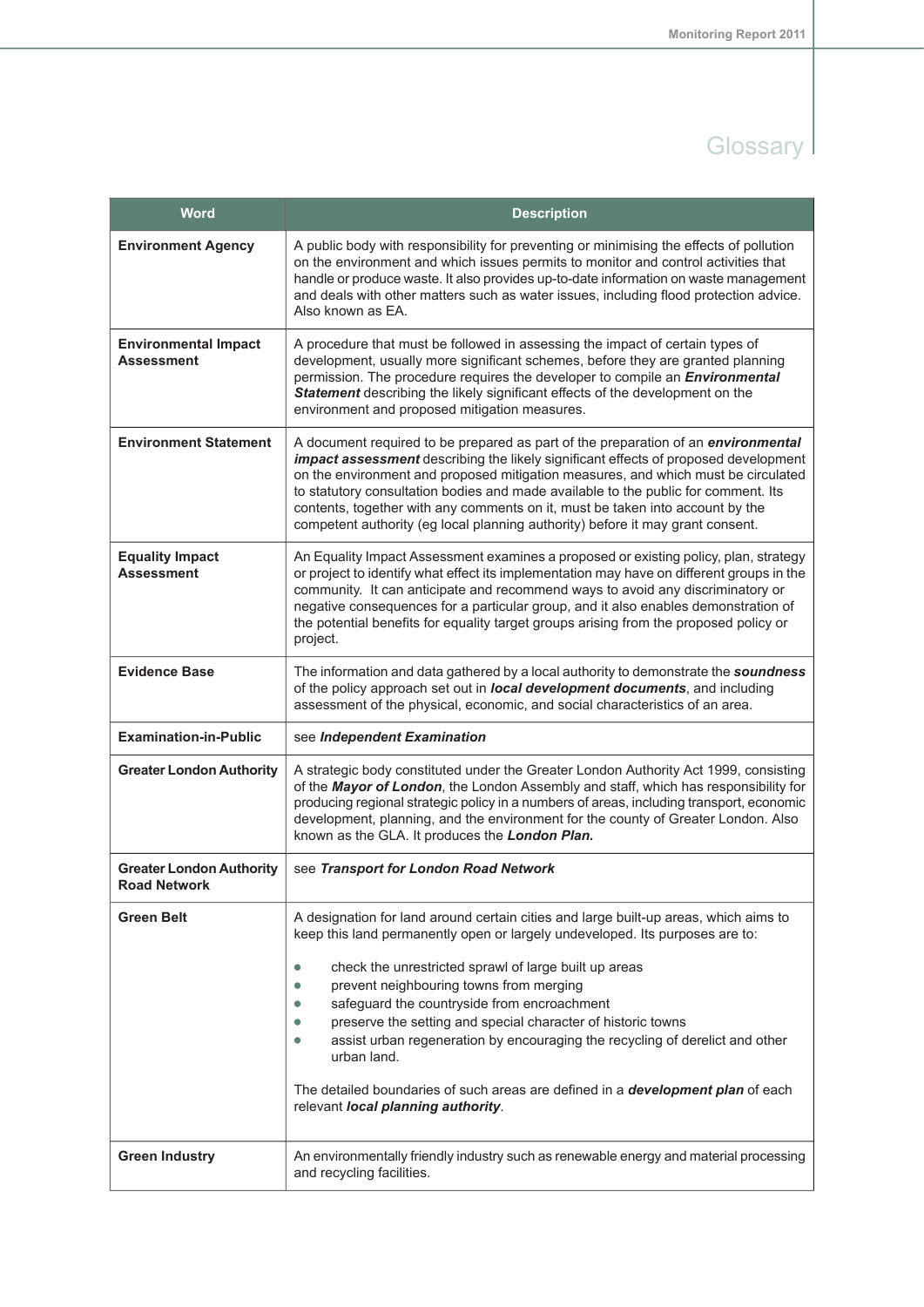| <b>Word</b>                                    | <b>Description</b>                                                                                                                                                                                                                                                                                                                                                                                                                     |
|------------------------------------------------|----------------------------------------------------------------------------------------------------------------------------------------------------------------------------------------------------------------------------------------------------------------------------------------------------------------------------------------------------------------------------------------------------------------------------------------|
| <b>Green Roofs</b>                             | Vegetated roofs, or roofs with vegetated spaces. Also known as eco-roofs.                                                                                                                                                                                                                                                                                                                                                              |
| <b>Growth Area</b>                             | An area identified for new residential development to accommodate population growth,<br>as outlined in the Government's Sustainable Communities Plan and in the case of<br>London including the Thames Gateway and the<br>London-Stansted-Cambridge-Peterborough Corridor.                                                                                                                                                             |
| <b>Habitable Room</b>                          | A room within a dwelling house, but excluding kitchens less than 13 m <sup>2</sup> ; bathrooms;<br>toilets; sculleries not used for cooking; closets; pantries and storerooms; landings;<br>halls; lobbies or recesses and offices or shops used solely for business purposes.                                                                                                                                                         |
| <b>Habitats Directive</b><br><b>Assessment</b> | In accordance with the Habitats Directive 92/43/EEC the impacts of a land-use plan<br>are assessed against the conservation objectives of a European Site, which includes<br>Ramsar sites, and to ascertain whether it would adversely affect the integrity of that<br>site. Also know as Appropriate Assessment.                                                                                                                      |
| <b>Health Impact</b><br><b>Assessment</b>      | A process for ensuring that land use and planning decision making at all levels consider<br>the potential impacts of decisions on health and health inequalities. It identifies actions<br>that can enhance positive effects and reduce or eliminate negative effects.                                                                                                                                                                 |
| <b>Historic Parks and</b><br><b>Gardens</b>    | Parks and gardens included in a Register kept by English Heritage, ranging from town<br>gardens and public parks to the great country estates, and reflecting the styles and<br>tastes of past generations, from Medieval knot gardens and deer parks to sweeping<br>18th-century landscaped gardens, Victorian exotica and post-war examples. A local<br>development plan can include a Register of Local Historic Parks and Gardens. |
| <b>Housing Association</b>                     | A not-for-profit body offering for rent independent homes owned by registered<br>providers.                                                                                                                                                                                                                                                                                                                                            |
| <b>Housing Demand</b>                          | The quantity of housing that households are willing and able to buy or rent.                                                                                                                                                                                                                                                                                                                                                           |
| <b>Housing Need</b>                            | The quantity of housing required for households who are unable to access suitable<br>housing without financial assistance.                                                                                                                                                                                                                                                                                                             |
| <b>Housing Tenure</b>                          | The financial and legal arrangements under which someone has the right to live in a<br>house. The most frequent forms are tenancy, in which rent is paid to a landlord, and<br>owner occupancy. Mixed forms of tenure are also possible.                                                                                                                                                                                               |
| <b>Independent Examination</b>                 | A formal hearing, presided over by an Inspector or a Panel of Inspectors appointed by<br>the Secretary of State, to consider the soundness of the local plan.                                                                                                                                                                                                                                                                          |
| <b>Index of Multiple</b><br><b>Deprivation</b> | A ward-level index made up of six indicators (income, employment, health deprivation<br>and disability, education, skills and training, housing and geographical access to<br>services) for quantifying the degree of disadvantage in a ward, and which can help to<br>identify areas for regeneration. Also known as IMD.                                                                                                             |
| <b>IBP</b>                                     | Commonly used throughout the Development Management Document and Core<br>Strategy as an acronym for Industrial Business Park.                                                                                                                                                                                                                                                                                                          |
| <b>Infrastructure Delivery</b><br>Plan         | The Infrastructure Delivery Plan sets out what social, physical and green infrastructure<br>is required in the Borough to support planned growth in the local plan. The delivery<br>of a sound local plan is dependent on the Infrastructure Delivery Plan.                                                                                                                                                                            |
| <b>Inspector's Report</b>                      | A report issued by the Inspector or Panel who conducted an <i>independent examination</i> ,<br>setting out their conclusions on the matters raised at the Examination and detailing<br>the amendments which they require the Local Planning Authority to make to the<br>local plan before it adopts the document. The requirements of an Inspector's Report<br>are binding.                                                            |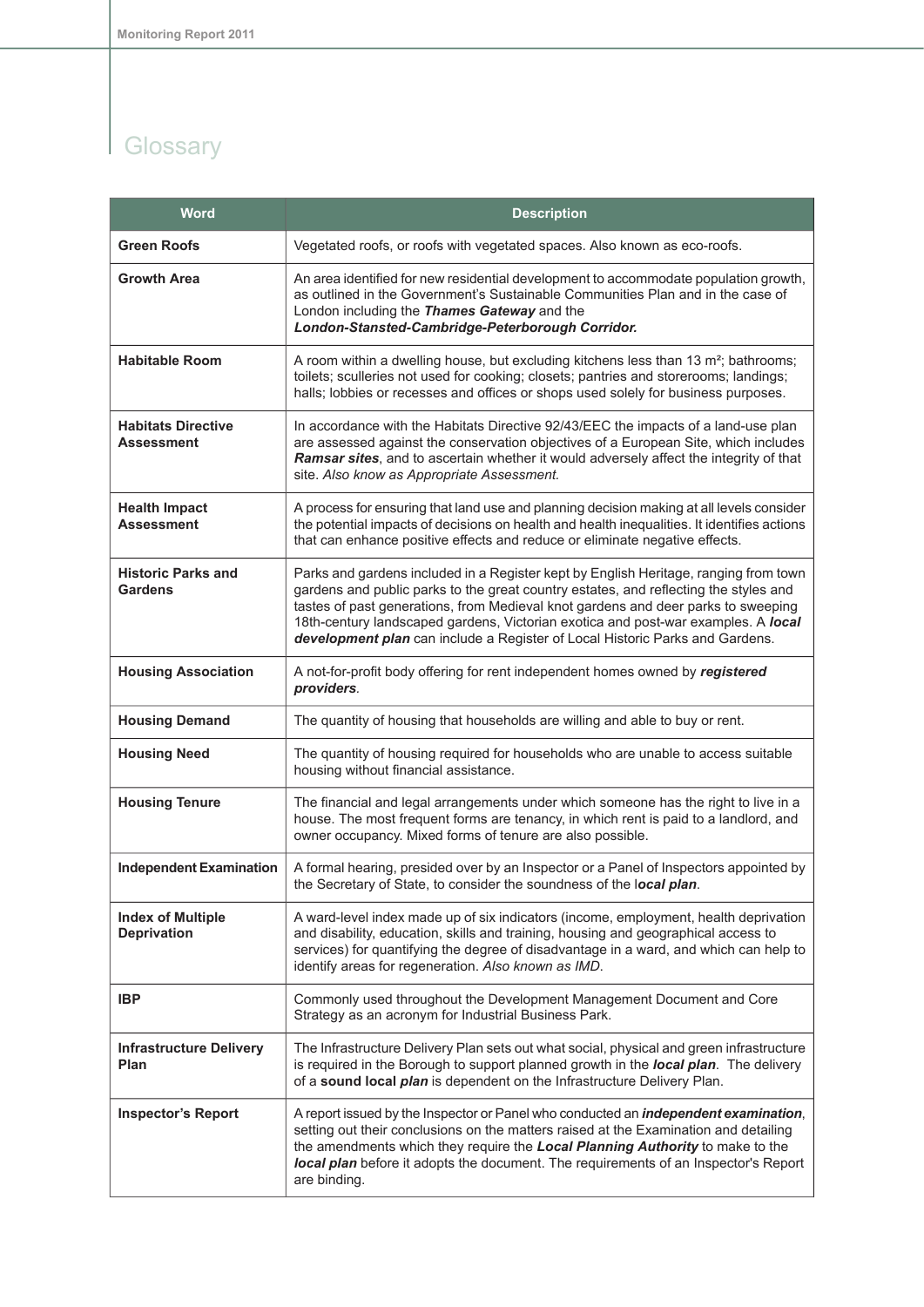| <b>Word</b>                                            | <b>Description</b>                                                                                                                                                                                                                                                                                                                                                                                                                                                                                                                                                                                                                                                                                  |
|--------------------------------------------------------|-----------------------------------------------------------------------------------------------------------------------------------------------------------------------------------------------------------------------------------------------------------------------------------------------------------------------------------------------------------------------------------------------------------------------------------------------------------------------------------------------------------------------------------------------------------------------------------------------------------------------------------------------------------------------------------------------------|
| <b>Intermediate Housing</b>                            | Housing at prices and rents above those of social rented housing, but below market<br>price or rents, and which meet the criteria for <b>affordable housing</b> . These can include<br>shared equity products (eg HomeBuy), other low cost homes for sale and intermediate<br>rent. It can include homes provided by private sector bodies or provided without grant<br>funding. Where such homes meet the definition of <i>intermediate housing</i> , they may<br>be considered, for planning purposes, as affordable housing. Whereas, homes that<br>do not meet this definition, for example, 'low cost market' housing, may not be<br>considered, for planning purposes, as affordable housing. |
| <b>Joint Waste Development</b><br><b>Plan Document</b> | A document setting out the planning policies for waste management and identifying<br>new and expanded waste facilities in North London. Also known as JWDPD.<br>In the case of Enfield borough this document is usually referred to as the North London<br>Waste Plan (NLWP).                                                                                                                                                                                                                                                                                                                                                                                                                       |
| <b>Lee Valley Corridor</b>                             | The area of strategically important development opportunities and existing industry<br>either side of the River Lee, in parts of Enfield, Hackney, Haringey, Newham, Tower<br>Hamlets and Waltham Forest boroughs.                                                                                                                                                                                                                                                                                                                                                                                                                                                                                  |
| <b>Lee Valley Regional Park</b>                        | A 4,000 ha (10,000 acre) regional park that stretches for 42 km (26 miles) on both<br>sides of the River Lee, from the River Thames to Ware in Hertfordshire.                                                                                                                                                                                                                                                                                                                                                                                                                                                                                                                                       |
| <b>Lee Valley Regional Park</b><br><b>Authority</b>    | A body constituted on 1 January 1967 under the Lee Valley Regional Park Act 1966<br>with responsibility for the Lee Valley Regional Park and for developing a wide range<br>of leisure, sport and recreation, including nature conservation facilities and the protection<br>and enhancement of the natural environment.                                                                                                                                                                                                                                                                                                                                                                            |
| <b>Lifetime Homes</b>                                  | Homes designed to meet the changing needs of the population from young children<br>to the elderly, and thereby meeting the varying needs of numerous changes of occupiers<br>in the same home by being designed to be accessible, adaptable and convenient and<br>able to accommodate people with moderate mobility difficulties.                                                                                                                                                                                                                                                                                                                                                                   |
| <b>Listed Building</b>                                 | An historic building recorded on a statutory list of buildings of 'special architectural or<br>historic interest' compiled by the Secretary of State for Culture, Media and Sport under<br>the Planning (Listed Buildings and Conservation Areas) Act 1990, on advice from<br>English Heritage, to ensure that the architectural and historic interest of the building<br>is carefully considered before any alterations, outside or inside, are agreed. A building<br>is graded I, II* or II, with grade I being the highest. Listing includes the interior as well<br>as the exterior of the building, and any buildings or permanent structures (e.g. walls)<br>within the curtilage.            |
| <b>Local Centre</b>                                    | A small group of shops and limited service outlets serving a local catchment (for<br>example, a suburban housing estate). Sometimes referred to as a neighbourhood<br>centre.                                                                                                                                                                                                                                                                                                                                                                                                                                                                                                                       |
| <b>Local Development</b><br><b>Document</b>            | A document which forms part of the <i>local plan</i> and which can be adopted and revised<br>as a single entity and includes development plan documents, supplementary<br>planning documents and the statement of community involvement.                                                                                                                                                                                                                                                                                                                                                                                                                                                            |
| <b>Local Development</b><br><b>Framework</b>           | The term previously used to describe all local plan documents produced by the local<br>development authority. Also known as an LDF.                                                                                                                                                                                                                                                                                                                                                                                                                                                                                                                                                                 |
| <b>Local Development</b><br><b>Scheme</b>              | A document setting out the intentions of the local planning authority for its plan<br>making, in particular, the local plans it intends to produce and the timetable for their<br>production and review. Also known as an LDS.                                                                                                                                                                                                                                                                                                                                                                                                                                                                      |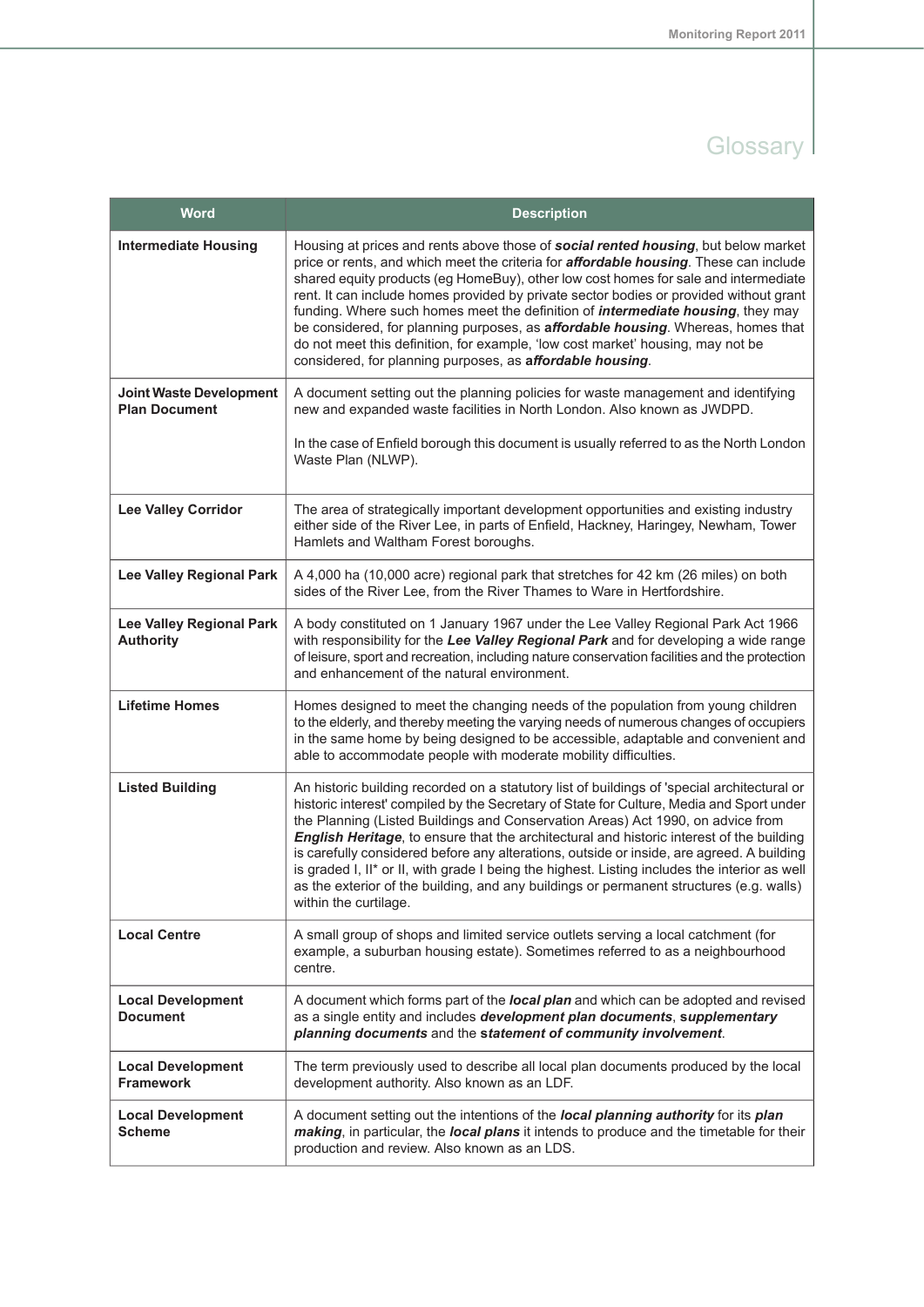| <b>Word</b>                                                        | <b>Description</b>                                                                                                                                                                                                                                                                                                                                                                                                                                                                                                        |
|--------------------------------------------------------------------|---------------------------------------------------------------------------------------------------------------------------------------------------------------------------------------------------------------------------------------------------------------------------------------------------------------------------------------------------------------------------------------------------------------------------------------------------------------------------------------------------------------------------|
| <b>Local Implementation</b><br>Plan                                | A statutory strategic transport plan produced by London boroughs bringing together<br>transport proposals to implement the Mayor of London's Transport Strategy at the<br>local level. Also known as an LIP.                                                                                                                                                                                                                                                                                                              |
| <b>Local Implementation</b><br>Plan (HCA - Single<br>Conversation) | A document setting out the Council's long term resource requirements to deliver its<br>Place Shaping vision and Housing Strategy objectives. This is part of the Single<br>Conversation the Homes and Communities Agency's approach to placeshaping and<br>delivery through partnership working. Also known as LIP.                                                                                                                                                                                                       |
| <b>Local List</b>                                                  | A list compiled by a local planning authority of buildings of special local architectural<br>or historic interest but which do not meet the criteria to be statutorily listed by English<br>Heritage as listed buildings.                                                                                                                                                                                                                                                                                                 |
|                                                                    | Councils are empowered by PPG 15 to draw up local lists and to support them through<br>appropriate planning policies with the intention that, by drawing attention to the special<br>interest of these buildings, owners will be encouraged to take particular care when<br>undertaking any alterations or extensions.                                                                                                                                                                                                    |
| <b>Local Plan</b>                                                  | The plan for the future development of the local area, drawn up by the local planning<br>authority in consultation with the community. In law this is described as the<br>development plan documents adopted under the Planning and Compulsory<br>Purchase Act 2004. Current core strategies or other planning policies, which under<br>the regulations would be considered to be development plan documents, form part of<br>the Local Plan. The term includes old policies which have been saved under the 2004<br>Act. |
| <b>Local Planning Authority</b>                                    | A body charged under the Act with the responsibility for preparing a local plan for a<br>specific area and for deciding whether development proposals should receive planning<br>permission. Also known as an LPA. Enfield Council is the local planning authority for<br>the London Borough of Enfield.                                                                                                                                                                                                                  |
| <b>Local Strategic</b><br>Partnership                              | A partnership of stakeholders which is usually non-statutory and multi-agency and<br>which develops ways of involving local people from the public, private, community and<br>voluntary sectors in the planning processes which shape the future of their<br>neighbourhood and how services are provided, resulting in production of a community<br>strategy. The Enfield Strategic Partnership is the local strategic partnership<br>responsible for producing Enfield's community strategy.                             |
| <b>Locally Listed Building</b>                                     | A building included on a local list.                                                                                                                                                                                                                                                                                                                                                                                                                                                                                      |
| <b>London Development</b><br><b>Agency</b>                         | One of the Greater London Authority group organisations, acting on behalf of the<br>Mayor of London, whose aim is to further the economic development and regeneration<br>of London. Also known as the LDA.                                                                                                                                                                                                                                                                                                               |
| <b>London Plan</b>                                                 | Also known as the Spatial Development Strategy, this document was published by the<br>Mayor of London in 2011 and provides a strategic framework for the boroughs' local<br>plans. It has the status of a development plan under the Planning and Compulsory<br>Purchase Act.                                                                                                                                                                                                                                             |
| London-Stansted-                                                   | A land corridor covering the areas around and between North London, Harlow, Stansted<br>Airport and Cambridge. Also known as the LSPC.                                                                                                                                                                                                                                                                                                                                                                                    |
| Cambridge-Peterborough<br>Corridor                                 | It has been prioritised for development and growth by the Government in its<br>Communities Plan ("Sustainable Communities: Building for the future").                                                                                                                                                                                                                                                                                                                                                                     |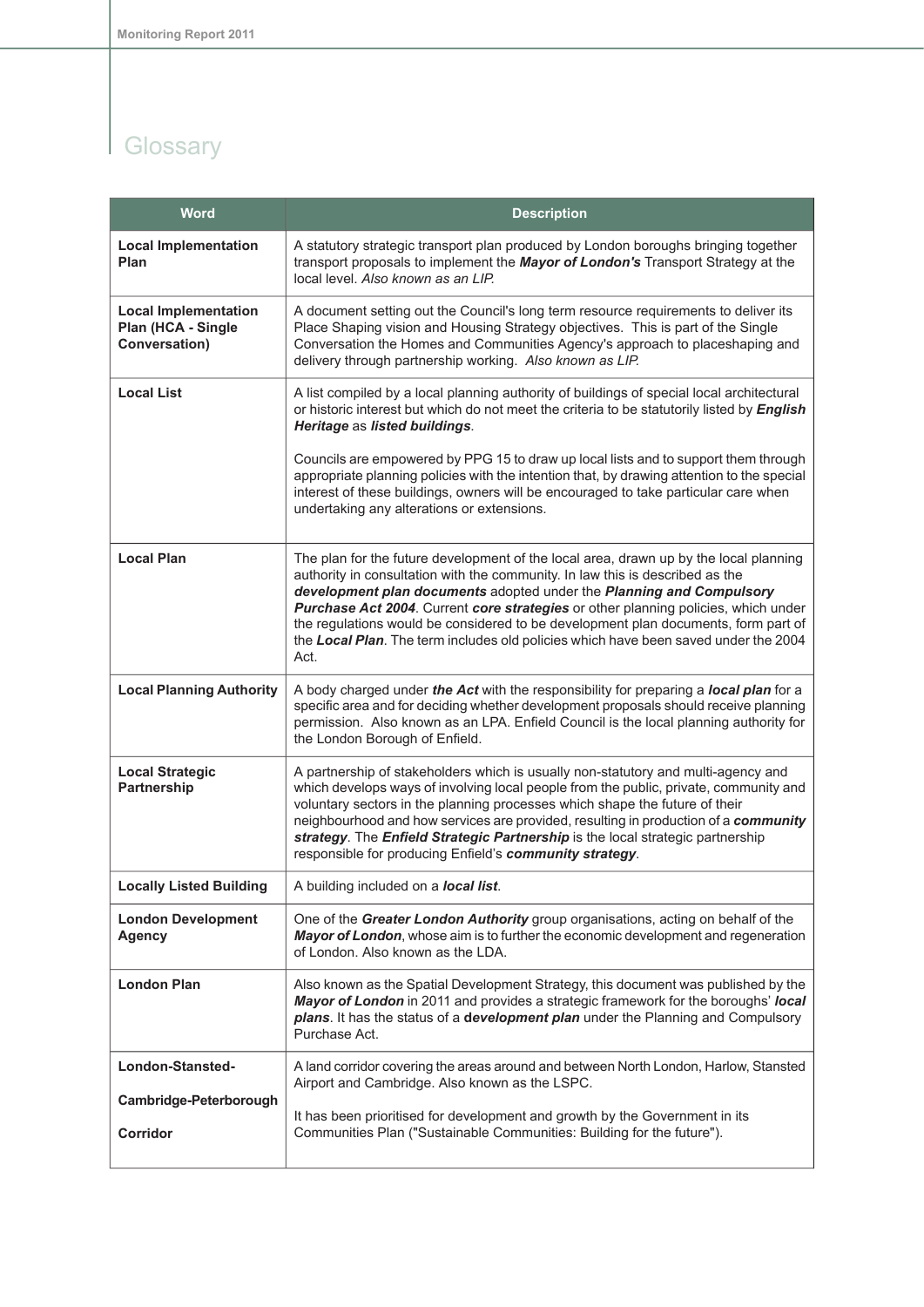| <b>Word</b>                                          | <b>Description</b>                                                                                                                                                                                                                                                                                                                                                                              |
|------------------------------------------------------|-------------------------------------------------------------------------------------------------------------------------------------------------------------------------------------------------------------------------------------------------------------------------------------------------------------------------------------------------------------------------------------------------|
| <b>Low and Zero Carbon</b><br><b>Technology</b>      | Installations which produce energy that minimises the carbon emissions associated<br>with generation. The technologies include those which are inexhaustible and harness<br>energy flows that occur naturally in the environment, for example energy from the wind<br>and solar power. The term also includes technologies that use carbon-emitting fuels<br>but at a high level of efficiency. |
| <b>LSIS</b>                                          | Commonly used throughout the Development Management Document and Core<br>Strategy as an acronym for Locally Significant Industrial Sites.                                                                                                                                                                                                                                                       |
| <b>Major Development</b>                             | For dwellings, a major development is one where the number of residential units to be<br>constructed is greater than 10, or where the number of dwellings to be constructed is<br>not known, the site area is greater than 0.5 hectares.                                                                                                                                                        |
|                                                      | For all other uses a major development is one where the floor space to be created by<br>the development is more than 1,000 square metres or the site area is greater than 1<br>hectare.                                                                                                                                                                                                         |
| <b>Major Centre</b>                                  | Important shopping and service centres, often with a borough-wide or larger catchment.<br>Enfield Town is the borough's major centre.                                                                                                                                                                                                                                                           |
| <b>Market Housing</b>                                | Private housing for rent or for sale, where the price is set in the open market.                                                                                                                                                                                                                                                                                                                |
| <b>Market Rent</b>                                   | The cost of renting housing in the private sector.                                                                                                                                                                                                                                                                                                                                              |
| <b>Mayor of London</b>                               | An elected politician who heads the Greater London Authority and is responsible for<br>budgeting and strategic planning of some governmental functions across the whole of<br>the region of London. These include transport, police, fire and emergency services,<br>economic development and regional spatial planning.                                                                        |
| <b>Metropolitan Open Land</b>                        | Strategic open land within the urban area that contributes to the structure of London.<br>Also known as MOL.                                                                                                                                                                                                                                                                                    |
| <b>Minor Development</b>                             | For dwellings, a minor development is one where the number of residential units to be<br>constructed is fewer than 10, or where the number of dwellings to be constructed is<br>not known, the site area is less than 0.5 hectares.                                                                                                                                                             |
|                                                      | For all other uses a minor development is one where the floor space to be created by<br>the development is less than 1,000 square metres or the site area is less than 1 hectare.                                                                                                                                                                                                               |
| <b>Mixed Use Development</b>                         | Development for a variety of activities on single sites or across wider areas such as<br>town centres and redundant industrial land.                                                                                                                                                                                                                                                            |
| <b>Monitoring Report</b>                             | Measures and assesses the implementation of the local development scheme and<br>the extent to which policies in local plan are being successfully implemented. Previously<br>known as an Annual Monitoring Report (AMR).                                                                                                                                                                        |
| <b>National Playing Fields</b><br><b>Association</b> | A body charged with responsibility for ensuring that everyone has play, sport and<br>recreation space close to where they live.                                                                                                                                                                                                                                                                 |
| <b>Neighbourhood Renewal</b><br><b>Fund</b>          | A funding scheme to enable the councils of England's 88 most deprived local<br>government areas, in collaboration with their Local Strategic Partnership, to improve<br>services, to help narrow the gap between deprived areas and the rest of the country.                                                                                                                                    |
| <b>National Planning Policy</b><br><b>Framework</b>  | The National Planning Policy Framework (2012) sets out the Government's planning<br>policies for England and how these are expected to be applied. The NPPF replaces<br>all of the Planning Policy Statements (PPS), Planning Policy Guidance (PPG), circulars<br>and guidance notes.                                                                                                           |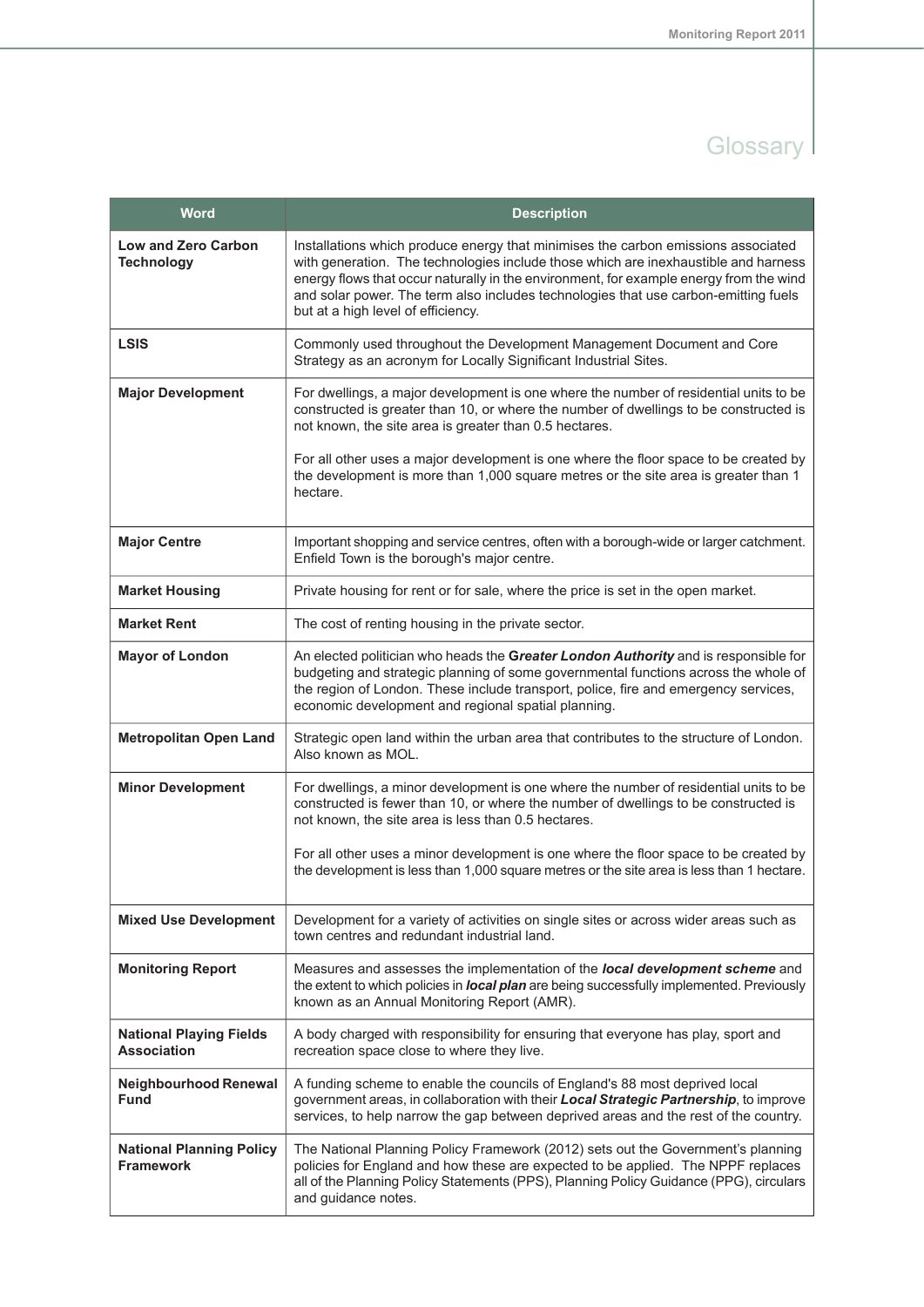| <b>Word</b>                                                         | <b>Description</b>                                                                                                                                                                                                                                                                                                                                                                                                                                                                                                                                               |
|---------------------------------------------------------------------|------------------------------------------------------------------------------------------------------------------------------------------------------------------------------------------------------------------------------------------------------------------------------------------------------------------------------------------------------------------------------------------------------------------------------------------------------------------------------------------------------------------------------------------------------------------|
| <b>Non Self Contained</b><br><b>Accommodation</b>                   | Accommodation where occupants have the shared use of at least one of the following:<br>kitchen<br>$\bullet$<br>toilet<br>$\bullet$<br>bathroom facilities.<br>$\bullet$                                                                                                                                                                                                                                                                                                                                                                                          |
| <b>North London Chamber</b><br>of Commerce                          | A membership organisation run by business for business which represents the interests<br>of business and commercial organisations.                                                                                                                                                                                                                                                                                                                                                                                                                               |
| <b>North London Strategic</b><br><b>Alliance</b>                    | The sub-regional strategic partnership for North London established in 1999 which<br>brings together public, private and voluntary organisations working in Barnet, Enfield,<br>Haringey and Waltham Forest. Also known as NLSA.                                                                                                                                                                                                                                                                                                                                 |
| <b>North London</b><br>Sub-regional<br><b>Development Framework</b> | The non-statutory framework providing guidance on Opportunity, Intensification and<br>Regeneration Areas, town centres, suburbs and Strategic Employment Locations<br>produced by the Mayor of London in partnership with boroughs and other stakeholders<br>Also known as NLSRDF.                                                                                                                                                                                                                                                                               |
| <b>North London Waste</b><br><b>Authority</b>                       | Statutory waste disposal authority established in 1986 after the abolition of the Greater<br>London Council to arrange the disposal of waste collected by its seven constituent<br>boroughs: Barnet, Camden, Enfield, Hackney, Haringey, Islington and Waltham Forest.<br>Also known as NLWA.                                                                                                                                                                                                                                                                    |
| <b>North London Waste Plan</b>                                      | see Joint Waste Development Plan Document                                                                                                                                                                                                                                                                                                                                                                                                                                                                                                                        |
| <b>Open Space</b>                                                   | All areas free of development. This includes space of public value, such as public<br>landscaped areas, playing fields, parks and play areas, and also including areas of<br>water such as rivers, canals, lakes and reservoirs, which can offer opportunities for<br>sport and recreation or can also act as a visual amenity and a haven for wildlife.                                                                                                                                                                                                         |
| <b>Opportunity Area</b>                                             | One of a number of areas identified in the London Plan for accommodating large scale<br>development to provide substantial numbers of new employment and housing, with a<br>mixed and intensive use of land and assisted by good public transport accessibility.                                                                                                                                                                                                                                                                                                 |
| <b>Outer London</b>                                                 | The Outer London boroughs are as follows: Barking and Dagenham, Barnet, Bexley,<br>Brent, Bromley, Croydon, Ealing, Enfield, Haringey, Harrow, Havering, Hillingdon,<br>Hounslow, Kingston upon Thames, Merton, Newham, Redbridge, Richmond upon<br>Thames, Sutton, Waltham Forest.                                                                                                                                                                                                                                                                              |
| <b>Outer London</b><br>Commission                                   | A body established by the Mayor of London to advise how Outer London can play<br>its full part in the city's economic success.                                                                                                                                                                                                                                                                                                                                                                                                                                   |
| <b>Planning Policy</b><br><b>Statement</b>                          | Now replaced by the NPPF, this was a range of documents which previously set out<br>the Government's land use planning policies for England in respect of planning and<br>land use. Also known as PPSs. Planning Policy Statements replaced Planning Policy<br>Guidance Notes, and were issued by the Department for Communities and Local<br>Government.                                                                                                                                                                                                        |
| <b>PIL</b>                                                          | Commonly used throughout the Development Management Document and Core<br>Strategy as an acronym for Preferred Industrial Location.                                                                                                                                                                                                                                                                                                                                                                                                                               |
| <b>Policies Map</b>                                                 | A map of the <i>local planning authority's</i> area. Previously referred to as the Proposals<br>Map. It is the spatial representation of the authority's adopted development plan,<br>showing:<br>Areas of protection, such as nationally protected landscapes.<br>$\bullet$<br>The extent of the area in which the planning policies of the local planning<br>۰<br>authority, that are not borough-wide, apply;<br>Sites for particular future land uses or developments; and<br>$\bullet$<br>Locations of proposed or existing area action plans.<br>$\bullet$ |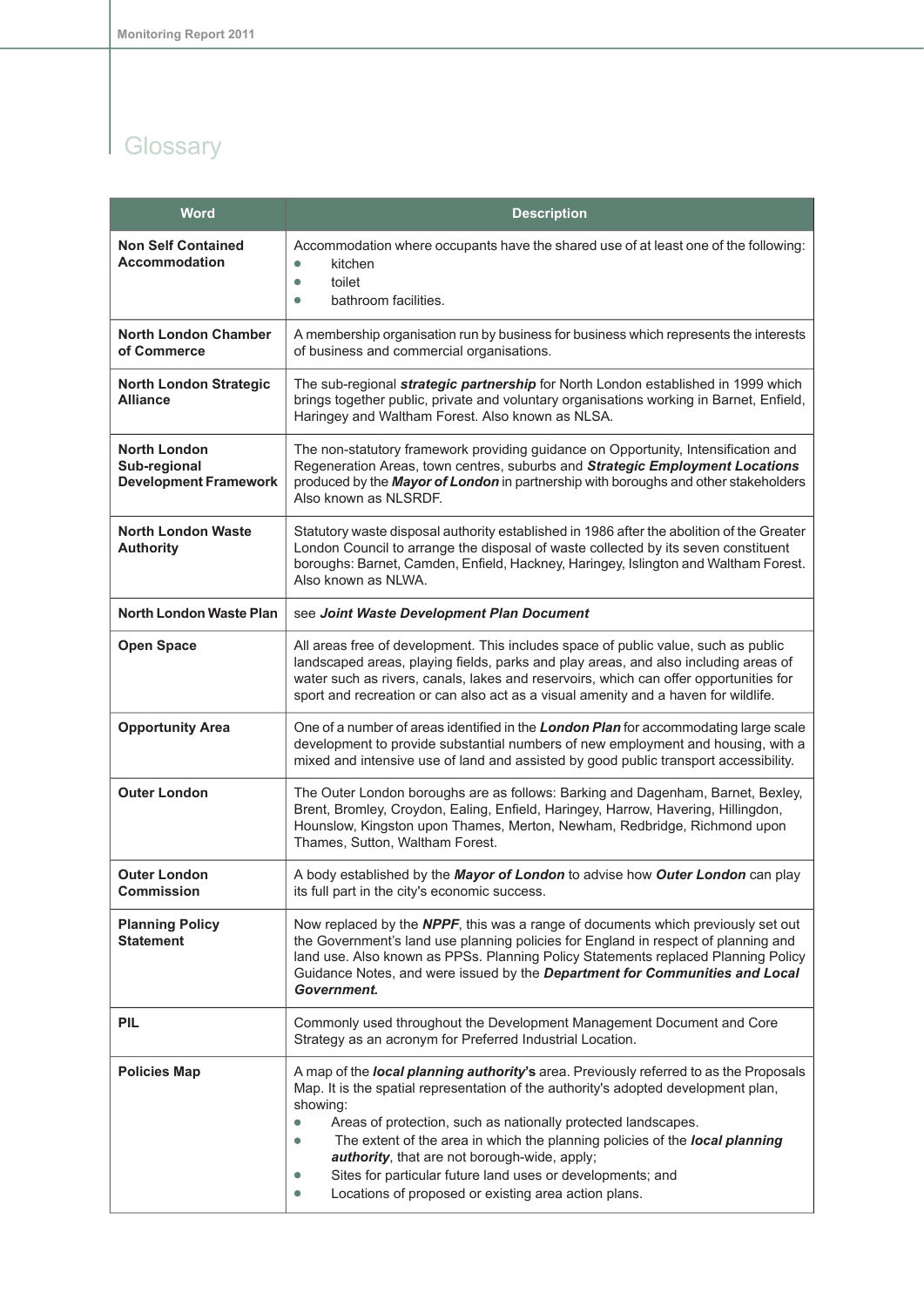| <b>Word</b>                                           | <b>Description</b>                                                                                                                                                                                                                                                                                                                                                                                                                                                                                                                                                                                                                                                                                                                                                                                                                                                                                                                                                                         |
|-------------------------------------------------------|--------------------------------------------------------------------------------------------------------------------------------------------------------------------------------------------------------------------------------------------------------------------------------------------------------------------------------------------------------------------------------------------------------------------------------------------------------------------------------------------------------------------------------------------------------------------------------------------------------------------------------------------------------------------------------------------------------------------------------------------------------------------------------------------------------------------------------------------------------------------------------------------------------------------------------------------------------------------------------------------|
| <b>Primary Care Trust</b>                             | Statutory body responsible for delivering health care and health improvements to its<br>local area. Also known as PCT and NHS Enfield.                                                                                                                                                                                                                                                                                                                                                                                                                                                                                                                                                                                                                                                                                                                                                                                                                                                     |
| <b>Primary Shopping</b><br><b>Frontage</b>            | An area where retailing and the number of shops in a <i>major centre</i> or <i>district centre</i><br>is most concentrated.                                                                                                                                                                                                                                                                                                                                                                                                                                                                                                                                                                                                                                                                                                                                                                                                                                                                |
| <b>Primary Shopping Area</b>                          | Consists of the Enfield Town combined primary and secondary shopping frontages<br>and the entire shopping frontages in the district centres.                                                                                                                                                                                                                                                                                                                                                                                                                                                                                                                                                                                                                                                                                                                                                                                                                                               |
| <b>Public Realm</b>                                   | Areas that are accessible to everyone (whether publicly or privately owned). In urban<br>areas, this includes most streets, squares and parks.                                                                                                                                                                                                                                                                                                                                                                                                                                                                                                                                                                                                                                                                                                                                                                                                                                             |
| <b>Public Transport</b><br><b>Accessibility Level</b> | A quantified measure of the extent and ease of access by public transport to facilities<br>and services, and the degree of access to the public transport network. Also known<br>as PTAL.                                                                                                                                                                                                                                                                                                                                                                                                                                                                                                                                                                                                                                                                                                                                                                                                  |
| <b>Ramsar Sites</b>                                   | Ramsar sites are wetlands of international importance, designated under the Ramsar<br>Convention.                                                                                                                                                                                                                                                                                                                                                                                                                                                                                                                                                                                                                                                                                                                                                                                                                                                                                          |
| <b>Regeneration Areas</b>                             | Regeneration Priority Areas and other areas subject to regeneration or estate renewal<br>not defined on the Proposals Map.                                                                                                                                                                                                                                                                                                                                                                                                                                                                                                                                                                                                                                                                                                                                                                                                                                                                 |
| <b>Regeneration Priority</b><br>Areas                 | Areas defined on the Proposals Map formally known as Place Shaping Areas.                                                                                                                                                                                                                                                                                                                                                                                                                                                                                                                                                                                                                                                                                                                                                                                                                                                                                                                  |
| <b>Registered Provider</b>                            | Providers of social rented housing registered with the Tenant Services Authority (TSA).<br>Includes both housing associations and profit-making landlords which address the<br>same housing priorities and are subject to the same standards.                                                                                                                                                                                                                                                                                                                                                                                                                                                                                                                                                                                                                                                                                                                                              |
| <b>Residential Care Home</b>                          | An establishment which provides personal care assistance to its residents, such as<br>dressing and washing, where staff can also care for residents during short periods of<br>illness.                                                                                                                                                                                                                                                                                                                                                                                                                                                                                                                                                                                                                                                                                                                                                                                                    |
| Saved policy or plan                                  | A unitary development plan or a part or parts of a unitary development plan which is<br>exempted from a general order rescinding the plan or a class or classes of provisions<br>of such plans.<br>Enfield's adopted <i>unitary development plan</i> was saved (continued in force)<br>automatically for three years from the date of commencement of the Planning and<br>Compulsory Purchase Act in 2004. At the expiry of this period in 2007 the Enfield<br><b>UDP</b> policies were required to undergo an assessment to assess their appropriateness<br>for saving beyond this time period until such time as the UDP was replaced by the<br>local plan. As a result of this assessment most of Enfield's unitary development plan<br>policies were saved whilst policies not judged as appropriate expired in September<br>2007.<br>UDP policies remain following adoption of the Core Strategy, but these will be replaced<br>upon adoption of the Development Management Document. |
| <b>Scheduled Ancient</b><br><b>Monument</b>           | A nationally important site or monuments given legal protection by being placed on a<br>list (schedule). In England, <i>English Heritage</i> is responsible for identifying appropriate<br>sites that are then officially scheduled by the Secretary of State for Culture, Media and<br>Sport.                                                                                                                                                                                                                                                                                                                                                                                                                                                                                                                                                                                                                                                                                             |
| <b>Secondary Shopping</b><br><b>Frontage</b>          | A retailing area, secondary to the <i>primary shopping frontage</i> , that provides greater<br>opportunities for a diversity of uses.                                                                                                                                                                                                                                                                                                                                                                                                                                                                                                                                                                                                                                                                                                                                                                                                                                                      |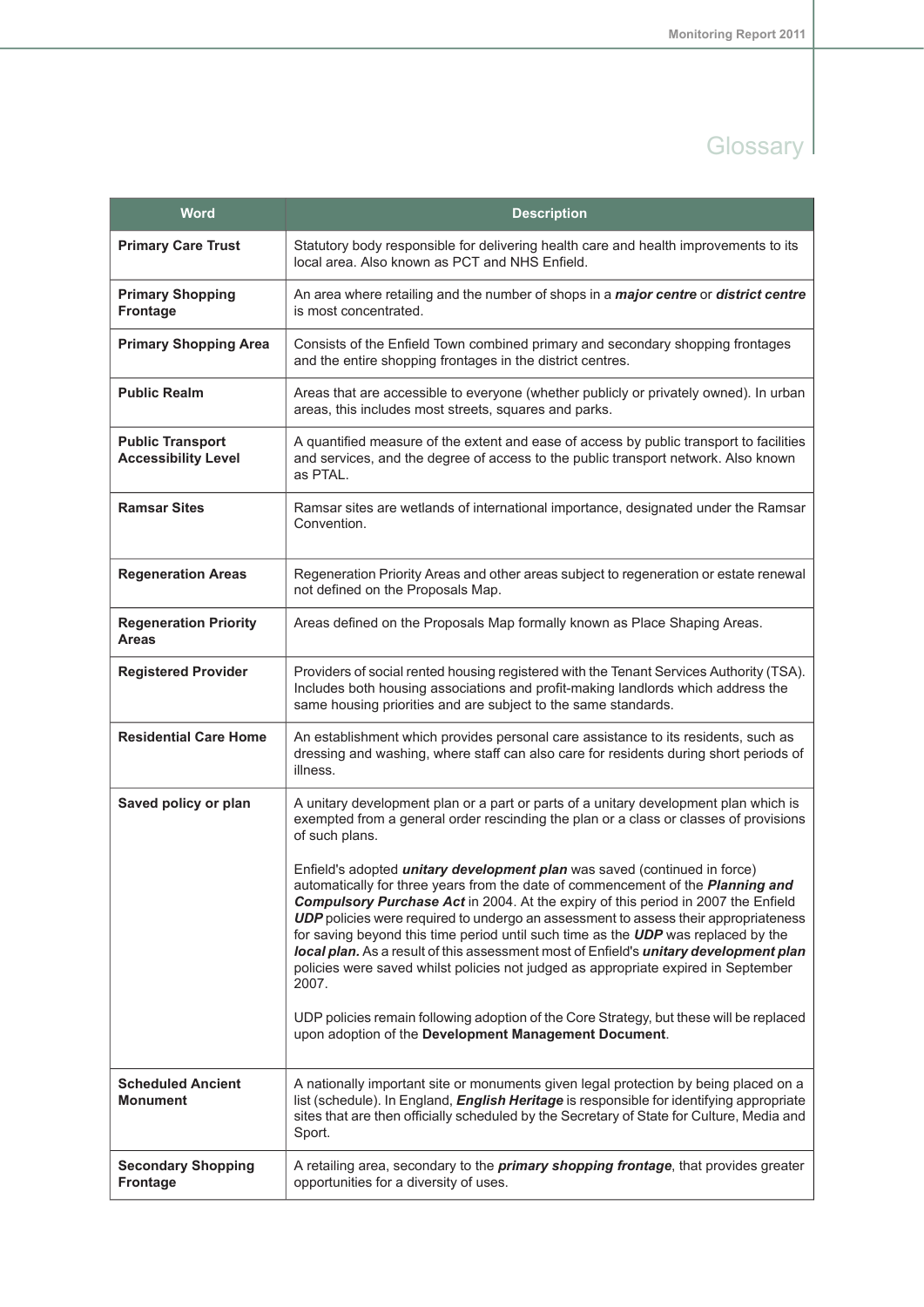| <b>Word</b>                                                                        | <b>Description</b>                                                                                                                                                                                                                                                                                                                                                                                 |
|------------------------------------------------------------------------------------|----------------------------------------------------------------------------------------------------------------------------------------------------------------------------------------------------------------------------------------------------------------------------------------------------------------------------------------------------------------------------------------------------|
| <b>Section 106 Agreement</b>                                                       | A legal agreement under Section 106 of the Town & Country Planning Act 1990 between<br>a planning authority and a developer, in order to achieve the aims of relevant planning<br>policies through ensuring that certain extra works related to a development are<br>undertaken. Also see Community Infrastructure Levy (CIL).                                                                     |
| <b>Sheltered Housing</b>                                                           | A form of housing provision which offers a range of services to help people to live<br>independently with the added security of having someone to call on in emergencies<br>and different from other housing because a scheme manager or warden lives on the<br>premises or nearby.                                                                                                                |
|                                                                                    | Some schemes are designed specifically for people with disabilities and may have<br>specialised facilities and specially trained staff to provide care.                                                                                                                                                                                                                                            |
| <b>SIL</b>                                                                         | Commonly used throughout the Development Management Document and Core<br>Strategy as an acronym for Strategic Industrial Land.                                                                                                                                                                                                                                                                     |
| <b>Site of Borough</b><br><b>Importance for Nature</b><br><b>Conservation</b>      | A site which contains a significant example at borough level of a natural habitat which<br>contains particularly species or assemblages of species which are rare in the borough<br>or which contain important populations of species, or which is of particular significance<br>within otherwise heavily built-up areas of London.                                                                |
| Site of Importance for<br><b>Nature Conservation</b>                               | A site originally identified by the Greater London Council, or later by the London Ecology<br>Unit, London boroughs or Greater London Authority, chosen to represent the most<br>significant wildlife habitats and emphasise the value of access for people. Also known<br>as a SINC.                                                                                                              |
|                                                                                    | SINCs are classified into sites of metropolitan, borough and local importance for<br>nature conservation.                                                                                                                                                                                                                                                                                          |
| <b>Site of Local Importance</b><br>for Nature Conservation                         | A site of importance for nature conservation which is, or may be, of particular value<br>to people nearby (such as residents or schools) and is particularly important in areas<br>otherwise deficient in nearby wildlife sites, as determined by the GLA. Only those sites<br>that provide a significant contribution to the ecology of a local area are defined as sites<br>of local importance. |
| <b>Site of Metropolitan</b><br><b>Importance for Nature</b><br><b>Conservation</b> | A site which contains a significant example of a natural London habitat which contains<br>particularly rare species, rare assemblages of species or important populations of<br>species, or which is of particular significance within otherwise heavily built-up areas<br>of London. Also known as a SMINC.                                                                                       |
|                                                                                    | SMINCs are of the highest priority for protection.                                                                                                                                                                                                                                                                                                                                                 |
| <b>Site of Special Scientific</b><br>Interest                                      | A site identified under the Wildlife and Countryside Act 1981 (as amended by the<br>Countryside and Rights of Way Act 2000) as an area of special interest by reason of<br>any of its flora, fauna, geological or physiographical features (basically, plants, animals,<br>and natural features relating to the Earth's structure). Also known as an SSSI.                                         |
| <b>Sites Schedule</b>                                                              | A development plan document setting out the allocations of sites for specific<br>uses/developments.                                                                                                                                                                                                                                                                                                |
| <b>Small and Medium sized</b><br><b>Enterprise</b>                                 | An independent business managed by its owner or part owners and having a small<br>market share either by number of employees or turnover. Also known as a SME.                                                                                                                                                                                                                                     |
| <b>Social Exclusion</b>                                                            | A term for the result of people or areas suffer from a combination of linked problems,<br>such as unemployment, poor skills, low incomes, poor housing, high crime<br>environments, bad health and family breakdown.                                                                                                                                                                               |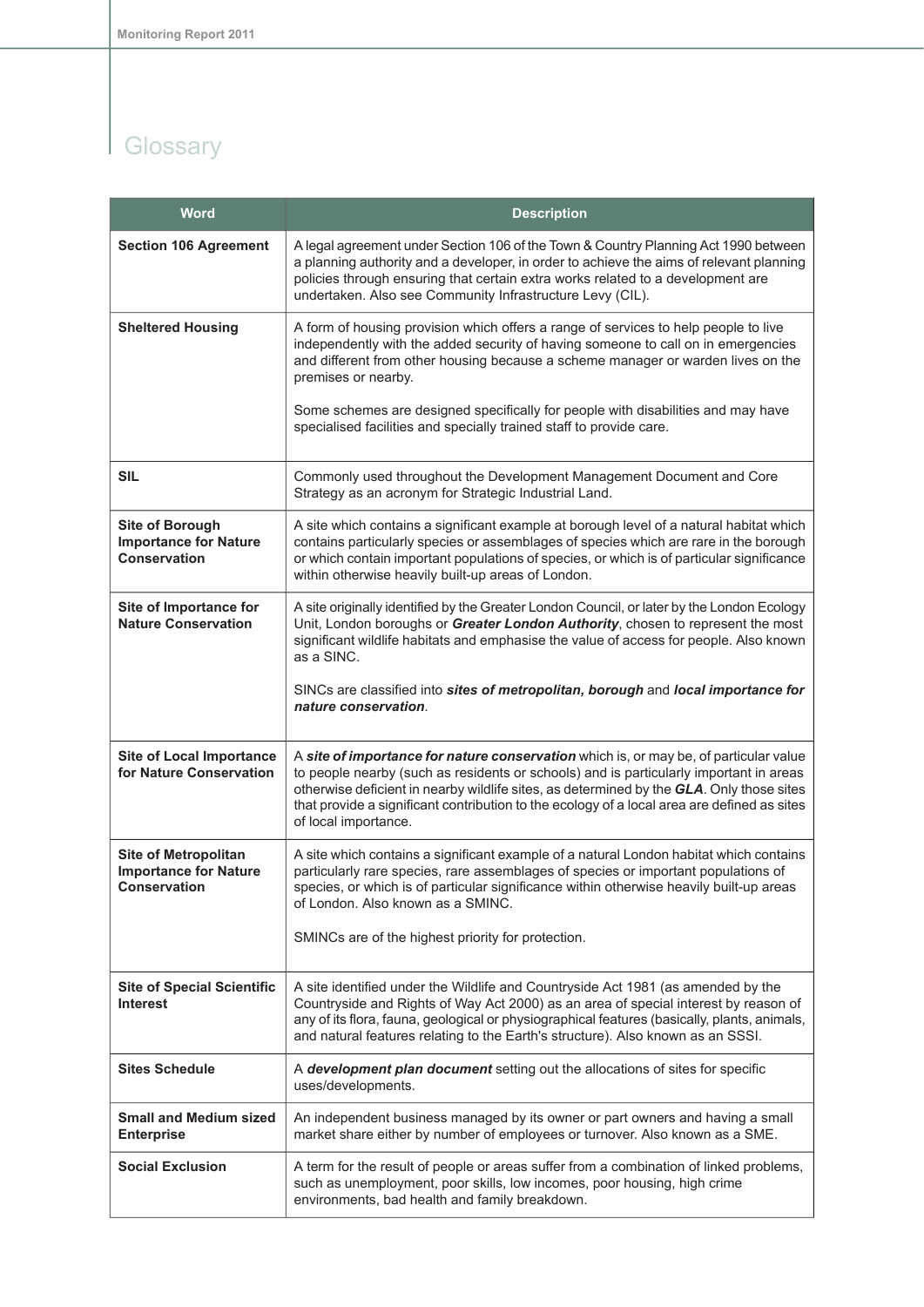| <b>Word</b>                                             | <b>Description</b>                                                                                                                                                                                                                                                                                                                                                                                                                                                                                                                                                                                                                                                                 |
|---------------------------------------------------------|------------------------------------------------------------------------------------------------------------------------------------------------------------------------------------------------------------------------------------------------------------------------------------------------------------------------------------------------------------------------------------------------------------------------------------------------------------------------------------------------------------------------------------------------------------------------------------------------------------------------------------------------------------------------------------|
| <b>Social Rented Housing</b>                            | Rented housing owned and managed by local authorities and registered providers,<br>for which guideline target rents are determined through the national rent regime. It may<br>also include rented housing owned or managed by other persons and provided under<br>equivalent rental arrangements to the above, as agreed with the local authority or with<br>the Housing Corporation as a condition of grant.                                                                                                                                                                                                                                                                     |
| <b>Soundness</b>                                        | The examination by an independent inspector of a local plan will consider as to whether<br>the local plan is sound, as set out in the NPPF; namely that it is positively prepared,<br>justified, effective, and consistent with national policy.                                                                                                                                                                                                                                                                                                                                                                                                                                   |
| <b>Spatial Development</b><br><b>Strategy</b>           | see London Plan                                                                                                                                                                                                                                                                                                                                                                                                                                                                                                                                                                                                                                                                    |
| <b>Spatial Planning</b>                                 | An ongoing process of managing change which goes beyond traditional land use<br>planning to bring together and integrate policies for the development and use of land<br>with other policies and programmes which influence the nature of places and how they<br>function. This includes policies which can affect land use by influencing the demands<br>on, or needs for, development, but which are not capable of being delivered solely or<br>mainly through the granting or refusal of planning permission and which may be<br>implemented by other means.                                                                                                                   |
| <b>Spatial Portrait</b>                                 | A succinct description of the area, designed to portray its individual character, key<br>trends and the current 'drivers for change'.                                                                                                                                                                                                                                                                                                                                                                                                                                                                                                                                              |
| <b>Statement of Community</b><br><b>Involvement</b>     | A document which sets out the standards that a local planning authority will achieve<br>with regard to involving local communities in the preparation of Local Development<br>Documents and development control decisions, and which is not a Development<br>Plan Document but is subject to independent examination.                                                                                                                                                                                                                                                                                                                                                              |
| <b>Strategic Developments</b>                           | Planning applications that must be referred to the Mayor of London, under the Town<br>and Country Planning (Mayor of London) Order 2008.                                                                                                                                                                                                                                                                                                                                                                                                                                                                                                                                           |
| <b>Strategic Environmental</b><br><b>Assessment</b>     | A generic term used to describe environmental assessment as applied to policies,<br>plans and programmes. European 'SEA Directive'(2001/42/EC) requires a formal<br>'environmental assessment of certain plans and programmes, including those in the<br>field of planning and land use'. It is a tool for integrating environmental considerations<br>into decision-making by ensuring that any significant environmental effects of the<br>decision are taken into account, and must form an integral part of the adoption process<br>for Local Development Documents and must be taken into account right from the<br>initial stages of plan preparation. Also known as an SEA. |
| <b>Strategic Flood Risk</b><br><b>Assessment (SFRA)</b> | Local planning authorities (LPA) are required to undertake a Strategic Flood Risk<br>Assessment (SFRA) as part of the planning process in accordance the NPPF. SFRAs<br>provide information about flood risk throughout the area of the LPA, either individually<br>or combined with neighbouring LPAs. The SFRA will consider the effects of climate<br>change on river and coastal flooding, identify the risk from other sources of flooding,<br>and consider appropriate policies for development in or adjacent to flood risk areas.                                                                                                                                          |
| <b>Strategic Growth Areas</b>                           | Areas defined in Core Policy 1 of the Core Strategy (Central Leeside, North East<br>Enfield, Enfield Town and the area around the North Circular Road at New Southgate)<br>and Edmonton Green.                                                                                                                                                                                                                                                                                                                                                                                                                                                                                     |
| <b>Strategic Partnership</b>                            | A co-operative arrangement set up to bring together major public sector organisations,<br>local businesses, community and voluntary groups, to create a healthy, prosperous,<br>cohesive community living in a borough that is safe, clean and green and responsible<br>for producing a Community Strategy.                                                                                                                                                                                                                                                                                                                                                                        |
| <b>Strategic Road Network</b>                           | see Transport for London Road Network                                                                                                                                                                                                                                                                                                                                                                                                                                                                                                                                                                                                                                              |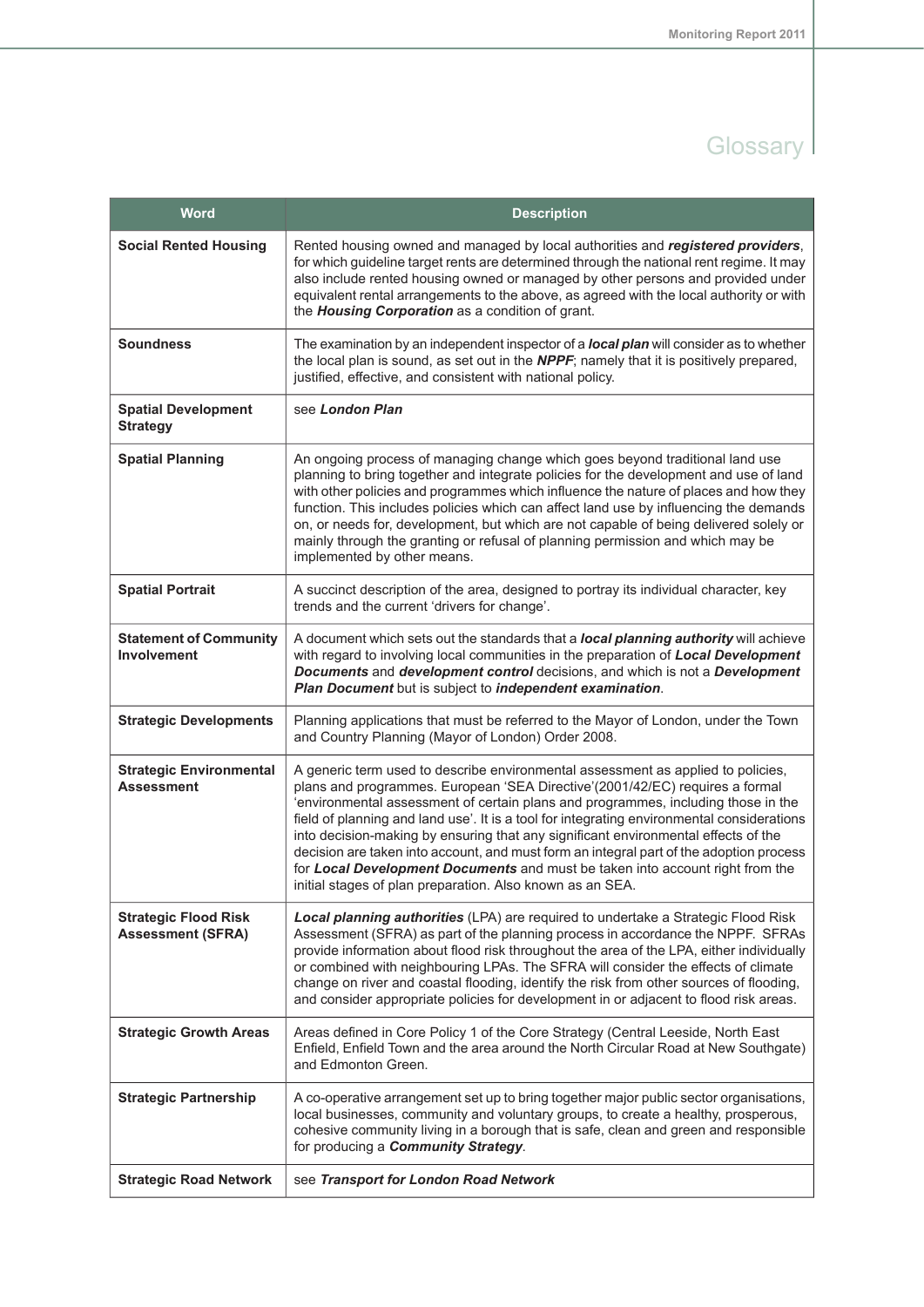| <b>Word</b>                                                             | <b>Description</b>                                                                                                                                                                                                                                                                                                                                                                                                                                                                                                                                                                                                                                                                                                                                                                                                                                                                                                                                                                                                                                                                                                                                                                                                                                                                                                                                                                                                                                                                                                                                                                                                                                            |
|-------------------------------------------------------------------------|---------------------------------------------------------------------------------------------------------------------------------------------------------------------------------------------------------------------------------------------------------------------------------------------------------------------------------------------------------------------------------------------------------------------------------------------------------------------------------------------------------------------------------------------------------------------------------------------------------------------------------------------------------------------------------------------------------------------------------------------------------------------------------------------------------------------------------------------------------------------------------------------------------------------------------------------------------------------------------------------------------------------------------------------------------------------------------------------------------------------------------------------------------------------------------------------------------------------------------------------------------------------------------------------------------------------------------------------------------------------------------------------------------------------------------------------------------------------------------------------------------------------------------------------------------------------------------------------------------------------------------------------------------------|
| <b>Subdivision</b>                                                      | The division of a lot, tract, or parcel of land into two or more lots.                                                                                                                                                                                                                                                                                                                                                                                                                                                                                                                                                                                                                                                                                                                                                                                                                                                                                                                                                                                                                                                                                                                                                                                                                                                                                                                                                                                                                                                                                                                                                                                        |
| <b>Submission DPD</b>                                                   | A stage in the statutory process for the adoption of local development documents<br>that are also development plan documents. The local planning authority must<br>submit the draft DPD, known as the submission DPD, to the Secretary of State for<br>independent examination.                                                                                                                                                                                                                                                                                                                                                                                                                                                                                                                                                                                                                                                                                                                                                                                                                                                                                                                                                                                                                                                                                                                                                                                                                                                                                                                                                                               |
| <b>Supplementary Planning</b><br><b>Document (to the Local</b><br>Plan) | A local development document providing supplementary information in respect of<br>the policies in <i>development plan documents</i> and not forming part of the <i>development</i><br>plan nor subject to independent examination. Instead the local planning authority<br>can approve the document by formal resolution of the Council, but it must be subjected<br>to full public consultation if it is to be accorded any weight in decisions on development<br>proposals. Also known as an SPD.                                                                                                                                                                                                                                                                                                                                                                                                                                                                                                                                                                                                                                                                                                                                                                                                                                                                                                                                                                                                                                                                                                                                                           |
| <b>Sustainability Appraisal</b>                                         | The examination of a <i>local development document</i> to ascertain whether its policies<br>and proposals reflect sustainable development objectives (i.e. social, environmental<br>and economic factors). Also known as an SA.                                                                                                                                                                                                                                                                                                                                                                                                                                                                                                                                                                                                                                                                                                                                                                                                                                                                                                                                                                                                                                                                                                                                                                                                                                                                                                                                                                                                                               |
| <b>Sustainable Community</b><br><b>Strategy</b>                         | see Community Strategy                                                                                                                                                                                                                                                                                                                                                                                                                                                                                                                                                                                                                                                                                                                                                                                                                                                                                                                                                                                                                                                                                                                                                                                                                                                                                                                                                                                                                                                                                                                                                                                                                                        |
| <b>Sustainable Community</b>                                            | A community which achieves the objectives set out in the Government's "Sustainable<br>Communities: Building for the Future":<br>A flourishing local economy to provide jobs and wealth<br>$\bullet$<br>Strong leadership to respond positively to change<br>$\bullet$<br>Effective engagement and participation by local people, groups and businesses,<br>۰<br>especially in the planning, design and long-term stewardship of their community,<br>and an active voluntary and community sector<br>A safe and healthy local environment with well-designed public and green space<br>$\bullet$<br>Sufficient size, scale and <i>density</i> , and the right layout to support basic amenities<br>$\bullet$<br>in the neighbourhood and minimise use of resources (including land)<br>Good public transport and other transport infrastructure both within the community<br>$\bullet$<br>and linking it to urban, rural and regional centres<br>Buildings – both individually and collectively – that can meet different needs over<br>$\bullet$<br>time, and that minimise the use of resources<br>A well-integrated mix of decent homes of different types and tenures to support<br>$\bullet$<br>a range of household sizes, ages and incomes<br>Good quality local public services, including education and training opportunities,<br>health care and community facilities, especially for leisure<br>A diverse, vibrant and creative local culture, encouraging pride in the community<br>$\bullet$<br>and cohesion within it<br>A "sense of place"<br>$\bullet$<br>The right links with the wider regional, national and international community.<br>۰ |
| <b>Sustainable Design and</b><br><b>Construction</b>                    | A philosophy of creating buildings that meet the needs of building users and the wider<br>community and minimises environmental impact by:<br>adopting forms of design and construction that minimise adverse impacts on the<br>$\bullet$<br>environment and that protect and enhance the diversity of nature;<br>providing buildings that enhance the quality of life of everyone both now and in<br>$\bullet$<br>the future; and<br>designing and constructing buildings that are high quality working environments<br>$\bullet$<br>that lead to greater productivity.                                                                                                                                                                                                                                                                                                                                                                                                                                                                                                                                                                                                                                                                                                                                                                                                                                                                                                                                                                                                                                                                                      |
| <b>Sustainable Development</b>                                          | The core principle underpinning contemporary town planning in the UK, based on the<br>ideal of ensuring a better quality of life through development that meets the needs of<br>the present without compromising the ability of future generations to meet their own<br>needs. The Government has set out four aims for sustainable development:                                                                                                                                                                                                                                                                                                                                                                                                                                                                                                                                                                                                                                                                                                                                                                                                                                                                                                                                                                                                                                                                                                                                                                                                                                                                                                              |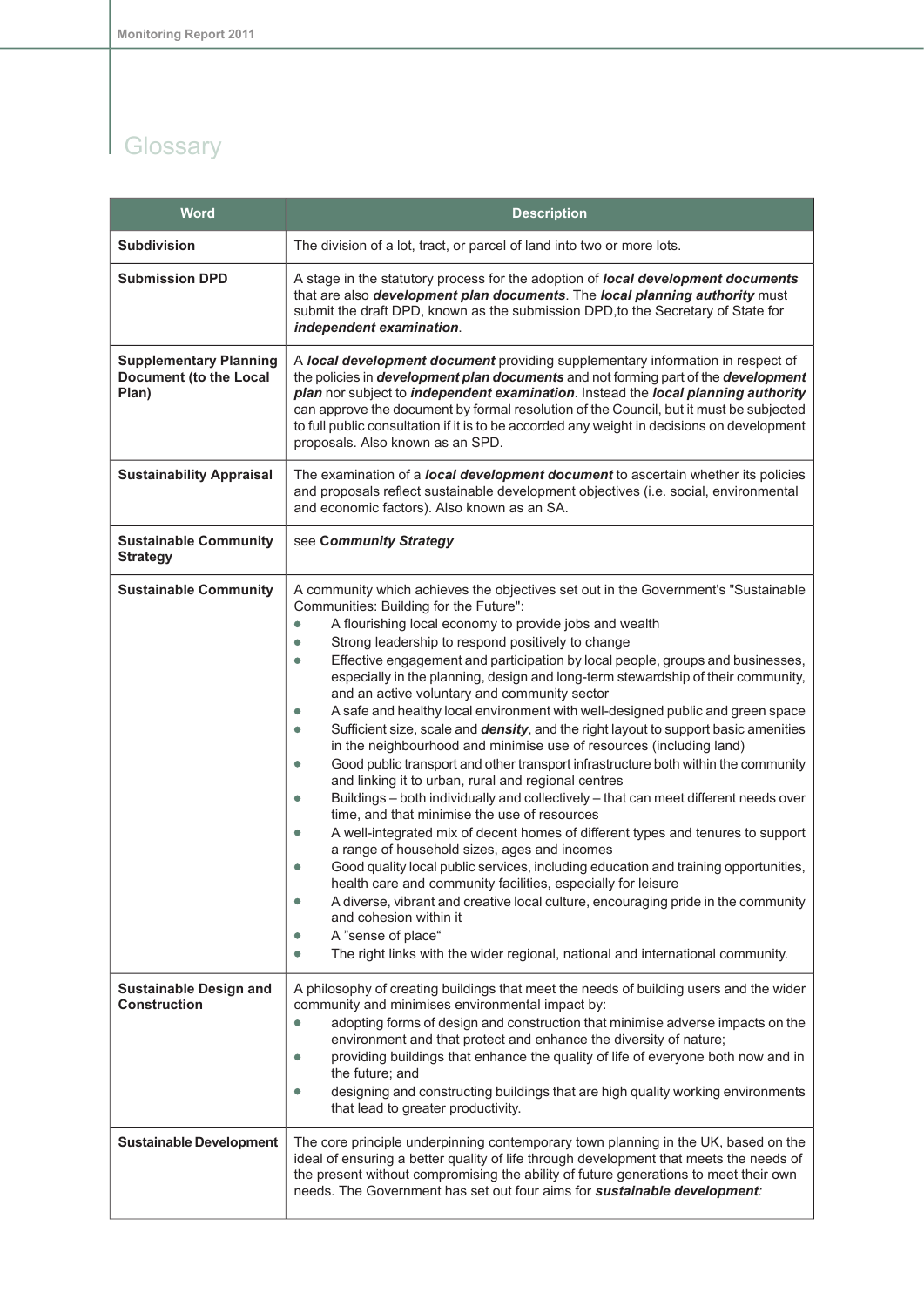| <b>Word</b>                                        | <b>Description</b>                                                                                                                                                                                                                                                                                                                                                  |
|----------------------------------------------------|---------------------------------------------------------------------------------------------------------------------------------------------------------------------------------------------------------------------------------------------------------------------------------------------------------------------------------------------------------------------|
|                                                    | social progress which recognises the needs of everyone;<br>۰<br>effective protection of the environment;<br>$\bullet$<br>the prudent use of natural resources; and,<br>۰<br>the maintenance of high and stable levels of economic growth and employment.<br>۰                                                                                                       |
|                                                    | These aims should be pursued in an integrated way through a sustainable, innovative<br>and productive economy that delivers high levels of employment, and a just society<br>that promotes social inclusion, sustainable communities and personal well being, in<br>ways that protect and enhance the physical environment and optimise resource and<br>energy use. |
| <b>Sustainability</b>                              | see Sustainable Development                                                                                                                                                                                                                                                                                                                                         |
| <b>Sustainable Drainage</b><br><b>System</b>       | A drainage system designed to:<br>control the quantity of run-off from a development;<br>$\bullet$                                                                                                                                                                                                                                                                  |
|                                                    | improve the quality of the run-off;<br>$\bullet$<br>enhance the nature conservation, landscape and amenity value of the site and<br>۰<br>its surroundings.                                                                                                                                                                                                          |
|                                                    | Also known as SUDs.                                                                                                                                                                                                                                                                                                                                                 |
|                                                    | SUDS deal with run-off as close to its source as possible and balance all three<br>objectives, rather than focusing only on flood prevention. Two examples are Swales<br>and basins which retain water for a period of time prior to discharge to a natural<br>watercourse. SUDs are one of a number measures to manage flood risk.                                 |
| <b>Swale</b>                                       | A type of sustainable drainage system which consists of a grassed depression which<br>lead surface water overland from the drained surface to a storage or discharge system,<br>typically using the green space of a roadside margin.                                                                                                                               |
| <b>Third Sector</b>                                | A term used to describe the collection of non-governmental organisations that are<br>value driven and principally reinvest their surpluses to further social, environmental or<br>cultural objectives. This includes voluntary and community organisations, charities,<br>social enterprises, cooperatives and mutuals and housing associations.                    |
| <b>Topography</b>                                  | A description (or visual representation on a map) of the shape of the land, for example,<br>contours or changes in the height of land relative to sea level.                                                                                                                                                                                                        |
| <b>Townscape</b>                                   | The general appearance of a built-up area, for example a street, a town or city.                                                                                                                                                                                                                                                                                    |
| <b>Transport Assessment</b>                        | An assessment of the availability of, and levels of access to, all forms of transportation<br>from a site.                                                                                                                                                                                                                                                          |
| <b>Transport for London</b>                        | One of the GLA group organisations, accountable to the Mayor of London, with<br>responsibility for delivering an integrated and sustainable transport strategy and<br>operation for London. Also known as TfL.                                                                                                                                                      |
| <b>Transport for London</b><br><b>Road Network</b> | The mayor's term for the Greater London Authority Road Network as described in<br>the Greater London Authority Act 1999 and comprising 550 km of London's red routes<br>and other important streets. Also known as the TLRN.                                                                                                                                        |
| <b>Unitary Development</b><br>Plan                 | A type of development plan introduced in 1986 and replaced by local plans (local<br>development frameworks) in the Act. Enfield's unitary development plan was adopted<br>in March 1994. Also known as a UDP.                                                                                                                                                       |